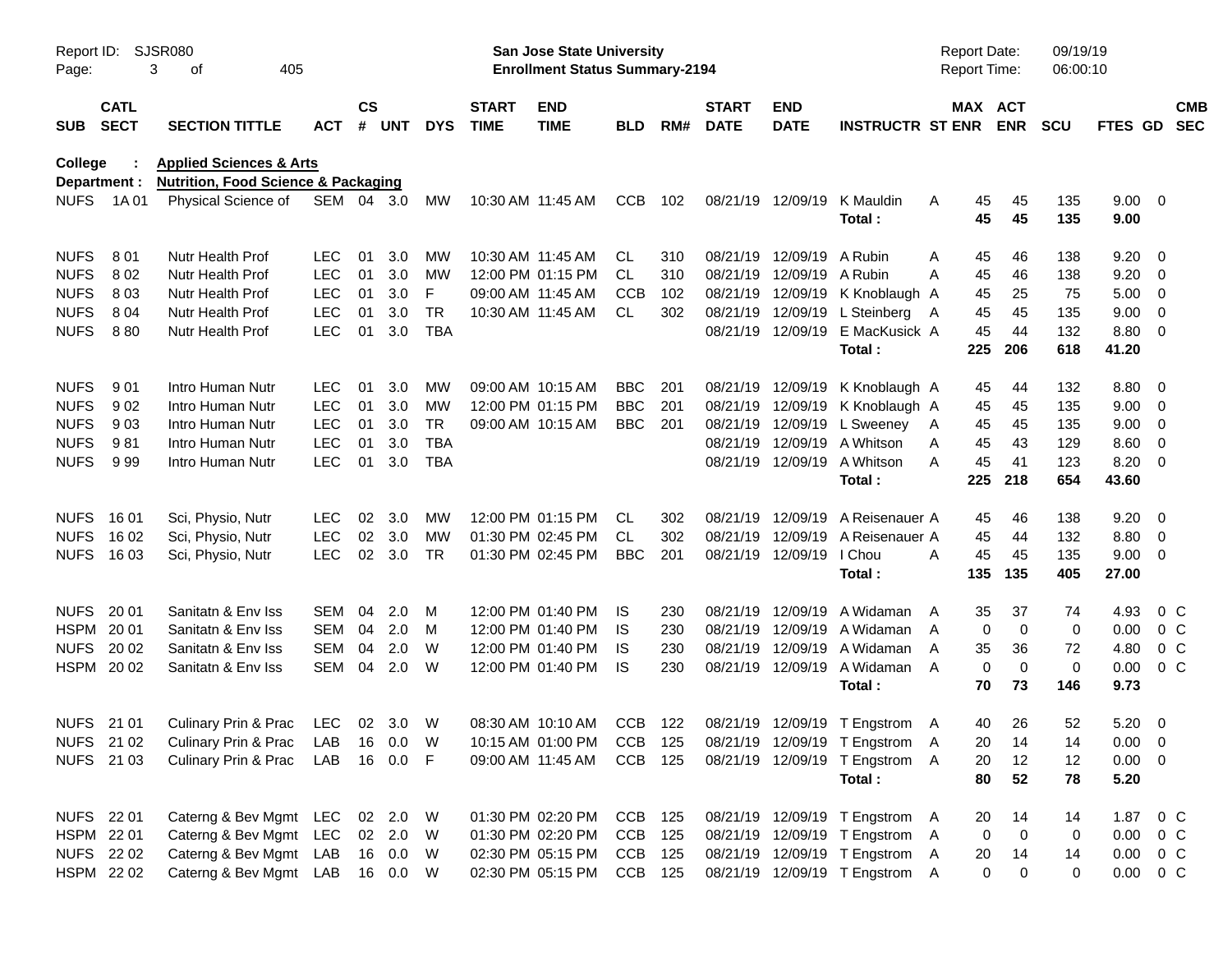|             |                            |                                               |                          |                    |                  |            |                             | <b>Preliminary Census</b>                                          |            |            |                                        |                                        |                                  |                                            |          |                  |                      |                            |                          |                          |
|-------------|----------------------------|-----------------------------------------------|--------------------------|--------------------|------------------|------------|-----------------------------|--------------------------------------------------------------------|------------|------------|----------------------------------------|----------------------------------------|----------------------------------|--------------------------------------------|----------|------------------|----------------------|----------------------------|--------------------------|--------------------------|
| Page:       | Report ID: SJSR080<br>4    | 405<br>оf                                     |                          |                    |                  |            |                             | San Jose State University<br><b>Enrollment Status Summary-2194</b> |            |            |                                        |                                        |                                  | <b>Report Date:</b><br><b>Report Time:</b> |          |                  | 09/19/19<br>06:00:10 |                            |                          |                          |
| <b>SUB</b>  | <b>CATL</b><br><b>SECT</b> | <b>SECTION TITTLE</b>                         | <b>ACT</b>               | $\mathsf{cs}$<br># | <b>UNT</b>       | <b>DYS</b> | <b>START</b><br><b>TIME</b> | <b>END</b><br><b>TIME</b>                                          | <b>BLD</b> | RM#        | <b>START</b><br><b>DATE</b>            | <b>END</b><br><b>DATE</b>              | <b>INSTRUCTR ST ENR</b>          | <b>MAX ACT</b>                             |          | <b>ENR</b>       | <b>SCU</b>           | <b>FTES GD</b>             |                          | <b>CMB</b><br><b>SEC</b> |
|             |                            |                                               |                          |                    |                  |            |                             |                                                                    |            |            |                                        |                                        | Total:                           |                                            | 40       | 28               | 28                   | 1.87                       |                          |                          |
|             | NUFS 25 01<br>NUFS 25 02   | Intern Fdserv Mgmt<br>Intern Fdserv Mgmt      | <b>SUP</b><br><b>SUP</b> | 36<br>36           | 1.0<br>2.0       | TBA<br>TBA |                             |                                                                    |            |            |                                        | 08/21/19 12/09/19<br>08/21/19 12/09/19 | J Kubota<br>J Kubota             | Α<br>A                                     | 20<br>20 | 0<br>$\mathbf 0$ | 0<br>0               | $0.00 \t 0$<br>$0.00 \t 0$ |                          |                          |
|             |                            |                                               |                          |                    |                  |            |                             |                                                                    |            |            |                                        |                                        | Total:                           |                                            | 40       | $\bf{0}$         | 0                    | 0.00                       |                          |                          |
|             | NUFS 31 01<br>NUFS 31 02   | Prof in Nufs and Pkg<br>Prof in Nufs and Pkg  | LEC<br><b>LEC</b>        | 02<br>02           | 1.0<br>1.0 R     | $\top$     |                             | 01:30 PM 02:20 PM<br>01:30 PM 02:20 PM                             | CCB<br>CCB | 122<br>122 | 08/21/19 12/09/19<br>08/21/19 12/09/19 |                                        | D Singamsett A<br>D Singamsett A |                                            | 35<br>35 | 36<br>38         | 36<br>38             | $2.40 \ 0$<br>$2.53$ 0     |                          |                          |
|             |                            |                                               |                          |                    |                  |            |                             |                                                                    |            |            |                                        |                                        | Total:                           |                                            | 70       | 74               | 74                   | 4.93                       |                          |                          |
|             |                            | NUFS 101A 01 Food Science                     | <b>LEC</b>               | 04                 | 4.0              | <b>TR</b>  |                             | 10:30 AM 11:45 AM                                                  | BBC        | 201        |                                        | 08/21/19 12/09/19 X Feng               |                                  | A                                          | 60       | 59               | 177                  | 16.13 6                    |                          |                          |
|             |                            | NUFS 101A 02 Food Science                     | LAB                      | 16                 | 0.0              | $\top$     |                             | 12:00 PM 02:45 PM                                                  | <b>CCB</b> | 125        | 08/21/19                               | 12/09/19 X Feng                        |                                  | A                                          | 20       | 20               | 20                   | $0.00 \quad 3$             |                          |                          |
|             |                            | NUFS 101A 03 Food Science                     | LAB                      | 16                 | 0.0              | R          |                             | 12:00 PM 02:45 PM                                                  | <b>CCB</b> | 125        | 08/21/19                               | 12/09/19                               | G Swamy                          | A                                          | 20       | 20               | 20                   | $0.00 \t 0$                |                          |                          |
|             |                            | NUFS 101A 04 Food Science                     | LAB                      | 16                 | 0.0              | M          |                             | 09:00 AM 11:45 AM                                                  | <b>CCB</b> | 125        |                                        | 08/21/19 12/09/19                      | A Telias Rab A                   |                                            | 20       | 19               | 19                   | $0.00 \quad 3$             |                          |                          |
|             |                            |                                               |                          |                    |                  |            |                             |                                                                    |            |            |                                        |                                        | Total:                           |                                            | 120      | 118              | 236                  | 16.13                      |                          |                          |
|             | NUFS 103 01                | Food Proc & Pkg I                             | SEM                      | 02                 | 2.0              | W          |                             | 04:30 PM 06:10 PM                                                  | <b>CCB</b> | 102        |                                        | 08/21/19 12/09/19                      | G Swamy                          | A                                          | 35       | 30               | 60                   | $4.20\ 6$                  |                          |                          |
|             | NUFS 103 02                | Food Proc & Pkg I                             | <b>SEM</b>               | 02                 | 2.0              | -R         |                             | 08:30 AM 10:10 AM                                                  | <b>CCB</b> | 122        |                                        | 08/21/19 12/09/19                      | G Swamy                          | A                                          | 35       | 28               | 56                   | $3.77$ 1                   |                          |                          |
|             |                            |                                               |                          |                    |                  |            |                             |                                                                    |            |            |                                        |                                        | Total:                           |                                            | 70       | 58               | 116                  | 7.97                       |                          |                          |
|             | NUFS 103L01                | <b>Food Process Lab</b>                       | LAB                      | 16                 | 1.0              | W          |                             | 10:30 AM 01:20 PM                                                  | <b>CCB</b> | 216        |                                        | 08/21/19 12/09/19                      | G Swamy                          | A                                          | 16       | 13               | 13                   | $0.87$ 0                   |                          |                          |
|             |                            | NUFS 103L 02 Food Process Lab                 | LAB                      | 16                 | 1.0              | - W        |                             | 01:30 PM 04:20 PM                                                  | <b>CCB</b> | 216        |                                        | 08/21/19 12/09/19                      | G Swamy                          | A                                          | 16       | 9                | 9                    | $0.60 \quad 0$             |                          |                          |
|             |                            |                                               |                          |                    |                  |            |                             |                                                                    |            |            |                                        |                                        | Total:                           |                                            | 32       | 22               | 22                   | 1.47                       |                          |                          |
| <b>NUFS</b> | 105 01                     | <b>Curr Issues in Nutr</b>                    | LEC.                     | 01                 | 3.0 <sub>1</sub> | $\top$     |                             | 03:00 PM 05:45 PM                                                  | <b>CCB</b> | 102        |                                        | 08/21/19 12/09/19                      | L Sweeney                        | A                                          | 35       | 36               | 108                  | 7.20                       | $0\,$ C                  |                          |
| HS          | 105 01                     | <b>Curr Issues in Nutr</b>                    | <b>LEC</b>               | 01                 | $3.0$ T          |            |                             | 03:00 PM 05:45 PM                                                  | <b>CCB</b> | 102        |                                        | 08/21/19 12/09/19                      | L Sweeney                        | A                                          | 0        | $\mathbf{1}$     | 3                    | 0.20                       | 0 <sup>o</sup>           |                          |
|             |                            |                                               |                          |                    |                  |            |                             |                                                                    |            |            |                                        |                                        | Total:                           |                                            | 35       | 37               | 111                  | 7.40                       |                          |                          |
|             |                            | NUFS 106A 01 Nutr in Life Span                | LEC.                     | 02                 | 3.0              | MW         |                             | 01:30 PM 02:45 PM                                                  | <b>CCB</b> | 102        | 08/21/19                               | 12/09/19                               | E Brown                          | A                                          | 35       | 31               | 93                   | 6.25                       | $\overline{\phantom{0}}$ |                          |
|             |                            | NUFS 106A 02 Nutr in Life Span                | <b>LEC</b>               | 02                 | 3.0              | TR         |                             | 09:00 AM 10:15 AM                                                  | CL         | 302        |                                        |                                        | 08/21/19 12/09/19 L Steinberg    | Α                                          | 35       | 31               | 93                   | 6.45 5                     |                          |                          |
|             |                            |                                               |                          |                    |                  |            |                             |                                                                    |            |            |                                        |                                        | Total:                           |                                            | 70 62    |                  | 186                  | 12.70                      |                          |                          |
|             |                            | NUFS 106B 01 Resrch Method NufS LEC 01 3.0 TR |                          |                    |                  |            |                             | 09:00 AM 10:15 AM                                                  | CCB 102    |            |                                        | 08/21/19 12/09/19 S Gieng              |                                  | Α                                          | 30       | 18               | 54                   | 3.60 0                     |                          |                          |
|             |                            | NUFS 106B 02 Resrch Method NufS LEC 01 3.0 TR |                          |                    |                  |            |                             | 01:30 PM 02:45 PM                                                  | CCB 102    |            |                                        | 08/21/19 12/09/19 S Gieng              |                                  | A                                          | 30       | 19               | 57                   | $3.80\ 0$                  |                          |                          |
|             |                            |                                               |                          |                    |                  |            |                             |                                                                    |            |            |                                        |                                        | Total:                           |                                            | 60       | 37               | 111                  | 7.40                       |                          |                          |
|             |                            | NUFS 108A 01 Nutr & Metab                     | LEC 02 3.0 TR            |                    |                  |            |                             | 12:00 PM 01:15 PM CCB 102                                          |            |            |                                        | 08/21/19 12/09/19                      | C Hollenbeck A                   |                                            | 30       | 16               | 48                   | $3.25$ 1                   |                          |                          |
|             |                            |                                               |                          |                    |                  |            |                             |                                                                    |            |            |                                        |                                        | Total:                           |                                            | 30       | 16               | 48                   | 3.25                       |                          |                          |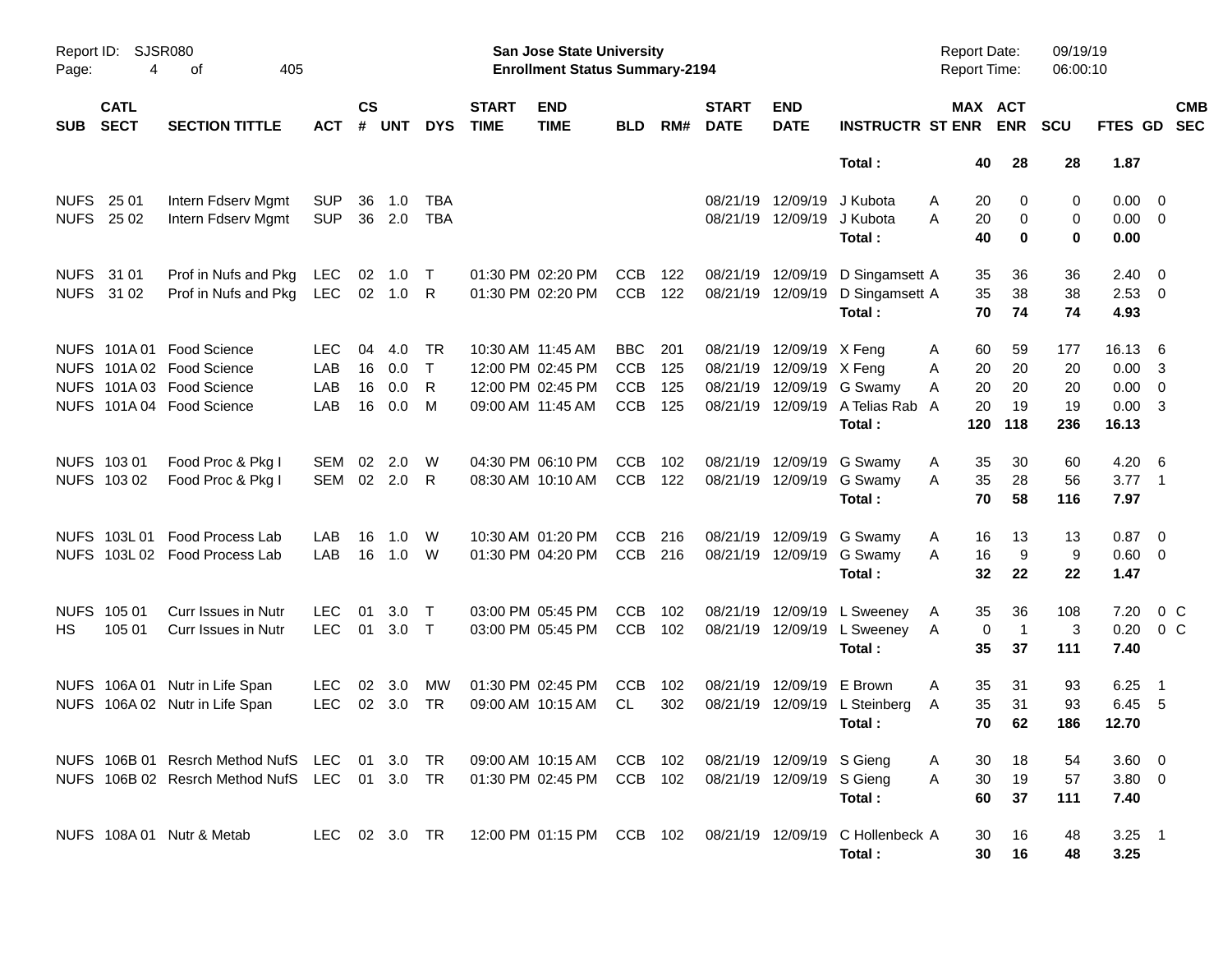|                                          |                                    |               |                    |            |            |                             |                                                                           | <b>Preliminary Census</b> |     |                             |                           |                             |                                            |                       |                      |                   |                          |            |
|------------------------------------------|------------------------------------|---------------|--------------------|------------|------------|-----------------------------|---------------------------------------------------------------------------|---------------------------|-----|-----------------------------|---------------------------|-----------------------------|--------------------------------------------|-----------------------|----------------------|-------------------|--------------------------|------------|
| Report ID: SJSR080<br>5<br>Page:         | 405<br>οf                          |               |                    |            |            |                             | <b>San Jose State University</b><br><b>Enrollment Status Summary-2194</b> |                           |     |                             |                           |                             | <b>Report Date:</b><br><b>Report Time:</b> |                       | 09/19/19<br>06:00:10 |                   |                          |            |
| <b>CATL</b><br><b>SECT</b><br><b>SUB</b> | <b>SECTION TITTLE</b>              | <b>ACT</b>    | $\mathsf{cs}$<br># | <b>UNT</b> | <b>DYS</b> | <b>START</b><br><b>TIME</b> | <b>END</b><br><b>TIME</b>                                                 | <b>BLD</b>                | RM# | <b>START</b><br><b>DATE</b> | <b>END</b><br><b>DATE</b> | <b>INSTRUCTR ST ENR</b>     |                                            | MAX ACT<br><b>ENR</b> | <b>SCU</b>           | FTES GD SEC       |                          | <b>CMB</b> |
| NUFS 108L01                              | <b>Nutrition Lab</b>               | LAB           | 16                 | 1.0        | R          |                             | 01:30 PM 04:15 PM                                                         | <b>CCB</b>                | 221 |                             | 08/21/19 12/09/19         | K Mauldin                   | 15<br>Α                                    | 15                    | 15                   | 1.03              | $\overline{2}$           |            |
| NUFS 108L 02 Nutrition Lab               |                                    | <b>LAB</b>    | 16                 | 1.0        | - F        |                             | 10:00 AM 12:45 PM                                                         | CCB                       | 221 |                             | 08/21/19 12/09/19         | S Gieng<br>Total:           | A<br>15<br>30                              | $\overline{7}$<br>22  | $\overline{7}$<br>22 | 0.47<br>1.50      | $\overline{0}$           |            |
| NUFS 109 01                              | Adv Nutr                           | <b>LEC</b>    | 02                 | 3.0        | TR         |                             | 10:30 AM 11:45 AM                                                         | <b>CCB</b>                | 102 |                             | 08/21/19 12/09/19         | C Hollenbeck A<br>Total:    | 30<br>30                                   | 35<br>35              | 105<br>105           | 7.45<br>7.45      | - 9                      |            |
| NUFS 110A 01                             | Med Nutrition Ther                 | SEM           | 04                 | 3.0        | м          |                             | 12:00 PM 01:40 PM                                                         | <b>IRC</b>                | 306 |                             |                           | 08/21/19 12/09/19 C LaSalle | 45<br>A                                    | 47                    | 94                   | 9.90 10           |                          |            |
|                                          | NUFS 110A 02 Med Nutrition Ther    | <b>ACT</b>    | 13                 | 0.0        | W          |                             | 12:00 PM 01:45 PM                                                         | <b>IRC</b>                | 306 |                             | 08/21/19 12/09/19         | C LaSalle<br>Total:         | A<br>45<br>90                              | 47<br>94              | 47<br>141            | $0.00$ 10<br>9.90 |                          |            |
| NUFS 111 01                              | <b>Fdserv Prod Mgmt</b>            | <b>LEC</b>    | 02                 | 3.0        | $\top$     |                             | 09:00 AM 10:40 AM                                                         | <b>CCB</b>                | 122 |                             | 08/21/19 12/09/19         | J Kubota                    | 40<br>Α                                    | 39                    | 78                   | 7.95              | $\overline{\mathbf{3}}$  |            |
| NUFS 111 02                              | Fdserv Prod Mgmt                   | LAB           | 16                 | 0.0        | ா          |                             | 10:40 AM 01:25 PM                                                         | <b>CCB</b>                | 122 | 08/21/19                    | 12/09/19                  | J Kubota                    | 20<br>A                                    | 20                    | 20                   | 0.00              | $\overline{2}$           |            |
| NUFS 111 03                              | <b>Fdserv Prod Mgmt</b>            | LAB           | 16                 | 0.0        | - F        |                             | 09:00 AM 11:45 AM                                                         | <b>CCB</b>                | 122 |                             | 08/21/19 12/09/19         | J Kubota<br>Total:          | A<br>20<br>80                              | 19<br>78              | 19<br>117            | 0.00<br>7.95      | $\overline{\phantom{1}}$ |            |
| NUFS 113 01                              | FdsrSys:Mgmt&Pro                   | <b>SEM</b>    | 04                 | 3.0        | M          |                             | 10:00 AM 11:40 AM                                                         | IS                        | 230 |                             | 08/21/19 12/09/19         | A Widaman                   | 30<br>A                                    | 22                    | 44                   | 4.60 4            |                          |            |
| NUFS 113 02                              | FdsrSys:Mgmt&Pro                   | LAB           | 16                 | 0.0        | W          |                             | 09:00 AM 11:45 AM                                                         | IS                        | 230 |                             | 08/21/19 12/09/19         | A Widaman                   | 30<br>A                                    | 22                    | 22                   | 0.004             |                          |            |
|                                          |                                    |               |                    |            |            |                             |                                                                           |                           |     |                             |                           | Total:                      | 60                                         | 44                    | 66                   | 4.60              |                          |            |
| NUFS 114A 01                             | Comm Nutrition, Majo LEC           |               |                    | 03 3.0     | <b>MW</b>  |                             | 07:30 AM 08:45 AM                                                         | <b>CCB</b>                | 102 |                             | 08/21/19 12/09/19         | K Harvey                    | 45<br>A                                    | 26                    | 78                   | 5.40 4            |                          |            |
|                                          |                                    |               |                    |            |            |                             |                                                                           |                           |     |                             |                           | Total:                      | 45                                         | 26                    | 78                   | 5.40              |                          |            |
| NUFS 115 01                              | <b>Issues in Food Tox</b>          | SEM           | 04                 | 3.0        | <b>TR</b>  |                             | 09:00 AM 10:15 AM                                                         | DBH.                      | 225 |                             | 08/21/19 12/09/19 I Chou  |                             | 30<br>Α                                    | 29                    | 87                   | 5.80 0            |                          |            |
| NUFS 115 02                              | <b>Issues in Food Tox</b>          | SEM           | 04                 | 3.0        | TR         |                             | 10:30 AM 11:45 AM                                                         | <b>DBH</b>                | 225 |                             | 08/21/19 12/09/19         | I Chou                      | A<br>30                                    | 30                    | 90                   | $6.00 \quad 0$    |                          |            |
|                                          |                                    |               |                    |            |            |                             |                                                                           |                           |     |                             |                           | Total:                      | 60                                         | 59                    | 177                  | 11.80             |                          |            |
| NUFS 116 01                              | Aging and Nutr                     | <b>LEC</b>    | 02                 | 3.0        | R          |                             | 03:00 PM 05:45 PM                                                         | <b>CCB</b>                | 102 | 08/21/19                    | 12/09/19 C Haas           |                             | 40<br>A                                    | 39                    | 117                  | 7.80              | $0\,$ C                  |            |
| GERO 116 01                              | Aging and Nutr                     | <b>LEC</b>    | 02                 | 3.0        | R          |                             | 03:00 PM 05:45 PM                                                         | <b>CCB</b>                | 102 |                             | 08/21/19 12/09/19         | C Haas                      | 0<br>A<br>40                               | $\mathbf 0$<br>39     | 0<br>117             | 0.00<br>7.80      | $0\,$ C                  |            |
|                                          |                                    |               |                    |            |            |                             |                                                                           |                           |     |                             |                           | Total :                     |                                            |                       |                      |                   |                          |            |
| NUFS 118 01                              | <b>Food Chemistry</b>              | LEC.          |                    | 02 3.0 F   |            |                             | 09:00 AM 10:40 AM                                                         | CCB 101                   |     |                             | 08/21/19 12/09/19 X Feng  |                             | A<br>16                                    | 12                    | 24                   | $2.40 \ 0$        |                          |            |
| NUFS 11802                               | <b>Food Chemistry</b>              | LAB 16 0.0 F  |                    |            |            |                             | 11:00 AM 01:45 PM                                                         | CCB 216                   |     |                             | 08/21/19 12/09/19 X Feng  |                             | 16<br>A<br>32                              | 12<br>24              | 12<br>36             | $0.00 \t 0$       |                          |            |
|                                          |                                    |               |                    |            |            |                             |                                                                           |                           |     |                             |                           | Total:                      |                                            |                       |                      | 2.40              |                          |            |
| NUFS 123 01                              | Nutrit for Sport                   | SEM 04 3.0 MW |                    |            |            |                             | 12:00 PM 01:15 PM CCB 102                                                 |                           |     |                             | 08/21/19 12/09/19         | E Brown                     | 40<br>Α                                    | 42                    | 126                  | 8.45 1            |                          |            |
|                                          |                                    |               |                    |            |            |                             |                                                                           |                           |     |                             |                           | Total:                      | 40                                         | 42                    | 126                  | 8.45              |                          |            |
| NUFS 139 01                              | Hunger & Environ Nut SEM 04 3.0 TR |               |                    |            |            |                             | 01:30 PM 02:45 PM IS                                                      |                           | 230 |                             | 08/21/19 12/09/19 G Acker |                             | 30<br>A                                    | 30                    | 90                   | $6.00 \t 0$       |                          |            |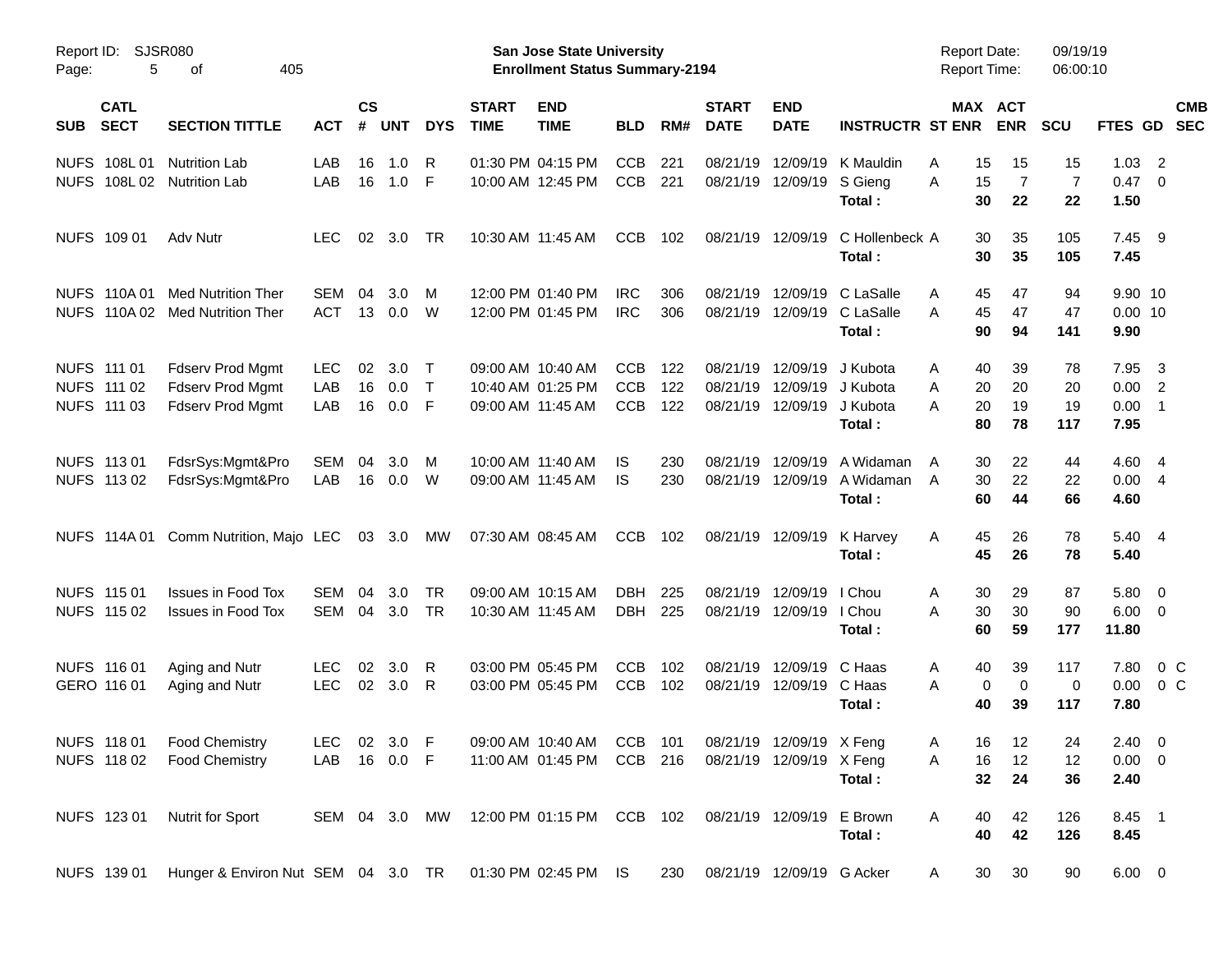|                     |                            |                                 |            |                    |            |              |                             | <b>Preliminary Census</b>                                                 |            |       |                             |                           |                                  |   |     |                                            |                      |             |                          |
|---------------------|----------------------------|---------------------------------|------------|--------------------|------------|--------------|-----------------------------|---------------------------------------------------------------------------|------------|-------|-----------------------------|---------------------------|----------------------------------|---|-----|--------------------------------------------|----------------------|-------------|--------------------------|
| Report ID:<br>Page: | SJSR080<br>6               | 405<br>οf                       |            |                    |            |              |                             | <b>San Jose State University</b><br><b>Enrollment Status Summary-2194</b> |            |       |                             |                           |                                  |   |     | <b>Report Date:</b><br><b>Report Time:</b> | 09/19/19<br>06:00:10 |             |                          |
| <b>SUB</b>          | <b>CATL</b><br><b>SECT</b> | <b>SECTION TITTLE</b>           | <b>ACT</b> | $\mathsf{cs}$<br># | <b>UNT</b> | <b>DYS</b>   | <b>START</b><br><b>TIME</b> | <b>END</b><br><b>TIME</b>                                                 | <b>BLD</b> | RM#   | <b>START</b><br><b>DATE</b> | <b>END</b><br><b>DATE</b> | <b>INSTRUCTR ST ENR</b>          |   |     | MAX ACT<br><b>ENR</b>                      | <b>SCU</b>           | FTES GD     | <b>CMB</b><br><b>SEC</b> |
| <b>NUFS</b>         | 139 02                     | Hunger & Environ Nut SEM        |            | 04                 | 3.0        | TR           |                             | 03:00 PM 04:15 PM                                                         | IS.        | 230   | 08/21/19                    | 12/09/19                  | G Acker                          | A | 30  | 29                                         | 87                   | 5.80        | - 0                      |
| <b>NUFS</b>         | 139 03                     | Hunger & Environ Nut SEM        |            | 04                 | 3.0        | TR           |                             | 05:00 PM 06:15 PM                                                         | IS.        | 230   | 08/21/19                    | 12/09/19                  | G Acker                          | A | 30  | 30                                         | 90                   | 6.00        | $\overline{0}$           |
| <b>NUFS</b>         | 139 04                     | Hunger & Environ Nut SEM        |            | 04                 | 3.0        | TR           |                             | 09:00 AM 10:15 AM                                                         | IS.        | 215   | 08/21/19                    | 12/09/19                  | D Billings                       | A | 30  | 28                                         | 84                   | 5.60        | 0                        |
| <b>NUFS</b>         | 139 05                     | Hunger & Environ Nut SEM        |            | 04                 | 3.0        | R            |                             | 12:00 PM 02:45 PM                                                         | CL         | 324   | 08/21/19                    | 12/09/19                  | D Billings                       | A | 30  | 28                                         | 84                   | 5.60        | 0                        |
| <b>NUFS</b>         | 139 06                     | Hunger & Environ Nut SEM        |            | 04                 | 3.0        | MW           |                             | 09:00 AM 10:15 AM                                                         | CL.        | 302   | 08/21/19                    | 12/09/19 K Cahill         |                                  | A | 30  | 26                                         | 78                   | 5.20        | -0                       |
| <b>NUFS</b>         | 139 07                     | Hunger & Environ Nut SEM        |            | 04                 | 3.0        | <b>MW</b>    | 01:30 PM 02:45 PM           |                                                                           | HB         | 106   | 08/21/19                    | 12/09/19 K Cahill         |                                  | A | 30  | 28                                         | 84                   | 5.60        | -0                       |
| <b>NUFS</b>         | 139 08                     | Hunger & Environ Nut SEM        |            | 04                 | 3.0        | F            | 09:00 AM 11:45 AM           |                                                                           | CL         | 302   | 08/21/19                    | 12/09/19                  | A Gossard                        | A | 30  | 30                                         | 90                   | 6.00        | - 0                      |
| <b>NUFS</b>         | 139 09                     | Hunger & Environ Nut SEM        |            | 04                 | 3.0        | F            |                             | 12:00 PM 02:45 PM                                                         | CL         | 302   | 08/21/19                    | 12/09/19                  | A Gossard                        | Α | 30  | 20                                         | 60                   | 4.00        | -0                       |
| <b>NUFS</b>         | 139 10                     | Hunger & Environ Nut SEM        |            | 04                 | 3.0        | MW           |                             | 01:30 PM 02:45 PM                                                         | <b>CCB</b> | 122   | 08/21/19                    | 12/09/19                  | K Harvey                         | A | 30  | 30                                         | 90                   | 6.00        | - 0                      |
| <b>NUFS</b>         | 139 11                     | Hunger & Environ Nut SEM        |            | 04                 | 3.0        | MW           |                             | 03:00 PM 04:15 PM                                                         | <b>CCB</b> | 102   | 08/21/19                    | 12/09/19                  | K Harvey                         | A | 30  | 26                                         | 78                   | 5.20        | - 0                      |
| <b>NUFS</b>         | 139 12                     | Hunger & Environ Nut SEM        |            | 04                 | 3.0        | МW           |                             | 01:30 PM 02:45 PM                                                         | <b>BBC</b> | 201   | 08/21/19                    | 12/09/19                  | K Knoblaugh A                    |   | 30  | 31                                         | 93                   | 6.20        | -0                       |
| <b>NUFS</b>         | 139 13                     | Hunger & Environ Nut SEM        |            | 04                 | 3.0        | W            |                             | 03:00 PM 05:45 PM                                                         | <b>SH</b>  | 242   | 08/21/19                    | 12/09/19                  | W Smith                          | Α | 30  | 19                                         | 57                   | 3.80        | -0                       |
| <b>NUFS</b>         | 139 14                     | Hunger & Environ Nut SEM        |            | 04                 | 3.0        | TR           |                             | 03:00 PM 04:15 PM                                                         | CL         | 302   | 08/21/19                    | 12/09/19                  | L Steinberg                      | A | 30  | 29                                         | 87                   | 5.80        | -0                       |
| <b>NUFS</b>         | 139 15                     | Hunger & Environ Nut SEM        |            | 04                 | 3.0        | TR           |                             | 07:30 AM 08:45 AM                                                         | IS.        | 230   | 08/21/19                    | 12/09/19                  | A Whitson                        | A | 30  | 21                                         | 63                   | 4.20        | -0                       |
| <b>NUFS</b>         | 139 16                     | Hunger & Environ Nut SEM        |            | 04                 | 3.0        | TR           |                             | 09:00 AM 10:15 AM                                                         | IS.        | 230   | 08/21/19                    | 12/09/19                  | A Whitson                        | A | 30  | 21                                         | 63                   | 4.20        | -0                       |
| <b>NUFS</b>         | 13980                      | Hunger & Environ Nut SEM        |            | 04                 | 3.0        | <b>TBA</b>   |                             |                                                                           |            |       | 08/21/19                    | 12/09/19                  | E MacKusick A                    |   | 30  | 28                                         | 84                   | 5.60        | 0                        |
|                     | NUFS 13981                 | Hunger & Environ Nut SEM 04 3.0 |            |                    |            | <b>TBA</b>   |                             |                                                                           |            |       | 08/21/19                    | 12/09/19                  | E MacKusick A                    |   | 30  | 28                                         | 84                   | 5.60        | - 0                      |
|                     |                            |                                 |            |                    |            |              |                             |                                                                           |            |       |                             |                           | Total:                           |   | 540 | 482                                        | 1446                 | 96.40       |                          |
|                     | NUFS 144 01                | <b>Food Culture</b>             | <b>LEC</b> | 02                 | 3.0        | TR           | 07:30 AM 08:45 AM           |                                                                           | IS.        | 215   | 08/21/19                    | 12/09/19                  | D Billings                       | A | 30  | 30                                         | 90                   | 6.00        | $\overline{\mathbf{0}}$  |
|                     | NUFS 144 02                | <b>Food Culture</b>             | <b>LEC</b> | 02                 | 3.0        | F            | 09:00 AM 11:45 AM           |                                                                           | CL         | 324   | 08/21/19                    | 12/09/19                  | D Billings                       | A | 30  | 17                                         | 51                   | 3.40        | 0                        |
| <b>NUFS</b>         | 144 03                     | <b>Food Culture</b>             | <b>LEC</b> | 02                 | 3.0        | $\mathsf{T}$ |                             | 05:00 PM 07:45 PM                                                         | <b>BBC</b> | 201   | 08/21/19                    | 12/09/19                  | S Brown                          | A | 30  | 11                                         | 33                   | 2.20        | $\overline{0}$           |
| <b>NUFS</b>         | 144 04                     | <b>Food Culture</b>             | LEC        | 02                 | 3.0        | МW           | 10:30 AM 11:45 AM           |                                                                           | CL.        | 302   | 08/21/19                    | 12/09/19                  | K Cahill                         | A | 30  | 30                                         | 90                   | 6.00        | - 0                      |
| <b>NUFS</b>         | 144 05                     | <b>Food Culture</b>             | LEC        | 02                 | 3.0        | м            |                             | 05:30 PM 08:15 PM                                                         | CL         | 302   | 08/21/19                    | 12/09/19                  | K Cahill                         | A | 30  | 10                                         | 30                   | 2.00        | -0                       |
| <b>NUFS</b>         | 144 06                     | <b>Food Culture</b>             | <b>LEC</b> | 02                 | 3.0        | МW           |                             | 09:00 AM 10:15 AM                                                         | <b>CCB</b> | 102   | 08/21/19                    | 12/09/19                  | K Harvey                         | A | 30  | 29                                         | 87                   | 5.80        | -0                       |
| <b>NUFS</b>         | 144 07                     | <b>Food Culture</b>             | LEC        | 02                 | 3.0        | MW           |                             | 12:00 PM 01:15 PM                                                         | <b>CCB</b> | 101   | 08/21/19                    | 12/09/19                  | K Harvey                         | A | 30  | 29                                         | 87                   | 5.80        | 0                        |
| <b>NUFS</b>         | 144 08                     | <b>Food Culture</b>             | LEC        | 02                 | 3.0        | TR           | 10:30 AM 11:45 AM           |                                                                           | IS.        | 230   | 08/21/19                    | 12/09/19                  | D Singamsett A                   |   | 30  | 30                                         | 90                   | 6.00        | 0                        |
| <b>NUFS</b>         | 144 09                     | <b>Food Culture</b>             | LEC        | 02                 | 3.0        | TR           |                             | 12:00 PM 01:15 PM                                                         | <b>IS</b>  | 230   | 08/21/19                    | 12/09/19                  | D Singamsett A                   |   | 30  | 30                                         | 90                   | 6.00        | 0                        |
| <b>NUFS</b>         | 144 10                     | <b>Food Culture</b>             | LEC        | 02                 | 3.0        | $\mathsf{T}$ |                             | 03:00 PM 05:45 PM                                                         | <b>CCB</b> | 122   | 08/21/19                    | 12/09/19                  | D Singamsett A                   |   | 30  | 29                                         | 87                   | 5.80        | 0                        |
|                     | NUFS 144 11                | <b>Food Culture</b>             | <b>LEC</b> |                    | 02 3.0     | R            |                             | 03:00 PM 05:45 PM                                                         | <b>CCB</b> | 122   |                             |                           | 08/21/19 12/09/19 D Singamsett A |   | 30  | 29                                         | 87                   | 5.80        | 0                        |
|                     | NUFS 144 12                | Food Culture                    | LEC        |                    | 3.0        |              |                             |                                                                           |            |       |                             |                           |                                  | Χ | 0   | $\pmb{0}$                                  | 0                    | 0.00        | $\overline{\mathbf{0}}$  |
|                     | NUFS 144 13                | <b>Food Culture</b>             | LEC        |                    | 02 3.0     | $\mathsf{R}$ |                             | 05:30 PM 08:15 PM                                                         | CCB        | - 101 |                             |                           | 08/21/19 12/09/19 R Ritter Spi   | A | 30  | 29                                         | 87                   | 5.80        | $\overline{\mathbf{0}}$  |
|                     | NUFS 144 14                | <b>Food Culture</b>             | LEC        |                    | 02 3.0     | TR           |                             | 01:30 PM 02:45 PM                                                         | BBC        | 126   |                             |                           | 08/21/19 12/09/19 L Sweeney      | A | 30  | 31                                         | 93                   | 6.20        | $\overline{\mathbf{0}}$  |
|                     | NUFS 144 15                | <b>Food Culture</b>             | <b>LEC</b> |                    | 02 3.0     | TR           |                             | 01:30 PM 02:45 PM CL                                                      |            | 302   |                             |                           | 08/21/19 12/09/19 L Steinberg    | A | 30  | 30                                         | 90                   | 6.00        | $\overline{\mathbf{0}}$  |
|                     | NUFS 144 16                | Food Culture                    | LEC        |                    | 02 3.0     | TR           |                             | 04:30 PM 05:45 PM                                                         | CL.        | 302   |                             |                           | 08/21/19 12/09/19 L Steinberg    | Α | 30  | 29                                         | 87                   | 5.80        | $\overline{\mathbf{0}}$  |
|                     | NUFS 144 17                | Food Culture                    | LEC        |                    | 02 3.0     | W            |                             | 04:30 PM 07:15 PM                                                         | CL         | 302   |                             | 08/21/19 12/09/19 N Tsuji |                                  | Α | 30  | 29                                         | 87                   | 5.80        | $\overline{\mathbf{0}}$  |
|                     | NUFS 144 18                | Food Culture                    | <b>LEC</b> |                    | 02 3.0     | TR           |                             | 12:00 PM 01:15 PM CL                                                      |            | 302   |                             |                           | 08/21/19 12/09/19 A Whitson      | Α | 30  | 28                                         | 84                   | 5.60        | $\overline{\phantom{0}}$ |
|                     | NUFS 144 19                | Food Culture                    | <b>LEC</b> |                    | 02 3.0     | <b>TR</b>    |                             | 12:00 PM 01:15 PM IS                                                      |            | 215   |                             | 08/21/19 12/09/19 L Wiley |                                  | Α | 30  | 30                                         | 90                   | $6.00 \t 0$ |                          |
|                     | NUFS 144 20                | Food Culture                    | <b>LEC</b> |                    | 02 3.0 TR  |              |                             | 01:30 PM 02:45 PM                                                         | IS         | 215   |                             | 08/21/19 12/09/19 L Wiley |                                  | A | 30  | 29                                         | 87                   | 5.80 0      |                          |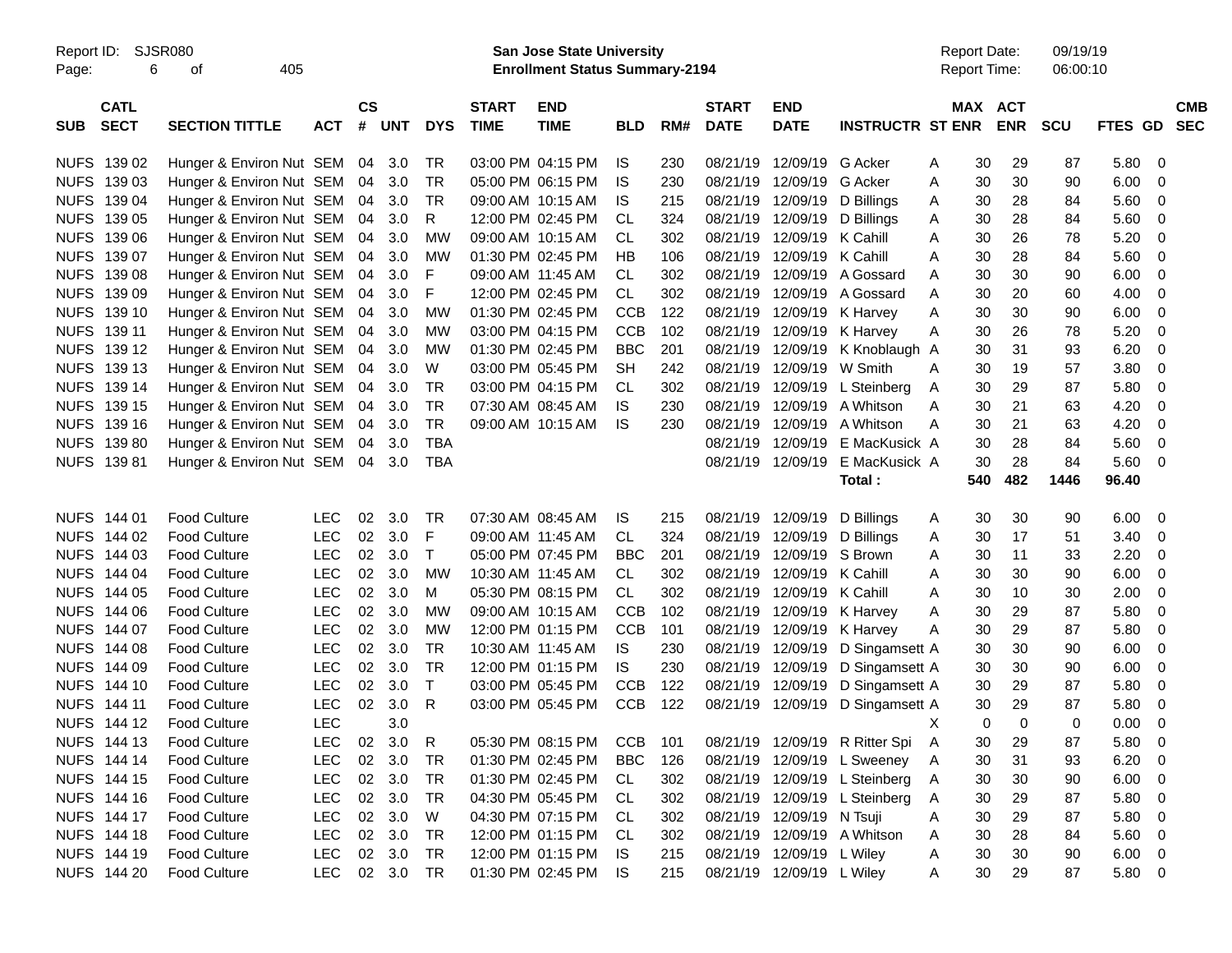|                     |                            |                             |            |                    |            |            |                             |                                                                    | <b>Preliminary Census</b> |     |                             |                            |                                  |   |                                     |            |                      |             |                |            |
|---------------------|----------------------------|-----------------------------|------------|--------------------|------------|------------|-----------------------------|--------------------------------------------------------------------|---------------------------|-----|-----------------------------|----------------------------|----------------------------------|---|-------------------------------------|------------|----------------------|-------------|----------------|------------|
| Report ID:<br>Page: | 7                          | <b>SJSR080</b><br>405<br>οf |            |                    |            |            |                             | San Jose State University<br><b>Enrollment Status Summary-2194</b> |                           |     |                             |                            |                                  |   | <b>Report Date:</b><br>Report Time: |            | 09/19/19<br>06:00:10 |             |                |            |
| <b>SUB</b>          | <b>CATL</b><br><b>SECT</b> | <b>SECTION TITTLE</b>       | <b>ACT</b> | $\mathsf{cs}$<br># | <b>UNT</b> | <b>DYS</b> | <b>START</b><br><b>TIME</b> | <b>END</b><br><b>TIME</b>                                          | <b>BLD</b>                | RM# | <b>START</b><br><b>DATE</b> | <b>END</b><br><b>DATE</b>  | <b>INSTRUCTR ST ENR</b>          |   | <b>MAX ACT</b>                      | <b>ENR</b> | <b>SCU</b>           | FTES GD SEC |                | <b>CMB</b> |
|                     | NUFS 144 21                | <b>Food Culture</b>         | <b>LEC</b> | 02                 | 3.0        | <b>TR</b>  |                             | 03:00 PM 04:15 PM                                                  | <b>IS</b>                 | 215 | 08/21/19                    | 12/09/19                   | L Wiley                          | Α | 30                                  | 30         | 90                   | 6.00        | - 0            |            |
|                     | NUFS 144 80                | <b>Food Culture</b>         | <b>LEC</b> | 02                 | 3.0        | <b>TBA</b> |                             |                                                                    |                           |     |                             | 08/21/19 12/09/19          | S Spencer                        | Α | 30                                  | 28         | 84                   | 5.60        | - 0            |            |
|                     |                            |                             |            |                    |            |            |                             |                                                                    |                           |     |                             |                            | Total:                           |   | 630                                 | 567        | 1701                 | 113.40      |                |            |
|                     | NUFS 163 01                | Phys Fit + Nutrit           | <b>LEC</b> | 02                 | 3.0        | <b>TR</b>  |                             | 10:30 AM 11:45 AM                                                  | IS.                       | 215 |                             | 08/21/19 12/09/19          | E Brown                          | A | 32                                  | 13         | 39                   | 2.60        | $0\,C$         |            |
| <b>KIN</b>          | 16301                      | Phys Fit + Nutrit           | <b>LEC</b> | 02                 | 3.0        | <b>TR</b>  |                             | 10:30 AM 11:45 AM                                                  | IS                        | 215 | 08/21/19                    | 12/09/19                   | E Brown                          | Α | 0                                   | 18         | 54                   | 3.65        | 1 C            |            |
| <b>NUFS</b>         | 163 02                     | Phys Fit + Nutrit           | <b>LEC</b> | 02                 | 3.0        | <b>TR</b>  |                             | 10:30 AM 11:45 AM                                                  | <b>SPXE 163</b>           |     | 08/21/19                    | 12/09/19                   | E Brown                          | A | 32                                  | 10         | 30                   | 2.00        | 0 <sup>C</sup> |            |
| <b>KIN</b>          | 163 02                     | Phys Fit + Nutrit           | <b>LEC</b> | 02                 | 3.0        | <b>TR</b>  |                             | 10:30 AM 11:45 AM                                                  | <b>SPXE 163</b>           |     | 08/21/19                    | 12/09/19                   | E Brown                          | A | 0                                   | 24         | 72                   | 4.80        | 0 <sup>C</sup> |            |
| <b>NUFS</b>         | 163 04                     | Phys Fit + Nutrit           | <b>LEC</b> | 02                 | 3.0        | <b>TR</b>  |                             | 12:00 PM 01:15 PM                                                  | <b>BBC</b>                | 201 | 08/21/19                    | 12/09/19                   | E Brown                          | Α | 32                                  | 19         | 57                   | 3.80        | 0 <sup>C</sup> |            |
| <b>KIN</b>          | 163 04                     | Phys Fit + Nutrit           | <b>LEC</b> | 02                 | 3.0        | <b>TR</b>  |                             | 12:00 PM 01:15 PM                                                  | <b>BBC</b>                | 201 | 08/21/19                    | 12/09/19                   | E Brown                          | Α | 0                                   | 13         | 39                   | 2.60        | 0 <sup>C</sup> |            |
| <b>NUFS</b>         | 16305                      | Phys Fit + Nutrit           | <b>LEC</b> | 02                 | 3.0        | <b>MW</b>  |                             | 09:00 AM 10:15 AM                                                  | IS                        | 215 | 08/21/19                    | 12/09/19                   | A Bloom                          | A | 32                                  | 17         | 51                   | 3.40        | 0 <sup>C</sup> |            |
| <b>KIN</b>          | 163 05                     | Phys Fit + Nutrit           | LEC        | 02                 | 3.0        | MW         |                             | 09:00 AM 10:15 AM                                                  | IS                        | 215 | 08/21/19                    | 12/09/19                   | A Bloom                          | Α | 0                                   | 15         | 45                   | 3.00        | 0 <sup>C</sup> |            |
| <b>NUFS</b>         | 163 06                     | Phys Fit + Nutrit           | <b>LEC</b> | 02                 | 3.0        | MW         |                             | 09:00 AM 10:15 AM                                                  | CL.                       | 310 | 08/21/19                    | 12/09/19                   | A Bloom                          | Α | 32                                  | 10         | 30                   | 2.00        | 0 <sup>C</sup> |            |
| <b>KIN</b>          | 163 06                     | Phys Fit + Nutrit           | <b>LEC</b> | 02                 | 3.0        | MW         |                             | 09:00 AM 10:15 AM                                                  | <b>CL</b>                 | 310 | 08/21/19                    | 12/09/19                   | A Bloom                          | Α | 0                                   | 21         | 63                   | 4.20        | 0 <sup>C</sup> |            |
| <b>NUFS</b>         | 16307                      | Phys Fit + Nutrit           | <b>LEC</b> | 02                 | 3.0        | MW         |                             | 10:30 AM 11:45 AM                                                  | <b>IS</b>                 | 215 | 08/21/19                    | 12/09/19                   | A Bloom                          | A | 32                                  | 14         | 42                   | 2.80        | 0 <sup>C</sup> |            |
| <b>KIN</b>          | 163 07                     | Phys Fit + Nutrit           | <b>LEC</b> | 02                 | 3.0        | MW         |                             | 10:30 AM 11:45 AM                                                  | IS.                       | 215 | 08/21/19                    | 12/09/19                   | A Bloom                          | Α | 0                                   | 18         | 54                   | 3.60        | 0 <sup>C</sup> |            |
| <b>NUFS</b>         | 16308                      | Phys Fit + Nutrit           | <b>LEC</b> | 02                 | 3.0        | МW         |                             | 10:30 AM 11:45 AM                                                  | <b>BBC</b>                | 201 | 08/21/19                    | 12/09/19                   | A Bloom                          | Α | 32                                  | 9          | 27                   | 1.80        | 0 <sup>C</sup> |            |
| <b>KIN</b>          | 163 08                     | Phys Fit + Nutrit           | <b>LEC</b> | 02                 | 3.0        | МW         |                             | 10:30 AM 11:45 AM                                                  | <b>BBC</b>                | 201 | 08/21/19                    | 12/09/19                   | A Bloom                          | Α | 0                                   | 25         | 75                   | 5.00        | 0 <sup>C</sup> |            |
| <b>NUFS</b>         | 16309                      | Phys Fit + Nutrit           | <b>LEC</b> | 02                 | 3.0        | MW         |                             | 12:00 PM 01:15 PM                                                  | IS.                       | 215 | 08/21/19                    | 12/09/19                   | A Bloom                          | Α | 32                                  | 5          | 15                   | 1.00        | 0 <sup>C</sup> |            |
| <b>KIN</b>          | 16309                      | Phys Fit + Nutrit           | <b>LEC</b> | 02                 | 3.0        | МW         |                             | 12:00 PM 01:15 PM                                                  | IS                        | 215 | 08/21/19                    | 12/09/19                   | A Bloom                          | Α | $\mathbf 0$                         | 23         | 69                   | 4.60        | 0 <sup>C</sup> |            |
| <b>NUFS</b>         | 163 10                     | Phys Fit + Nutrit           | <b>LEC</b> | 02                 | 3.0        | МW         |                             | 12:00 PM 01:15 PM                                                  | <b>CCB</b>                | 122 | 08/21/19                    | 12/09/19                   | A Bloom                          | Α | 32                                  | 12         | 36                   | 2.40        | 0 <sup>C</sup> |            |
| <b>KIN</b>          | 163 10                     | Phys Fit + Nutrit           | <b>LEC</b> | 02                 | 3.0        | МW         |                             | 12:00 PM 01:15 PM                                                  | <b>CCB</b>                | 122 | 08/21/19                    | 12/09/19                   | A Bloom                          | Α | 0                                   | 21         | 63                   | 4.25        | 1 C            |            |
| <b>NUFS</b>         | 163 11                     | Phys Fit + Nutrit           | <b>LEC</b> | 02                 | 3.0        | MW         |                             | 01:30 PM 02:45 PM                                                  | IS                        | 215 | 08/21/19                    | 12/09/19                   | A Bloom                          | A | 32                                  | 11         | 33                   | 2.20        | 0 <sup>C</sup> |            |
| <b>KIN</b>          | 163 11                     | Phys Fit + Nutrit           | <b>LEC</b> | 02                 | 3.0        | MW         |                             | 01:30 PM 02:45 PM                                                  | IS                        | 215 | 08/21/19                    | 12/09/19                   | A Bloom                          | Α | 0                                   | 17         | 51                   | 3.40        | 0 <sup>C</sup> |            |
| <b>NUFS</b>         | 163 12                     | Phys Fit + Nutrit           | <b>LEC</b> | 02                 | 3.0        | MW         |                             | 01:30 PM 02:45 PM                                                  | <b>SH</b>                 | 348 | 08/21/19                    | 12/09/19                   | A Bloom                          | Α | 32                                  | 5          | 15                   | 1.00        | 0 <sup>C</sup> |            |
| KIN.                | 163 12                     | Phys Fit + Nutrit           | <b>LEC</b> | 02                 | 3.0        | MW         |                             | 01:30 PM 02:45 PM                                                  | SН                        | 348 | 08/21/19                    | 12/09/19                   | A Bloom                          | A | 0                                   | 26         | 78                   | 5.20        | 0 <sup>C</sup> |            |
| <b>NUFS</b>         | 163 13                     | Phys Fit + Nutrit           | <b>LEC</b> | 02                 | 3.0        | <b>TR</b>  |                             | 12:00 PM 01:15 PM                                                  | <b>SH</b>                 | 346 | 08/21/19                    | 12/09/19                   | E Brown                          | Α | 32                                  | 12         | 36                   | 2.40        | 0 <sup>C</sup> |            |
| <b>KIN</b>          | 163 13                     | Phys Fit + Nutrit           | <b>LEC</b> | 02                 | 3.0        | <b>TR</b>  |                             | 12:00 PM 01:15 PM                                                  | <b>SH</b>                 | 346 |                             | 08/21/19 12/09/19          | E Brown                          | A | 0                                   | 18         | 54                   | 3.60        | 0 <sup>C</sup> |            |
|                     |                            |                             |            |                    |            |            |                             |                                                                    |                           |     |                             |                            | Total:                           |   | 384                                 | 376        | 1128                 | 75.30       |                |            |
|                     |                            |                             |            |                    |            |            |                             |                                                                    |                           |     |                             |                            |                                  |   |                                     |            |                      |             |                |            |
|                     | NUFS 180 01                | <b>Individual Studies</b>   | <b>SUP</b> | 36                 | 1.0        | <b>TBA</b> |                             |                                                                    |                           |     |                             | 08/21/19 12/09/19 J Kubota |                                  | Α | 10                                  |            | 0                    | 0.07        | - 0            |            |
|                     | NUFS 180 02                | <b>Individual Studies</b>   | <b>SUP</b> | 36                 | 2.0        | <b>TBA</b> |                             |                                                                    |                           |     |                             | 08/21/19 12/09/19 J Kubota |                                  | Α | 10                                  |            | 0                    | 0.13        | - 0            |            |
|                     | NUFS 180 03                | <b>Individual Studies</b>   | <b>SUP</b> | 36                 | 3.0        | TBA        |                             |                                                                    |                           |     |                             | 08/21/19 12/09/19 J Kubota |                                  | A | 10                                  | 0          | 0                    | 0.00        | - 0            |            |
|                     | NUFS 180 04                | <b>Individual Studies</b>   | <b>SUP</b> | 36                 | 4.0        | TBA        |                             |                                                                    |                           |     |                             | 08/21/19 12/09/19 J Kubota |                                  | Α | 10                                  | 0          | 0                    | 0.00        | - 0            |            |
|                     | NUFS 180 05                | <b>Individual Studies</b>   | <b>SUP</b> | 36                 | 5.0        | TBA        |                             |                                                                    |                           |     |                             | 08/21/19 12/09/19 J Kubota |                                  | Α | 10                                  | 0          | 0                    | 0.00        | - 0            |            |
|                     | NUFS 180 06                | <b>Individual Studies</b>   | <b>SUP</b> | 36                 | 6.0        | TBA        |                             |                                                                    |                           |     |                             | 08/21/19 12/09/19 J Kubota |                                  | Α | 10                                  | 0          | 0                    | 0.00        | - 0            |            |
|                     | NUFS 180 07                | <b>Individual Studies</b>   | <b>SUP</b> | 36                 | 1.0        | TBA        |                             |                                                                    |                           |     |                             | 08/21/19 12/09/19 S Gieng  |                                  | Α | 10                                  | 0          | 0                    | 0.00        | - 0            |            |
|                     | NUFS 180 08                | <b>Individual Studies</b>   | <b>SUP</b> | 36                 | 2.0        | TBA        |                             |                                                                    |                           |     |                             | 08/21/19 12/09/19 S Gieng  |                                  | Α | 10                                  |            | 0                    | $0.00 \t 0$ |                |            |
|                     | NUFS 180 09                | <b>Individual Studies</b>   | <b>SUP</b> |                    |            | 36 1.0 TBA |                             |                                                                    |                           |     |                             |                            | 08/21/19 12/09/19 G Pereira Pi A |   | 10                                  | 1          | 0                    | $0.08$ 1    |                |            |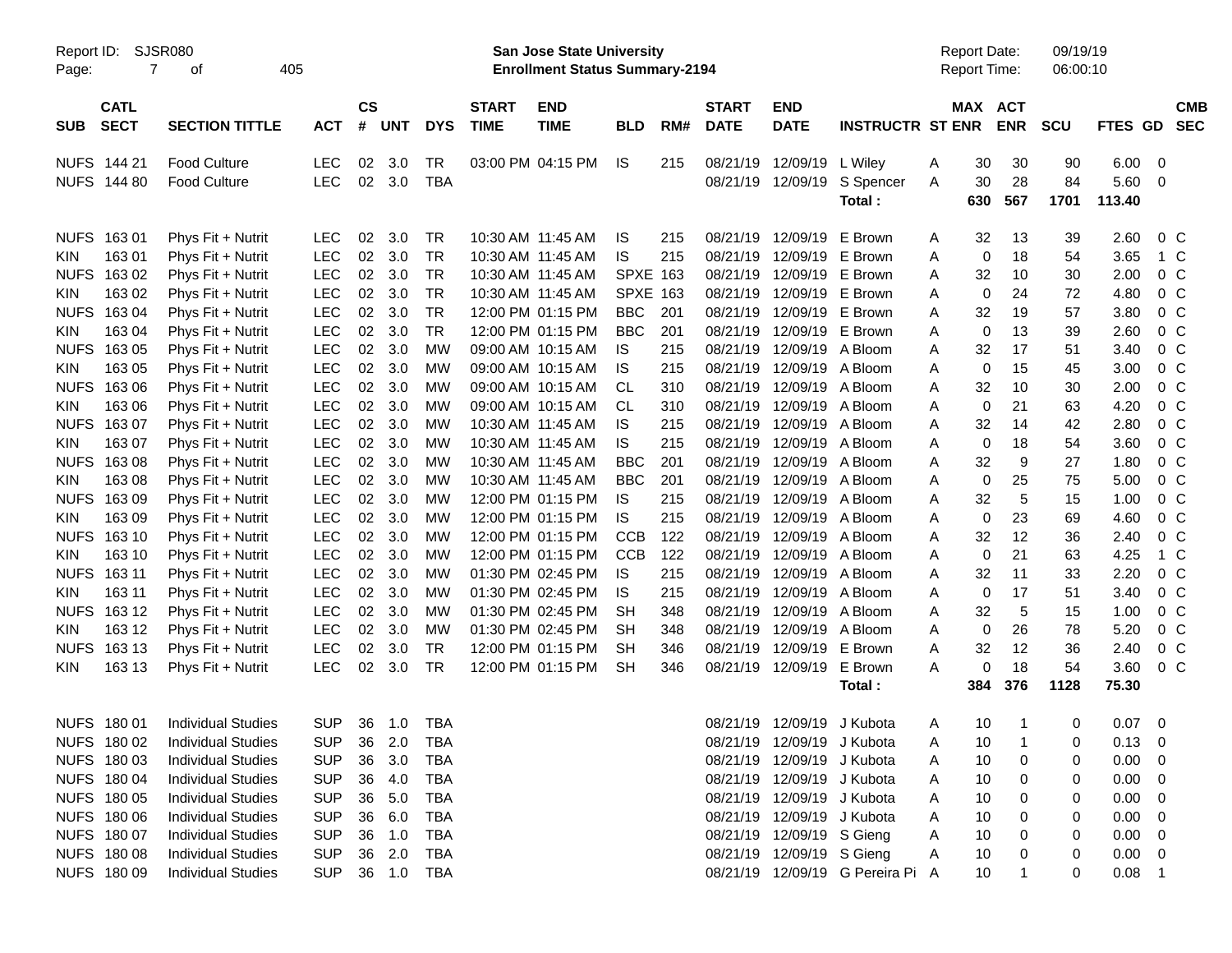|            |                            |                                              |              |                    |            |            |                             | <b>Preliminary Census</b>                                          |            |     |                             |                           |                             |                                            |                       |                      |                |                          |            |
|------------|----------------------------|----------------------------------------------|--------------|--------------------|------------|------------|-----------------------------|--------------------------------------------------------------------|------------|-----|-----------------------------|---------------------------|-----------------------------|--------------------------------------------|-----------------------|----------------------|----------------|--------------------------|------------|
| Page:      | Report ID: SJSR080<br>8    | 405<br>οf                                    |              |                    |            |            |                             | San Jose State University<br><b>Enrollment Status Summary-2194</b> |            |     |                             |                           |                             | <b>Report Date:</b><br><b>Report Time:</b> |                       | 09/19/19<br>06:00:10 |                |                          |            |
| <b>SUB</b> | <b>CATL</b><br><b>SECT</b> | <b>SECTION TITTLE</b>                        | <b>ACT</b>   | $\mathsf{cs}$<br># | <b>UNT</b> | <b>DYS</b> | <b>START</b><br><b>TIME</b> | <b>END</b><br><b>TIME</b>                                          | <b>BLD</b> | RM# | <b>START</b><br><b>DATE</b> | <b>END</b><br><b>DATE</b> | <b>INSTRUCTR ST ENR</b>     |                                            | MAX ACT<br><b>ENR</b> | <b>SCU</b>           | FTES GD SEC    |                          | <b>CMB</b> |
|            | NUFS 180 10                | <b>Individual Studies</b>                    | <b>SUP</b>   | 36                 | 2.0        | TBA        |                             |                                                                    |            |     | 08/21/19                    | 12/09/19                  | G Pereira Pi A              |                                            | 10<br>$\Omega$        | 0                    | $0.00 \t 0$    |                          |            |
|            | NUFS 180 11                | <b>Individual Studies</b>                    | <b>SUP</b>   | 36                 | 1.0        | <b>TBA</b> |                             |                                                                    |            |     | 08/21/19                    | 12/09/19                  | A Widaman                   | A                                          | 10<br>1               | 0                    | 0.07           | $\overline{\phantom{0}}$ |            |
|            | NUFS 180 12                | <b>Individual Studies</b>                    | <b>SUP</b>   | 36                 | 2.0        | TBA        |                             |                                                                    |            |     |                             | 08/21/19 12/09/19         | A Widaman                   | A<br>10                                    | $\mathbf{1}$          | 0                    | $0.13 \quad 0$ |                          |            |
|            |                            |                                              |              |                    |            |            |                             |                                                                    |            |     |                             |                           | Total:                      | 120                                        | 5                     | 0                    | 0.48           |                          |            |
|            | NUFS 190 01                | Nutr Ed & Couns                              | <b>LEC</b>   | 01                 | 3.0        | MW         |                             | 10:30 AM 11:45 AM                                                  | CCB        | 122 |                             | 08/21/19 12/09/19         | D Billings                  | Α<br>35                                    | 30                    | 90                   | 6.15 3         |                          |            |
|            |                            |                                              |              |                    |            |            |                             |                                                                    |            |     |                             |                           | Total:                      | 35                                         | 30                    | 90                   | 6.15           |                          |            |
|            | NUFS 192 01                | Fld Exp NufS/Pkg                             | <b>SUP</b>   | 36                 | 1.0        | TBA        |                             |                                                                    |            |     | 08/21/19                    | 12/09/19                  | J Kubota                    | 20<br>Α                                    | -1                    | 0                    | $0.07$ 0       |                          |            |
|            | NUFS 192 02                | Fld Exp NufS/Pkg                             | <b>SUP</b>   | 36                 | 2.0        | TBA        |                             |                                                                    |            |     | 08/21/19                    |                           | 12/09/19 J Kubota           | 10<br>Α                                    | 24                    | 0                    | 3.20           | $\overline{\phantom{0}}$ |            |
|            | NUFS 192 03                | Fld Exp NufS/Pkg                             | <b>SUP</b>   | 36                 | 3.0        | <b>TBA</b> |                             |                                                                    |            |     | 08/21/19                    |                           | 12/09/19 J Kubota           | A                                          | 10<br>$\mathbf{1}$    | 0                    | $0.20 \ 0$     |                          |            |
|            | NUFS 192 04                | Fld Exp NufS/Pkg                             | <b>SUP</b>   | 36                 | 4.0        | <b>TBA</b> |                             |                                                                    |            |     | 08/21/19                    |                           | 12/09/19 J Kubota           | A                                          | 10<br>$\Omega$        | 0                    | $0.00 \t 0$    |                          |            |
|            | NUFS 192 05                | Fld Exp NufS/Pkg                             | <b>SUP</b>   | 36                 | 5.0        | <b>TBA</b> |                             |                                                                    |            |     | 08/21/19                    |                           | 12/09/19 J Kubota           | Α                                          | 10<br>$\Omega$        | 0                    | $0.00 \t 0$    |                          |            |
|            | NUFS 192 06                | Fld Exp NufS/Pkg                             | <b>SUP</b>   | 36                 | 6.0        | <b>TBA</b> |                             |                                                                    |            |     | 08/21/19                    |                           | 12/09/19 J Kubota           | А                                          | 10<br>$\Omega$        | 0                    | $0.00 \t 0$    |                          |            |
|            | NUFS 192 07                | Fld Exp NufS/Pkg                             | <b>SUP</b>   | 36                 | 2.0        | <b>TBA</b> |                             |                                                                    |            |     | 08/21/19                    |                           | 12/09/19 E Brown            | А                                          | 10<br>4               | 0                    | 0.53           | $\overline{\phantom{0}}$ |            |
|            | NUFS 192 08                | Fld Exp NufS/Pkg                             | <b>SUP</b>   | 36                 | 2.0        | <b>TBA</b> |                             |                                                                    |            |     | 08/21/19                    | 12/09/19 C Haas           |                             | 10<br>А                                    | 1                     | 0                    | $0.13 \quad 0$ |                          |            |
|            | NUFS 192 09                | Fld Exp NufS/Pkg                             | <b>SUP</b>   | 36                 | 4.0        | <b>TBA</b> |                             |                                                                    |            |     | 08/21/19                    |                           | 12/09/19 F Yambrach         | A                                          | 10<br>4               | 0                    | 1.07           | $\overline{\phantom{0}}$ |            |
|            | NUFS 192 10                | Fld Exp NufS/Pkg                             | <b>SUP</b>   | 36                 | 5.0        | <b>TBA</b> |                             |                                                                    |            |     | 08/21/19                    |                           | 12/09/19 F Yambrach         | A                                          | 10<br>$\Omega$        | 0                    | $0.00 \t 0$    |                          |            |
|            | NUFS 192 11                | Fld Exp NufS/Pkg                             | <b>SUP</b>   | 36                 | 6.0        | <b>TBA</b> |                             |                                                                    |            |     |                             | 08/21/19 12/09/19         | F Yambrach A                | 10                                         | $\mathbf 1$           | 0                    | $0.40 \quad 0$ |                          |            |
|            |                            |                                              |              |                    |            |            |                             |                                                                    |            |     |                             |                           | Total:                      | 120                                        | 36                    | 0                    | 5.60           |                          |            |
|            |                            |                                              |              |                    |            |            |                             |                                                                    |            |     |                             |                           |                             |                                            |                       |                      |                |                          |            |
|            | NUFS 194 01                | <b>Entrpre Nutrition</b>                     | <b>LEC</b>   |                    | 02 1.0 F   |            |                             | 12:00 PM 12:50 PM                                                  | <b>CCB</b> | 102 |                             | 08/21/19 12/09/19         | K Knoblaugh A               |                                            | 40<br>21              | 21                   | $1.40 \ 0$     |                          |            |
|            |                            |                                              |              |                    |            |            |                             |                                                                    |            |     |                             |                           | Total:                      | 40                                         | 21                    | 21                   | 1.40           |                          |            |
|            | NUFS 201 01                | Colloq Nutr/Fd/Pkg                           | SEM 05 3.0 R |                    |            |            |                             | 03:00 PM 05:45 PM                                                  | <b>CCB</b> | 125 |                             | 08/21/19 12/09/19         | C LaSalle                   | Α<br>18                                    | 9                     | 27                   | $2.25$ 9       |                          |            |
|            |                            |                                              |              |                    |            |            |                             |                                                                    |            |     |                             |                           | Total:                      | 18                                         | 9                     | 27                   | 2.25           |                          |            |
|            | NUFS 217 01                | <b>Issues Nutr/Fd/Pkg</b>                    | SEM          |                    | 05 3.0     | M          |                             | 03:00 PM 05:45 PM                                                  | <b>CCB</b> | 125 |                             | 08/21/19 12/09/19         | G Pereira Pi A              |                                            | 12<br>18              | 36                   | 3.00 12        |                          |            |
|            |                            |                                              |              |                    |            |            |                             |                                                                    |            |     |                             |                           | Total:                      | 18                                         | 12                    | 36                   | 3.00           |                          |            |
|            |                            | NUFS 219A 01 Adv Nutr and Metab SEM 05 3.0 W |              |                    |            |            |                             | 03:00 PM 05:45 PM CCB 122                                          |            |     |                             |                           | 08/21/19 12/09/19 K Mauldin | Α                                          | 10<br>18              | 30                   | 2.50 10        |                          |            |
|            |                            |                                              |              |                    |            |            |                             |                                                                    |            |     |                             |                           | Total:                      |                                            | 18<br>10              | 30                   | 2.50           |                          |            |
|            | NUFS 220A 01 Adv Mnt       |                                              | SEM 05 3.0 M |                    |            |            |                             | 06:00 PM 08:45 PM CCB 122                                          |            |     |                             | 08/21/19 12/09/19         | S Wood                      | A                                          | 18<br>6               | 18                   | $1.40 \quad 4$ |                          |            |
|            |                            |                                              |              |                    |            |            |                             |                                                                    |            |     |                             |                           | Total:                      |                                            | 18<br>6               | 18                   | 1.40           |                          |            |
|            | NUFS 260 01                | <b>Mitidis Hith Promo</b>                    | SEM          |                    | 05 3.0 T   |            |                             | 06:00 PM 08:45 PM                                                  | CCB 102    |     |                             | 08/21/19 12/09/19 C Haas  |                             | Α                                          | 18<br>6               | 18                   | 1.35 3 C       |                          |            |
|            | HPRF 260 01                | <b>Mitidis Hith Promo</b>                    | SEM          |                    | 05 3.0 T   |            |                             | 06:00 PM 08:45 PM                                                  | CCB        | 102 |                             | 08/21/19 12/09/19 C Haas  |                             | Α                                          | 0<br>0                | 0                    | $0.00 \t 0 C$  |                          |            |
|            | GERO 260 01                | <b>Mitidis Hith Promo</b>                    | SEM 05 3.0 T |                    |            |            |                             | 06:00 PM 08:45 PM                                                  | CCB 102    |     |                             | 08/21/19 12/09/19 C Haas  |                             | Α                                          | 0<br>0                | 0                    | $0.00 \t 0 C$  |                          |            |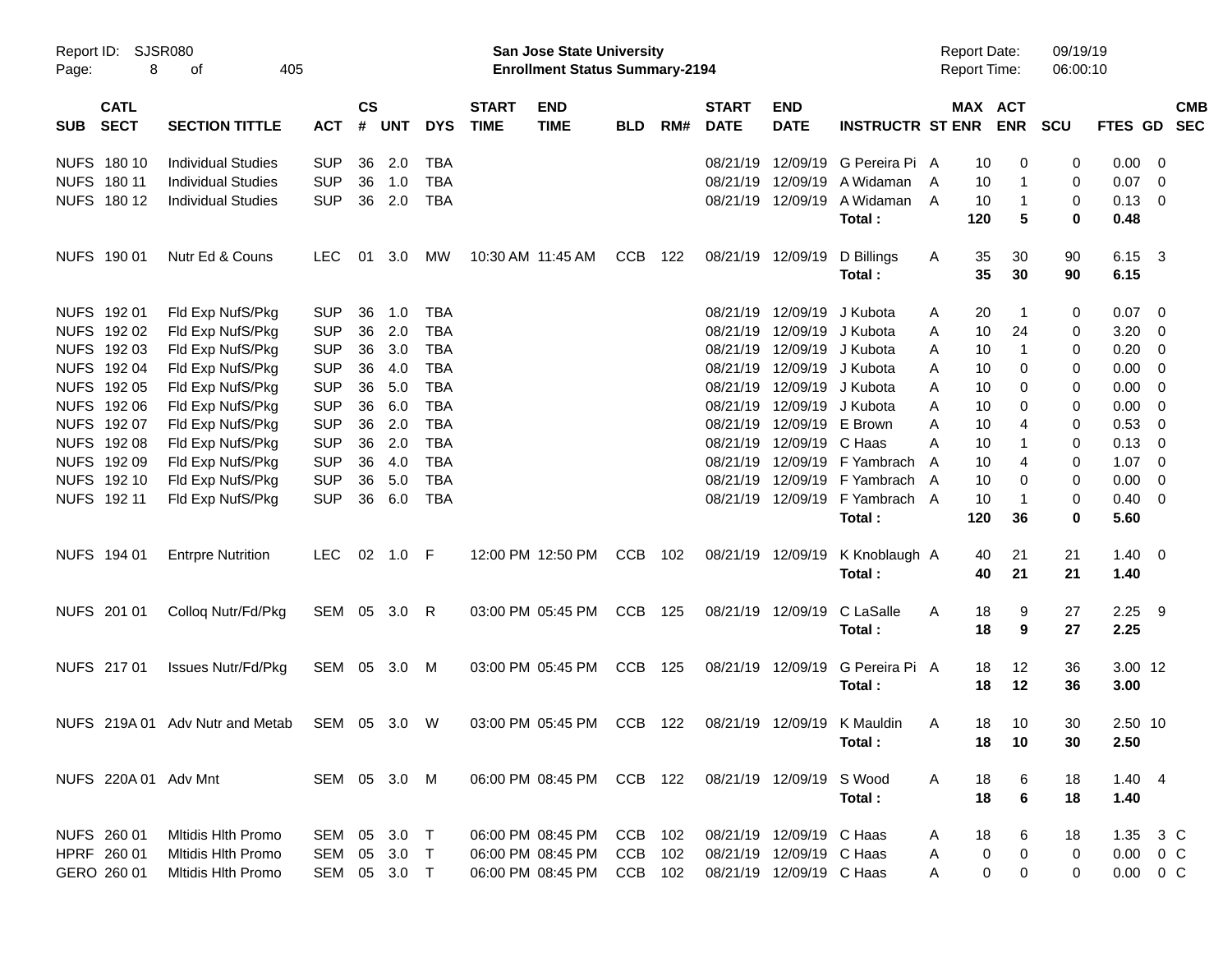|                     |                            |                                  |            |                           |            |                             |                                                                           | <b>Preliminary Census</b> |     |                             |                           |                                  |   |                     |                       |                      |                |                            |                          |
|---------------------|----------------------------|----------------------------------|------------|---------------------------|------------|-----------------------------|---------------------------------------------------------------------------|---------------------------|-----|-----------------------------|---------------------------|----------------------------------|---|---------------------|-----------------------|----------------------|----------------|----------------------------|--------------------------|
| Report ID:<br>Page: | <b>SJSR080</b><br>9        | 405<br>οf                        |            |                           |            |                             | <b>San Jose State University</b><br><b>Enrollment Status Summary-2194</b> |                           |     |                             |                           |                                  |   | <b>Report Date:</b> | Report Time:          | 09/19/19<br>06:00:10 |                |                            |                          |
| <b>SUB</b>          | <b>CATL</b><br><b>SECT</b> | <b>SECTION TITTLE</b>            | <b>ACT</b> | $\mathsf{cs}$<br>#<br>UNT | <b>DYS</b> | <b>START</b><br><b>TIME</b> | <b>END</b><br><b>TIME</b>                                                 | <b>BLD</b>                | RM# | <b>START</b><br><b>DATE</b> | <b>END</b><br><b>DATE</b> | <b>INSTRUCTR ST ENR</b>          |   |                     | MAX ACT<br><b>ENR</b> | <b>SCU</b>           | <b>FTES GD</b> |                            | <b>CMB</b><br><b>SEC</b> |
|                     |                            |                                  |            |                           |            |                             |                                                                           |                           |     |                             |                           | Total:                           |   | 18                  | 6                     | 18                   | 1.35           |                            |                          |
|                     | NUFS 280A 01               | Dietetic Internship              | <b>SUP</b> | 1.0                       |            |                             |                                                                           |                           |     |                             |                           |                                  | X | 0                   | 0                     | 0                    | 0.00           | 0                          |                          |
| <b>NUFS</b>         | 280A 02                    | Dietetic Internship              | <b>SUP</b> | 3.0<br>25                 | <b>TBA</b> |                             |                                                                           |                           |     | 08/21/19                    | 12/09/19                  | C LaSalle                        | A | 10                  | 0                     | 0                    | 0.00           | 0                          |                          |
| <b>NUFS</b>         | 280A03                     | Dietetic Internship              | <b>SUP</b> | 6.0<br>25                 | TBA        |                             |                                                                           |                           |     | 08/21/19                    | 12/09/19                  | C LaSalle                        | A | 10                  | 0                     | 0                    | 0.00           | 0                          |                          |
| <b>NUFS</b>         | 280A 04                    | Dietetic Internship              | <b>SUP</b> | 9.0<br>25                 | <b>TBA</b> |                             |                                                                           |                           |     | 08/21/19                    | 12/09/19                  | C LaSalle                        | A | 10                  | 0                     | 0                    | 0.00           | 0                          |                          |
| <b>NUFS</b>         | 280A 05                    | Dietetic Internship              | <b>SUP</b> | 25 12.0                   | <b>TBA</b> |                             |                                                                           |                           |     | 08/21/19                    | 12/09/19                  | C LaSalle                        | A | 10                  | 2                     | 0                    | 2.00           | 2                          |                          |
| <b>NUFS</b>         | 280A 06                    | Dietetic Internship              | <b>SUP</b> | 6.0<br>25                 | <b>TBA</b> |                             |                                                                           |                           |     | 08/21/19                    | 12/09/19                  | K Mauldin                        | A | 10                  | 0                     | 0                    | 0.00           | 0                          |                          |
| <b>NUFS</b>         | 280A 07                    | Dietetic Internship              | <b>SUP</b> | 25 12.0                   | TBA        |                             |                                                                           |                           |     | 08/21/19                    | 12/09/19                  | K Mauldin                        | A | 10                  | 0                     | 0                    | 0.00           | 0                          |                          |
| <b>NUFS</b>         | 280A 08                    | Dietetic Internship              | <b>SUP</b> | 6.0<br>25                 | <b>TBA</b> |                             |                                                                           |                           |     | 08/21/19                    | 12/09/19                  | G Pereira Pi                     | A | 10                  | 0                     | 0                    | 0.00           | 0                          |                          |
| <b>NUFS</b>         | 280A 09                    | Dietetic Internship              | <b>SUP</b> | 25 12.0                   | <b>TBA</b> |                             |                                                                           |                           |     | 08/21/19                    | 12/09/19                  | G Pereira Pi A                   |   | 10                  | 0                     | 0                    | 0.00           | 0                          |                          |
| <b>NUFS</b>         | 280A 10                    | Dietetic Internship              | <b>SUP</b> | 6.0<br>25                 | <b>TBA</b> |                             |                                                                           |                           |     | 08/21/19                    | 12/09/19                  | A Widaman                        | A | 10                  | 0                     | 0                    | 0.00           | 0                          |                          |
| <b>NUFS</b>         | 280A 11                    | Dietetic Internship              | <b>SUP</b> | 25 12.0                   | <b>TBA</b> |                             |                                                                           |                           |     | 08/21/19                    | 12/09/19                  | A Widaman                        | A | 10                  | 0                     | 0                    | 0.00           | 0                          |                          |
|                     |                            | NUFS 280A 12 Dietetic Internship | <b>SUP</b> | 25<br>1.0                 | м          |                             | 04:00 PM 05:50 PM                                                         | <b>CCB</b>                | 121 | 08/21/19                    | 12/09/19                  | C LaSalle                        | A | 10                  | 4                     | 0                    | 0.32           | -3                         |                          |
|                     |                            |                                  |            |                           |            |                             |                                                                           |                           |     |                             |                           | Total:                           |   | 110                 | 6                     | 0                    | 2.32           |                            |                          |
|                     |                            |                                  |            |                           |            |                             |                                                                           |                           |     |                             |                           |                                  |   |                     |                       |                      |                |                            |                          |
|                     | NUFS 298 01                | <b>Special Studies</b>           | <b>SUP</b> | 25<br>1.0                 | <b>TBA</b> |                             |                                                                           |                           |     | 08/21/19                    | 12/09/19                  | E Brown                          | A | 10                  | 0                     | 0                    | 0.00           | 0                          |                          |
|                     | NUFS 298 02                | <b>Special Studies</b>           | <b>SUP</b> | 25<br>2.0                 | <b>TBA</b> |                             |                                                                           |                           |     | 08/21/19                    | 12/09/19                  | E Brown                          | A | 10                  | 0                     | 0                    | 0.00           | 0                          |                          |
|                     | NUFS 298 03                | <b>Special Studies</b>           | <b>SUP</b> | 3.0<br>25                 | <b>TBA</b> |                             |                                                                           |                           |     | 08/21/19                    | 12/09/19                  | E Brown                          | A | 10                  | 0                     | 0                    | 0.00           | 0                          |                          |
|                     | NUFS 298 04                | <b>Special Studies</b>           | <b>SUP</b> | 25<br>1.0                 | <b>TBA</b> |                             |                                                                           |                           |     | 08/21/19                    | 12/09/19                  | X Feng                           | A | 10                  | 0                     | 0                    | 0.00           | 0                          |                          |
|                     | NUFS 298 05                | <b>Special Studies</b>           | <b>SUP</b> | 2.0<br>25                 | <b>TBA</b> |                             |                                                                           |                           |     | 08/21/19                    | 12/09/19 X Feng           |                                  | A | 10                  | 1                     | 0                    | 0.17           | -1                         |                          |
|                     | NUFS 298 06                | <b>Special Studies</b>           | <b>SUP</b> | 3.0<br>25                 | <b>TBA</b> |                             |                                                                           |                           |     | 08/21/19                    | 12/09/19 X Feng           |                                  | A | 10                  | 0                     | 0                    | 0.00           | 0                          |                          |
|                     | NUFS 298 07                | <b>Special Studies</b>           | <b>SUP</b> | 25<br>1.0                 | <b>TBA</b> |                             |                                                                           |                           |     | 08/21/19                    | 12/09/19                  | S Gieng                          | A | 10                  | 0                     | 0                    | 0.00           | 0                          |                          |
|                     | <b>NUFS 298 08</b>         | <b>Special Studies</b>           | <b>SUP</b> | 2.0<br>25                 | <b>TBA</b> |                             |                                                                           |                           |     | 08/21/19                    | 12/09/19                  | S Gieng                          | A | 10                  | 0                     | 0                    | 0.00           | 0                          |                          |
|                     | <b>NUFS 298 09</b>         | <b>Special Studies</b>           | <b>SUP</b> | 3.0<br>25                 | <b>TBA</b> |                             |                                                                           |                           |     | 08/21/19                    | 12/09/19                  | S Gieng                          | A | 10                  | 0                     | 0                    | 0.00           | 0                          |                          |
|                     | NUFS 298 10                | <b>Special Studies</b>           | <b>SUP</b> | 25<br>1.0                 | <b>TBA</b> |                             |                                                                           |                           |     | 08/21/19                    | 12/09/19                  | J Kubota                         | A | 10                  | 3                     | 0                    | 0.25           | 3                          |                          |
|                     | NUFS 298 11                | <b>Special Studies</b>           | <b>SUP</b> | 2.0<br>25                 | <b>TBA</b> |                             |                                                                           |                           |     | 08/21/19                    | 12/09/19                  | J Kubota                         | A | 10                  | 1                     | 0                    | 0.17           | -1                         |                          |
|                     | NUFS 298 12                | <b>Special Studies</b>           | <b>SUP</b> | 3.0<br>25                 | <b>TBA</b> |                             |                                                                           |                           |     | 08/21/19                    | 12/09/19                  | J Kubota                         | A | 10                  | 1                     | 0                    | 0.25           | -1                         |                          |
|                     | NUFS 298 13                | <b>Special Studies</b>           | <b>SUP</b> | 25<br>1.0                 | <b>TBA</b> |                             |                                                                           |                           |     | 08/21/19                    | 12/09/19                  | C LaSalle                        | A | 10                  | 0                     | 0                    | 0.00           | 0                          |                          |
|                     | NUFS 298 14                | <b>Special Studies</b>           | <b>SUP</b> | 2.0<br>25                 | <b>TBA</b> |                             |                                                                           |                           |     |                             |                           | 08/21/19 12/09/19 C LaSalle      | A | 10                  |                       | 0                    | 0.17           | $\overline{1}$             |                          |
|                     | NUFS 298 15                | <b>Special Studies</b>           | <b>SUP</b> | 25<br>3.0                 | <b>TBA</b> |                             |                                                                           |                           |     |                             |                           | 08/21/19 12/09/19 C LaSalle      | A | 10                  | 0                     | 0                    | 0.00           | 0                          |                          |
|                     | NUFS 298 16                | <b>Special Studies</b>           | <b>SUP</b> | 25<br>1.0                 | <b>TBA</b> |                             |                                                                           |                           |     |                             | 08/21/19 12/09/19 X Liu   |                                  | A | 10                  | 0                     | 0                    | 0.00           | 0                          |                          |
|                     | NUFS 298 17                | <b>Special Studies</b>           | <b>SUP</b> | 2.0<br>25                 | <b>TBA</b> |                             |                                                                           |                           |     |                             | 08/21/19 12/09/19 X Liu   |                                  | A | 10                  | 0                     | 0                    | 0.00           | -0                         |                          |
|                     | NUFS 298 18                | <b>Special Studies</b>           | <b>SUP</b> | 3.0<br>25                 | TBA        |                             |                                                                           |                           |     |                             | 08/21/19 12/09/19 X Liu   |                                  | A | 10                  | 0                     | 0                    | 0.00           | 0                          |                          |
|                     | NUFS 298 19                | <b>Special Studies</b>           | <b>SUP</b> | 25<br>1.0                 | TBA        |                             |                                                                           |                           |     |                             | 08/21/19 12/09/19         | K Mauldin                        | Α | 10                  | 2                     | 0                    | 0.17           | $\overline{\phantom{0}}^2$ |                          |
|                     | NUFS 298 20                | <b>Special Studies</b>           | <b>SUP</b> | 2.0<br>25                 | TBA        |                             |                                                                           |                           |     |                             | 08/21/19 12/09/19         | K Mauldin                        | A | 10                  | 0                     | 0                    | 0.00           | 0                          |                          |
|                     | NUFS 298 21                | <b>Special Studies</b>           | <b>SUP</b> | 3.0<br>25                 | TBA        |                             |                                                                           |                           |     |                             | 08/21/19 12/09/19         | K Mauldin                        | A | 10                  | 0                     | 0                    | 0.00           | -0                         |                          |
|                     | <b>NUFS 298 22</b>         | <b>Special Studies</b>           | <b>SUP</b> | 25<br>1.0                 | TBA        |                             |                                                                           |                           |     |                             |                           | 08/21/19 12/09/19 G Pereira Pi A |   | 10                  |                       | 0                    | 0.08           | $\overline{1}$             |                          |
|                     | NUFS 298 23                | <b>Special Studies</b>           | <b>SUP</b> | 25 2.0                    | <b>TBA</b> |                             |                                                                           |                           |     |                             |                           | 08/21/19 12/09/19 G Pereira Pi A |   | 10                  |                       | 0                    | $0.17$ 1       |                            |                          |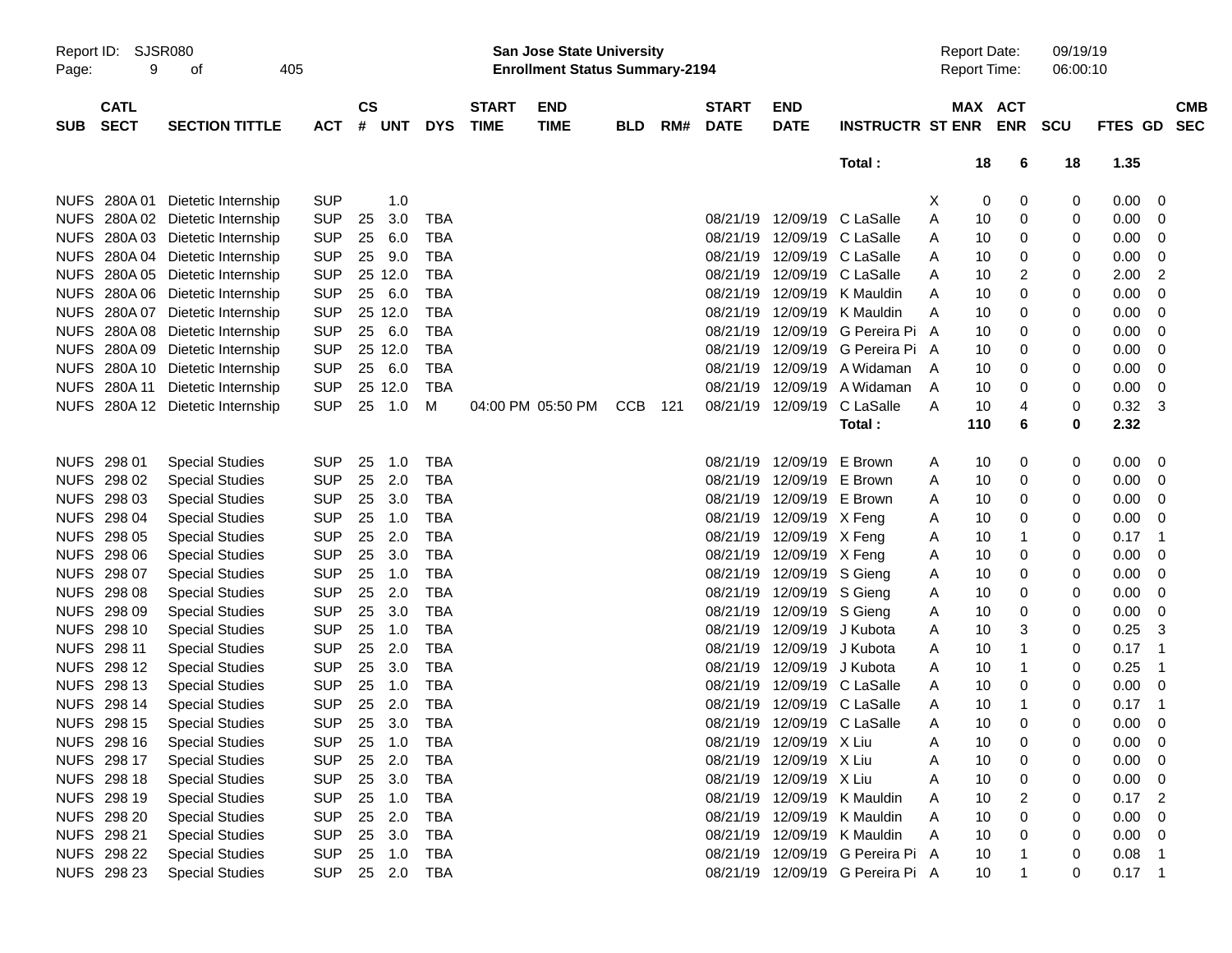|  | <b>Preliminary Census</b> |
|--|---------------------------|
|  |                           |

| Page:      | Report ID: SJSR080<br>10   | 405                                                                                                      |                |                             |            |                | <u>i ieiliiliilai yveit</u> sus<br>San Jose State University<br><b>Enrollment Status Summary-2194</b> |                           |            |     |                             |                           |                                | <b>Report Date:</b><br><b>Report Time:</b> |         | 09/19/19<br>06:00:10    |            |                |                         |                          |
|------------|----------------------------|----------------------------------------------------------------------------------------------------------|----------------|-----------------------------|------------|----------------|-------------------------------------------------------------------------------------------------------|---------------------------|------------|-----|-----------------------------|---------------------------|--------------------------------|--------------------------------------------|---------|-------------------------|------------|----------------|-------------------------|--------------------------|
| <b>SUB</b> | <b>CATL</b><br><b>SECT</b> | <b>SECTION TITTLE</b>                                                                                    | ACT            | $\mathbf{c}\mathbf{s}$<br># | <b>UNT</b> | <b>DYS</b>     | <b>START</b><br><b>TIME</b>                                                                           | <b>END</b><br><b>TIME</b> | <b>BLD</b> | RM# | <b>START</b><br><b>DATE</b> | <b>END</b><br><b>DATE</b> | <b>INSTRUCTR ST ENR</b>        |                                            | MAX ACT | <b>ENR</b>              | <b>SCU</b> | FTES GD        |                         | <b>CMB</b><br><b>SEC</b> |
|            | <b>NUFS 298 24</b>         | <b>Special Studies</b>                                                                                   | <b>SUP</b>     | 25                          | 3.0        | TBA            |                                                                                                       |                           |            |     | 08/21/19                    | 12/09/19                  | G Pereira Pi A                 |                                            | 10      | 0                       | 0          | 0.00           | $\overline{\mathbf{0}}$ |                          |
|            | NUFS 298 25                | <b>Special Studies</b>                                                                                   | <b>SUP</b>     | 25                          | 1.0        | TBA            |                                                                                                       |                           |            |     | 08/21/19                    | 12/09/19                  | A Widaman                      | A                                          | 10      | -1                      | 0          | 0.08           | -1                      |                          |
|            | NUFS 298 26                | <b>Special Studies</b>                                                                                   | <b>SUP</b>     | 25                          | 2.0        | TBA            |                                                                                                       |                           |            |     | 08/21/19                    | 12/09/19                  | A Widaman                      | A                                          | 10      | 0                       | 0          | 0.00           | - 0                     |                          |
|            | NUFS 298 27                | <b>Special Studies</b>                                                                                   | <b>SUP</b>     | 25                          | 3.0        | TBA            |                                                                                                       |                           |            |     | 08/21/19                    | 12/09/19                  | A Widaman                      | A                                          | 10      | 0                       | 0          | 0.00           | - 0                     |                          |
|            | NUFS 298 28                | <b>Special Studies</b>                                                                                   | <b>SUP</b>     | 25                          | 1.0        | TBA            |                                                                                                       |                           |            |     | 08/21/19                    | 12/09/19                  | F Yambrach                     | $\overline{A}$                             | 10      |                         | 0          | 0.08           | -1                      |                          |
|            | NUFS 298 29                | <b>Special Studies</b>                                                                                   | <b>SUP</b>     | 25                          | 2.0        | TBA            |                                                                                                       |                           |            |     | 08/21/19                    | 12/09/19                  | F Yambrach                     | A                                          | 10      | 0                       | 0          | 0.00           | - 0                     |                          |
|            | NUFS 298 30                | <b>Special Studies</b>                                                                                   | <b>SUP</b>     | 25                          | 3.0        | TBA            |                                                                                                       |                           |            |     | 08/21/19                    | 12/09/19                  | F Yambrach A                   |                                            | 10      | 0                       | 0          | 0.00           | - 0                     |                          |
|            |                            |                                                                                                          |                |                             |            |                |                                                                                                       |                           |            |     |                             |                           | Total:                         |                                            | 300     | 13                      | 0          | 1.58           |                         |                          |
|            | NUFS 299 01                | Mas Thesis or Proj                                                                                       | <b>SUP</b>     | 25                          | 1.0        | TBA            |                                                                                                       |                           |            |     | 08/21/19                    | 12/09/19 X Feng           |                                | A                                          | 10      | 0                       | 0          | 0.00           | $\overline{\mathbf{0}}$ |                          |
|            | NUFS 299 02                | Mas Thesis or Proj                                                                                       | <b>SUP</b>     | 25                          | 2.0        | TBA            |                                                                                                       |                           |            |     | 08/21/19                    | 12/09/19 X Feng           |                                | Α                                          | 10      | 0                       | 0          | 0.00           | - 0                     |                          |
|            | NUFS 299 03                | Mas Thesis or Proj                                                                                       | <b>SUP</b>     | 25                          | 3.0        | TBA            |                                                                                                       |                           |            |     | 08/21/19                    | 12/09/19 X Feng           |                                | Α                                          | 10      | 0                       | 0          | 0.00           | - 0                     |                          |
|            | NUFS 299 04                | Mas Thesis or Proj                                                                                       | <b>SUP</b>     | 25                          | 1.0        | TBA            |                                                                                                       |                           |            |     | 08/21/19                    | 12/09/19 S Gieng          |                                | Α                                          | 10      |                         | 0          | 0.08           | -1                      |                          |
|            | NUFS 299 05                | Mas Thesis or Proj                                                                                       | <b>SUP</b>     | 25                          | 2.0        | TBA            |                                                                                                       |                           |            |     | 08/21/19                    | 12/09/19 S Gieng          |                                |                                            | 10      | 0                       | 0          | 0.00           | - 0                     |                          |
|            | NUFS 299 06                | Mas Thesis or Proj                                                                                       | <b>SUP</b>     | 25                          | 3.0        | TBA            |                                                                                                       |                           |            |     | 08/21/19                    | 12/09/19 S Gieng          |                                | Α                                          | 10      | 0                       | 0          | 0.00           | - 0                     |                          |
|            | NUFS 299 07                | Mas Thesis or Proj                                                                                       | <b>SUP</b>     | 25                          | 1.0        | TBA            |                                                                                                       |                           |            |     | 08/21/19                    | 12/09/19                  | J Kubota                       | Α                                          | 10      | 0                       | 0          | 0.00           | - 0                     |                          |
|            | NUFS 299 08                | Mas Thesis or Proj                                                                                       | <b>SUP</b>     | 25                          | 2.0        | TBA            |                                                                                                       |                           |            |     | 08/21/19                    | 12/09/19                  | J Kubota                       | Α                                          | 10      |                         | 0          | 0.17           | - 1                     |                          |
|            | NUFS 299 09                | Mas Thesis or Proj                                                                                       | <b>SUP</b>     | 25                          | 3.0        | TBA            |                                                                                                       |                           |            |     | 08/21/19                    | 12/09/19 J Kubota         |                                | Α                                          | 10      | 0                       | 0          | 0.00           | - 0                     |                          |
|            | NUFS 299 10                |                                                                                                          | <b>SUP</b>     |                             | 1.0        | TBA            |                                                                                                       |                           |            |     | 08/21/19                    |                           | 12/09/19 C LaSalle             | Α                                          |         |                         | 0          | 0.00           |                         |                          |
|            | NUFS 299 11                | Mas Thesis or Proj                                                                                       | <b>SUP</b>     | 25                          |            | TBA            |                                                                                                       |                           |            |     | 08/21/19                    |                           | 12/09/19 C LaSalle             | A                                          | 10      | 0                       |            | 0.00           | - 0                     |                          |
|            |                            | Mas Thesis or Proj                                                                                       |                | 25                          | 2.0        |                |                                                                                                       |                           |            |     |                             |                           |                                | Α                                          | 10      | 0                       | 0          |                | - 0                     |                          |
|            | NUFS 299 12                | Mas Thesis or Proj                                                                                       | <b>SUP</b>     | 25                          | 3.0        | TBA            |                                                                                                       |                           |            |     | 08/21/19                    |                           | 12/09/19 C LaSalle             | Α                                          | 10      |                         | 0          | 0.25           | -1                      |                          |
|            | NUFS 299 13                | Mas Thesis or Proj                                                                                       | <b>SUP</b>     | 25                          | 1.0        | TBA            |                                                                                                       |                           |            |     | 08/21/19                    | 12/09/19 X Liu            |                                | A                                          | 10      | 0                       | 0          | 0.00           | - 0                     |                          |
|            | NUFS 299 14                | Mas Thesis or Proj                                                                                       | <b>SUP</b>     | 25                          | 2.0        | TBA            |                                                                                                       |                           |            |     | 08/21/19                    | 12/09/19 X Liu            |                                | Α                                          | 10      | 0                       | 0          | 0.00           | - 0                     |                          |
|            | NUFS 299 15                | Mas Thesis or Proj                                                                                       | <b>SUP</b>     | 25                          | 3.0        | TBA            |                                                                                                       |                           |            |     | 08/21/19                    | 12/09/19 X Liu            |                                | A                                          | 10      | 0                       | 0          | 0.00           | - 0                     |                          |
|            | NUFS 299 16                | Mas Thesis or Proj                                                                                       | <b>SUP</b>     | 25                          | 1.0        | TBA            |                                                                                                       |                           |            |     | 08/21/19                    | 12/09/19                  | K Mauldin                      | A                                          | 10      | 0                       | 0          | 0.00           | 0                       |                          |
|            | NUFS 299 17                | Mas Thesis or Proj                                                                                       | <b>SUP</b>     | 25                          | 2.0        | TBA            |                                                                                                       |                           |            |     | 08/21/19                    | 12/09/19                  | K Mauldin                      | A                                          | 10      | 0                       | 0          | 0.00           | - 0                     |                          |
|            | NUFS 299 18                | Mas Thesis or Proj                                                                                       | <b>SUP</b>     | 25                          | 3.0        | TBA            |                                                                                                       |                           |            |     | 08/21/19                    | 12/09/19                  | K Mauldin                      | Α                                          | 10      | 0                       | 0          | 0.00           | 0                       |                          |
|            | NUFS 299 19                | Mas Thesis or Proj                                                                                       | <b>SUP</b>     | 25                          | 1.0        | TBA            |                                                                                                       |                           |            |     | 08/21/19                    | 12/09/19                  | G Pereira Pi                   | A                                          | 10      | 0                       | 0          | 0.00           | 0                       |                          |
|            | NUFS 299 20                | Mas Thesis or Proj                                                                                       | <b>SUP</b>     | 25                          | 2.0        | TBA            |                                                                                                       |                           |            |     | 08/21/19                    | 12/09/19                  | G Pereira Pi A                 |                                            | 10      | 0                       | 0          | 0.00           | 0                       |                          |
|            | NUFS 299 21                | Mas Thesis or Proj                                                                                       | <b>SUP</b>     | 25                          | 3.0        | TBA            |                                                                                                       |                           |            |     | 08/21/19                    | 12/09/19                  | G Pereira Pi A                 |                                            | 10      | 0                       | 0          | 0.00           | 0                       |                          |
|            | NUFS 299 22                | Mas Thesis or Proj                                                                                       | <b>SUP</b>     |                             | 25 1.0     | TBA            |                                                                                                       |                           |            |     |                             |                           | 08/21/19 12/09/19 A Widaman A  |                                            | 10      | 0                       | 0          | 0.00           | -0                      |                          |
|            | NUFS 299 23                | Mas Thesis or Proj                                                                                       | SUP 25 2.0 TBA |                             |            |                |                                                                                                       |                           |            |     |                             |                           | 08/21/19 12/09/19 A Widaman A  |                                            | 10      | 0                       | 0          | $0.00 \quad 0$ |                         |                          |
|            | NUFS 299 24                | Mas Thesis or Proj                                                                                       | SUP 25 3.0 TBA |                             |            |                |                                                                                                       |                           |            |     |                             |                           | 08/21/19 12/09/19 A Widaman A  |                                            | 10      | $\overline{0}$          | 0          | $0.00 \t 0$    |                         |                          |
|            | NUFS 299 25                | Mas Thesis or Proj                                                                                       | SUP 25 1.0 TBA |                             |            |                |                                                                                                       |                           |            |     |                             |                           | 08/21/19 12/09/19 F Yambrach A |                                            | 10      | $\overline{\mathbf{0}}$ | 0          | $0.00 \t 0$    |                         |                          |
|            | NUFS 299 26                | Mas Thesis or Proj                                                                                       | SUP 25 2.0 TBA |                             |            |                |                                                                                                       |                           |            |     |                             |                           | 08/21/19 12/09/19 F Yambrach A |                                            | 10      | $\overline{\mathbf{0}}$ | 0          | $0.00 \t 0$    |                         |                          |
|            | NUFS 299 27                | Mas Thesis or Proj                                                                                       |                |                             |            | SUP 25 3.0 TBA |                                                                                                       |                           |            |     |                             |                           | 08/21/19 12/09/19 F Yambrach A |                                            | 10      | $\overline{\mathbf{0}}$ | 0          | $0.00 \quad 0$ |                         |                          |
|            |                            |                                                                                                          |                |                             |            |                |                                                                                                       |                           |            |     |                             |                           | Total:                         |                                            | 270     | 3                       | 0          | 0.50           |                         |                          |
|            |                            | PKG 107 01 Prin of Packaging LEC 02 3.0 M 05:00 PM 07:45 PM BBC 201 08/21/19 12/09/19 F Yambrach A 40 34 |                |                             |            |                |                                                                                                       |                           |            |     |                             |                           |                                |                                            |         |                         | 102        | 6.80 0 C       |                         |                          |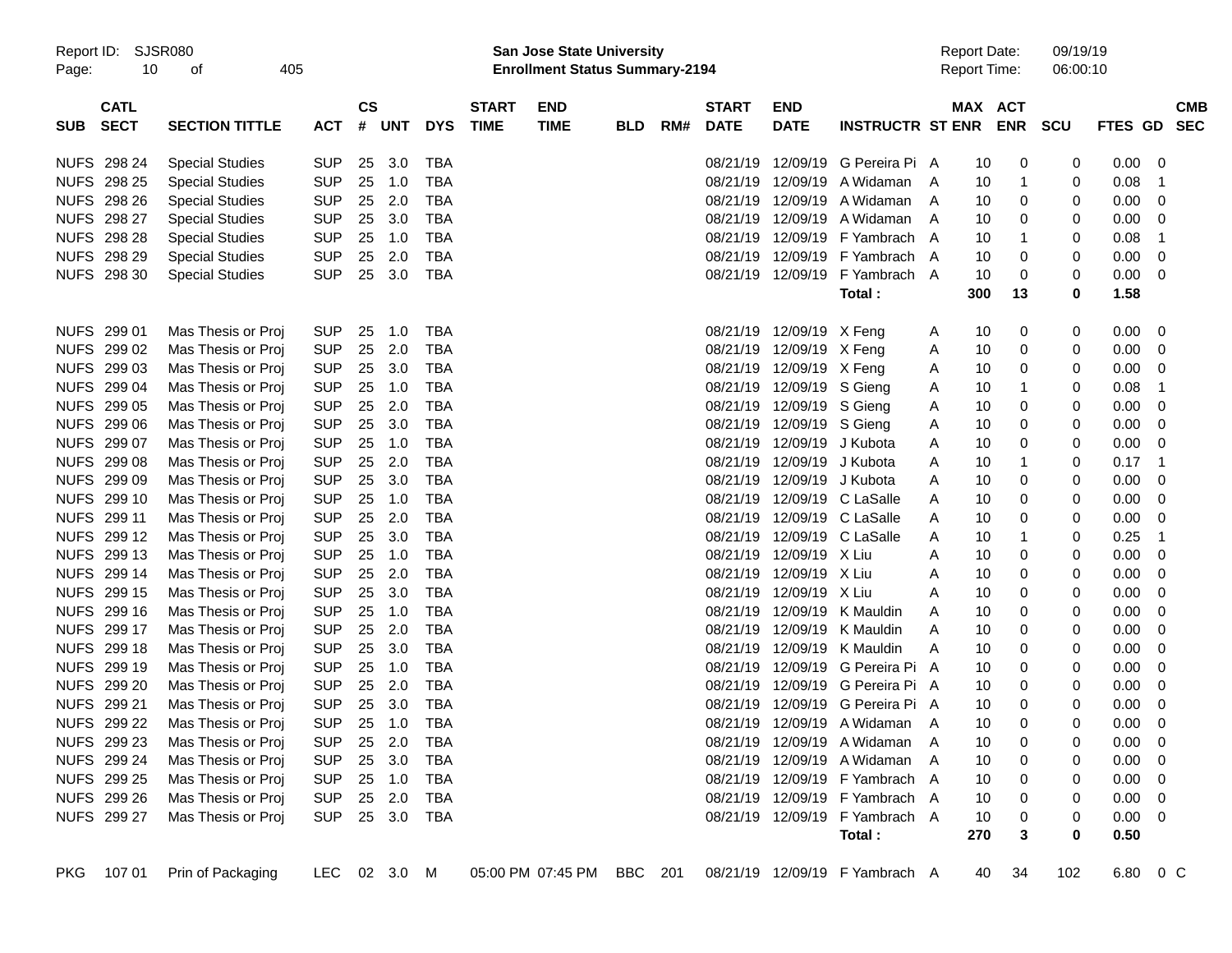|                                                                                                                            |                                                                                        |                                                                                                                                                                                                                                                                   |                                                                                                                            |                                                |                                                         |                                                                                                       |                             | <b>Preliminary Census</b>                                                        |                        |                          |                                              |                                                                                                 |                                                                                                                                                                      |                                                                                                             |                                                                            |                                              |                                                                                                                 |                                                                                       |            |
|----------------------------------------------------------------------------------------------------------------------------|----------------------------------------------------------------------------------------|-------------------------------------------------------------------------------------------------------------------------------------------------------------------------------------------------------------------------------------------------------------------|----------------------------------------------------------------------------------------------------------------------------|------------------------------------------------|---------------------------------------------------------|-------------------------------------------------------------------------------------------------------|-----------------------------|----------------------------------------------------------------------------------|------------------------|--------------------------|----------------------------------------------|-------------------------------------------------------------------------------------------------|----------------------------------------------------------------------------------------------------------------------------------------------------------------------|-------------------------------------------------------------------------------------------------------------|----------------------------------------------------------------------------|----------------------------------------------|-----------------------------------------------------------------------------------------------------------------|---------------------------------------------------------------------------------------|------------|
| Report ID:<br>Page:                                                                                                        | 11                                                                                     | SJSR080<br>405<br>οf                                                                                                                                                                                                                                              |                                                                                                                            |                                                |                                                         |                                                                                                       |                             | <b>San Jose State University</b><br><b>Enrollment Status Summary-2194</b>        |                        |                          |                                              |                                                                                                 |                                                                                                                                                                      | <b>Report Date:</b><br><b>Report Time:</b>                                                                  |                                                                            | 09/19/19<br>06:00:10                         |                                                                                                                 |                                                                                       |            |
| <b>SUB</b>                                                                                                                 | <b>CATL</b><br><b>SECT</b>                                                             | <b>SECTION TITTLE</b>                                                                                                                                                                                                                                             | <b>ACT</b>                                                                                                                 | $\mathsf{cs}$<br>#                             | UNT                                                     | <b>DYS</b>                                                                                            | <b>START</b><br><b>TIME</b> | <b>END</b><br><b>TIME</b>                                                        | <b>BLD</b>             | RM#                      | <b>START</b><br><b>DATE</b>                  | <b>END</b><br><b>DATE</b>                                                                       | <b>INSTRUCTR ST ENR</b>                                                                                                                                              |                                                                                                             | MAX ACT<br><b>ENR</b>                                                      | <b>SCU</b>                                   | FTES GD SEC                                                                                                     |                                                                                       | <b>CMB</b> |
| NUFS 107 01                                                                                                                |                                                                                        | Prin of Packaging                                                                                                                                                                                                                                                 | <b>LEC</b>                                                                                                                 | 02 <sub>o</sub>                                | 3.0                                                     | M                                                                                                     |                             | 05:00 PM 07:45 PM                                                                | <b>BBC</b>             | 201                      |                                              | 08/21/19 12/09/19                                                                               | F Yambrach A<br>Total:                                                                                                                                               | 40                                                                                                          | 15<br>0<br>49                                                              | 45<br>147                                    | 3.00<br>9.80                                                                                                    | $0\,$ C                                                                               |            |
| <b>PKG</b><br><b>PKG</b>                                                                                                   | 120 01<br>120 02                                                                       | Artios CAD for PKG<br>Artios CAD for PKG                                                                                                                                                                                                                          | SEM<br><b>ACT</b>                                                                                                          | 02<br>13                                       | 3.0<br>0.0                                              | - F<br>$-F$                                                                                           |                             | 09:30 AM 11:10 AM<br>11:15 AM 01:15 PM                                           | <b>HB</b><br><b>HB</b> | 102<br>102               |                                              | 08/21/19 12/09/19 X Liu<br>08/21/19 12/09/19 X Liu                                              | Total:                                                                                                                                                               | 15<br>A<br>15<br>A<br>30                                                                                    | 16<br>16<br>32                                                             | 32<br>16<br>48                               | $3.20 \ 0$<br>$0.00 \t 0$<br>3.20                                                                               |                                                                                       |            |
| <b>PKG</b><br><b>NUFS</b><br><b>PKG</b>                                                                                    | 141A 01<br>141A 01<br>141A 02<br>NUFS 141A02                                           | Pkg Materials I<br>Pkg Materials I<br>Pkg Materials I<br><b>Pkg Materials I</b>                                                                                                                                                                                   | <b>LEC</b><br><b>LEC</b><br><b>ACT</b><br><b>ACT</b>                                                                       | 02<br>02<br>07<br>07                           | 3.0<br>3.0<br>0.0<br>0.0                                | M<br>M<br>W<br>W                                                                                      |                             | 01:30 PM 03:10 PM<br>01:30 PM 03:10 PM<br>01:30 PM 03:15 PM<br>01:30 PM 03:15 PM | IS<br>IS<br>IS<br>IS   | 115<br>115<br>114<br>114 | 08/21/19                                     | 08/21/19 12/09/19 X Liu<br>12/09/19 X Liu<br>08/21/19 12/09/19 X Liu<br>08/21/19 12/09/19 X Liu | Total:                                                                                                                                                               | 20<br>A<br>Α<br>A<br>20<br>A<br>40                                                                          | 19<br>$\mathbf 0$<br>$\mathbf 0$<br>19<br>$\mathbf 0$<br>$\mathbf 0$<br>38 | 38<br>0<br>19<br>$\mathbf 0$<br>57           | 3.80<br>0.00<br>0.00<br>0.00<br>3.80                                                                            | $0\,$ C<br>$0\,$ C<br>0 <sup>o</sup><br>0 <sup>o</sup>                                |            |
| <b>PKG</b><br><b>NUFS</b><br><b>PKG</b>                                                                                    | 146 01<br>146 01<br>146 02<br>NUFS 146 02                                              | <b>Medical Device Pkg</b><br><b>Medical Device Pkg</b><br><b>Medical Device Pkg</b><br><b>Medical Device Pkg</b>                                                                                                                                                  | <b>LEC</b><br><b>LEC</b><br><b>ACT</b><br><b>ACT</b>                                                                       | 02<br>02<br>07<br>07                           | 3.0<br>3.0<br>0.0<br>0.0                                | M<br>М<br>W<br>W                                                                                      |                             | 10:30 AM 12:10 PM<br>10:30 AM 12:10 PM<br>10:30 AM 12:15 PM<br>10:30 AM 12:15 PM | IS<br>IS<br>IS<br>IS   | 115<br>115<br>114<br>114 | 08/21/19                                     |                                                                                                 | 08/21/19 12/09/19 F Yambrach<br>12/09/19 F Yambrach<br>08/21/19 12/09/19 F Yambrach<br>08/21/19 12/09/19 F Yambrach A<br>Total:                                      | 20<br>A<br>A<br>20<br>A<br>40                                                                               | 13<br>$\Omega$<br>$\mathbf 0$<br>13<br>$\mathbf 0$<br>$\mathbf 0$<br>26    | 26<br>$\mathbf 0$<br>13<br>$\mathbf 0$<br>39 | 2.65<br>0.00<br>0.00<br>0.00<br>2.65                                                                            | 1 C<br>$0\,$ C<br>1 C<br>0 <sup>o</sup>                                               |            |
| <b>PKG</b><br><b>NUFS</b><br><b>PKG</b>                                                                                    | 156 01<br>156 01<br>156 02<br>NUFS 156 02                                              | Pkg Mchnry Systems LEC<br>Pkg Mchnry Systems LEC<br>Pkg Mchnry Systems ACT<br>Pkg Mchnry Systems ACT                                                                                                                                                              |                                                                                                                            | 02 <sub>o</sub><br>02 <sub>2</sub><br>07<br>07 | 3.0<br>3.0<br>0.0<br>0.0                                | $\top$<br>$\top$<br>R<br>R                                                                            |                             | 10:30 AM 12:10 PM<br>10:30 AM 12:10 PM<br>10:30 AM 12:15 PM<br>10:30 AM 12:15 PM | IS.<br>IS<br>IS<br>IS. | 115<br>115<br>114<br>114 | 08/21/19<br>08/21/19                         | 08/21/19 12/09/19 X Liu<br>12/09/19 X Liu<br>12/09/19 X Liu<br>08/21/19 12/09/19 X Liu          | Total:                                                                                                                                                               | 20<br>A<br>Α<br>20<br>Α<br>A<br>40                                                                          | 22<br>$\mathbf 0$<br>$\mathbf 0$<br>22<br>$\mathbf 0$<br>$\mathbf 0$<br>44 | 44<br>0<br>22<br>$\mathbf 0$<br>66           | 4.50<br>0.00<br>0.00<br>0.00<br>4.50                                                                            | 2 C<br>$0\,$ C<br>2 C<br>$0\,$ C                                                      |            |
| <b>PKG</b><br><b>PKG</b><br><b>PKG</b><br><b>PKG</b><br><b>PKG</b><br><b>PKG</b><br><b>PKG</b><br><b>PKG</b><br><b>PKG</b> | 180 01<br>180 02<br>180 03<br>180 04<br>180 05<br>180 06<br>180 07<br>180 08<br>180 09 | <b>Individual Studies</b><br><b>Individual Studies</b><br><b>Individual Studies</b><br><b>Individual Studies</b><br><b>Individual Studies</b><br><b>Individual Studies</b><br><b>Individual Studies</b><br><b>Individual Studies</b><br><b>Individual Studies</b> | <b>SUP</b><br><b>SUP</b><br><b>SUP</b><br><b>SUP</b><br><b>SUP</b><br><b>SUP</b><br><b>SUP</b><br><b>SUP</b><br><b>SUP</b> | 36<br>36<br>36<br>36<br>36                     | 1.0<br>2.0<br>3.0<br>4.0<br>5.0<br>36 6.0 TBA<br>36 1.0 | <b>TBA</b><br><b>TBA</b><br><b>TBA</b><br><b>TBA</b><br><b>TBA</b><br>TBA<br>36 2.0 TBA<br>36 3.0 TBA |                             |                                                                                  |                        |                          | 08/21/19<br>08/21/19<br>08/21/19<br>08/21/19 | 08/21/19 12/09/19 X Liu<br>08/21/19 12/09/19 X Liu<br>08/21/19 12/09/19 X Liu                   | 12/09/19 F Yambrach<br>12/09/19 F Yambrach<br>12/09/19 F Yambrach<br>12/09/19 F Yambrach<br>08/21/19 12/09/19 F Yambrach A<br>08/21/19 12/09/19 F Yambrach<br>Total: | 10<br>A<br>10<br>A<br>10<br>A<br>10<br>A<br>10<br>$\mathsf{A}$<br>10<br>10<br>A<br>10<br>A<br>A<br>10<br>90 | 0<br>0<br>0<br>0<br>$\Omega$<br>0<br>0<br>0<br>0<br>0                      | 0<br>0<br>0<br>0<br>0<br>0<br>0<br>0         | $0.00 \t 0$<br>0.00<br>0.00<br>0.00<br>0.00<br>$0.00 \t 0$<br>$0.00 \t 0$<br>$0.00 \t 0$<br>$0.00 \t 0$<br>0.00 | $\overline{\mathbf{0}}$<br>$\overline{\phantom{0}}$<br>- 0<br>$\overline{\mathbf{0}}$ |            |
|                                                                                                                            |                                                                                        |                                                                                                                                                                                                                                                                   |                                                                                                                            |                                                |                                                         |                                                                                                       |                             |                                                                                  |                        |                          |                                              |                                                                                                 |                                                                                                                                                                      |                                                                                                             |                                                                            |                                              |                                                                                                                 |                                                                                       |            |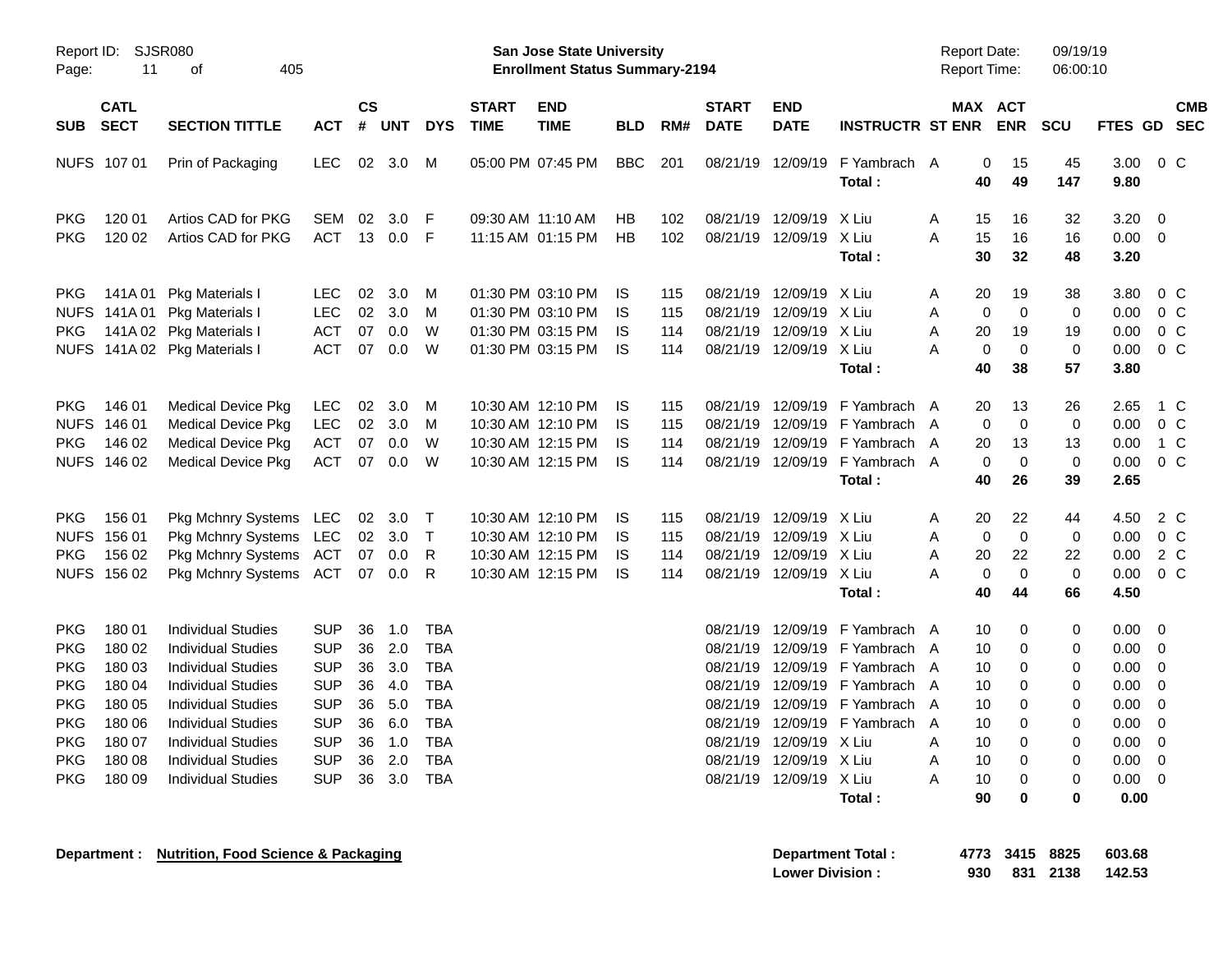|            |                            |                       |         |                  |            |                             |                                                                           | <b>Preliminary Census</b> |     |                             |                           |                                                     |                              |            |                      |                 |            |  |
|------------|----------------------------|-----------------------|---------|------------------|------------|-----------------------------|---------------------------------------------------------------------------|---------------------------|-----|-----------------------------|---------------------------|-----------------------------------------------------|------------------------------|------------|----------------------|-----------------|------------|--|
| Page:      | Report ID: SJSR080<br>12   | of                    | 405     |                  |            |                             | <b>San Jose State University</b><br><b>Enrollment Status Summary-2194</b> |                           |     |                             |                           |                                                     | Report Date:<br>Report Time: |            | 09/19/19<br>06:00:10 |                 |            |  |
| <b>SUB</b> | <b>CATL</b><br><b>SECT</b> | <b>SECTION TITTLE</b> | $ACT$ # | СS<br><b>UNT</b> | <b>DYS</b> | <b>START</b><br><b>TIME</b> | <b>END</b><br><b>TIME</b>                                                 | <b>BLD</b>                | RM# | <b>START</b><br><b>DATE</b> | <b>END</b><br><b>DATE</b> | <b>INSTRUCTR ST ENR</b>                             | <b>MAX ACT</b>               | <b>ENR</b> | scu                  | FTES GD SEC     | <b>CMB</b> |  |
|            |                            |                       |         |                  |            |                             |                                                                           |                           |     |                             |                           | <b>Upper Division:</b><br><b>Graduate Division:</b> | 3073<br>770                  | 2519<br>65 | 6558<br>129          | 446.25<br>14.90 |            |  |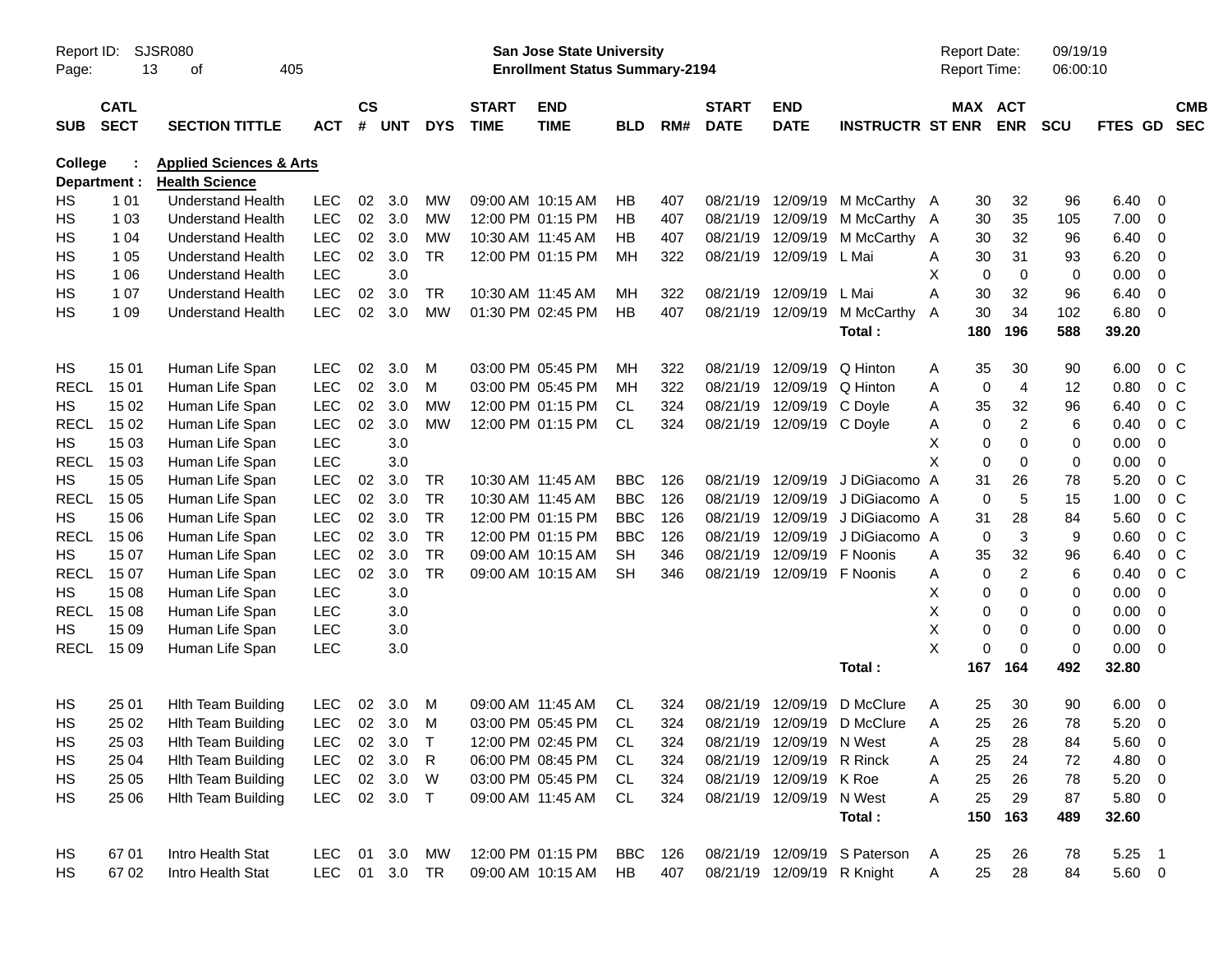|                     |                            |                               |            |                    |            |            |                             | <b>Preliminary Census</b>                                                 |                 |     |                             |                                |                              |   |                                     |                |                      |         |                |                          |
|---------------------|----------------------------|-------------------------------|------------|--------------------|------------|------------|-----------------------------|---------------------------------------------------------------------------|-----------------|-----|-----------------------------|--------------------------------|------------------------------|---|-------------------------------------|----------------|----------------------|---------|----------------|--------------------------|
| Report ID:<br>Page: | SJSR080<br>14              | of                            | 405        |                    |            |            |                             | <b>San Jose State University</b><br><b>Enrollment Status Summary-2194</b> |                 |     |                             |                                |                              |   | <b>Report Date:</b><br>Report Time: |                | 09/19/19<br>06:00:10 |         |                |                          |
| <b>SUB</b>          | <b>CATL</b><br><b>SECT</b> | <b>SECTION TITTLE</b>         | <b>ACT</b> | $\mathsf{cs}$<br># | <b>UNT</b> | <b>DYS</b> | <b>START</b><br><b>TIME</b> | <b>END</b><br><b>TIME</b>                                                 | <b>BLD</b>      | RM# | <b>START</b><br><b>DATE</b> | <b>END</b><br><b>DATE</b>      | <b>INSTRUCTR ST ENR</b>      |   | MAX ACT                             | <b>ENR</b>     | <b>SCU</b>           | FTES GD |                | <b>CMB</b><br><b>SEC</b> |
| HS                  | 6703                       | Intro Health Stat             | <b>LEC</b> | 01                 | 3.0        | TR         |                             | 10:30 AM 11:45 AM                                                         | HB              | 407 | 08/21/19                    | 12/09/19                       | R Knight                     | A | 25                                  | 25             | 75                   | 5.00    | 0              |                          |
| HS.                 | 67 04                      | Intro Health Stat             | LEC        |                    | 3.0        |            |                             |                                                                           |                 |     |                             |                                |                              | X | 0                                   | $\mathbf 0$    | 0                    | 0.00    | - 0            |                          |
|                     |                            |                               |            |                    |            |            |                             |                                                                           |                 |     |                             |                                | Total:                       |   | 75                                  | 79             | 237                  | 15.85   |                |                          |
| HS                  | 74 01                      | <b>Healthy Comms</b>          | <b>LEC</b> |                    | 3.0        |            |                             |                                                                           |                 |     |                             |                                |                              | Х | 0                                   | 0              | 0                    | 0.00    | - 0            |                          |
| HS.                 | 74 02                      | <b>Healthy Comms</b>          | LEC        | 02                 | 3.0        | <b>MW</b>  |                             | 12:00 PM 01:15 PM                                                         | WSQ 109         |     | 08/21/19                    | 12/09/19                       | M Harvey                     | Α | 196                                 | 188            | 564                  | 37.60   | - 0            |                          |
|                     |                            |                               |            |                    |            |            |                             |                                                                           |                 |     |                             |                                | Total:                       |   | 196                                 | 188            | 564                  | 37.60   |                |                          |
| HS                  |                            | 100W 01 Writing Workshop      | <b>SEM</b> | 04                 | 3.0        | TR         |                             | 09:00 AM 10:15 AM                                                         | <b>SPXC 152</b> |     | 08/21/19                    | 12/09/19                       | C Jones                      | A | 25                                  | 10             | 30                   | 2.00    | 0 <sup>o</sup> |                          |
| <b>NURS</b>         |                            | 100W 01 Writing Workshop      | <b>SEM</b> | 04                 | 3.0        | <b>TR</b>  |                             | 09:00 AM 10:15 AM                                                         | <b>SPXC 152</b> |     | 08/21/19                    | 12/09/19                       | C Jones                      | A | 0                                   | 11             | 33                   | 2.20    | 0 <sup>o</sup> |                          |
| <b>NUFS</b>         |                            | 100W 01 Writing Workshop      | <b>SEM</b> | 04                 | 3.0        | <b>TR</b>  |                             | 09:00 AM 10:15 AM                                                         | <b>SPXC 152</b> |     | 08/21/19                    | 12/09/19                       | C Jones                      | A | 0                                   | 3              | 9                    | 0.60    | 0 <sup>o</sup> |                          |
| HS                  |                            | 100W 02 Writing Workshop      | <b>SEM</b> | 04                 | 3.0        | <b>TR</b>  |                             | 10:30 AM 11:45 AM                                                         | <b>SPXC 152</b> |     | 08/21/19                    | 12/09/19                       | C Jones                      | A | 25                                  | 19             | 57                   | 3.80    | 0 <sup>o</sup> |                          |
|                     |                            | NURS 100W 02 Writing Workshop | <b>SEM</b> | 04                 | 3.0        | <b>TR</b>  |                             | 10:30 AM 11:45 AM                                                         | <b>SPXC 152</b> |     | 08/21/19                    | 12/09/19                       | C Jones                      | Α | 0                                   | 3              | 9                    | 0.60    | 0 <sup>o</sup> |                          |
| <b>NUFS</b>         |                            | 100W 02 Writing Workshop      | <b>SEM</b> | 04                 | 3.0        | <b>TR</b>  |                             | 10:30 AM 11:45 AM                                                         | <b>SPXC 152</b> |     | 08/21/19                    | 12/09/19                       | C Jones                      | A | 0                                   | 3              | 9                    | 0.60    | 0 <sup>o</sup> |                          |
| HS.                 |                            | 100W 03 Writing Workshop      | <b>SEM</b> | 04                 | 3.0        | <b>MW</b>  |                             | 07:30 AM 08:45 AM                                                         | <b>SPXC 152</b> |     | 08/21/19                    | 12/09/19                       | N Williams                   | A | 25                                  | 17             | 51                   | 3.40    | 0 <sup>o</sup> |                          |
|                     |                            | NURS 100W 03 Writing Workshop | <b>SEM</b> | 04                 | 3.0        | МW         |                             | 07:30 AM 08:45 AM                                                         | <b>SPXC 152</b> |     | 08/21/19                    | 12/09/19                       | N Williams                   | A | 0                                   | 6              | 18                   | 1.20    | 0 <sup>o</sup> |                          |
| <b>NUFS</b>         |                            | 100W 03 Writing Workshop      | <b>SEM</b> | 04                 | 3.0        | МW         |                             | 07:30 AM 08:45 AM                                                         | <b>SPXC 152</b> |     | 08/21/19                    | 12/09/19                       | N Williams                   | A | 0                                   | 3              | 9                    | 0.60    | 0 <sup>o</sup> |                          |
| HS                  |                            | 100W 04 Writing Workshop      | <b>SEM</b> | 04                 | 3.0        | MW         |                             | 12:00 PM 01:15 PM                                                         | <b>BBC</b>      | 003 | 08/21/19                    | 12/09/19                       | N Williams                   | A | 25                                  | 16             | 48                   | 3.20    | 0 <sup>o</sup> |                          |
|                     |                            | NURS 100W 04 Writing Workshop | <b>SEM</b> | 04                 | 3.0        | МW         |                             | 12:00 PM 01:15 PM                                                         | <b>BBC</b>      | 003 | 08/21/19                    | 12/09/19                       | N Williams                   | A | 0                                   | $\overline{c}$ | 6                    | 0.40    | 0 <sup>o</sup> |                          |
| <b>NUFS</b>         |                            | 100W 04 Writing Workshop      | <b>SEM</b> | 04                 | 3.0        | МW         |                             | 12:00 PM 01:15 PM                                                         | <b>BBC</b>      | 003 | 08/21/19                    | 12/09/19                       | N Williams                   | Α | 0                                   | 8              | 24                   | 1.60    | 0 <sup>o</sup> |                          |
| HS                  |                            | 100W 05 Writing Workshop      | <b>SEM</b> | 04                 | 3.0        | F          |                             | 09:00 AM 11:45 AM                                                         | <b>SPXC 152</b> |     | 08/21/19                    | 12/09/19                       | S Rivera                     | A | 25                                  | 10             | 30                   | 2.00    | 0 <sup>o</sup> |                          |
|                     |                            | NURS 100W 05 Writing Workshop | <b>SEM</b> | 04                 | 3.0        | F          |                             | 09:00 AM 11:45 AM                                                         | <b>SPXC 152</b> |     | 08/21/19                    | 12/09/19                       | S Rivera                     | A | 0                                   | 10             | 30                   | 2.00    | 0 <sup>o</sup> |                          |
| <b>NUFS</b>         |                            | 100W 05 Writing Workshop      | <b>SEM</b> | 04                 | 3.0        | F          |                             | 09:00 AM 11:45 AM                                                         | <b>SPXC 152</b> |     | 08/21/19                    | 12/09/19                       | S Rivera                     | Α | 0                                   | $\overline{4}$ | 12                   | 0.80    | 0 <sup>o</sup> |                          |
| HS.                 |                            | 100W 06 Writing Workshop      | <b>SEM</b> | 04                 | 3.0        | <b>MW</b>  |                             | 01:30 PM 02:45 PM                                                         | <b>SPXC 152</b> |     | 08/21/19                    | 12/09/19                       | N Williams                   | A | 25                                  | 22             | 66                   | 4.45    | $1\,C$         |                          |
|                     |                            | NURS 100W 06 Writing Workshop | <b>SEM</b> | 04                 | 3.0        | МW         |                             | 01:30 PM 02:45 PM                                                         | <b>SPXC 152</b> |     | 08/21/19                    | 12/09/19                       | N Williams                   | A | 0                                   | 4              | 12                   | 0.80    | 0 <sup>o</sup> |                          |
| <b>NUFS</b>         |                            | 100W 06 Writing Workshop      | <b>SEM</b> | 04                 | 3.0        | МW         |                             | 01:30 PM 02:45 PM                                                         | <b>SPXC 152</b> |     | 08/21/19                    | 12/09/19                       | N Williams                   | Α | 0                                   | $\mathbf 1$    | 3                    | 0.20    | 0 <sup>o</sup> |                          |
| HS.                 |                            | 100W 07 Writing Workshop      | <b>SEM</b> | 04                 | 3.0        | т          |                             | 03:00 PM 05:45 PM                                                         | <b>BBC</b>      | 126 | 08/21/19                    | 12/09/19                       | N Clinch                     | Α | 25                                  | 10             | 30                   | 2.00    | 0 <sup>o</sup> |                          |
|                     |                            | NURS 100W 07 Writing Workshop | <b>SEM</b> | 04                 | 3.0        | Т          |                             | 03:00 PM 05:45 PM                                                         | <b>BBC</b>      | 126 | 08/21/19                    | 12/09/19                       | N Clinch                     | A | 0                                   | $\overline{4}$ | 12                   | 0.80    | 0 <sup>o</sup> |                          |
| <b>NUFS</b>         |                            | 100W 07 Writing Workshop      | <b>SEM</b> | 04                 | 3.0        | Т          |                             | 03:00 PM 05:45 PM                                                         | <b>BBC</b>      | 126 | 08/21/19                    | 12/09/19                       | N Clinch                     | A | 0                                   | 9              | 27                   | 1.80    | 0 <sub>C</sub> |                          |
| HS.                 |                            | 100W 08 Writing Workshop      | <b>SEM</b> | 04                 | 3.0        | TR         |                             | 12:00 PM 01:15 PM                                                         | <b>SPXC 152</b> |     | 08/21/19                    | 12/09/19 C Jones               |                              | A | 25                                  | 14             | 42                   | 2.80    | 0 <sup>o</sup> |                          |
|                     |                            | NURS 100W 08 Writing Workshop | SEM        | 04                 | 3.0        | TR         |                             | 12:00 PM 01:15 PM                                                         | <b>SPXC 152</b> |     |                             | 08/21/19 12/09/19 C Jones      |                              | A | 0                                   | 9              | 27                   | 1.80    | 0 <sup>o</sup> |                          |
|                     |                            | NUFS 100W 08 Writing Workshop | SEM        | 04                 | 3.0        | TR         |                             | 12:00 PM 01:15 PM                                                         | <b>SPXC 152</b> |     |                             | 08/21/19 12/09/19 C Jones      |                              | A | 0                                   | 2              | 6                    | 0.40    | 0 <sup>o</sup> |                          |
| HS                  |                            | 100W 09 Writing Workshop      | SEM        | 04                 | 3.0        | MW         |                             | 09:00 AM 10:15 AM                                                         | <b>SPXC 152</b> |     |                             |                                | 08/21/19 12/09/19 N Williams | Α | 25                                  | 13             | 39                   | 2.60    | 0 <sup>C</sup> |                          |
|                     |                            | NURS 100W 09 Writing Workshop | SEM        | 04                 | 3.0        | <b>MW</b>  |                             | 09:00 AM 10:15 AM                                                         | <b>SPXC 152</b> |     |                             |                                | 08/21/19 12/09/19 N Williams | Α | 0                                   | 8              | 24                   | 1.60    | 0 <sup>o</sup> |                          |
|                     |                            | NUFS 100W 09 Writing Workshop | SEM        | 04                 | 3.0        | MW         |                             | 09:00 AM 10:15 AM                                                         | <b>SPXC 152</b> |     | 08/21/19                    |                                | 12/09/19 N Williams          | A | 0                                   | 5              | 15                   | 1.00    | 0 <sup>o</sup> |                          |
| HS                  |                            | 100W 10 Writing Workshop      | SEM        | 04                 | 3.0        | S          |                             | 09:00 AM 11:45 AM                                                         | OFF             |     |                             | CAMP 08/21/19 12/09/19 A Petty |                              | Α | 25                                  | 7              | 21                   | 1.40    | 0 <sub>c</sub> |                          |
|                     |                            | NURS 100W 10 Writing Workshop | SEM        | 04                 | 3.0        | S          |                             | 09:00 AM 11:45 AM                                                         | <b>OFF</b>      |     |                             | CAMP 08/21/19 12/09/19 A Petty |                              | Α | 0                                   | 0              | 0                    | 0.00    | 0 <sub>c</sub> |                          |
|                     |                            | NUFS 100W 10 Writing Workshop | SEM 04     |                    | 3.0        | S          |                             | 09:00 AM 11:45 AM                                                         | OFF             |     |                             | CAMP 08/21/19 12/09/19 A Petty |                              | A | 0                                   | 0              | 0                    | 0.00    | 0 <sub>C</sub> |                          |
| HS                  |                            | 100W 11 Writing Workshop      | SEM 04     |                    | 3.0        | TBA        |                             |                                                                           |                 |     |                             |                                | 08/21/19 12/09/19 M Duphily  | A | 25                                  | 13             | 39                   | 2.60    | $0\,C$         |                          |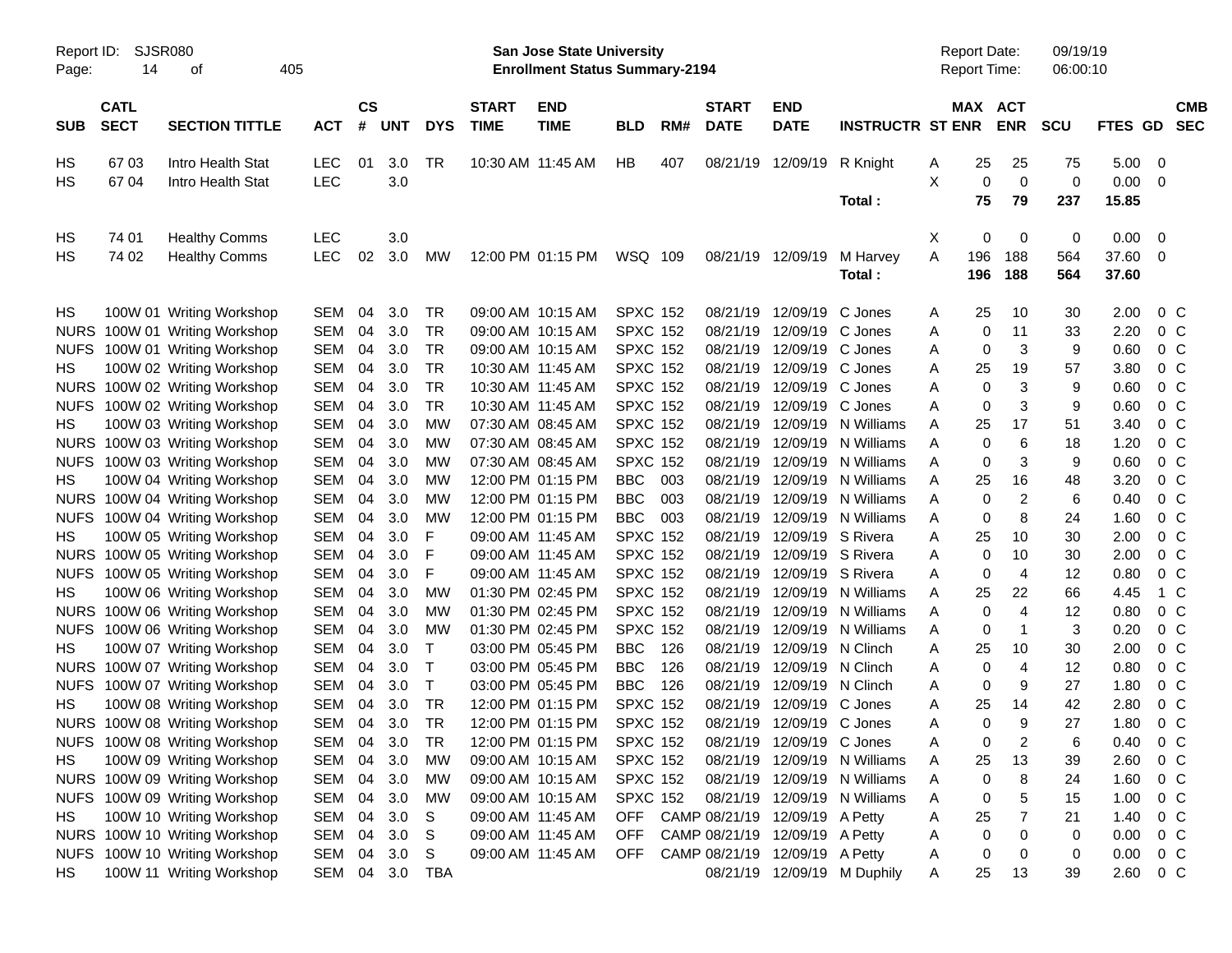|                     |                            |                               |            |                    |            |              |                             |                                                                           | <b>Preliminary Census</b> |     |                             |                           |                         |   |        |                                     |                      |         |                         |                          |
|---------------------|----------------------------|-------------------------------|------------|--------------------|------------|--------------|-----------------------------|---------------------------------------------------------------------------|---------------------------|-----|-----------------------------|---------------------------|-------------------------|---|--------|-------------------------------------|----------------------|---------|-------------------------|--------------------------|
| Report ID:<br>Page: | SJSR080<br>15              | 405<br>οf                     |            |                    |            |              |                             | <b>San Jose State University</b><br><b>Enrollment Status Summary-2194</b> |                           |     |                             |                           |                         |   |        | <b>Report Date:</b><br>Report Time: | 09/19/19<br>06:00:10 |         |                         |                          |
| <b>SUB</b>          | <b>CATL</b><br><b>SECT</b> | <b>SECTION TITTLE</b>         | <b>ACT</b> | $\mathsf{cs}$<br># | <b>UNT</b> | <b>DYS</b>   | <b>START</b><br><b>TIME</b> | <b>END</b><br><b>TIME</b>                                                 | <b>BLD</b>                | RM# | <b>START</b><br><b>DATE</b> | <b>END</b><br><b>DATE</b> | <b>INSTRUCTR ST ENR</b> |   |        | MAX ACT<br><b>ENR</b>               | <b>SCU</b>           | FTES GD |                         | <b>CMB</b><br><b>SEC</b> |
|                     |                            | NURS 100W 11 Writing Workshop | SEM        | 04                 | 3.0        | <b>TBA</b>   |                             |                                                                           |                           |     | 08/21/19                    | 12/09/19                  | M Duphily               | Α | 0      | 5                                   | 15                   | 1.00    | $0\,$ C                 |                          |
|                     |                            | NUFS 100W 11 Writing Workshop | <b>SEM</b> | 04                 | 3.0        | <b>TBA</b>   |                             |                                                                           |                           |     | 08/21/19                    | 12/09/19                  | M Duphily               | Α | 0      | 3                                   | 9                    | 0.60    | 0 <sup>C</sup>          |                          |
| HS.                 |                            | 100W 12 Writing Workshop      | <b>SEM</b> | 04                 | 3.0        | <b>TR</b>    |                             | 01:30 PM 02:45 PM                                                         | <b>MH</b>                 | 423 | 08/21/19                    | 12/09/19                  | C Jones                 | Α | 25     | 14                                  | 42                   | 2.80    | 0 <sup>o</sup>          |                          |
|                     |                            | NURS 100W 12 Writing Workshop | <b>SEM</b> | 04                 | 3.0        | <b>TR</b>    |                             | 01:30 PM 02:45 PM                                                         | <b>MH</b>                 | 423 | 08/21/19                    | 12/09/19                  | C Jones                 | A | 0      | 3                                   | 9                    | 0.60    | 0 <sup>o</sup>          |                          |
|                     |                            | NUFS 100W 12 Writing Workshop | SEM        | 04                 | 3.0        | <b>TR</b>    |                             | 01:30 PM 02:45 PM                                                         | MН                        | 423 | 08/21/19                    | 12/09/19                  | C Jones                 | A | 0      | 8                                   | 24                   | 1.60    | $0\,C$                  |                          |
| HS.                 |                            | 100W 13 Writing Workshop      | <b>SEM</b> |                    | 3.0        |              |                             |                                                                           |                           |     |                             |                           |                         | X | 0      | 0                                   | 0                    | 0.00    | 0                       |                          |
|                     |                            | NURS 100W 13 Writing Workshop | <b>SEM</b> |                    | 3.0        |              |                             |                                                                           |                           |     |                             |                           |                         | X | 0      | 0                                   | 0                    | 0.00    | 0                       |                          |
|                     |                            | NUFS 100W 13 Writing Workshop | <b>SEM</b> |                    | 3.0        |              |                             |                                                                           |                           |     |                             |                           |                         | X | 0      | 0                                   | $\mathbf 0$          | 0.00    | 0                       |                          |
| HS.                 |                            | 100W 80 Writing Workshop      | <b>SEM</b> | 04                 | 3.0        | <b>TBA</b>   |                             |                                                                           |                           |     | 08/21/19                    | 12/09/19                  | S Rivera                | Α | 25     | 7                                   | 21                   | 1.40    | $0\,C$                  |                          |
|                     |                            | NURS 100W 80 Writing Workshop | <b>SEM</b> | 04                 | 3.0        | <b>TBA</b>   |                             |                                                                           |                           |     | 08/21/19                    | 12/09/19                  | S Rivera                | Α | 0      | $\overline{7}$                      | 21                   | 1.40    | 0 <sup>C</sup>          |                          |
| <b>NUFS</b>         |                            | 100W 80 Writing Workshop      | SEM        | 04                 | 3.0        | <b>TBA</b>   |                             |                                                                           |                           |     | 08/21/19                    | 12/09/19                  | S Rivera                | A | 0      | 3                                   | 9                    | 0.60    | 0 <sup>o</sup>          |                          |
|                     |                            |                               |            |                    |            |              |                             |                                                                           |                           |     |                             |                           | Total:                  |   | 325    | 296                                 | 888                  | 59.25   |                         |                          |
| HS                  | 103 01                     | Intr Health Policy            | <b>LEC</b> | 01                 | 3.0        | W            |                             | 03:00 PM 05:45 PM                                                         | <b>BBC</b>                | 204 | 08/21/19                    | 12/09/19                  | C Doyle                 | Α | 75     | 76                                  | 228                  | 15.20   | 0                       |                          |
| НS                  | 103 02                     | Intr Health Policy            | <b>LEC</b> | 01                 | 3.0        | $\top$       |                             | 09:00 AM 11:45 AM                                                         | <b>BBC</b>                | 004 | 08/21/19                    | 12/09/19                  | A Shaw                  | A | 75     | 75                                  | 225                  | 15.00   | 0                       |                          |
|                     |                            |                               |            |                    |            |              |                             |                                                                           |                           |     |                             |                           | Total:                  |   | 150    | 151                                 | 453                  | 30.20   |                         |                          |
| HS                  | 104 01                     | Com Hith Promo                | <b>LEC</b> | 02                 | 3.0        | МW           |                             | 01:30 PM 02:45 PM                                                         | <b>BBC</b>                | 202 | 08/21/19                    | 12/09/19                  | V Gomez                 | Α | 75     | 76                                  | 228                  | 15.20   | $\overline{\mathbf{0}}$ |                          |
| НS                  | 104 02                     | Com Hlth Promo                | <b>LEC</b> | 02                 | 3.0        | MW           |                             | 12:00 PM 01:15 PM                                                         | <b>BBC</b>                | 204 | 08/21/19                    | 12/09/19                  | V Gomez                 | A | 75     | 76                                  | 228                  | 15.20   | 0                       |                          |
|                     |                            |                               |            |                    |            |              |                             |                                                                           |                           |     |                             |                           | Total:                  |   | 150    | 152                                 | 456                  | 30.40   |                         |                          |
|                     |                            |                               |            |                    |            |              |                             |                                                                           |                           |     |                             |                           |                         |   |        |                                     |                      |         |                         |                          |
| HS                  | 114 01                     | Applied ComHealth             | <b>SUP</b> | 36                 | 3.0        | <b>TBA</b>   |                             |                                                                           |                           |     | 08/21/19                    | 12/09/19                  | D McClure               | Α | 50     | 76                                  | 0                    | 15.20   | $\overline{\mathbf{0}}$ |                          |
| НS                  | 114 02                     | Applied ComHealth             | <b>SUP</b> | 36                 | 3.0        | <b>TBA</b>   |                             |                                                                           |                           |     | 08/21/19                    | 12/09/19                  | D McClure               | A | 100    | 76                                  | 0                    | 15.20   | 0                       |                          |
|                     |                            |                               |            |                    |            |              |                             |                                                                           |                           |     |                             |                           | Total:                  |   | 150    | 152                                 | $\mathbf 0$          | 30.40   |                         |                          |
| <b>HS</b>           | 135 01                     | <b>Hith Multiculture</b>      | <b>LEC</b> | 03                 | 3.0        | W            |                             | 09:00 AM 11:45 AM                                                         | CL.                       | 324 | 08/21/19                    | 12/09/19                  | A Shaw                  | Α | 30     | 27                                  | 81                   | 5.40    | $0\,$ C                 |                          |
| <b>NUFS</b>         | 135 01                     | <b>Hith Multiculture</b>      | <b>LEC</b> | 03                 | 3.0        | W            |                             | 09:00 AM 11:45 AM                                                         | CL.                       | 324 | 08/21/19                    | 12/09/19                  | A Shaw                  | A | 0      | 3                                   | 9                    | 0.60    | 0 <sup>o</sup>          |                          |
| NURS 135 01         |                            | <b>Hith Multiculture</b>      | <b>LEC</b> | 03                 | 3.0        | W            |                             | 09:00 AM 11:45 AM                                                         | <b>CL</b>                 | 324 | 08/21/19                    | 12/09/19                  | A Shaw                  | A | 0      | 0                                   | 0                    | 0.00    | 0 <sup>o</sup>          |                          |
| НS                  | 135 02                     | <b>Hith Multiculture</b>      | <b>LEC</b> | 03                 | 3.0        | $\mathsf{T}$ |                             | 03:00 PM 05:45 PM                                                         | <b>SH</b>                 | 239 | 08/21/19                    | 12/09/19                  | N West                  | A | 30     | 25                                  | 75                   | 5.00    | 0 <sup>o</sup>          |                          |
|                     | NUFS 135 02                | <b>Hith Multiculture</b>      | <b>LEC</b> | 03                 | 3.0        | $\mathsf{T}$ |                             | 03:00 PM 05:45 PM                                                         | <b>SH</b>                 | 239 | 08/21/19                    | 12/09/19                  | N West                  | A | 0      | 11                                  | 33                   | 2.20    | $0\,C$                  |                          |
|                     | NURS 135 02                | <b>Hith Multiculture</b>      | LEC        | 03                 | 3.0        | $\top$       |                             | 03:00 PM 05:45 PM                                                         | <b>SH</b>                 | 239 |                             | 08/21/19 12/09/19 N West  |                         | Α | 0      | 0                                   | 0                    | 0.00    | 0 <sup>o</sup>          |                          |
| HS.                 | 135 03                     | <b>Hlth Multiculture</b>      | <b>LEC</b> | 03                 | 3.0        | W            |                             | 03:00 PM 05:45 PM                                                         | HB                        | 407 | 08/21/19                    |                           | 12/09/19 N Zhang        | A | $30\,$ | 28                                  | 84                   | 5.60    | $0\,C$                  |                          |
|                     | NUFS 135 03                | <b>Hlth Multiculture</b>      | <b>LEC</b> | 03                 | 3.0        | W            |                             | 03:00 PM 05:45 PM                                                         | HB                        | 407 |                             | 08/21/19 12/09/19 N Zhang |                         | Α | 0      | 2                                   | 6                    | 0.40    | $0\,C$                  |                          |
|                     | NURS 135 03                | <b>Hith Multiculture</b>      | <b>LEC</b> | 03                 | 3.0        | W            |                             | 03:00 PM 05:45 PM                                                         | HB                        | 407 |                             | 08/21/19 12/09/19 N Zhang |                         | Α | 0      | 0                                   | 0                    | 0.00    | 0 <sup>o</sup>          |                          |
| HS.                 | 135 04                     | <b>Hith Multiculture</b>      | <b>LEC</b> | 03                 | 3.0        | M            |                             | 09:00 AM 11:45 AM                                                         | DBH                       | 225 | 08/21/19                    | 12/09/19 A Shaw           |                         | Α | 30     | 24                                  | 72                   | 4.80    | $0\,C$                  |                          |
|                     | NUFS 135 04                | <b>Hith Multiculture</b>      | <b>LEC</b> | 03                 | 3.0        | M            |                             | 09:00 AM 11:45 AM                                                         | <b>DBH</b>                | 225 | 08/21/19                    | 12/09/19 A Shaw           |                         | Α | 0      | 6                                   | 18                   | 1.20    | 0 <sup>o</sup>          |                          |
|                     | NURS 135 04                | <b>Hith Multiculture</b>      | <b>LEC</b> | 03                 | 3.0        | M            |                             | 09:00 AM 11:45 AM                                                         | DBH                       | 225 | 08/21/19                    | 12/09/19 A Shaw           |                         | Α | 0      | 0                                   | 0                    | 0.00    | 0 <sup>o</sup>          |                          |
| HS.                 | 135 05                     | <b>Hith Multiculture</b>      | <b>LEC</b> | 03                 | 3.0        | $\top$       |                             | 12:00 PM 02:45 PM                                                         | HB                        | 407 | 08/21/19                    | 12/09/19 A Shaw           |                         | Α | 30     | 25                                  | 75                   | 5.00    | 0 <sup>o</sup>          |                          |
|                     | NUFS 135 05                | <b>Hith Multiculture</b>      | LEC        |                    | 03 3.0 T   |              |                             | 12:00 PM 02:45 PM                                                         | HB                        | 407 |                             | 08/21/19 12/09/19 A Shaw  |                         | A | 0      | 4                                   | 12                   | 0.80    | $0\,C$                  |                          |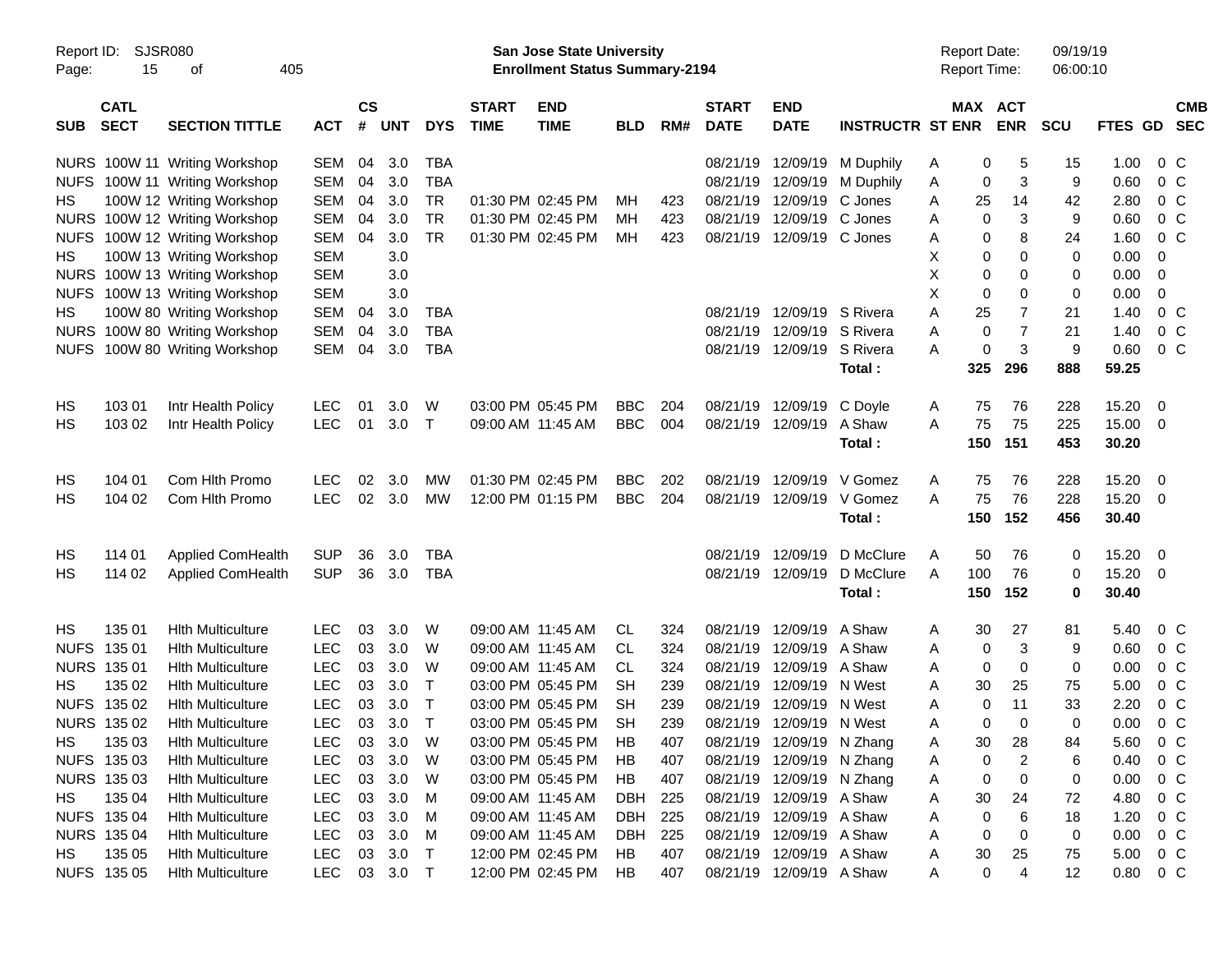|                     |                            |                             |            |                |         |              |                             | <b>Preliminary Census</b>                                                 |            |     |                             |                            |                                  |                                     |              |                      |             |                          |                          |
|---------------------|----------------------------|-----------------------------|------------|----------------|---------|--------------|-----------------------------|---------------------------------------------------------------------------|------------|-----|-----------------------------|----------------------------|----------------------------------|-------------------------------------|--------------|----------------------|-------------|--------------------------|--------------------------|
| Report ID:<br>Page: | 16                         | <b>SJSR080</b><br>405<br>of |            |                |         |              |                             | <b>San Jose State University</b><br><b>Enrollment Status Summary-2194</b> |            |     |                             |                            |                                  | <b>Report Date:</b><br>Report Time: |              | 09/19/19<br>06:00:10 |             |                          |                          |
| <b>SUB</b>          | <b>CATL</b><br><b>SECT</b> | <b>SECTION TITTLE</b>       | <b>ACT</b> | <b>CS</b><br># | UNT     | <b>DYS</b>   | <b>START</b><br><b>TIME</b> | <b>END</b><br><b>TIME</b>                                                 | <b>BLD</b> | RM# | <b>START</b><br><b>DATE</b> | <b>END</b><br><b>DATE</b>  | <b>INSTRUCTR ST ENR</b>          | <b>MAX ACT</b>                      | <b>ENR</b>   | <b>SCU</b>           | FTES GD     |                          | <b>CMB</b><br><b>SEC</b> |
|                     | NURS 135 05                | <b>Hith Multiculture</b>    | <b>LEC</b> | 03             | 3.0     | $\top$       |                             | 12:00 PM 02:45 PM                                                         | <b>HB</b>  | 407 | 08/21/19                    | 12/09/19 A Shaw            |                                  | 0<br>Α                              | 0            | 0                    | 0.00        | $0\,$ C                  |                          |
| HS                  | 135 06                     | <b>Hith Multiculture</b>    | <b>LEC</b> | 03             | 3.0     | R            |                             | 10:30 AM 01:15 PM                                                         | SН         | 312 | 08/21/19                    | 12/09/19                   | H Agroia                         | Α<br>30                             | 18           | 54                   | 3.60        | $0\,C$                   |                          |
|                     | NUFS 135 06                | <b>Hith Multiculture</b>    | <b>LEC</b> | 03             | 3.0     | R            |                             | 10:30 AM 01:15 PM                                                         | SН         | 312 |                             | 08/21/19 12/09/19          | H Agroia                         | Α<br>0                              | 10           | 30                   | 2.00        | $0\,C$                   |                          |
|                     | <b>NURS 135 06</b>         | <b>Hith Multiculture</b>    | <b>LEC</b> | 03             | 3.0     | R            |                             | 10:30 AM 01:15 PM                                                         | <b>SH</b>  | 312 |                             | 08/21/19 12/09/19          | H Agroia                         | 0<br>A                              | $\mathbf{1}$ | 3                    | 0.20        | $0\,C$                   |                          |
|                     |                            |                             |            |                |         |              |                             |                                                                           |            |     |                             |                            | Total:                           | 180                                 | 184          | 552                  | 36.80       |                          |                          |
| HS                  | 145 01                     | Comm Mental Health          | <b>LEC</b> | 03             | 3.0     | R            |                             | 03:00 PM 05:45 PM                                                         | <b>CL</b>  | 117 |                             | 08/21/19 12/09/19          | R Rinck                          | 60<br>A                             | 6            | 18                   | 1.20        | $0\,$ C                  |                          |
| <b>PSYC</b>         | 145 01                     | Comm Mental Health          | <b>LEC</b> | 03             | 3.0     | R            |                             | 03:00 PM 05:45 PM                                                         | <b>CL</b>  | 117 | 08/21/19                    | 12/09/19                   | R Rinck                          | Α<br>0                              | 10           | 30                   | 2.00        | $0\,C$                   |                          |
| SOCI                | 145 01                     | Comm Mental Health LEC      |            | 03             | 3.0     | R            |                             | 03:00 PM 05:45 PM                                                         | CL.        | 117 |                             | 08/21/19 12/09/19          | R Rinck                          | 0<br>A                              | 6            | 18                   | 1.25        | 1 C                      |                          |
|                     |                            |                             |            |                |         |              |                             |                                                                           |            |     |                             |                            | Total:                           | 60                                  | 22           | 66                   | 4.45        |                          |                          |
| HS                  | 158 01                     | <b>Hlth Comm</b>            | <b>LEC</b> | 01             | 3.0     | $\top$       |                             | 03:00 PM 04:50 PM                                                         | <b>YUH</b> | 243 | 08/21/19                    | 12/09/19                   | N Zhang                          | 48<br>A                             | 47           | 94                   | 9.40        | $\overline{\phantom{0}}$ |                          |
| HS                  | 158 02                     | <b>Hlth Comm</b>            | <b>SEM</b> | 05             | 0.0     | $\top$       |                             | 05:00 PM 05:50 PM                                                         | <b>YUH</b> | 243 | 08/21/19                    | 12/09/19 N Zhang           |                                  | 48<br>Α                             | 47           | 47                   | 0.00        | $\overline{0}$           |                          |
| HS                  | 158 03                     | <b>Hlth Comm</b>            | <b>LEC</b> | 01             | 3.0     | M            |                             | 06:00 PM 07:50 PM                                                         | <b>SH</b>  | 120 | 08/21/19                    | 12/09/19 A Carter          |                                  | 55<br>A                             | 53           | 106                  | 10.60       | - 0                      |                          |
| HS                  | 158 04                     | <b>Hlth Comm</b>            | <b>SEM</b> | 05             | 0.0     | M            |                             | 08:00 PM 08:50 PM                                                         | <b>SH</b>  | 120 |                             | 08/21/19 12/09/19 A Carter |                                  | 55<br>A                             | 53           | 53                   | 0.00        | $\overline{0}$           |                          |
| HS                  | 158 05                     | <b>Hlth Comm</b>            | <b>LEC</b> | 01             | 3.0     | R            |                             | 03:00 PM 04:50 PM                                                         | <b>YUH</b> | 243 | 08/21/19                    | 12/09/19 N Zhang           |                                  | 48<br>Α                             | 47           | 94                   | 9.40        | $\overline{0}$           |                          |
| HS                  | 158 06                     | <b>Hith Comm</b>            | <b>SEM</b> | 05             | 0.0     | $\mathsf{R}$ |                             | 05:00 PM 05:50 PM                                                         | <b>YUH</b> | 243 |                             | 08/21/19 12/09/19          | N Zhang                          | A<br>48                             | 47           | 47                   | 0.00        | $\overline{\phantom{0}}$ |                          |
|                     |                            |                             |            |                |         |              |                             |                                                                           |            |     |                             |                            | Total:                           | 302                                 | 294          | 441                  | 29.40       |                          |                          |
| HS                  | 159 01                     | Hith Prgm Planning          | <b>LEC</b> | 02             | 3.0     | МW           |                             | 01:30 PM 02:20 PM                                                         | MН         | 322 |                             | 08/21/19 12/09/19          | F Noonis                         | 20<br>A                             | 23           | 69                   | $4.60$ 0    |                          |                          |
| HS                  | 159 02                     | Hith Prgm Planning          | <b>SEM</b> | 05             | 0.0     | МW           |                             | 02:30 PM 02:55 PM                                                         | MН         | 322 |                             | 08/21/19 12/09/19 F Noonis |                                  | A<br>20                             | 23           | 23                   | 0.00        | $\overline{0}$           |                          |
| HS                  | 159 03                     | Hith Prgm Planning          | LEC        | 01             | 3.0     | МW           |                             | 01:30 PM 02:20 PM                                                         | <b>BBC</b> | 126 |                             |                            | 08/21/19 12/09/19 A Buckner-Ca A | 20                                  | 24           | 48                   | 4.80        | - 0                      |                          |
| HS                  | 159 04                     | Hith Prgm Planning          | <b>SEM</b> | 05             | 0.0     | МW           |                             | 02:30 PM 02:55 PM                                                         | <b>BBC</b> | 126 | 08/21/19                    |                            | 12/09/19 A Buckner-Ca A          | 20                                  | 24           | 24                   | 0.00        | $\overline{0}$           |                          |
| HS                  | 159 05                     | Hith Prgm Planning          | LEC        | 01             | 3.0     | МW           |                             | 01:30 PM 02:20 PM                                                         | CL         | 324 |                             | 08/21/19 12/09/19 C Doyle  |                                  | 20<br>A                             | 23           | 46                   | 4.60        | $\overline{0}$           |                          |
| HS                  | 159 06                     | Hith Prgm Planning          | <b>SEM</b> | 05             | 0.0     | МW           |                             | 02:30 PM 02:55 PM                                                         | <b>CL</b>  | 324 |                             | 08/21/19 12/09/19 C Doyle  |                                  | 20<br>A                             | 23           | 23                   | 0.00        | $\overline{0}$           |                          |
| HS                  | 159 07                     | Hith Prgm Planning          | LEC        | 01             | 3.0     | МW           |                             | 01:30 PM 02:20 PM                                                         | <b>BBC</b> | 324 |                             | 08/21/19 12/09/19 K Roe    |                                  | 40<br>Α                             | 42           | 84                   | 8.40        | 0                        |                          |
| HS                  | 159 08                     | Hith Prgm Planning          | <b>SEM</b> | 05             | 0.0     | МW           |                             | 02:30 PM 02:55 PM                                                         | <b>BBC</b> | 324 |                             | 08/21/19 12/09/19 K Roe    |                                  | 40<br>Α                             | 42           | 42                   | 0.00        | $\overline{0}$           |                          |
| HS                  | 159 09                     | Hith Prgm Planning          | <b>LEC</b> | 01             | 3.0     | МW           |                             | 01:30 PM 02:20 PM                                                         | <b>SH</b>  | 346 |                             | 08/21/19 12/09/19 H Agroia |                                  | 20<br>Α                             | 22           | 44                   | 4.40        | 0                        |                          |
| HS                  | 159 10                     | Hith Prgm Planning          | <b>SEM</b> | 05             | 0.0     | <b>MW</b>    |                             | 02:30 PM 02:55 PM                                                         | <b>SH</b>  | 346 |                             | 08/21/19 12/09/19 H Agroia |                                  | 20<br>Α                             | 22           | 22                   | 0.00        | $\overline{0}$           |                          |
| HS                  | 159 11                     | Hith Prgm Planning          | <b>LEC</b> |                | 3.0     |              |                             |                                                                           |            |     |                             |                            |                                  | X<br>0                              | $\Omega$     | 0                    | 0.00        | $\overline{\mathbf{0}}$  |                          |
| <b>HS</b>           | 159 12                     | Hlth Prgm Planning          | <b>SEM</b> |                | 0.0     |              |                             |                                                                           |            |     |                             |                            |                                  | X<br>0                              | 0            | 0                    | $0.00 \t 0$ |                          |                          |
|                     |                            |                             |            |                |         |              |                             |                                                                           |            |     |                             |                            | Total:                           | 240                                 | 268          | 425                  | 26.80       |                          |                          |
| HS                  | 161 01                     | Epidemiology                | <b>LEC</b> | 01             | 3.0     | M            |                             | 03:00 PM 04:50 PM                                                         | <b>BBC</b> | 126 |                             | 08/21/19 12/09/19 R Shah   |                                  | 25<br>A                             | 24           | 48                   | 4.80 0      |                          |                          |
| HS                  | 161 02                     | Epidemiology                | <b>SEM</b> | 05             | 0.0     | M            |                             | 05:00 PM 05:50 PM                                                         | <b>BBC</b> | 126 |                             | 08/21/19 12/09/19 R Shah   |                                  | 25<br>Α                             | 24           | 24                   | $0.00 \t 0$ |                          |                          |
| HS                  | 161 03                     | Epidemiology                | LEC        | 01             | 3.0     | $\top$       |                             | 03:00 PM 04:50 PM                                                         | CL.        | 324 |                             | 08/21/19 12/09/19 D Cao    |                                  | 48<br>Α                             | 48           | 96                   | 9.60 0      |                          |                          |
| HS                  | 161 04                     | Epidemiology                | <b>SEM</b> | 05             | $0.0$ T |              |                             | 05:00 PM 05:50 PM                                                         | CL.        | 324 |                             | 08/21/19 12/09/19 D Cao    |                                  | 48<br>Α                             | 48           | 48                   | $0.00 \t 0$ |                          |                          |
| HS                  | 161 05                     | Epidemiology                | <b>LEC</b> |                | 3.0     |              |                             |                                                                           |            |     |                             |                            |                                  | Χ<br>0                              | 0            | 0                    | $0.00 \t 0$ |                          |                          |
| <b>HS</b>           | 161 06                     | Epidemiology                | <b>SEM</b> |                | 0.0     |              |                             |                                                                           |            |     |                             |                            |                                  | X<br>0                              | 0            | 0                    | $0.00 \t 0$ |                          |                          |
|                     |                            |                             |            |                |         |              |                             |                                                                           |            |     |                             |                            |                                  |                                     |              |                      |             |                          |                          |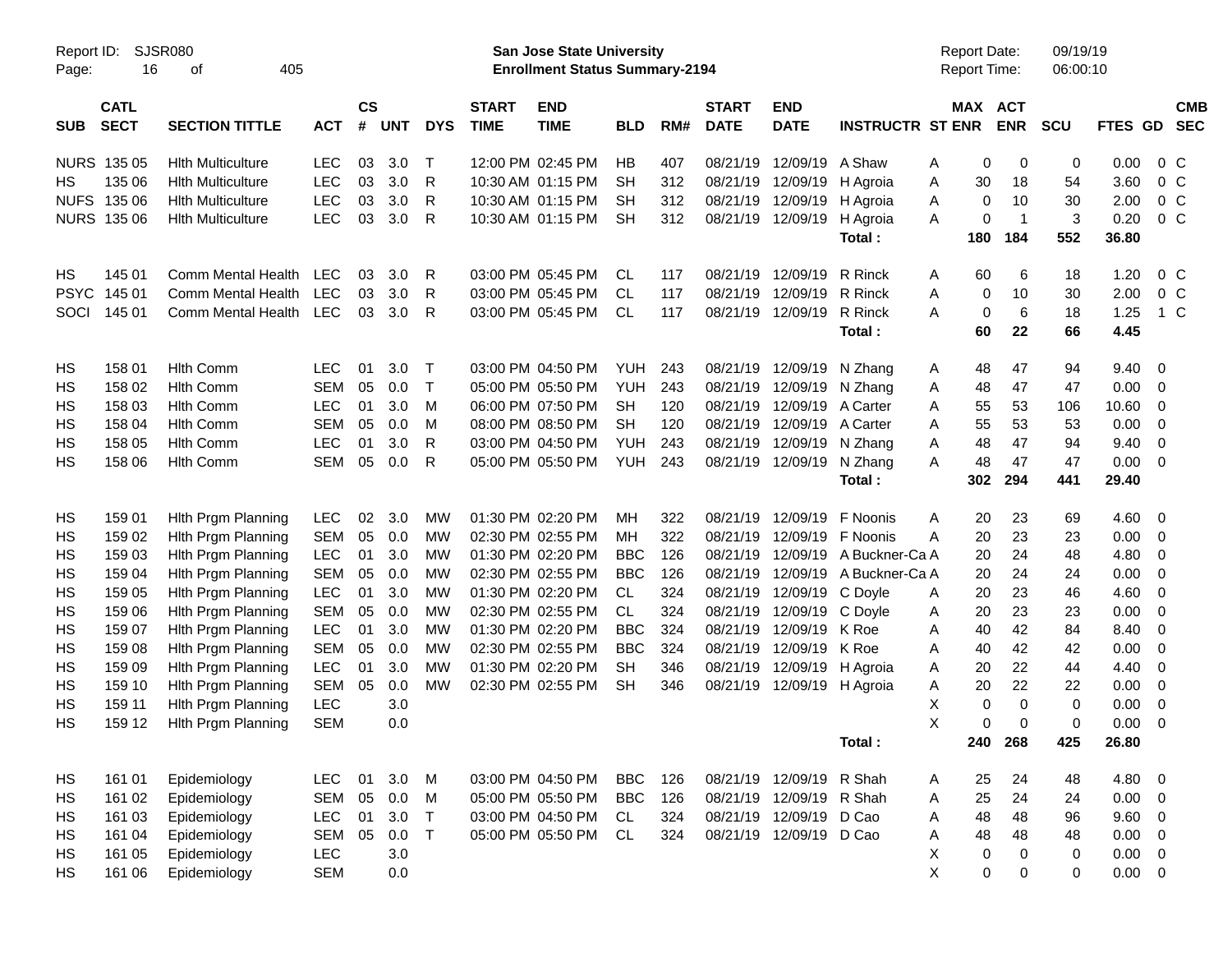|                     |                            |                            |              |                |            |              |                             |                                                                           | <b>Preliminary Census</b> |     |                             |                            |                                       |                                            |                              |                      |                        |                          |                          |
|---------------------|----------------------------|----------------------------|--------------|----------------|------------|--------------|-----------------------------|---------------------------------------------------------------------------|---------------------------|-----|-----------------------------|----------------------------|---------------------------------------|--------------------------------------------|------------------------------|----------------------|------------------------|--------------------------|--------------------------|
| Report ID:<br>Page: | 17                         | SJSR080<br>405<br>оf       |              |                |            |              |                             | <b>San Jose State University</b><br><b>Enrollment Status Summary-2194</b> |                           |     |                             |                            |                                       | <b>Report Date:</b><br><b>Report Time:</b> |                              | 09/19/19<br>06:00:10 |                        |                          |                          |
| <b>SUB</b>          | <b>CATL</b><br><b>SECT</b> | <b>SECTION TITTLE</b>      | <b>ACT</b>   | <b>CS</b><br># | <b>UNT</b> | <b>DYS</b>   | <b>START</b><br><b>TIME</b> | <b>END</b><br><b>TIME</b>                                                 | <b>BLD</b>                | RM# | <b>START</b><br><b>DATE</b> | <b>END</b><br><b>DATE</b>  | <b>INSTRUCTR ST ENR</b>               |                                            | <b>MAX ACT</b><br><b>ENR</b> | <b>SCU</b>           | FTES GD                |                          | <b>CMB</b><br><b>SEC</b> |
| НS                  | 161 07                     | Epidemiology               | <b>LEC</b>   | 01             | 3.0        | M            |                             | 03:00 PM 04:50 PM                                                         | HB                        | 407 | 08/21/19                    | 12/09/19 S Martin          |                                       | Α                                          | 25<br>26                     | 52                   | $5.20 \ 0$             |                          |                          |
| HS                  | 161 08                     | Epidemiology               | <b>SEM</b>   | 05             | 0.0        | M            |                             | 05:00 PM 05:50 PM                                                         | <b>HB</b>                 | 407 | 08/21/19                    |                            | 12/09/19 S Martin                     | A                                          | 25<br>26                     | 26                   | 0.00                   | $\overline{\phantom{0}}$ |                          |
| НS                  | 161 09                     | Epidemiology               | <b>LEC</b>   | 01             | 3.0        | W            |                             | 03:00 PM 04:50 PM                                                         | <b>SPXC 152</b>           |     | 08/21/19                    |                            | 12/09/19 R Bartlett                   | A                                          | 25<br>26                     | 52                   | 5.20                   | $\overline{\phantom{0}}$ |                          |
| НS                  | 161 10                     | Epidemiology               | <b>SEM</b>   | 05             | 0.0        | W            |                             | 05:00 PM 05:50 PM                                                         | <b>SPXC 152</b>           |     | 08/21/19                    |                            | 12/09/19 R Bartlett                   | A                                          | 25<br>26                     | 26                   | 0.00                   | $\overline{\phantom{0}}$ |                          |
| НS                  | 161 13                     | Epidemiology               | <b>LEC</b>   | 01             | 3.0        | TR           |                             | 09:00 AM 09:50 AM                                                         | MH                        | 224 | 08/21/19                    | 12/09/19                   | L Mai                                 | A                                          | 25<br>33                     | 66                   | 6.60                   | $\overline{\phantom{0}}$ |                          |
| НS                  | 161 14                     | Epidemiology               | <b>SEM</b>   | 05             | 0.0        | TR           |                             | 09:50 AM 10:15 AM                                                         | MH                        | 224 | 08/21/19                    | 12/09/19                   | L Mai                                 | A                                          | 25<br>33                     | 33                   | $0.00 \t 0$            |                          |                          |
|                     |                            |                            |              |                |            |              |                             |                                                                           |                           |     |                             |                            | Total :                               | 296                                        | 314                          | 471                  | 31.40                  |                          |                          |
| HS                  | 162 01                     | Health Org & Admin         | LEC          |                | 02 3.0     | W            |                             | 06:00 PM 08:45 PM                                                         | WSQ 109                   |     |                             | 08/21/19 12/09/19          | A Santiago<br>Total:                  | 140<br>A<br>140                            | 137<br>137                   | 411<br>411           | 27.40 0<br>27.40       |                          |                          |
| HS                  | 165 01                     | <b>Hith Professional</b>   | <b>LEC</b>   | 01             | 3.0        | M            |                             | 06:00 PM 07:50 PM                                                         | WSQ 109                   |     | 08/21/19                    | 12/09/19                   | K Roe                                 | 140<br>A                                   | 85                           | 170                  | 17.00 0                |                          |                          |
| HS                  | 165 02                     | <b>Hith Professional</b>   | SEM          | 05             | 0.0        | M            |                             | 08:00 PM 08:50 PM                                                         | WSQ 109                   |     | 08/21/19                    | 12/09/19                   | K Roe<br>Total:                       | 140<br>A<br>280                            | 85<br>170                    | 85<br>255            | $0.00 \t 0$<br>17.00   |                          |                          |
| HS                  |                            | 166A 01 Field Exp Sem      | SEM 05       |                | 3.0        | -F           |                             | 09:00 AM 11:45 AM                                                         | <b>YUH 243</b>            |     |                             | 08/21/19 12/09/19          | J Jones<br>Total:                     | Α<br>48<br>48                              | 32<br>32                     | 96<br>96             | $6.40 \quad 0$<br>6.40 |                          |                          |
| HS                  |                            | 166B 01 Fieldwk Experience | <b>SUP</b>   | 36             | 3.0        | TBA          |                             |                                                                           |                           |     |                             | 08/21/19 12/09/19          | J Jones                               | Α<br>48<br>48                              | 32<br>32                     | 0                    | $6.40 \quad 0$         |                          |                          |
|                     |                            |                            |              |                |            |              |                             |                                                                           |                           |     |                             |                            | Total:                                |                                            |                              | 0                    | 6.40                   |                          |                          |
| HS                  | 16701                      | <b>Biostatistics</b>       | <b>LEC</b>   | 01             | 3.0        | <b>TR</b>    |                             | 12:00 PM 01:15 PM                                                         | SН                        | 100 | 08/21/19                    | 12/09/19                   | J Pham                                | 125<br>A                                   | 121                          | 242                  | 24.20 0                |                          |                          |
| НS                  | 167 02                     | <b>Biostatistics</b>       | <b>SEM</b>   | 05             | 0.0        | R            |                             | 01:30 PM 02:15 PM                                                         | MН                        | 321 | 08/21/19                    | 12/09/19                   | J Pham                                | A                                          | 25<br>24                     | 24                   | 0.00                   | $\overline{\mathbf{0}}$  |                          |
| НS                  | 167 03                     | <b>Biostatistics</b>       | SEM          | 05             | 0.0        | R            |                             | 02:15 PM 03:00 PM                                                         | MН                        | 321 | 08/21/19                    | 12/09/19                   | J Pham                                | A                                          | 25<br>23                     | 23                   | 0.00                   | $\overline{\phantom{0}}$ |                          |
| НS                  | 167 04                     | <b>Biostatistics</b>       | SEM          | 05             | 0.0        | $\mathsf{T}$ |                             | 01:30 PM 02:15 PM                                                         | MН                        | 321 | 08/21/19                    | 12/09/19 J Pham            |                                       | A                                          | 25<br>24                     | 24                   | 0.00                   | $\overline{\mathbf{0}}$  |                          |
| НS                  | 167 05                     | <b>Biostatistics</b>       | SEM          | 05             | 0.0        | $\top$       |                             | 02:15 PM 03:00 PM                                                         | MН                        | 321 | 08/21/19                    | 12/09/19 J Pham            |                                       | A                                          | 25<br>26                     | 26                   | 0.00                   | $\overline{\phantom{0}}$ |                          |
| НS                  | 167 06                     | <b>Biostatistics</b>       | <b>SEM</b>   | 05             | 0.0        | R            |                             | 03:00 PM 03:45 PM                                                         | MH                        | 321 | 08/21/19                    | 12/09/19                   | J Pham<br>Total:                      | A<br>250                                   | 25<br>24<br>242              | 24<br>363            | 0.00<br>24.20          | $\overline{\phantom{0}}$ |                          |
| HS                  | 170 01                     | Hith Care Econ             | <b>LEC</b>   |                | 02 3.0     | $\top$       |                             | 06:00 PM 08:45 PM                                                         | CL                        | 222 |                             |                            | 08/21/19 12/09/19 C Cherney<br>Total: | A                                          | 55<br>43<br>55<br>43         | 129<br>129           | 8.60 0<br>8.60         |                          |                          |
| HS                  | 172 01                     | Contemp Env Hith           | <b>LEC</b>   |                | 02 3.0     | МW           |                             | 10:30 AM 11:45 AM                                                         | <b>SH</b>                 | 346 |                             | 08/21/19 12/09/19 J Hartle |                                       | A                                          | 30<br>30                     | 90                   | $6.00 \t 0$            |                          |                          |
| HS                  | 172 02                     | Contemp Env Hith           | <b>LEC</b>   |                | 02 3.0     | MW           |                             | 09:00 AM 10:15 AM                                                         | <b>SH</b>                 | 346 |                             | 08/21/19 12/09/19 C Doyle  |                                       | Α                                          | 30<br>12                     | 36                   | $2.40 \ 0$             |                          |                          |
| HS                  | 172 03                     | Contemp Env Hlth           | LEC          |                | 3.0        |              |                             |                                                                           |                           |     |                             |                            |                                       | X                                          | 0<br>0                       | 0                    | $0.00 \t 0$            |                          |                          |
| HS                  | 172 04                     | Contemp Env Hith           | <b>LEC</b>   |                | 02 3.0     | <b>MW</b>    |                             | 01:30 PM 02:45 PM                                                         | <b>SH</b>                 | 315 |                             | 08/21/19 12/09/19          | J Hartle<br>Total:                    | A                                          | $30\,$<br>29<br>90<br>71     | 87<br>213            | 5.80 0<br>14.20        |                          |                          |
| HS                  | 174 01                     | Health IT                  | LEC 02 3.0 W |                |            |              |                             | 06:00 PM 08:45 PM YUH 243                                                 |                           |     |                             | 08/21/19 12/09/19 H Martin |                                       | A                                          | 40<br>48                     | 144                  | $9.60$ 0               |                          |                          |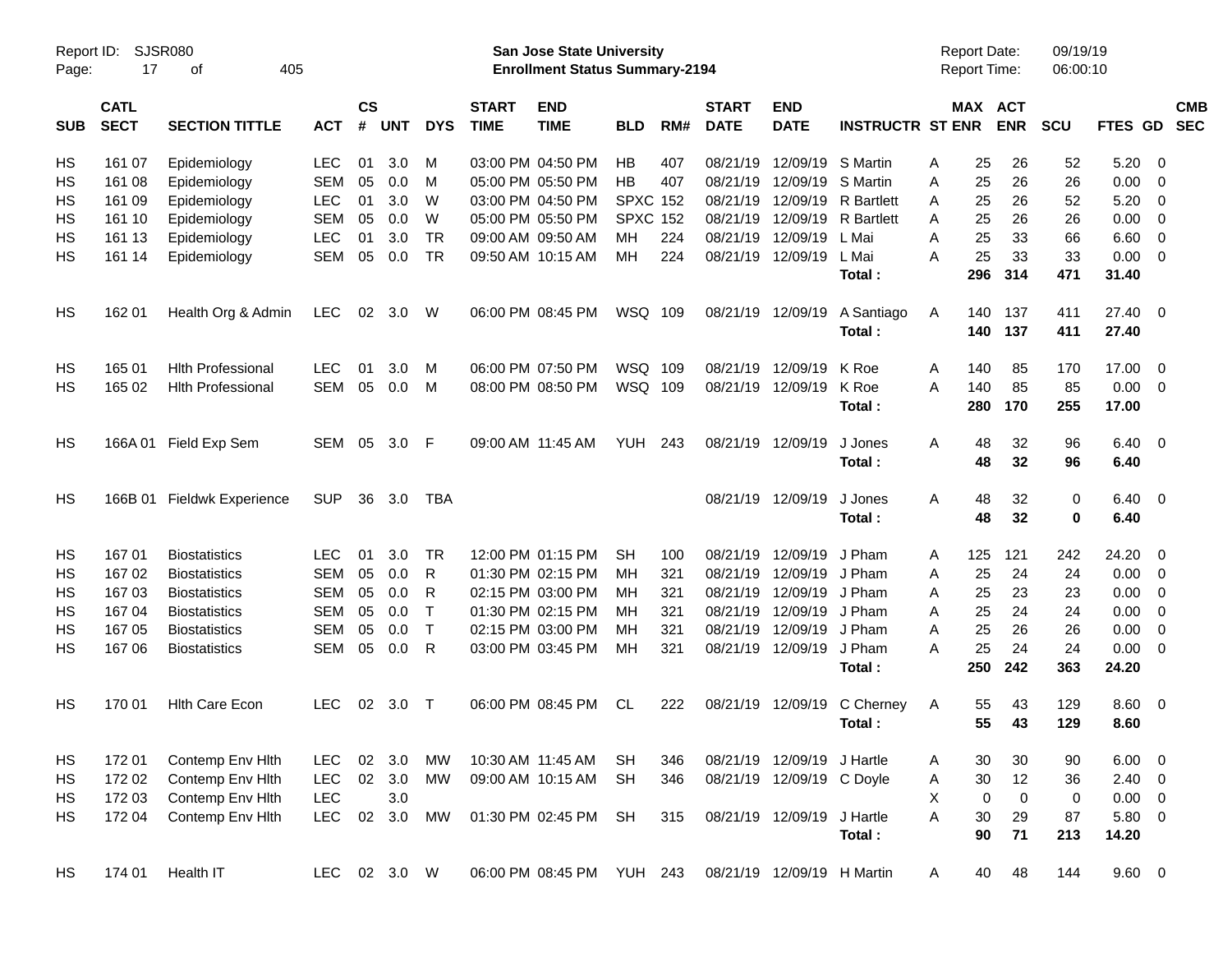|                     |                            |                                   |              |                    |            |            |                             |                                                                    | <b>Preliminary Census</b> |     |                             |                            |                             |   |                                     |                |                      |                |                          |                          |
|---------------------|----------------------------|-----------------------------------|--------------|--------------------|------------|------------|-----------------------------|--------------------------------------------------------------------|---------------------------|-----|-----------------------------|----------------------------|-----------------------------|---|-------------------------------------|----------------|----------------------|----------------|--------------------------|--------------------------|
| Report ID:<br>Page: | 18                         | <b>SJSR080</b><br>405<br>οf       |              |                    |            |            |                             | San Jose State University<br><b>Enrollment Status Summary-2194</b> |                           |     |                             |                            |                             |   | <b>Report Date:</b><br>Report Time: |                | 09/19/19<br>06:00:10 |                |                          |                          |
| <b>SUB</b>          | <b>CATL</b><br><b>SECT</b> | <b>SECTION TITTLE</b>             | <b>ACT</b>   | $\mathsf{cs}$<br># | <b>UNT</b> | <b>DYS</b> | <b>START</b><br><b>TIME</b> | <b>END</b><br><b>TIME</b>                                          | <b>BLD</b>                | RM# | <b>START</b><br><b>DATE</b> | <b>END</b><br><b>DATE</b>  | <b>INSTRUCTR ST ENR ENR</b> |   |                                     | MAX ACT        | <b>SCU</b>           | <b>FTES GD</b> |                          | <b>CMB</b><br><b>SEC</b> |
|                     |                            |                                   |              |                    |            |            |                             |                                                                    |                           |     |                             |                            | Total:                      |   | 40                                  | 48             | 144                  | 9.60           |                          |                          |
| HS                  | 176 01                     | <b>Global Health</b>              | <b>LEC</b>   |                    | 3.0        |            |                             |                                                                    |                           |     |                             |                            |                             | X | 0                                   | 0              | 0                    | $0.00 \t 0$    |                          |                          |
| HS                  | 176 02                     | <b>Global Health</b>              | <b>LEC</b>   |                    | 3.0        |            |                             |                                                                    |                           |     |                             |                            |                             | X | 0                                   | 0              | 0                    | $0.00 \t 0$    |                          |                          |
|                     |                            |                                   |              |                    |            |            |                             |                                                                    |                           |     |                             |                            | Total:                      |   | $\mathbf 0$                         | 0              | 0                    | 0.00           |                          |                          |
| HS                  | 180 02                     | <b>Indiv Studies</b>              | <b>SUP</b>   | 36                 | 1.0        | <b>TBA</b> |                             |                                                                    |                           |     |                             | 08/21/19 12/09/19 F Noonis |                             | A | 10                                  | 10             | 0                    | $0.67$ 0       |                          |                          |
| HS                  | 180 04                     | <b>Indiv Studies</b>              | <b>SUP</b>   | 36                 | 2.0        | <b>TBA</b> |                             |                                                                    |                           |     |                             |                            | 08/21/19 12/09/19 V Gomez   | A | 10                                  | 0              | 0                    | 0.00           | $\overline{\phantom{0}}$ |                          |
| HS                  | 180 05                     | <b>Indiv Studies</b>              | <b>SUP</b>   | 36                 | 2.0        | <b>TBA</b> |                             |                                                                    |                           |     |                             |                            | 08/21/19 12/09/19 M Dougan  | A | 3                                   | 0              | 0                    | 0.00           | $\overline{\mathbf{0}}$  |                          |
| HS                  | 180 07                     | <b>Indiv Studies</b>              | <b>SUP</b>   | 36                 | 3.0        | <b>TBA</b> |                             |                                                                    |                           |     |                             |                            | 08/21/19 12/09/19 V Gomez   | A | 3                                   | $\overline{7}$ | 0                    | 1.40           | $\overline{\phantom{0}}$ |                          |
| HS                  | 180 08                     | <b>Indiv Studies</b>              | <b>SUP</b>   | 36                 | 1.0        | <b>TBA</b> |                             |                                                                    |                           |     |                             | 08/21/19 12/09/19 R Rinck  |                             | A | 15                                  | 0              | 0                    | 0.00           | $\overline{\mathbf{0}}$  |                          |
| HS                  | 180 09                     | <b>Indiv Studies</b>              | <b>SUP</b>   | 36                 | 2.0        | <b>TBA</b> |                             |                                                                    |                           |     |                             | 08/21/19 12/09/19          |                             | Α | 15                                  | 0              | 0                    | 0.00           | $\overline{\mathbf{0}}$  |                          |
| HS                  | 180 10                     | <b>Indiv Studies</b>              | <b>SUP</b>   | 36                 | 1.0        | <b>TBA</b> |                             |                                                                    |                           |     |                             | 08/21/19 12/09/19 J Hartle |                             | A | 12                                  | 2              | 0                    | 0.13           | $\overline{\mathbf{0}}$  |                          |
| HS                  | 180 11                     | <b>Indiv Studies</b>              | <b>SUP</b>   | 36                 | 2.0        | <b>TBA</b> |                             |                                                                    |                           |     |                             | 08/21/19 12/09/19          |                             | Α | 12                                  | $\Omega$       | 0                    | 0.00           | 0                        |                          |
| HS                  | 180 12                     | <b>Indiv Studies</b>              | <b>SUP</b>   | 36                 | 3.0        | <b>TBA</b> |                             |                                                                    |                           |     |                             |                            | 08/21/19 12/09/19 D McClure | A | 10                                  | 2              | 0                    | 0.40           | $\overline{\mathbf{0}}$  |                          |
| HS                  | 180 13                     | <b>Indiv Studies</b>              | <b>SUP</b>   | 36                 | 4.0        | <b>TBA</b> |                             |                                                                    |                           |     |                             |                            | 08/21/19 12/09/19 V Gomez   | A | $\Omega$                            | 0              | 0                    | 0.00           | $\overline{\mathbf{0}}$  |                          |
| HS                  | 180 14                     | <b>Indiv Studies</b>              | <b>SUP</b>   | 36                 | 3.0        | <b>TBA</b> |                             |                                                                    |                           |     |                             | 08/21/19 12/09/19 D Cao    |                             | A | 5                                   | $\overline{c}$ | 0                    | 0.40           | $\overline{\mathbf{0}}$  |                          |
| HS                  | 180 15                     | <b>Indiv Studies</b>              | <b>SUP</b>   | 36                 | 1.0        | <b>TBA</b> |                             |                                                                    |                           |     |                             | 08/21/19 12/09/19          | A Santiago                  | A | 5                                   | 3              | 0                    | 0.20           | $\overline{\phantom{0}}$ |                          |
|                     |                            |                                   |              |                    |            |            |                             |                                                                    |                           |     |                             |                            | Total:                      |   | 100                                 | 26             | 0                    | 3.20           |                          |                          |
| HS                  | 200 01                     | Contemporary Practic LEC 02 2.0 M |              |                    |            |            |                             | 03:00 PM 05:45 PM                                                  | HB                        | 408 |                             | 08/21/19 12/09/19          | A Buckner-Ca A              |   | 30                                  | 20             | 40                   | 3.33 20        |                          |                          |
|                     |                            |                                   |              |                    |            |            |                             |                                                                    |                           |     |                             |                            | Total:                      |   | 30                                  | 20             | 40                   | 3.33           |                          |                          |
| HS                  | 201 01                     | Groups                            | <b>LEC</b>   |                    | 02 2.0     | M          |                             | 06:00 PM 08:45 PM                                                  | МH                        | 322 |                             | 08/21/19 12/09/19          | V Gomez                     | A | 30                                  | 20             | 40                   | 3.33 20        |                          |                          |
|                     |                            |                                   |              |                    |            |            |                             |                                                                    |                           |     |                             |                            | Total:                      |   | 30                                  | 20             | 40                   | 3.33           |                          |                          |
| HS                  | 205A 01                    | <b>Quant Methods I</b>            | <b>LEC</b>   |                    | 3.0        |            |                             |                                                                    |                           |     |                             |                            |                             | Χ | $\mathbf 0$                         | 0              | 0                    | $0.00 \t 0$    |                          |                          |
| HS                  |                            | 205A 02 Quant Methods I           | <b>LEC</b>   | 02                 | 3.0        | W          |                             | 03:00 PM 05:45 PM                                                  | CL                        | 238 |                             | 08/21/19 12/09/19          | M Dougan                    | Α | 30                                  | 16             | 48                   | 4.00 16        |                          |                          |
|                     |                            |                                   |              |                    |            |            |                             |                                                                    |                           |     |                             |                            | Total:                      |   | 30                                  | 16             | 48                   | 4.00           |                          |                          |
| HS                  | 261 01                     | <b>Epidemiol Prin</b>             | <b>LEC</b>   |                    | 3.0        |            |                             |                                                                    |                           |     |                             |                            |                             | Х | 0                                   | 0              | 0                    | $0.00 \t 0$    |                          |                          |
|                     |                            |                                   |              |                    |            |            |                             |                                                                    |                           |     |                             |                            | Total:                      |   | 0                                   | 0              | 0                    | 0.00           |                          |                          |
| HS                  | 263 01                     | Prin/Skls Hlth Adm                | SEM 05 2.0 T |                    |            |            |                             | 06:00 PM 08:45 PM SPXC 152                                         |                           |     |                             | 08/21/19 12/09/19          | A Santiago                  | A | 25                                  | 17             | 34                   | 2.83 17        |                          |                          |
|                     |                            |                                   |              |                    |            |            |                             |                                                                    |                           |     |                             |                            | Total:                      |   | 25                                  | 17             | 34                   | 2.83           |                          |                          |
| HS                  | 271 01                     | Theory of Pub Hith                | <b>SEM</b>   |                    | 3.0        |            |                             |                                                                    |                           |     |                             |                            |                             | X | 0                                   | 0              | 0                    | $0.00 \t 0$    |                          |                          |
| HS                  | 271 02                     | Theory of Pub Hith                | SEM 05       |                    | 3.0 W      |            |                             | 06:00 PM 08:45 PM                                                  | BBC 225                   |     |                             | 08/21/19 12/09/19          | M Harvey                    | Α | 30                                  | 18             | 54                   | 4.50 18        |                          |                          |
|                     |                            |                                   |              |                    |            |            |                             |                                                                    |                           |     |                             |                            | Total:                      |   | 30                                  | 18             | 54                   | 4.50           |                          |                          |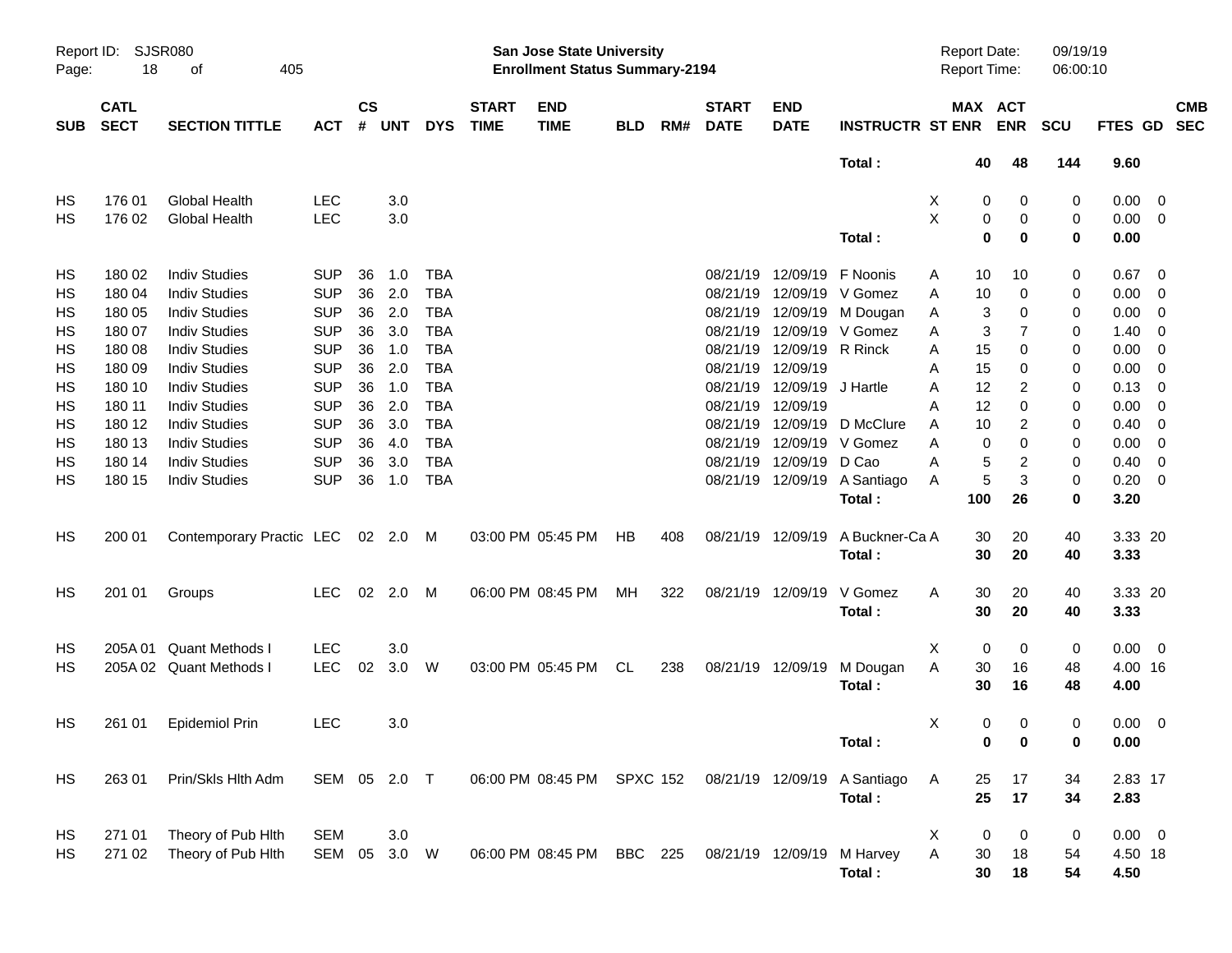|                       |                            |                                                                |                                 |                |                   |            |                             | <b>Preliminary Census</b>                                                 |            |     |                             |                                                  |                                                       |                                                         |                                           |                              |                                               |                          |
|-----------------------|----------------------------|----------------------------------------------------------------|---------------------------------|----------------|-------------------|------------|-----------------------------|---------------------------------------------------------------------------|------------|-----|-----------------------------|--------------------------------------------------|-------------------------------------------------------|---------------------------------------------------------|-------------------------------------------|------------------------------|-----------------------------------------------|--------------------------|
| Report ID:<br>Page:   | 19                         | <b>SJSR080</b><br>405<br>of                                    |                                 |                |                   |            |                             | <b>San Jose State University</b><br><b>Enrollment Status Summary-2194</b> |            |     |                             |                                                  |                                                       | <b>Report Date:</b><br><b>Report Time:</b>              |                                           | 09/19/19<br>06:00:10         |                                               |                          |
| <b>SUB</b>            | <b>CATL</b><br><b>SECT</b> | <b>SECTION TITTLE</b>                                          | <b>ACT</b>                      | <b>CS</b><br># | <b>UNT</b>        | <b>DYS</b> | <b>START</b><br><b>TIME</b> | <b>END</b><br><b>TIME</b>                                                 | <b>BLD</b> | RM# | <b>START</b><br><b>DATE</b> | <b>END</b><br><b>DATE</b>                        | <b>INSTRUCTR ST ENR</b>                               |                                                         | MAX ACT<br><b>ENR</b>                     | <b>SCU</b>                   | FTES GD                                       | <b>CMB</b><br><b>SEC</b> |
| HS<br>HS<br><b>HS</b> | 276 01<br>276 02<br>276 03 | Com Org Health Pro<br>Com Org Health Pro<br>Com Org Health Pro | <b>SEM</b><br><b>SEM</b><br>SEM | 05             | 3.0<br>3.0<br>3.0 | M          |                             | 06:00 PM 08:45 PM                                                         | MH         | 234 | 08/21/19                    | 12/09/19                                         | J Seavey-Hul A<br>Total:                              | X<br>$\overline{\mathsf{X}}$<br>$\mathbf 0$<br>25<br>25 | $\pmb{0}$<br>0<br>$\mathbf 0$<br>16<br>16 | 0<br>$\mathbf 0$<br>48<br>48 | $0.00 \t 0$<br>$0.00 \t 0$<br>4.00 16<br>4.00 |                          |
| <b>HS</b>             |                            | 291B 01 Fieldwork                                              | <b>SUP</b>                      |                | 25 1.0            | <b>TBA</b> |                             |                                                                           |            |     | 08/21/19                    | 12/09/19                                         | R Rinck<br>Total:                                     | A<br>25<br>25                                           | 18<br>18                                  | 18<br>18                     | 1.50 18<br>1.50                               |                          |
| <b>HS</b>             |                            | 291P 01 Prof Dev                                               | <b>SUP</b>                      |                | 23 1.0            | <b>TBA</b> |                             |                                                                           |            |     | 08/21/19                    | 12/09/19                                         | R Rinck<br>Total:                                     | A<br>25<br>25                                           | 17<br>17                                  | 0<br>$\bf{0}$                | 1.42 17<br>1.42                               |                          |
| <b>HS</b>             | 295 01                     | Research Methodology SEM 05 3.0                                |                                 |                |                   | W          |                             | 06:00 PM 08:45 PM                                                         | CL.        | 218 | 08/21/19                    | 12/09/19                                         | A Carter<br>Total:                                    | 25<br>A<br>25                                           | 13<br>13                                  | 39<br>39                     | 3.25 13<br>3.25                               |                          |
| <b>HS</b>             | 298 01                     | Spec Study                                                     | <b>SUP</b>                      |                | 3.0               |            |                             |                                                                           |            |     |                             |                                                  | Total:                                                | X                                                       | 0<br>0<br>0<br>0                          | 0<br>$\bf{0}$                | $0.00 \quad 0$<br>0.00                        |                          |
|                       | Department :               | <b>Health Science</b>                                          |                                 |                |                   |            |                             |                                                                           |            |     |                             | <b>Lower Division:</b><br><b>Upper Division:</b> | <b>Department Total:</b><br><b>Graduate Division:</b> | 3917<br>768<br>2934<br>215                              | 3579<br>790<br>2654<br>135                | 8054<br>2370<br>5403<br>281  | 582.32<br>158.05<br>399.43<br>24.83           |                          |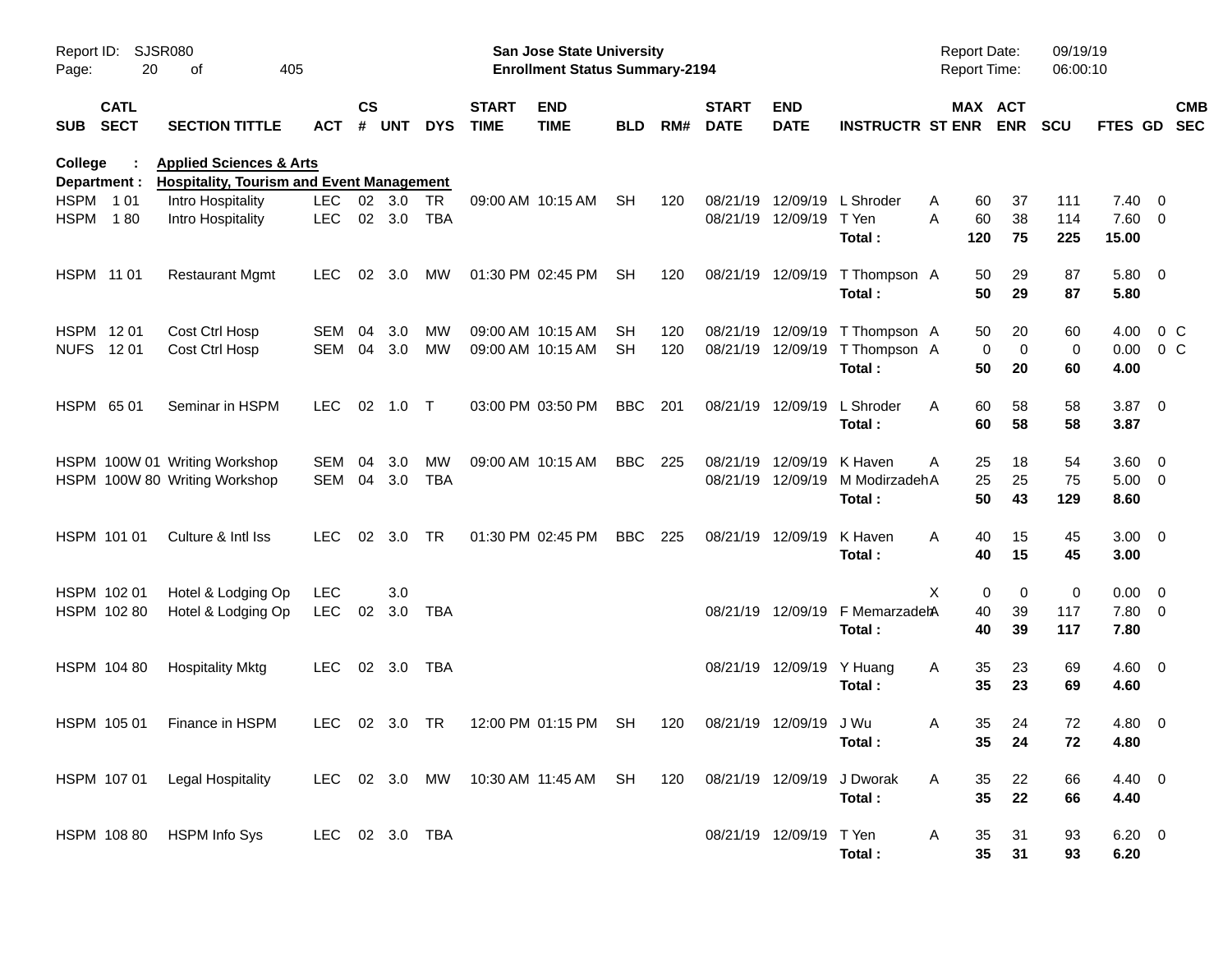|                                           |                                                             |                                  |                |                   |                  |                             |                                                                    | <b>Preliminary Census</b> |                   |                             |                                                    |                                                        |                                            |                       |                          |                                                   |            |
|-------------------------------------------|-------------------------------------------------------------|----------------------------------|----------------|-------------------|------------------|-----------------------------|--------------------------------------------------------------------|---------------------------|-------------------|-----------------------------|----------------------------------------------------|--------------------------------------------------------|--------------------------------------------|-----------------------|--------------------------|---------------------------------------------------|------------|
| Report ID:<br>21<br>Page:                 | SJSR080<br>405<br>οf                                        |                                  |                |                   |                  |                             | San Jose State University<br><b>Enrollment Status Summary-2194</b> |                           |                   |                             |                                                    |                                                        | <b>Report Date:</b><br><b>Report Time:</b> |                       | 09/19/19<br>06:00:10     |                                                   |            |
| <b>CATL</b><br><b>SECT</b><br><b>SUB</b>  | <b>SECTION TITTLE</b>                                       | <b>ACT</b>                       | <b>CS</b><br># | <b>UNT</b>        | <b>DYS</b>       | <b>START</b><br><b>TIME</b> | <b>END</b><br><b>TIME</b>                                          | <b>BLD</b>                | RM#               | <b>START</b><br><b>DATE</b> | <b>END</b><br><b>DATE</b>                          | <b>INSTRUCTR ST ENR</b>                                | MAX ACT                                    | <b>ENR</b>            | <b>SCU</b>               | FTES GD SEC                                       | <b>CMB</b> |
| HSPM 121 01                               | <b>HSPM Leadership</b>                                      | <b>LEC</b>                       | 02             | 3.0               | MW               |                             | 12:00 PM 01:15 PM                                                  | <b>SH</b>                 | 120               |                             | 08/21/19 12/09/19                                  | Y Huang<br>Total:                                      | 50<br>Α<br>50                              | 34<br>34              | 102<br>102               | $6.80$ 0<br>6.80                                  |            |
| HSPM 130 01<br>HSPM 130 02                | <b>Hospitality Event</b><br><b>Hospitality Event</b>        | <b>LEC</b><br><b>LEC</b>         | 02<br>02       | 3.0<br>3.0        | R<br>TR          |                             | 03:00 PM 05:45 PM<br>12:00 PM 01:15 PM                             | <b>BBC</b><br><b>BBC</b>  | 201<br>225        |                             | 08/21/19 12/09/19<br>08/21/19 12/09/19             | J Gao<br>J Gao<br>Total:                               | 40<br>A<br>A<br>40<br>80                   | 19<br>36<br>55        | 57<br>108<br>165         | 3.80 0<br>$7.20 \t 0$<br>11.00                    |            |
| HSPM 134 01                               | HR Management                                               | <b>LEC</b>                       | 02             | 3.0               | TR               |                             | 09:00 AM 10:15 AM                                                  | <b>BBC</b>                | 225               |                             | 08/21/19 12/09/19                                  | T Thompson A<br>Total:                                 | 40<br>40                                   | 20<br>20              | 60<br>60                 | $4.05$ 1<br>4.05                                  |            |
| HSPM 140 01                               | Mtg, Conv & Event                                           | <b>LEC</b>                       | 02             | 3.0               | TR               |                             | 01:30 PM 02:45 PM                                                  | <b>SH</b>                 | 120               |                             | 08/21/19 12/09/19                                  | J Gao<br>Total:                                        | 50<br>Α<br>50                              | 17<br>17              | 51<br>51                 | $3.40 \ 0$<br>3.40                                |            |
| HSPM 141 01                               | <b>Resort Club Mgmt</b>                                     | <b>LEC</b>                       | 02             | 3.0               | М                |                             | 03:00 PM 05:45 PM                                                  | <b>BBC</b>                | 225               |                             | 08/21/19 12/09/19                                  | T Thompson A<br>Total:                                 | 40<br>40                                   | 31<br>31              | 93<br>93                 | $6.20 \quad 0$<br>6.20                            |            |
| HSPM 142 01                               | <b>Tradeshow Mgnt</b>                                       | <b>LEC</b>                       |                | 3.0               |                  |                             |                                                                    |                           |                   |                             |                                                    | Total:                                                 | X<br>0<br>$\bf{0}$                         | 0<br>$\bf{0}$         | 0<br>0                   | $0.00 \t 0$<br>0.00                               |            |
| HSPM 143 01                               | <b>Tour Destination</b>                                     | <b>LEC</b>                       | 02             | 3.0               | W                |                             | 03:00 PM 05:45 PM                                                  | <b>BBC</b>                | 225               |                             | 08/21/19 12/09/19                                  | D Andre<br>Total:                                      | A<br>40<br>40                              | 13<br>13              | 39<br>39                 | $2.60 \t 0$<br>2.60                               |            |
| HSPM 148 01<br>HSPM 148 02<br>HSPM 148 03 | Wine Appreciation<br>Wine Appreciation<br>Wine Appreciation | LEC.<br><b>LEC</b><br><b>LEC</b> | 02<br>02<br>02 | 3.0<br>3.0<br>3.0 | $\top$<br>W<br>W |                             | 03:00 PM 05:45 PM<br>03:00 PM 05:45 PM<br>06:00 PM 08:45 PM        | SН<br>SН<br><b>SH</b>     | 120<br>120<br>120 | 08/21/19                    | 08/21/19 12/09/19<br>12/09/19<br>08/21/19 12/09/19 | A Ocegueda A<br>A Ocegueda A<br>A Ocegueda A<br>Total: | 60<br>60<br>60<br>180                      | 55<br>49<br>43<br>147 | 165<br>147<br>129<br>441 | $11.00 \t 0$<br>9.80 0<br>$8.60 \quad 0$<br>29.40 |            |
| HSPM 149 01<br>HSPM 149 02                | <b>Beer Appreciation</b><br><b>Beer Appreciation</b>        | <b>LEC</b><br><b>LEC</b>         | 02<br>02       | 3.0<br>3.0        | м<br>R           |                             | 03:00 PM 05:45 PM<br>03:00 PM 05:45 PM                             | SН<br><b>SH</b>           | 120<br>120        | 08/21/19<br>08/21/19        | 12/09/19<br>12/09/19                               | J Dworak<br>J Dworak<br>Total:                         | 60<br>A<br>A<br>60<br>120                  | 56<br>53<br>109       | 168<br>159<br>327        | $11.20 \t 0$<br>10.60 0<br>21.80                  |            |
| HSPM 152 01                               | <b>Hotel Catering</b>                                       | <b>LEC</b>                       |                | 02 3.0 TR         |                  |                             | 10:30 AM 11:45 AM SH                                               |                           | 120               |                             |                                                    | 08/21/19 12/09/19 T Thompson A<br>Total:               | 50<br>50                                   | 20<br>20              | 60<br>60                 | 4.00 0<br>4.00                                    |            |
| HSPM 154 01                               | Revenue Management LEC                                      |                                  |                | 3.0               |                  |                             |                                                                    |                           |                   |                             |                                                    | Total:                                                 | х<br>0<br>0                                | 0<br>0                | 0<br>0                   | $0.00 \t 0$<br>0.00                               |            |
| HSPM 175 01<br>HSPM 175 80                | Entrepreneurship<br>Entrepreneurship                        | <b>SEM</b><br>SEM 04             |                | 3.0               | 3.0 TBA          |                             |                                                                    |                           |                   |                             |                                                    | 08/21/19 12/09/19 F MemarzadehA                        | X<br>0<br>40                               | 0<br>28               | 0<br>84                  | $0.00 \t 0$<br>5.60 0                             |            |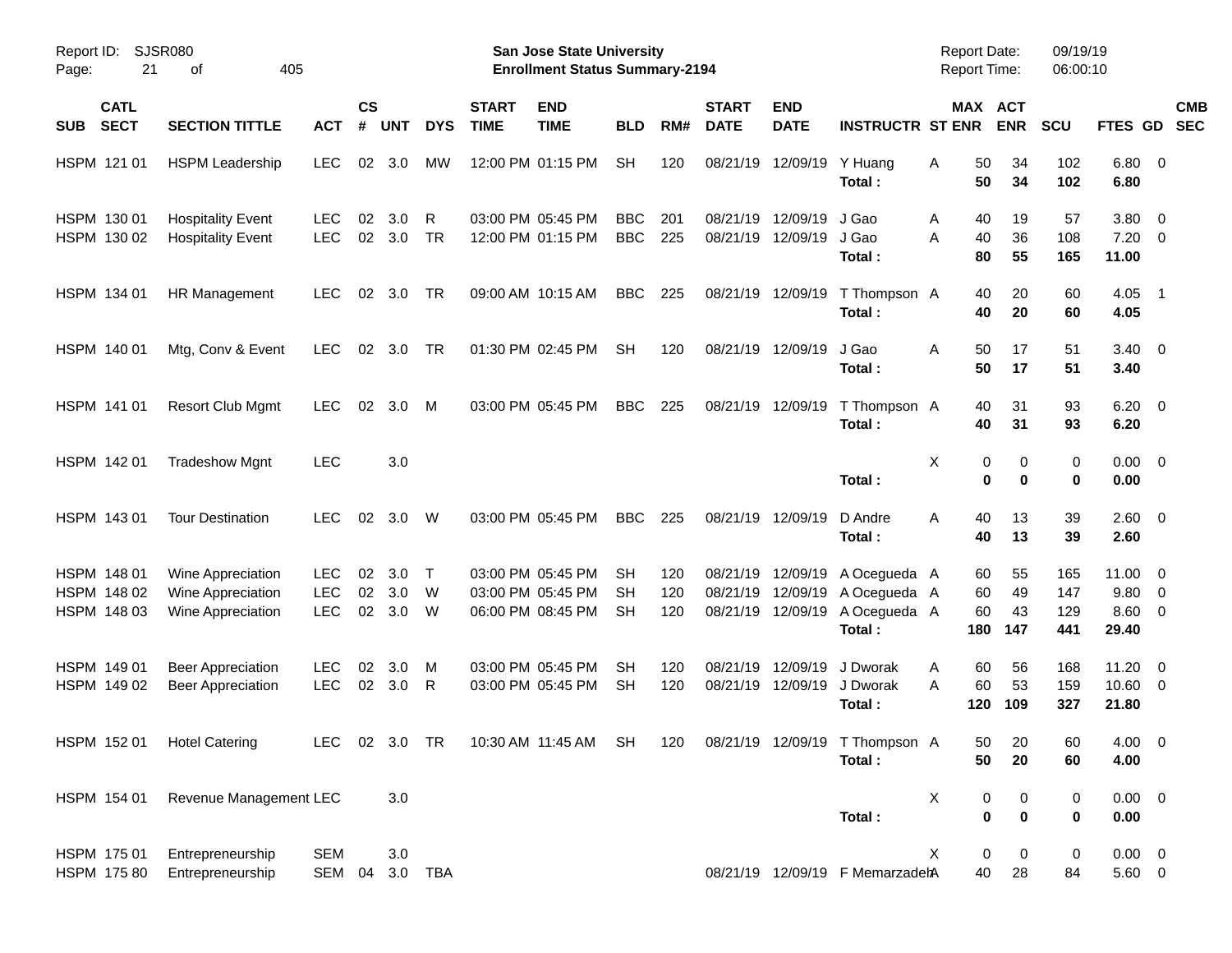|                     |                            |                                                  |            |                    |            |            |                             | <b>Preliminary Census</b>                                                 |            |     |                             |                                                  |                                                       |                                     |                                       |                          |                                   |                          |
|---------------------|----------------------------|--------------------------------------------------|------------|--------------------|------------|------------|-----------------------------|---------------------------------------------------------------------------|------------|-----|-----------------------------|--------------------------------------------------|-------------------------------------------------------|-------------------------------------|---------------------------------------|--------------------------|-----------------------------------|--------------------------|
| Report ID:<br>Page: | 22                         | <b>SJSR080</b><br>405<br>of                      |            |                    |            |            |                             | <b>San Jose State University</b><br><b>Enrollment Status Summary-2194</b> |            |     |                             |                                                  |                                                       | <b>Report Date:</b><br>Report Time: |                                       | 09/19/19<br>06:00:10     |                                   |                          |
| <b>SUB</b>          | <b>CATL</b><br><b>SECT</b> | <b>SECTION TITTLE</b>                            | <b>ACT</b> | $\mathsf{cs}$<br># | <b>UNT</b> | <b>DYS</b> | <b>START</b><br><b>TIME</b> | <b>END</b><br><b>TIME</b>                                                 | <b>BLD</b> | RM# | <b>START</b><br><b>DATE</b> | <b>END</b><br><b>DATE</b>                        | <b>INSTRUCTR ST ENR</b>                               |                                     | <b>MAX ACT</b><br><b>ENR</b>          | SCU                      | <b>FTES GD</b>                    | <b>CMB</b><br><b>SEC</b> |
|                     |                            |                                                  |            |                    |            |            |                             |                                                                           |            |     |                             |                                                  | Total:                                                |                                     | 40<br>28                              | 84                       | 5.60                              |                          |
|                     | HSPM 177 01                | <b>HSPM Service Mgnt</b>                         | <b>LEC</b> | 02                 | 3.0        | МW         |                             | 12:00 PM 01:15 PM                                                         | <b>BBC</b> | 225 | 08/21/19                    | 12/09/19                                         | <b>B</b> Ratcliffe<br>Total:                          | A                                   | 40<br>18<br>18<br>40                  | 54<br>54                 | $3.60 \ 0$<br>3.60                |                          |
|                     | HSPM 180 01                | <b>Individual Studies</b>                        | <b>SUP</b> | 36                 | 3.0        | <b>TBA</b> |                             |                                                                           |            |     |                             | 08/21/19 12/09/19                                | T Yen<br>Total:                                       | Α                                   | 5<br>0<br>5<br>0                      | 0<br>$\bf{0}$            | $0.00 \t 0$<br>0.00               |                          |
|                     | HSPM 186 01                | <b>Strategic Mgmt</b>                            | <b>LEC</b> | 02                 | 3.0        | MW         |                             | 01:30 PM 02:45 PM                                                         | <b>CL</b>  | 310 | 08/21/19                    | 12/09/19                                         | <b>B</b> Ratcliffe<br>Total:                          | A                                   | 40<br>10<br>40<br>10                  | 30<br>30                 | $2.00 \t 0$<br>2.00               |                          |
|                     |                            | HSPM 191A 80 Internship Level 1                  | SEM        | 05                 | 2.0        | <b>TBA</b> |                             |                                                                           |            |     | 08/21/19                    | 12/09/19                                         | L Shroder<br>Total:                                   | A                                   | 25<br>15<br>25<br>15                  | 30<br>30                 | $2.00 \t 0$<br>2.00               |                          |
|                     |                            | HSPM 191B 80 Internship Level 2                  | SEM        | 05                 | 3.0        | <b>TBA</b> |                             |                                                                           |            |     | 08/21/19 12/09/19           |                                                  | F MemarzadehA<br>Total:                               |                                     | 25<br>21<br>25<br>21                  | 63<br>63                 | $4.20 \ 0$<br>4.20                |                          |
|                     | Department :               | <b>Hospitality, Tourism and Event Management</b> |            |                    |            |            |                             |                                                                           |            |     |                             | <b>Lower Division:</b><br><b>Upper Division:</b> | <b>Department Total:</b><br><b>Graduate Division:</b> | 1375<br>280<br>1095                 | 917<br>182<br>735<br>$\mathbf 0$<br>0 | 2620<br>430<br>2190<br>0 | 174.72<br>28.67<br>146.05<br>0.00 |                          |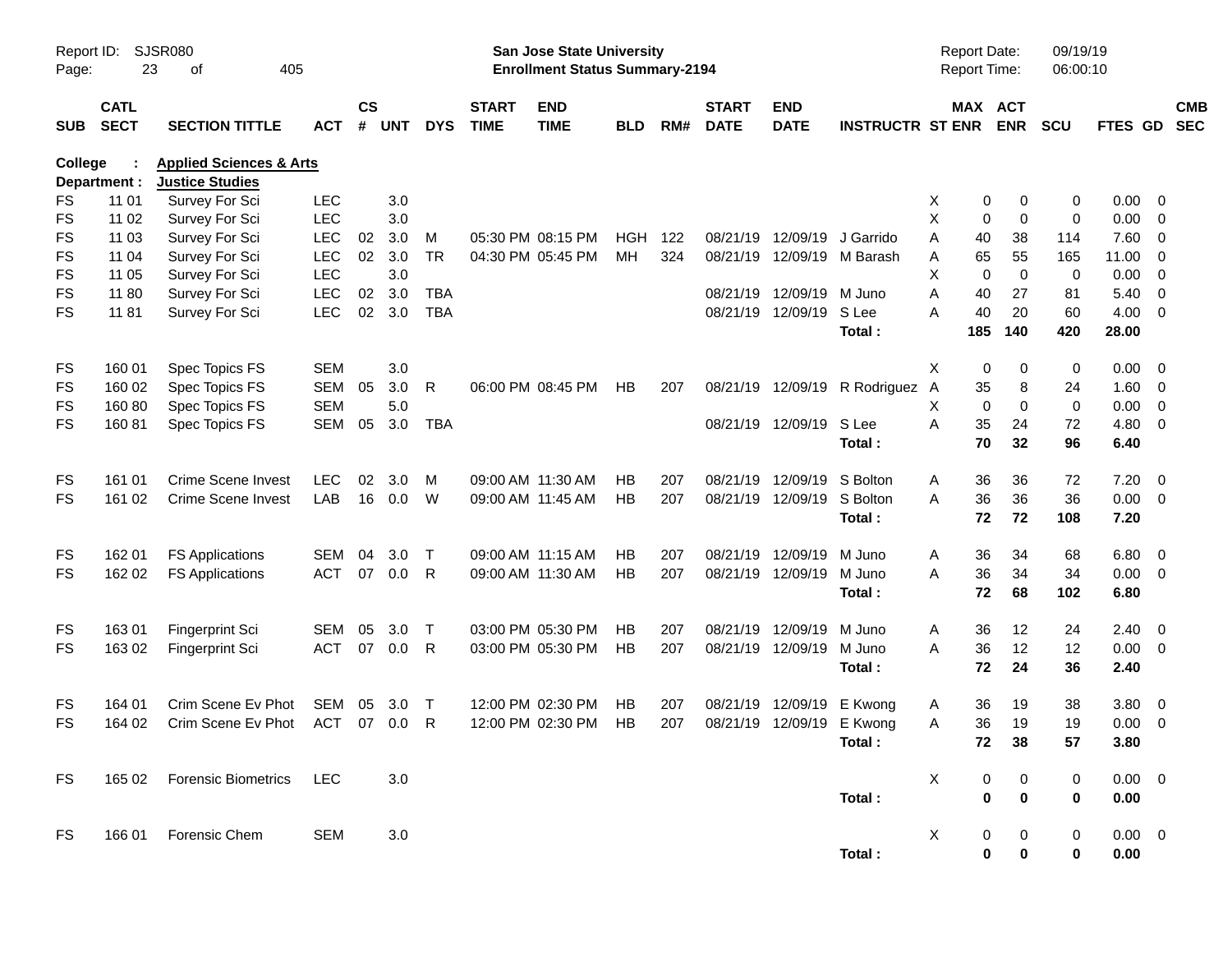|                      |                            |                                                                                                              |                                        |                    |                             |                       |                             | <b>Preliminary Census</b>                                          |                  |                   |                                  |                                                                                   |                                                  |                                            |                                             |                          |                                       |                                                      |                          |
|----------------------|----------------------------|--------------------------------------------------------------------------------------------------------------|----------------------------------------|--------------------|-----------------------------|-----------------------|-----------------------------|--------------------------------------------------------------------|------------------|-------------------|----------------------------------|-----------------------------------------------------------------------------------|--------------------------------------------------|--------------------------------------------|---------------------------------------------|--------------------------|---------------------------------------|------------------------------------------------------|--------------------------|
| Report ID:<br>Page:  | <b>SJSR080</b><br>24       | of<br>405                                                                                                    |                                        |                    |                             |                       |                             | San Jose State University<br><b>Enrollment Status Summary-2194</b> |                  |                   |                                  |                                                                                   |                                                  | <b>Report Date:</b><br><b>Report Time:</b> |                                             | 09/19/19<br>06:00:10     |                                       |                                                      |                          |
| <b>SUB</b>           | <b>CATL</b><br><b>SECT</b> | <b>SECTION TITTLE</b>                                                                                        | <b>ACT</b>                             | $\mathsf{cs}$<br># | <b>UNT</b>                  | <b>DYS</b>            | <b>START</b><br><b>TIME</b> | <b>END</b><br><b>TIME</b>                                          | <b>BLD</b>       | RM#               | <b>START</b><br><b>DATE</b>      | <b>END</b><br><b>DATE</b>                                                         | <b>INSTRUCTR ST ENR</b>                          |                                            | MAX ACT<br><b>ENR</b>                       | <b>SCU</b>               | FTES GD                               |                                                      | <b>CMB</b><br><b>SEC</b> |
| <b>FS</b>            | 169 01                     | <b>FS Senior Seminar</b>                                                                                     | SEM                                    |                    | 05 3.0                      | MW                    |                             | 12:00 PM 01:15 PM                                                  | <b>SH</b>        | 434               | 08/21/19                         | 12/09/19                                                                          | J Warren<br>Total:                               | 36<br>Α<br>36                              | 6<br>6                                      | 18<br>18                 | $1.20 \ 0$<br>1.20                    |                                                      |                          |
| FS<br><b>FS</b>      | 17080<br>17081             | For Sci Hum Rights<br>For Sci Hum Rights                                                                     | <b>LEC</b><br><b>LEC</b>               | 05                 | 3.0<br>3.0                  |                       |                             |                                                                    |                  |                   |                                  | 08/21/19 12/09/19                                                                 | Total:                                           | X<br>X                                     | 0<br>0<br>0<br>0<br>$\mathbf 0$<br>$\bf{0}$ | 0<br>0<br>0              | $0.00 \t 0$<br>$0.00 \t 0$<br>0.00    |                                                      |                          |
| FS                   | 171 01                     | Forensic Crimnlogy                                                                                           | <b>LEC</b>                             | 02                 | 3.0                         | МW                    |                             | 01:30 PM 02:45 PM                                                  | МH               | 526               | 08/21/19 12/09/19                |                                                                                   | <b>B</b> Westlake<br>Total:                      | Α<br>20<br>20                              | 19<br>19                                    | 57<br>57                 | 3.80 0<br>3.80                        |                                                      |                          |
| JS<br>JS             | 10 01<br>10 02             | Intro Just Stud<br>Intro Just Stud                                                                           | LEC.<br><b>LEC</b>                     | 01<br>01           | 3.0<br>3.0                  | MW<br><b>MW</b>       |                             | 10:30 AM 11:45 AM<br>12:00 PM 01:15 PM                             | MН<br>MH         | 520<br>523        | 08/21/19<br>08/21/19             | 12/09/19<br>12/09/19                                                              | G Woods<br><b>G</b> Howard<br>Total:             | 65<br>A<br>65<br>A<br>130                  | 65<br>62<br>127                             | 195<br>186<br>381        | 13.00<br>$12.40 \ 0$<br>25.40         | $\overline{\phantom{0}}$                             |                          |
| JS<br>JS             | 12 01<br>12 02             | Intro to Leg Studie<br>Intro to Leg Studie                                                                   | <b>LEC</b><br><b>LEC</b>               | 02                 | 3.0<br>3.0                  | МW                    |                             | 09:00 AM 10:15 AM                                                  | MН               | 520               |                                  | 08/21/19 12/09/19                                                                 | G Woods<br>Total:                                | 65<br>A<br>X<br>65                         | 37<br>$\mathbf 0$<br>$\mathbf 0$<br>37      | 111<br>0<br>111          | $7.40 \quad 0$<br>$0.00 \t 0$<br>7.40 |                                                      |                          |
| JS                   | 1580                       | Intro Stat Justice                                                                                           | LEC.                                   |                    | 02 3.0                      | TBA                   |                             |                                                                    |                  |                   | 08/21/19 12/09/19                |                                                                                   | M Vallerga<br>Total:                             | 35<br>Α<br>35                              | 33<br>33                                    | 99<br>99                 | $6.60$ 0<br>6.60                      |                                                      |                          |
| JS<br>JS<br>JS       | 25 01<br>25 02<br>25 99    | Intro HR & Justice<br>Intro HR & Justice<br>Intro HR & Justice                                               | LEC<br><b>LEC</b><br><b>LEC</b>        | 02<br>02<br>02     | 3.0<br>3.0<br>3.0           | МW<br>F<br><b>TBA</b> |                             | 01:30 PM 02:45 PM<br>09:30 AM 12:15 PM                             | MН<br>MH         | 520<br>523        | 08/21/19<br>08/21/19             | 12/09/19<br>12/09/19<br>08/21/19 12/09/19                                         | N Birthelmer A<br>K Lynch<br>R Abusaad<br>Total: | 65<br>35<br>A<br>65<br>Α<br>165            | 58<br>34<br>60<br>152                       | 174<br>102<br>180<br>456 | 11.60 0<br>6.80<br>12.00 0<br>30.40   | $\overline{\phantom{0}}$                             |                          |
| JS<br>JS<br>JS       |                            | 100W 01 Writing Workshop<br>100W 02 Writing Workshop<br>100W 03 Writing Workshop                             | SEM<br><b>SEM</b><br>SEM               | 04<br>04<br>04     | 3.0<br>3.0<br>3.0           | МW<br>F<br><b>MW</b>  |                             | 06:00 PM 07:15 PM<br>02:00 PM 04:45 PM<br>12:00 PM 01:15 PM        | MН<br>MН<br>DBH  | 520<br>520<br>202 | 08/21/19<br>08/21/19<br>08/21/19 | 12/09/19<br>12/09/19<br>12/09/19                                                  | S Rivera<br>K Lynch<br>K Lynch                   | 27<br>Α<br>27<br>Α<br>24<br>A              | 24<br>24<br>25                              | 72<br>72<br>75           | $4.80\ 0$<br>4.80<br>5.00             | $\overline{\mathbf{0}}$<br>$\overline{\mathbf{0}}$   |                          |
| JS<br>JS<br>JS<br>JS |                            | 100W 04 Writing Workshop<br>100W 05 Writing Workshop<br>100W 06 Writing Workshop<br>100W 80 Writing Workshop | <b>SEM</b><br>SEM<br>SEM<br><b>SEM</b> | 04<br>04<br>04     | 3.0<br>3.0<br>3.0<br>04 3.0 | TR<br>TR<br>МW<br>TBA |                             | 09:00 AM 10:15 AM<br>12:00 PM 01:15 PM<br>03:00 PM 04:15 PM        | MН<br>ENG<br>IS. | 520<br>301<br>215 |                                  | 08/21/19 12/09/19 M Juno<br>08/21/19 12/09/19 S Rivera<br>08/21/19 12/09/19 S Kil | 08/21/19 12/09/19 H Peterson                     | 27<br>A<br>27<br>Α<br>27<br>Α<br>27<br>Α   | 27<br>25<br>27<br>20                        | 81<br>75<br>81<br>60     | 5.40<br>5.00<br>$5.40 \ 0$<br>4.00 0  | $\overline{\phantom{0}}$<br>$\overline{\phantom{0}}$ |                          |
| JS                   |                            | 100W 81 Writing Workshop                                                                                     | SEM                                    |                    |                             | 04 3.0 TBA            |                             |                                                                    |                  |                   |                                  |                                                                                   | 08/21/19 12/09/19 G Zamora<br>Total:             | 27<br>Α<br>213                             | 18<br>190                                   | 54<br>570                | 3.60 0<br>38.00                       |                                                      |                          |
| JS<br>JS<br>JS       | 101 01<br>101 02<br>10180  | <b>Critical Issues</b><br><b>Critical Issues</b><br><b>Critical Issues</b>                                   | <b>LEC</b><br><b>LEC</b><br><b>LEC</b> | 02                 | 3.0<br>3.0                  | 3.0 TBA               |                             |                                                                    |                  |                   |                                  |                                                                                   | 08/21/19 12/09/19 L Pedroni                      | X<br>X<br>40<br>A                          | 0<br>0<br>0<br>$\mathbf 0$<br>41            | 0<br>0<br>123            | $0.00 \t 0$<br>$0.00 \t 0$<br>8.20 0  |                                                      |                          |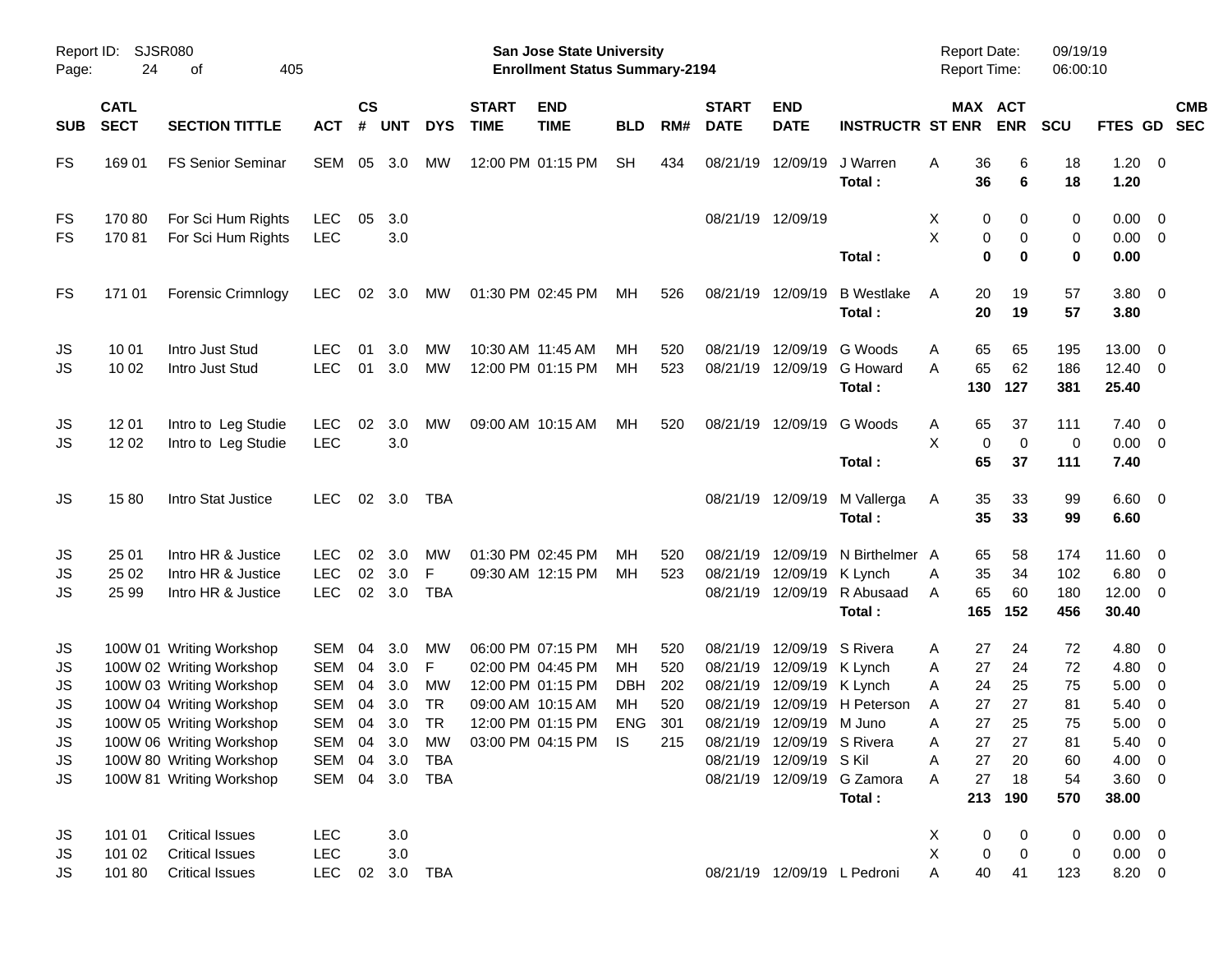|                     |                            |                                                        |                          |                    |               |                         |                             | <b>Preliminary Census</b>                                                 |            |            |                             |                                        |                                            |                                     |                         |                 |                      |                                   |                          |            |
|---------------------|----------------------------|--------------------------------------------------------|--------------------------|--------------------|---------------|-------------------------|-----------------------------|---------------------------------------------------------------------------|------------|------------|-----------------------------|----------------------------------------|--------------------------------------------|-------------------------------------|-------------------------|-----------------|----------------------|-----------------------------------|--------------------------|------------|
| Report ID:<br>Page: | 25                         | <b>SJSR080</b><br>405<br>of                            |                          |                    |               |                         |                             | <b>San Jose State University</b><br><b>Enrollment Status Summary-2194</b> |            |            |                             |                                        |                                            | <b>Report Date:</b><br>Report Time: |                         |                 | 09/19/19<br>06:00:10 |                                   |                          |            |
| <b>SUB</b>          | <b>CATL</b><br><b>SECT</b> | <b>SECTION TITTLE</b>                                  | <b>ACT</b>               | $\mathsf{cs}$<br># | <b>UNT</b>    | <b>DYS</b>              | <b>START</b><br><b>TIME</b> | <b>END</b><br><b>TIME</b>                                                 | <b>BLD</b> | RM#        | <b>START</b><br><b>DATE</b> | <b>END</b><br><b>DATE</b>              | <b>INSTRUCTR ST ENR</b>                    |                                     | MAX ACT                 | <b>ENR</b>      | <b>SCU</b>           | FTES GD SEC                       |                          | <b>CMB</b> |
| JS                  | 10183                      | <b>Critical Issues</b>                                 | <b>LEC</b>               |                    | 02 3.0        | <b>TBA</b>              |                             |                                                                           |            |            |                             | 08/21/19 12/09/19                      | S Kil<br>Total:                            | Α                                   | 55<br>95                | 24<br>65        | 72<br>195            | 4.80 0<br>13.00                   |                          |            |
| JS<br><b>JS</b>     | 102 01<br>102 02           | Police and Society<br>Police and Society               | <b>LEC</b><br><b>LEC</b> | 02<br>02           | 3.0<br>3.0    | МW<br>R                 |                             | 12:00 PM 01:15 PM<br>05:30 PM 08:15 PM                                    | MН<br>WSQ  | 520<br>207 | 08/21/19                    | 12/09/19<br>08/21/19 12/09/19          | G Woods<br>E Sills<br>Total:               | Α<br>A                              | 65<br>125<br>190        | 58<br>50<br>108 | 174<br>150<br>324    | 11.60 0<br>$10.00 \t 0$<br>21.60  |                          |            |
| JS<br>JS            | 103 01<br>103 02           | <b>Courts and Society</b><br><b>Courts and Society</b> | <b>LEC</b><br><b>LEC</b> | 02<br>02           | 3.0<br>3.0    | <b>TR</b><br><b>TR</b>  |                             | 03:00 PM 04:15 PM<br>12:00 PM 01:15 PM                                    | MН<br>MH   | 520<br>523 | 08/21/19<br>08/21/19        | 12/09/19<br>12/09/19                   | H Peterson<br>J Randle<br>Total:           | A<br>A                              | 55<br>55<br>110         | 32<br>44<br>76  | 96<br>132<br>228     | $6.40 \quad 0$<br>8.80 0<br>15.20 |                          |            |
| JS<br>JS            | 104 01<br>104 02           | Penal Pol & Inst<br>Penal Pol & Inst                   | <b>LEC</b><br><b>LEC</b> | 02                 | 3.0<br>3.0    | MW                      |                             | 12:00 PM 01:15 PM                                                         | <b>BBC</b> | 108        | 08/21/19 12/09/19           |                                        | D Kameda<br>Total:                         | X<br>A                              | $\mathbf 0$<br>55<br>55 | 0<br>46<br>46   | 0<br>138<br>138      | $0.00 \t 0$<br>$9.20 \ 0$<br>9.20 |                          |            |
| JS<br><b>JS</b>     | 107 01<br>10780            | Justice Mgmt<br>Justice Mgmt                           | LEC<br><b>LEC</b>        | 02<br>02           | 3.0<br>3.0    | <b>MW</b><br><b>TBA</b> |                             | 03:00 PM 04:15 PM                                                         | <b>HB</b>  | 106        | 08/21/19                    | 12/09/19<br>08/21/19 12/09/19          | N Birthelmer A<br>N Birthelmer A<br>Total: |                                     | 55<br>70<br>125         | 40<br>50<br>90  | 120<br>150<br>270    | $8.00 \t 0$<br>10.05<br>18.05     | - 1                      |            |
| JS<br>JS            | 114 01<br>114 02           | Research Method JS<br>Research Method JS               | <b>LEC</b><br><b>LEC</b> | 02                 | 3.0<br>3.0    | MW                      |                             | 04:30 PM 05:45 PM                                                         | MН         | 523        |                             | 08/21/19 12/09/19                      | D Kameda                                   | Α<br>X                              | 40<br>$\mathbf 0$       | 31<br>$\Omega$  | 93<br>0              | $6.20 \quad 0$<br>$0.00 \t 0$     |                          |            |
| JS<br><b>JS</b>     | 114 03<br>114 80           | Research Method JS<br>Research Method JS               | <b>LEC</b><br>LEC        | 02                 | 3.0<br>02 3.0 | W<br><b>TBA</b>         |                             | 09:00 AM 11:45 AM                                                         | <b>DBH</b> | 225        |                             | 08/21/19 12/09/19<br>08/21/19 12/09/19 | J Randle<br>S Ghatak<br>Total:             | A<br>A                              | 30<br>35<br>105         | 30<br>35<br>96  | 90<br>105<br>288     | 6.00<br>$7.00 \t 0$<br>19.20      | $\overline{\phantom{0}}$ |            |
| JS                  | 117 01                     | <b>QuaL Resrch Mds</b>                                 | <b>LEC</b>               | 02                 | 3.0           | МW                      |                             | 03:00 PM 04:15 PM                                                         | <b>DBH</b> | 225        | 08/21/19 12/09/19           |                                        | D Kameda<br>Total:                         | A                                   | 30<br>30                | 32<br>32        | 96<br>96             | $6.40 \quad 0$<br>6.40            |                          |            |
| JS                  | 123 01                     | Terrorism & Security                                   | LEC                      |                    | 02 3.0        | $\top$                  |                             | 04:30 PM 07:15 PM                                                         | MН         | 520        | 08/21/19 12/09/19           |                                        | S Morewitz<br>Total:                       | A                                   | 40<br>40                | 39<br>39        | 117<br>117           | 7.80 0<br>7.80                    |                          |            |
| JS                  | 127 80                     | Imm and Justice                                        | LEC 02 3.0 TBA           |                    |               |                         |                             |                                                                           |            |            |                             | 08/21/19 12/09/19 E Tejada             | Total:                                     | A                                   | 55<br>55                | 22<br>22        | 66<br>66             | $4.40 \ 0$<br>4.40                |                          |            |
| <b>JS</b>           | 128 01                     | Punishment, Cult an LEC 02 3.0 MW 10:30 AM 11:45 AM MH |                          |                    |               |                         |                             |                                                                           |            | 523        |                             |                                        | 08/21/19 12/09/19 N Birthelmer A<br>Total: |                                     | 55<br>55                | 32<br>32        | 96<br>96             | $6.40\quad 0$<br>6.40             |                          |            |
| <b>JS</b>           | 129 80                     | Intl Crime & Dev                                       | LEC 02 3.0 TBA           |                    |               |                         |                             |                                                                           |            |            |                             | 08/21/19 12/09/19 A Martin             | Total:                                     | A                                   | 55<br>55                | 43<br>43        | 129<br>129           | 8.65 1<br>8.65                    |                          |            |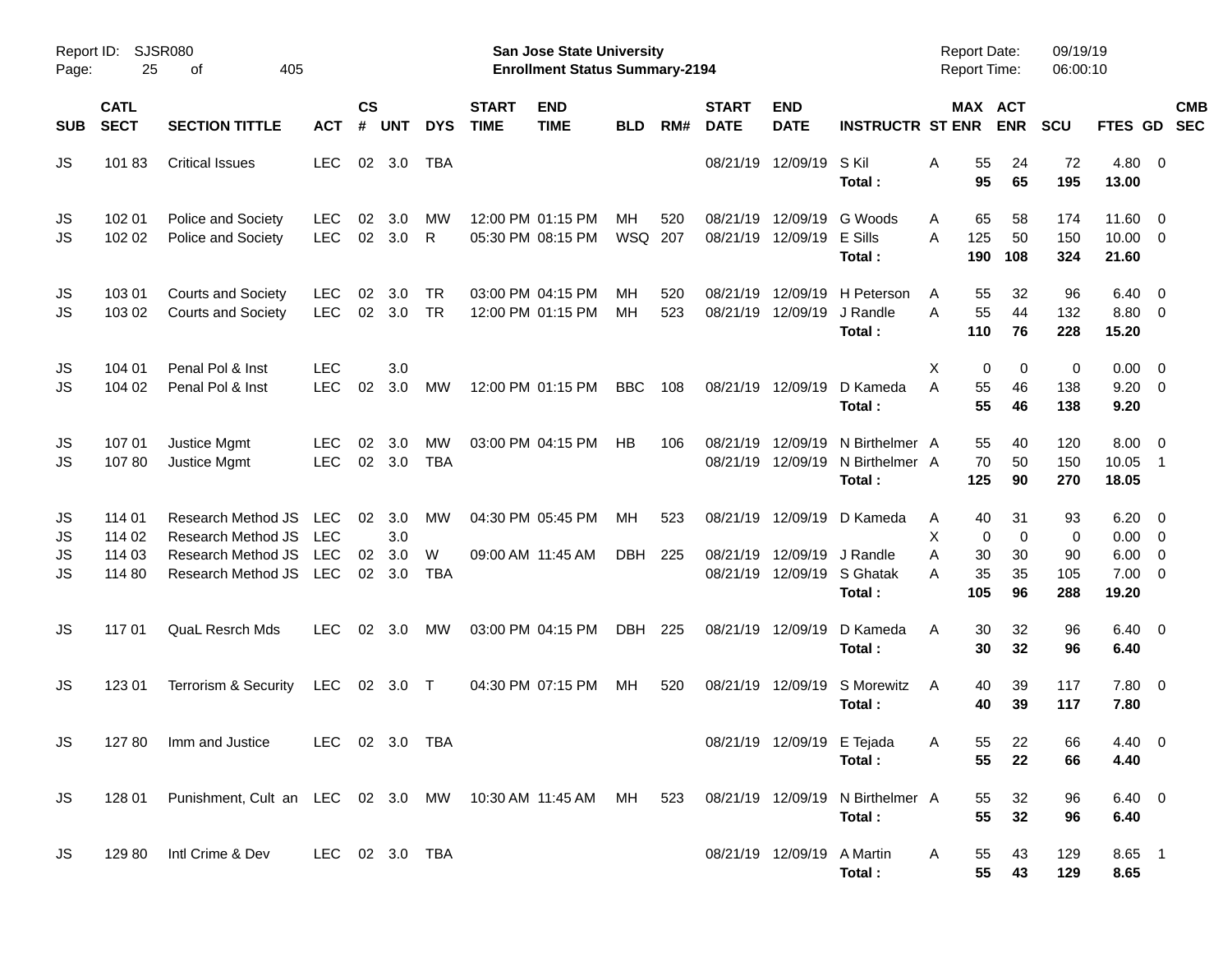|                      |                                     |                                                                                      |                                                      |                      |                          |                                                     |                             | <b>Preliminary Census</b>                                          |            |     |                                  |                                                       |                                               |                                          |                      |                        |                                        |                                                     |                          |
|----------------------|-------------------------------------|--------------------------------------------------------------------------------------|------------------------------------------------------|----------------------|--------------------------|-----------------------------------------------------|-----------------------------|--------------------------------------------------------------------|------------|-----|----------------------------------|-------------------------------------------------------|-----------------------------------------------|------------------------------------------|----------------------|------------------------|----------------------------------------|-----------------------------------------------------|--------------------------|
| Page:                | Report ID: SJSR080<br>26            | 405<br>of                                                                            |                                                      |                      |                          |                                                     |                             | San Jose State University<br><b>Enrollment Status Summary-2194</b> |            |     |                                  |                                                       |                                               | <b>Report Date:</b><br>Report Time:      |                      | 09/19/19<br>06:00:10   |                                        |                                                     |                          |
| <b>SUB</b>           | <b>CATL</b><br><b>SECT</b>          | <b>SECTION TITTLE</b>                                                                | <b>ACT</b>                                           | $\mathsf{cs}$<br>#   | <b>UNT</b>               | <b>DYS</b>                                          | <b>START</b><br><b>TIME</b> | <b>END</b><br><b>TIME</b>                                          | <b>BLD</b> | RM# | <b>START</b><br><b>DATE</b>      | <b>END</b><br><b>DATE</b>                             | <b>INSTRUCTR ST ENR</b>                       | MAX ACT                                  | <b>ENR</b>           | <b>SCU</b>             | <b>FTES GD</b>                         |                                                     | <b>CMB</b><br><b>SEC</b> |
| JS                   | 130 01                              | Sex & Justice                                                                        | <b>LEC</b>                                           |                      | 02 3.0                   | <b>TR</b>                                           |                             | 03:00 PM 04:15 PM                                                  | <b>BBC</b> | 225 |                                  | 08/21/19 12/09/19                                     | M Vallerga<br>Total:                          | 30<br>Α<br>30                            | 31<br>31             | 93<br>93               | $6.20 \quad 0$<br>6.20                 |                                                     |                          |
| JS                   | 131 01                              | Intervntn/Mediatn                                                                    | <b>LEC</b>                                           |                      | 3.0                      |                                                     |                             |                                                                    |            |     |                                  |                                                       | Total:                                        | Χ<br>0<br>0                              | 0<br>$\bf{0}$        | 0<br>0                 | $0.00 \t 0$<br>0.00                    |                                                     |                          |
| JS<br>JS             | 132 01<br>132 02                    | Race Gender Ineqlt<br>Race Gender Ineqlt                                             | <b>LEC</b><br><b>LEC</b>                             | 02                   | 3.0<br>3.0               | <b>TR</b>                                           |                             | 01:30 PM 02:45 PM                                                  | CL         | 310 |                                  | 08/21/19 12/09/19                                     | J DiSalvo                                     | 44<br>Α<br>х<br>0                        | 44<br>$\mathbf 0$    | 132<br>0               | 8.80 0<br>$0.00 \t 0$                  |                                                     |                          |
| JS<br>JS<br>JS<br>JS | 132 03<br>132 80<br>13281<br>132 82 | Race Gender Ineqlt<br>Race Gender Ineglt<br>Race Gender Ineqlt<br>Race Gender Ineqlt | <b>LEC</b><br><b>LEC</b><br><b>LEC</b><br><b>LEC</b> | 02<br>02<br>02<br>02 | 3.0<br>3.0<br>3.0<br>3.0 | <b>TR</b><br><b>TBA</b><br><b>TBA</b><br><b>TBA</b> |                             | 07:30 AM 08:45 AM                                                  | <b>SH</b>  | 346 | 08/21/19<br>08/21/19<br>08/21/19 | 12/09/19<br>12/09/19<br>12/09/19<br>08/21/19 12/09/19 | H Peterson<br>J Randle<br>K Lynch<br>M Lowell | A<br>44<br>44<br>Α<br>44<br>A<br>A<br>44 | 33<br>43<br>44<br>27 | 99<br>129<br>132<br>81 | $6.60$ 0<br>8.60<br>8.80<br>$5.40 \ 0$ | $\overline{\phantom{0}}$<br>$\overline{\mathbf{0}}$ |                          |
| JS                   | 13680                               | Fam&Comm Violence LEC                                                                |                                                      |                      | $02 \quad 3.0$           | TBA                                                 |                             |                                                                    |            |     | 08/21/19                         | 12/09/19                                              | Total:<br>M Lowell<br><b>S</b> Martinek       | 220<br>Α<br>44<br>44<br>A                | 191<br>40<br>44      | 573<br>120             | 38.20<br>$8.00 \t 0$                   |                                                     |                          |
| JS                   | 13681                               | Fam&Comm Violence LEC                                                                |                                                      |                      | 02 3.0                   | TBA                                                 |                             |                                                                    |            |     |                                  | 08/21/19 12/09/19                                     | Total:                                        | 88                                       | 84                   | 132<br>252             | 8.80 0<br>16.80                        |                                                     |                          |
| JS                   | 13780                               | Collaborative Respon LEC                                                             |                                                      |                      | 3.0                      |                                                     |                             |                                                                    |            |     |                                  |                                                       | Total:                                        | Χ<br>0<br>$\mathbf 0$                    | 0<br>$\bf{0}$        | 0<br>0                 | $0.00 \t 0$<br>0.00                    |                                                     |                          |
| JS<br>JS             | 140 01<br>140 02                    | <b>RCP</b><br><b>RCP</b>                                                             | <b>LEC</b><br><b>LEC</b>                             | 02                   | 3.0<br>3.0               | <b>TR</b>                                           |                             | 03:00 PM 04:15 PM                                                  | MН         | 523 |                                  | 08/21/19 12/09/19                                     | M Stevenson A<br>Total:                       | 20<br>$\mathbf 0$<br>Χ<br>20             | 21<br>0<br>21        | 63<br>0<br>63          | $4.20 \ 0$<br>$0.00 \t 0$<br>4.20      |                                                     |                          |
| JS                   | 141 03                              | <b>RCP Representation</b>                                                            | <b>SUP</b>                                           | 36                   | 3.0 TR                   |                                                     |                             | 01:30 PM 02:45 PM                                                  |            |     |                                  | 08/21/19 12/09/19                                     | M Stevenson A<br>Total:                       | 10<br>10                                 | 10<br>10             | 30<br>30               | $2.00 \t 0$<br>2.00                    |                                                     |                          |
| JS                   | 142 02                              | <b>RCP ASCI</b>                                                                      | <b>SUP</b>                                           |                      | 3.0                      |                                                     |                             |                                                                    |            |     |                                  |                                                       | Total:                                        | х<br>0<br>0                              | 0<br>0               | 0<br>0                 | $0.00 \t 0$<br>0.00                    |                                                     |                          |
| JS                   | 143 01                              | Evidence & Proced                                                                    |                                                      |                      |                          | LEC 02 3.0 TR                                       |                             | 01:30 PM 02:45 PM MH                                               |            | 520 |                                  | 08/21/19 12/09/19                                     | H Peterson A<br>Total:                        | 55<br>55                                 | 25<br>25             | 75<br>75               | $5.00 \t 0$<br>5.00                    |                                                     |                          |
| JS                   | 144 01                              | <b>Criminal Law</b>                                                                  | LEC 02 3.0 TR                                        |                      |                          |                                                     |                             | 10:30 AM 11:45 AM MH                                               |            | 520 |                                  | 08/21/19 12/09/19                                     | H Peterson<br>Total:                          | 55<br>A<br>55                            | 33<br>33             | 99<br>99               | $6.60$ 0<br>6.60                       |                                                     |                          |
| JS                   | 151 01                              | Crim Theory                                                                          |                                                      |                      |                          | LEC 02 3.0 TR                                       |                             | 07:30 AM 08:45 AM MH 520                                           |            |     |                                  | 08/21/19 12/09/19 Y Yuan                              |                                               | 35<br>A                                  | 30                   | 90                     | $6.00 \t 0$                            |                                                     |                          |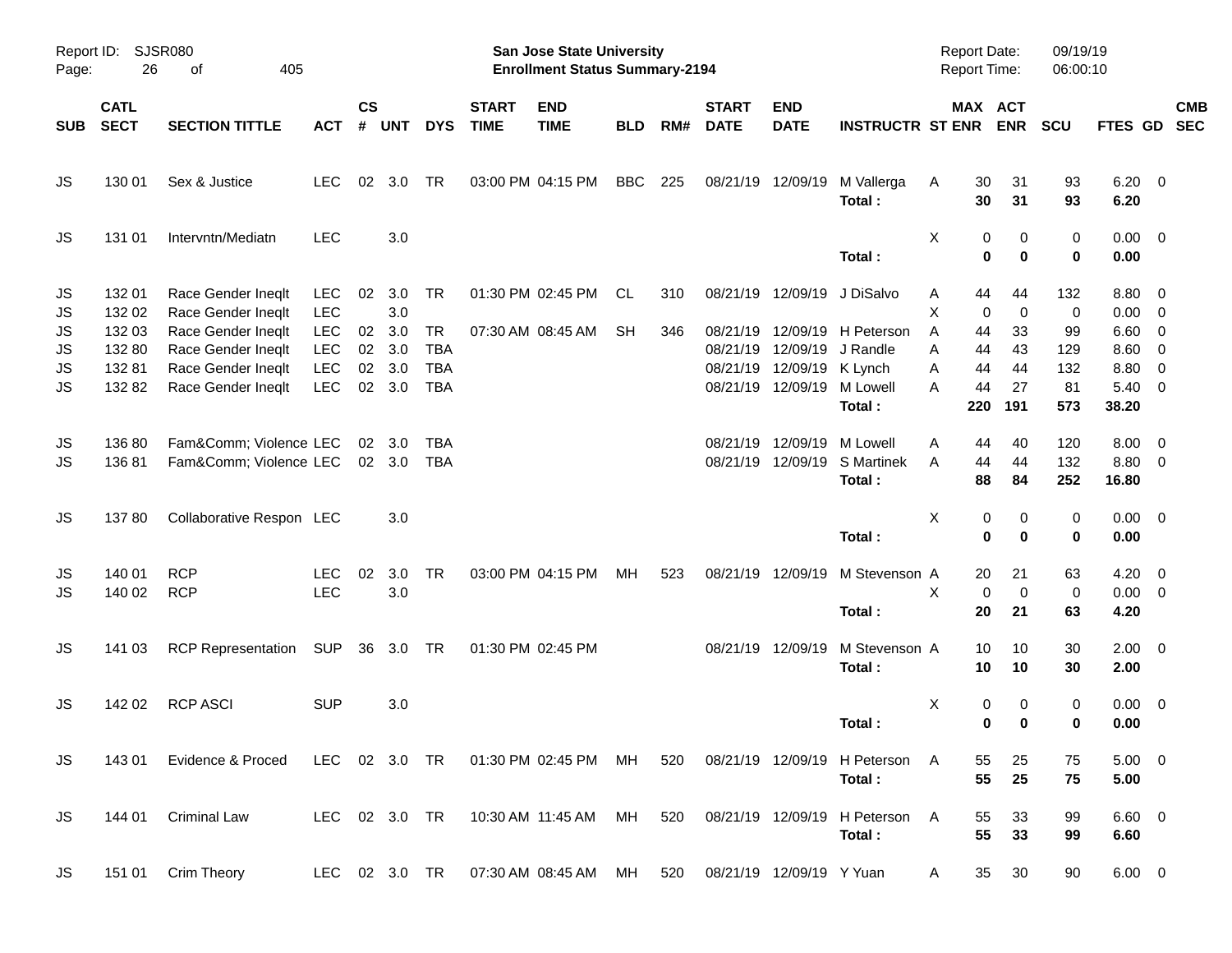|       |                            |                         |            |                    |            |            |                             |                                                                           | <b>Preliminary Census</b> |     |                             |                            |                                  |                                            |             |                      |              |                          |            |
|-------|----------------------------|-------------------------|------------|--------------------|------------|------------|-----------------------------|---------------------------------------------------------------------------|---------------------------|-----|-----------------------------|----------------------------|----------------------------------|--------------------------------------------|-------------|----------------------|--------------|--------------------------|------------|
| Page: | Report ID: SJSR080<br>27   | 405<br>оf               |            |                    |            |            |                             | <b>San Jose State University</b><br><b>Enrollment Status Summary-2194</b> |                           |     |                             |                            |                                  | <b>Report Date:</b><br><b>Report Time:</b> |             | 09/19/19<br>06:00:10 |              |                          |            |
| SUB   | <b>CATL</b><br><b>SECT</b> | <b>SECTION TITTLE</b>   | <b>ACT</b> | $\mathsf{cs}$<br># | <b>UNT</b> | <b>DYS</b> | <b>START</b><br><b>TIME</b> | <b>END</b><br><b>TIME</b>                                                 | <b>BLD</b>                | RM# | <b>START</b><br><b>DATE</b> | <b>END</b><br><b>DATE</b>  | <b>INSTRUCTR ST ENR</b>          | <b>MAX ACT</b>                             | <b>ENR</b>  | SCU                  | FTES GD SEC  |                          | <b>CMB</b> |
| JS    | 151 03                     | Crim Theory             | <b>LEC</b> |                    | 3.0        |            |                             |                                                                           |                           |     |                             |                            |                                  | X<br>0                                     | 0           | 0                    | $0.00 \t 0$  |                          |            |
| JS    | 151 80                     | Crim Theory             | <b>LEC</b> | 02                 | 3.0        | <b>TBA</b> |                             |                                                                           |                           |     | 08/21/19                    | 12/09/19 Y Yuan            |                                  | A<br>55                                    | 34          | 102                  | 6.80         | $\overline{\phantom{0}}$ |            |
| JS    | 15181                      | Crim Theory             | <b>LEC</b> | 02                 | 3.0        | <b>TBA</b> |                             |                                                                           |                           |     |                             | 08/21/19 12/09/19          | N Birthelmer                     | 55<br>A                                    | 55          | 165                  | 11.00 0      |                          |            |
|       |                            |                         |            |                    |            |            |                             |                                                                           |                           |     |                             |                            | Total:                           | 145                                        | 119         | 357                  | 23.80        |                          |            |
| JS    | 152 01                     | Juv Delinquency         | <b>LEC</b> | 02                 | 3.0        | <b>TR</b>  |                             | 09:00 AM 10:15 AM                                                         | МH                        | 523 |                             |                            | 08/21/19 12/09/19 V Montelongo A | 55                                         | 51          | 153                  | $10.20 \t 0$ |                          |            |
| JS    | 152 02                     | Juv Delinquency         | <b>LEC</b> |                    | 3.0        |            |                             |                                                                           |                           |     |                             |                            |                                  | 0<br>X                                     | $\mathbf 0$ | 0                    | $0.00 \t 0$  |                          |            |
| JS    | 152 03                     | Juv Delinquency         | <b>LEC</b> |                    | 3.0        |            |                             |                                                                           |                           |     |                             |                            |                                  | X<br>$\mathbf 0$                           | $\mathbf 0$ | 0                    | $0.00 \t 0$  |                          |            |
| JS    | 152 04                     | Juv Delinquency         | <b>LEC</b> | 02                 | 3.0        | MW         |                             | 04:30 PM 05:45 PM                                                         | МH                        | 324 |                             | 08/21/19 12/09/19          | S Rivera                         | 65<br>Α                                    | 47          | 141                  | 9.40         | $\overline{\phantom{0}}$ |            |
| JS    | 152 80                     | Juv Delinquency         | <b>LEC</b> | 02                 | 3.0        | <b>TBA</b> |                             |                                                                           |                           |     |                             | 08/21/19 12/09/19          | S Rivera                         | 65<br>A                                    | 64          | 192                  | 12.85        | $\overline{1}$           |            |
|       |                            |                         |            |                    |            |            |                             |                                                                           |                           |     |                             |                            | Total:                           | 185                                        | 162         | 486                  | 32.45        |                          |            |
| JS    | 153 01                     | Crime/Life course       | <b>LEC</b> | 02                 | 3.0        | МW         |                             | 04:30 PM 05:45 PM                                                         | CL.                       | 310 |                             | 08/21/19 12/09/19          | G Woods                          | 60<br>A                                    | 11          | 33                   | $2.20 \t 0$  |                          |            |
|       |                            |                         |            |                    |            |            |                             |                                                                           |                           |     |                             |                            | Total:                           | 60                                         | 11          | 33                   | 2.20         |                          |            |
|       |                            |                         |            |                    |            |            |                             |                                                                           |                           |     |                             |                            |                                  |                                            |             |                      |              |                          |            |
| JS    | 155 01                     | Victimology             | <b>LEC</b> | 02                 | 3.0        | <b>TBA</b> |                             |                                                                           |                           |     |                             | 08/21/19 12/09/19          |                                  | 55<br>A                                    | 38          | 114                  | $7.60 \t 0$  |                          |            |
| JS    | 155 02                     | Victimology             | <b>LEC</b> | 02                 | 3.0        | W          |                             | 03:00 PM 05:45 PM                                                         | MH                        | 520 |                             | 08/21/19 12/09/19          | S Martinek                       | 40<br>A                                    | 14          | 42                   | $2.80 \t 0$  |                          |            |
|       |                            |                         |            |                    |            |            |                             |                                                                           |                           |     |                             |                            | Total:                           | 95                                         | 52          | 156                  | 10.40        |                          |            |
| JS    | 15680                      | Gngs, Crim & Just       | <b>LEC</b> |                    | 02 3.0     | TBA        |                             |                                                                           |                           |     |                             | 08/21/19 12/09/19          | M Schlegel                       | 55<br>A                                    | 54          | 162                  | 10.80 0      |                          |            |
|       |                            |                         |            |                    |            |            |                             |                                                                           |                           |     |                             |                            | Total:                           | 55                                         | 54          | 162                  | 10.80        |                          |            |
| JS    | 158 01                     | <b>Prison Community</b> | <b>LEC</b> |                    | 02 3.0     | <b>TR</b>  |                             | 01:30 PM 02:45 PM                                                         | MH                        | 523 |                             | 08/21/19 12/09/19          | J Randle                         | 55<br>Α                                    | 24          | 72                   | $4.80\ 0$    |                          |            |
|       |                            |                         |            |                    |            |            |                             |                                                                           |                           |     |                             |                            | Total:                           | 55                                         | 24          | 72                   | 4.80         |                          |            |
| JS    | 16180                      | Intro Cybercrime        | <b>LEC</b> |                    | 01 3.0     | <b>TBA</b> |                             |                                                                           |                           |     |                             | 08/21/19 12/09/19          | D Sargent                        | 55<br>Α                                    | 44          | 132                  | 8.80 0       |                          |            |
|       |                            |                         |            |                    |            |            |                             |                                                                           |                           |     |                             |                            | Total:                           | 55                                         | 44          | 132                  | 8.80         |                          |            |
| JS    | 171 01                     | <b>HR</b> and Justice   | <b>LEC</b> | 02                 | 3.0        | TR         |                             | 12:00 PM 01:15 PM                                                         | МH                        | 520 |                             | 08/21/19 12/09/19          | E Kinney                         | 44<br>A                                    | 41          | 123                  | $8.20 \ 0$   |                          |            |
| JS    | 171 02                     | HR and Justice          | <b>LEC</b> |                    | 3.0        |            |                             |                                                                           |                           |     |                             |                            |                                  | Х<br>0                                     | $\mathbf 0$ | 0                    | $0.00 \ 0$   |                          |            |
| JS    | 17180                      | HR and Justice          | <b>LEC</b> |                    | 02 3.0     | TBA        |                             |                                                                           |                           |     |                             | 08/21/19 12/09/19 S Kil    |                                  | Α<br>44                                    | 12          | 36                   | $2.40 \ 0$   |                          |            |
| JS    | 17181                      | HR and Justice          | <b>LEC</b> |                    | 02 3.0     | <b>TBA</b> |                             |                                                                           |                           |     |                             | 08/21/19 12/09/19 E Tejada |                                  | 44<br>A                                    | 29          | 87                   | 5.80 0       |                          |            |
| JS    | 17182                      | HR and Justice          | <b>LEC</b> |                    | 02 3.0     | TBA        |                             |                                                                           |                           |     |                             |                            | 08/21/19 12/09/19 R Abusaad      | 44<br>A                                    | 37          | 111                  | $7.40 \ 0$   |                          |            |
| JS    | 17184                      | HR and Justice          | <b>LEC</b> |                    | 3.0        |            |                             |                                                                           |                           |     |                             |                            |                                  | X<br>0                                     | 0           | 0                    | $0.00 \t 0$  |                          |            |
| JS    | 17185                      | HR and Justice          | <b>LEC</b> |                    | 3.0        |            |                             |                                                                           |                           |     |                             |                            |                                  | X<br>0                                     | 0           | 0                    | $0.00 \t 0$  |                          |            |
| JS    | 17186                      | HR and Justice          | <b>LEC</b> | 02                 |            | 3.0 TBA    |                             |                                                                           |                           |     |                             |                            | 08/21/19 12/09/19 L Buckingham A | 44                                         | 45          | 135                  | $9.00 \t 0$  |                          |            |
|       |                            |                         |            |                    |            |            |                             |                                                                           |                           |     |                             |                            | Total:                           | 220                                        | 164         | 492                  | 32.80        |                          |            |
| JS    | 172 01                     | Human Trafficking       | LEC        |                    |            | 02 3.0 MW  |                             | 09:00 AM 10:15 AM                                                         | MН                        | 523 |                             | 08/21/19 12/09/19 K Lynch  |                                  | 30<br>A                                    | 34          | 102                  | $6.80\ 0$    |                          |            |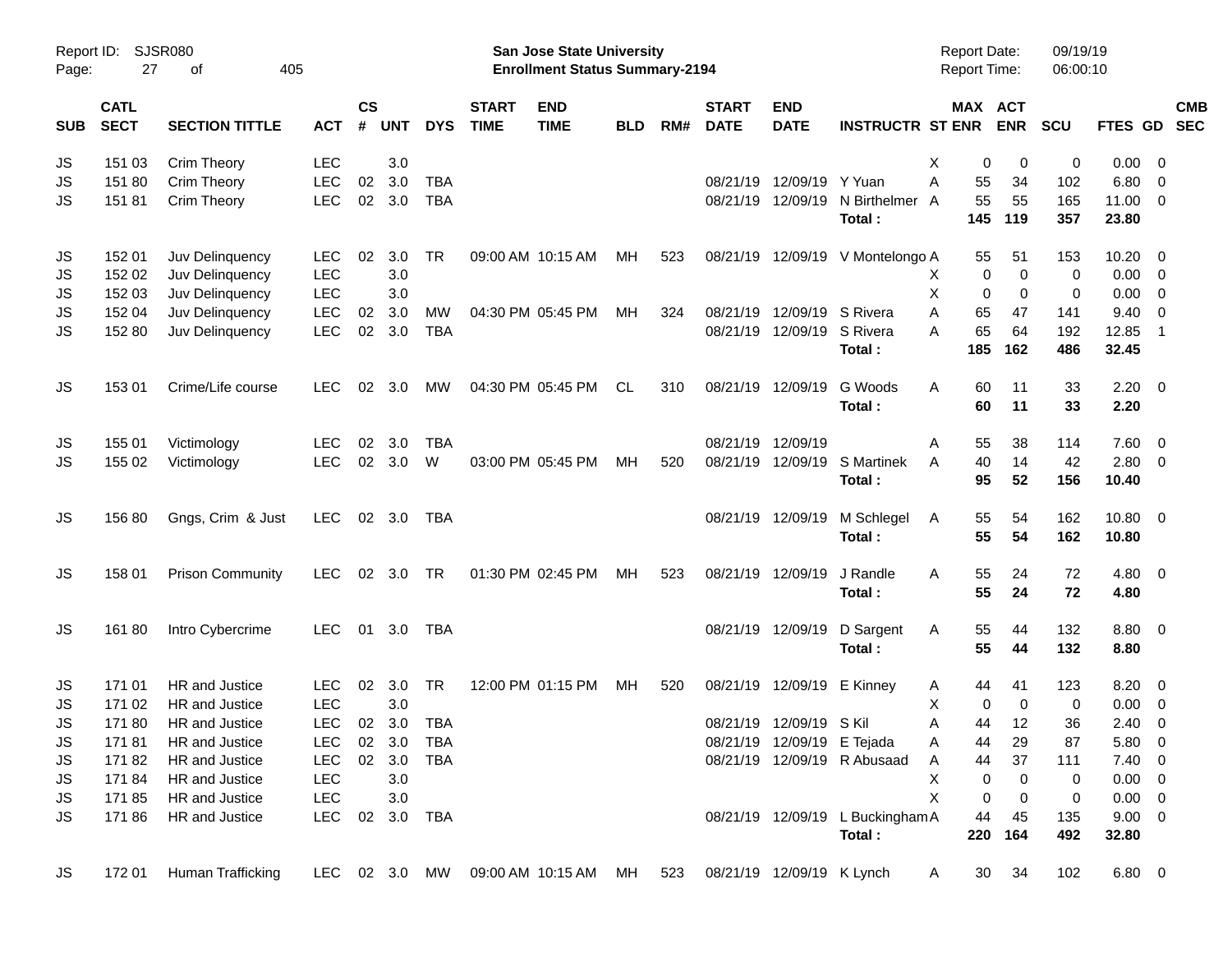|                     |                            |                         |            |                    |            |            |                             |                                                                           | <b>Preliminary Census</b> |     |                             |                            |                               |   |                                            |                |                      |             |                          |                          |
|---------------------|----------------------------|-------------------------|------------|--------------------|------------|------------|-----------------------------|---------------------------------------------------------------------------|---------------------------|-----|-----------------------------|----------------------------|-------------------------------|---|--------------------------------------------|----------------|----------------------|-------------|--------------------------|--------------------------|
| Report ID:<br>Page: | 28                         | SJSR080<br>405<br>οf    |            |                    |            |            |                             | <b>San Jose State University</b><br><b>Enrollment Status Summary-2194</b> |                           |     |                             |                            |                               |   | <b>Report Date:</b><br><b>Report Time:</b> |                | 09/19/19<br>06:00:10 |             |                          |                          |
| <b>SUB</b>          | <b>CATL</b><br><b>SECT</b> | <b>SECTION TITTLE</b>   | <b>ACT</b> | $\mathsf{cs}$<br># | <b>UNT</b> | <b>DYS</b> | <b>START</b><br><b>TIME</b> | <b>END</b><br><b>TIME</b>                                                 | <b>BLD</b>                | RM# | <b>START</b><br><b>DATE</b> | <b>END</b><br><b>DATE</b>  | <b>INSTRUCTR ST ENR</b>       |   | MAX ACT                                    | <b>ENR</b>     | <b>SCU</b>           | FTES GD     |                          | <b>CMB</b><br><b>SEC</b> |
|                     |                            |                         |            |                    |            |            |                             |                                                                           |                           |     |                             |                            | Total:                        |   | 30                                         | 34             | 102                  | 6.80        |                          |                          |
| JS                  | 179 02                     | HR Pract and Sem        | <b>LEC</b> | 02                 | 3.0        | МW         |                             | 03:00 PM 04:15 PM                                                         | <b>SH</b>                 | 315 |                             | 08/21/19 12/09/19          | H Kazem                       | Α | 20                                         | 12             | 36                   | 2.40        | - 0                      |                          |
|                     |                            |                         |            |                    |            |            |                             |                                                                           |                           |     |                             |                            | Total:                        |   | 20                                         | 12             | 36                   | 2.40        |                          |                          |
| JS                  | 180 01                     | <b>Indiv Studies</b>    | <b>SUP</b> | 36                 | 1.0        | <b>TBA</b> |                             |                                                                           |                           |     | 08/21/19                    |                            | 12/09/19 A De Giorgi          | A | 5                                          | 0              | 0                    | 0.00        | 0                        |                          |
| JS                  | 180 02                     | <b>Indiv Studies</b>    | <b>SUP</b> | 36                 | 2.0        | <b>TBA</b> |                             |                                                                           |                           |     | 08/21/19                    | 12/09/19                   | A De Giorgi                   | A | 5                                          | 0              | 0                    | 0.00        | 0                        |                          |
| JS                  | 180 03                     | <b>Indiv Studies</b>    | <b>SUP</b> | 36                 | 3.0        | <b>TBA</b> |                             |                                                                           |                           |     |                             | 08/21/19 12/09/19          | A De Giorgi                   | A | 5                                          | 5              | 0                    | 1.00        | 0                        |                          |
|                     |                            |                         |            |                    |            |            |                             |                                                                           |                           |     |                             |                            | Total:                        |   | 15                                         | 5              | 0                    | 1.00        |                          |                          |
| JS                  | 181 01                     | Internship in JS        | <b>SUP</b> | 36                 | 3.0        | <b>TBA</b> |                             |                                                                           |                           |     | 08/21/19                    |                            | 12/09/19 A De Giorgi          | A | 10                                         | 6              | 0                    | 1.20        | 0                        |                          |
| JS                  | 181 02                     | Internship in JS        | <b>SUP</b> | 36                 | 6.0        | <b>TBA</b> |                             |                                                                           |                           |     |                             | 08/21/19 12/09/19 E Kinney |                               | A | 2                                          | 0              | 0                    | 0.00        | 0                        |                          |
| JS                  | 181 03                     | Internship in JS        | <b>SUP</b> |                    | 3.0        |            |                             |                                                                           |                           |     |                             |                            |                               | X | 0                                          | 0              | 0                    | 0.00        | 0                        |                          |
| JS                  | 181 04                     | Internship in JS        | <b>SUP</b> | 36                 | 6.0        | <b>TBA</b> |                             |                                                                           |                           |     |                             |                            | 08/21/19 12/09/19 A De Giorgi | A | 2                                          | 0              | 0                    | 0.00        | 0                        |                          |
| JS                  | 181 05                     | Internship in JS        | <b>SUP</b> | 36                 | 3.0        | <b>TBA</b> |                             |                                                                           |                           |     | 08/21/19                    | 12/09/19                   | J Warren                      | A | 10                                         | 5              | 0                    | 1.00        | 0                        |                          |
| JS                  | 181 06                     | Internship in JS        | <b>SUP</b> | 36                 | 6.0        | <b>TBA</b> |                             |                                                                           |                           |     | 08/21/19                    | 12/09/19                   | J Warren                      | Α | 2                                          | 0              | 0                    | 0.00        | 0                        |                          |
| JS                  | 181 09                     | Internship in JS        | <b>SUP</b> | 36                 | 3.0        | <b>TBA</b> |                             |                                                                           |                           |     | 08/21/19                    | 12/09/19                   | <b>B</b> Westlake             | A | 10                                         | 7              | 0                    | 1.40        | 0                        |                          |
| JS                  | 181 10                     | Internship in JS        | <b>SUP</b> | 36                 | 6.0        | <b>TBA</b> |                             |                                                                           |                           |     | 08/21/19                    |                            | 12/09/19 B Westlake           | A | $\overline{2}$                             | $\mathbf 1$    | 0                    | 0.40        | 0                        |                          |
| JS                  | 181 11                     | Internship in JS        | <b>SUP</b> | 36                 | 6.0        | <b>TBA</b> |                             |                                                                           |                           |     | 08/21/19                    | 12/09/19                   | J Halushka                    | A | 2                                          | 0              | 0                    | 0.00        | 0                        |                          |
| JS                  | 181 13                     | Internship in JS        | <b>SUP</b> | 36                 | 3.0        | <b>TBA</b> |                             |                                                                           |                           |     | 08/21/19                    | 12/09/19 Y Yuan            |                               | A | 10                                         | 5              | 0                    | 1.00        | 0                        |                          |
| JS                  | 181 14                     | Internship in JS        | <b>SUP</b> | 36                 | 6.0        | <b>TBA</b> |                             |                                                                           |                           |     | 08/21/19                    | 12/09/19 Y Yuan            |                               | A | 5                                          | 0              | 0                    | 0.00        | 0                        |                          |
| JS                  | 181 15                     | Internship in JS        | <b>SUP</b> | 36                 | 3.0        | <b>TBA</b> |                             |                                                                           |                           |     | 08/21/19                    |                            | 12/09/19 M Barash             | A | 10                                         | 4              | 0                    | 0.80        | 0                        |                          |
| JS                  | 181 16                     | Internship in JS        | <b>SUP</b> | 36                 | 6.0        | <b>TBA</b> |                             |                                                                           |                           |     | 08/21/19                    | 12/09/19                   | G Howard                      | A | 2                                          | 0              | 0                    | 0.00        | 0                        |                          |
| JS                  | 181 17                     | Internship in JS        | <b>SUP</b> | 36                 | 3.0        | <b>TBA</b> |                             |                                                                           |                           |     | 08/21/19                    |                            | 12/09/19 E Kinney             | A | 10                                         | 5              | 0                    | 1.00        | 0                        |                          |
| JS                  | 181 18                     | Internship in JS        | <b>SUP</b> | 36                 | 3.0        | <b>TBA</b> |                             |                                                                           |                           |     | 08/21/19                    | 12/09/19                   | G Howard                      | A | 10                                         | 7              | 0                    | 1.40        | 0                        |                          |
| JS                  | 181 19                     | Internship in JS        | <b>SUP</b> | 36                 | 6.0        | <b>TBA</b> |                             |                                                                           |                           |     | 08/21/19                    |                            | 12/09/19 M Barash             | A | 10                                         | 0              | 0                    | 0.00        | 0                        |                          |
| JS                  | 181 20                     | Internship in JS        | <b>SUP</b> | 36                 | 3.0        | <b>TBA</b> |                             |                                                                           |                           |     | 08/21/19                    | 12/09/19                   | J Halushka                    | A | 10                                         | 5              | 0                    | 1.00        | 0                        |                          |
| JS                  | 181 21                     | Internship in JS        | <b>SUP</b> | 36                 | 6.0        | <b>TBA</b> |                             |                                                                           |                           |     | 08/21/19                    | 12/09/19 S Bolton          |                               | A | $\overline{2}$                             | 0              | 0                    | 0.00        | 0                        |                          |
| JS                  | 18180                      | Internship in JS        | <b>SUP</b> | 36                 | 3.0        | <b>TBA</b> |                             |                                                                           |                           |     | 08/21/19                    | 12/09/19                   | S Kil                         | A | 10                                         | 4              | 0                    | 0.80        | 0                        |                          |
| JS                  | 18181                      | Internship in JS        | <b>SUP</b> | 36                 | 6.0        | <b>TBA</b> |                             |                                                                           |                           |     |                             | 08/21/19 12/09/19 S Kil    |                               | A | 2                                          | $\Omega$       | 0                    | 0.00        | $\mathbf 0$              |                          |
|                     |                            |                         |            |                    |            |            |                             |                                                                           |                           |     |                             |                            | Total:                        |   | 121                                        | 49             | 0                    | 10.00       |                          |                          |
| JS                  | 18301                      | Ethics in Criminal J    | <b>LEC</b> |                    | 3.0        |            |                             |                                                                           |                           |     |                             |                            |                               | X | 0                                          | 0              | 0                    | $0.00 \t 0$ |                          |                          |
|                     |                            |                         |            |                    |            |            |                             |                                                                           |                           |     |                             |                            | Total:                        |   | 0                                          | $\bf{0}$       | $\bf{0}$             | 0.00        |                          |                          |
| JS                  | 184 01                     | Directed Reading        | <b>SUP</b> | 36                 | 1.0        | <b>TBA</b> |                             |                                                                           |                           |     |                             |                            | 08/21/19 12/09/19 A De Giorgi | A | 5                                          | 0              | 0                    | 0.00        | $\overline{\phantom{0}}$ |                          |
| JS                  | 184 02                     | Directed Reading        | <b>SUP</b> | 36                 | 2.0        | <b>TBA</b> |                             |                                                                           |                           |     |                             |                            | 08/21/19 12/09/19 A De Giorgi | Α | 5                                          | $\pmb{0}$      | 0                    | 0.00        | - 0                      |                          |
| JS                  | 184 03                     | Directed Reading        | <b>SUP</b> |                    | 36 3.0     | TBA        |                             |                                                                           |                           |     |                             | 08/21/19 12/09/19 S Bolton |                               | Α | 5                                          | $\overline{7}$ | 0                    | 1.40        | $\overline{\mathbf{0}}$  |                          |
| <b>JS</b>           | 184 04                     | <b>Directed Reading</b> | <b>SUP</b> |                    | 36 1.0     | TBA        |                             |                                                                           |                           |     |                             |                            | 08/21/19 12/09/19 A De Giorgi | A | 5                                          | 0              | 0                    | 0.00        | $\overline{\mathbf{0}}$  |                          |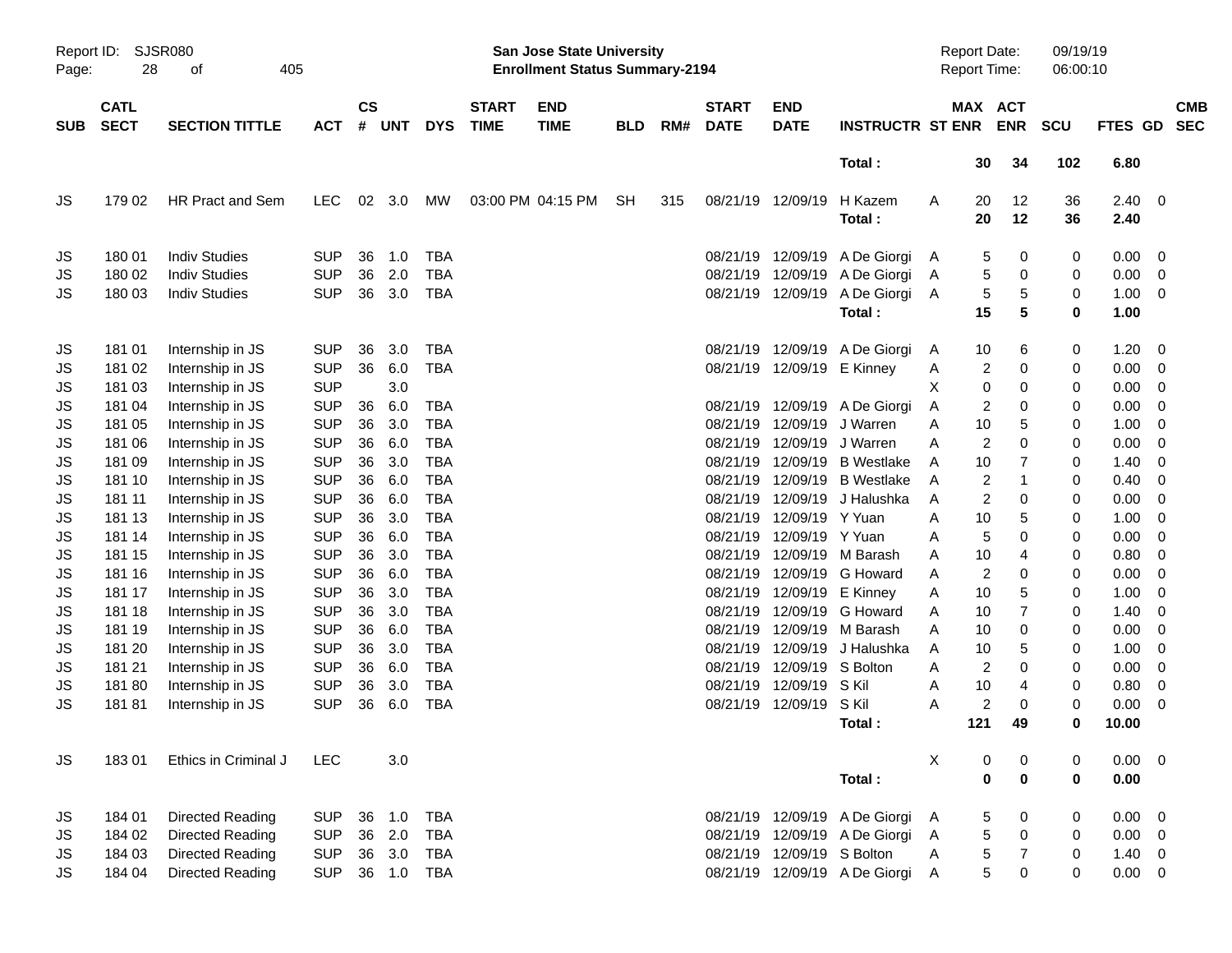|                |                            |                                                                         |                                        |                    |                   |                         |                             | <b>Preliminary Census</b>                                          |                  |            |                               |                               |                                     |                                            |                         |                       |                                                 |                               |                          |
|----------------|----------------------------|-------------------------------------------------------------------------|----------------------------------------|--------------------|-------------------|-------------------------|-----------------------------|--------------------------------------------------------------------|------------------|------------|-------------------------------|-------------------------------|-------------------------------------|--------------------------------------------|-------------------------|-----------------------|-------------------------------------------------|-------------------------------|--------------------------|
| Page:          | Report ID: SJSR080<br>29   | 405<br>оf                                                               |                                        |                    |                   |                         |                             | San Jose State University<br><b>Enrollment Status Summary-2194</b> |                  |            |                               |                               |                                     | <b>Report Date:</b><br><b>Report Time:</b> |                         | 09/19/19<br>06:00:10  |                                                 |                               |                          |
| <b>SUB</b>     | <b>CATL</b><br><b>SECT</b> | <b>SECTION TITTLE</b>                                                   | <b>ACT</b>                             | $\mathsf{cs}$<br># | <b>UNT</b>        | <b>DYS</b>              | <b>START</b><br><b>TIME</b> | <b>END</b><br><b>TIME</b>                                          | <b>BLD</b>       | RM#        | <b>START</b><br><b>DATE</b>   | <b>END</b><br><b>DATE</b>     | <b>INSTRUCTR ST ENR</b>             |                                            | MAX ACT<br><b>ENR</b>   | <b>SCU</b>            | FTES GD                                         |                               | <b>CMB</b><br><b>SEC</b> |
|                |                            |                                                                         |                                        |                    |                   |                         |                             |                                                                    |                  |            |                               |                               | Total:                              | 20                                         | $\overline{7}$          | 0                     | 1.40                                            |                               |                          |
| JS<br>JS<br>JS | 185 01<br>185 02<br>18581  | <b>Special Topics</b><br><b>Special Topics</b><br><b>Special Topics</b> | <b>LEC</b><br><b>LEC</b><br><b>LEC</b> | 03<br>03           | 3.0<br>3.0<br>3.0 | <b>TR</b><br><b>TBA</b> |                             | 03:00 PM 04:15 PM                                                  | <b>SH</b>        | 313        | 08/21/19<br>08/21/19 12/09/19 | 12/09/19                      | S Morewitz<br>M Schlegel<br>Total:  | 0<br>Х<br>25<br>A<br>55<br>A<br>80         | 0<br>24<br>52<br>76     | 0<br>72<br>156<br>228 | $0.00 \t 0$<br>4.80<br>$10.40 \quad 0$<br>15.20 | - 0                           |                          |
| JS<br>JS<br>JS | 18901<br>18902<br>18903    | Sen Sem Cont Prob<br>Sen Sem Cont Prob<br>Sen Sem Cont Prob             | <b>SEM</b><br><b>SEM</b><br><b>SEM</b> | 05<br>05           | 3.0<br>3.0<br>3.0 | MW<br><b>TR</b>         |                             | 06:00 PM 07:15 PM<br>01:30 PM 02:45 PM                             | MH<br><b>DBH</b> | 523<br>202 | 08/21/19                      | 08/21/19 12/09/19<br>12/09/19 | G Woods<br>M Barash                 | 27<br>A<br>X<br>$\mathbf 0$<br>A<br>24     | 13<br>$\mathbf 0$<br>11 | 39<br>0<br>33         | $2.60 \t 0$<br>0.00<br>2.20                     | $\overline{\phantom{0}}$<br>0 |                          |
| JS<br>JS       | 18904<br>18980             | Sen Sem Cont Prob<br>Sen Sem Cont Prob                                  | <b>SEM</b><br><b>SEM</b>               | 05<br>05           | 3.0<br>3.0        | <b>MW</b><br><b>TBA</b> |                             | 09:00 AM 10:15 AM                                                  | MH               | 526        | 08/21/19<br>08/21/19 12/09/19 | 12/09/19                      | D Kameda<br>J Warren<br>Total:      | 20<br>A<br>A<br>24<br>95                   | 9<br>18<br>51           | 27<br>54<br>153       | 1.80<br>$3.60 \ 0$<br>10.20                     | - 0                           |                          |
| JS             | 196 01                     | Guns and the Law                                                        | <b>LEC</b>                             |                    | 3.0               |                         |                             |                                                                    |                  |            |                               |                               | Total:                              | X<br>0<br>$\mathbf 0$                      | 0<br>$\mathbf 0$        | 0<br>0                | $0.00 \t 0$<br>0.00                             |                               |                          |
| JS             | 201 01                     | Just-Soc-Theory                                                         | SEM                                    | 05                 | 3.0               | W                       |                             | 04:30 PM 07:15 PM                                                  | MH               | 526        | 08/21/19 12/09/19             |                               | A De Giorgi<br>Total:               | 20<br>A<br>20                              | 16<br>16                | 48<br>48              | 4.00 16<br>4.00                                 |                               |                          |
| JS<br>JS       | 202 01<br>202 02           | Surv-Res-Methods<br>Surv-Res-Methods                                    | <b>SEM</b><br>SEM                      | 05                 | 3.0<br>3.0        | $\top$                  |                             | 04:30 PM 07:15 PM                                                  | MH               | 526        | 08/21/19 12/09/19             |                               | S Ghatak<br>Total:                  | 0<br>Х<br>A<br>20<br>20                    | 0<br>18<br>18           | 0<br>54<br>54         | $0.00 \t 0$<br>4.50 18<br>4.50                  |                               |                          |
| JS             | 207 01                     | Sem Qual Rsc                                                            | SEM 05                                 |                    | 3.0               | R                       |                             | 04:30 PM 07:15 PM                                                  | <b>MH</b>        | 526        | 08/21/19 12/09/19             |                               | J Halushka<br>Total:                | 20<br>A<br>20                              | 8<br>8                  | 24<br>24              | 2.00 8<br>2.00                                  |                               |                          |
| JS             | 214 01                     | Soc Mov & Com Org                                                       | SEM 05 3.0 F                           |                    |                   |                         |                             | 03:00 PM 05:45 PM                                                  | МH               | 526        | 08/21/19 12/09/19             |                               | S Ghatak<br>Total:                  | Α<br>10<br>10                              | 10<br>10                | 30<br>30              | 2.50 10<br>2.50                                 |                               |                          |
| JS             |                            | 223 01 Comp-Crim-Justice                                                |                                        |                    |                   | SEM 05 3.0 M            |                             | 04:30 PM 07:15 PM MH                                               |                  | 526        | 08/21/19 12/09/19 E Adams     |                               | Total:                              | Α<br>20<br>20                              | 12<br>12                | 36<br>36              | 3.00 12<br>3.00                                 |                               |                          |
| <b>JS</b>      | 281 02                     | Justice Practicum                                                       | SUP 25 3.0 TBA                         |                    |                   |                         |                             |                                                                    |                  |            |                               | 08/21/19 12/09/19             | E Adams<br>Total:                   | 6<br>Α<br>$6\phantom{1}6$                  | 0<br>$\bf{0}$           | 0<br>0                | $0.00 \t 0$<br>0.00                             |                               |                          |
| JS             |                            | 297 01 Prgm Eval Proj                                                   | SUP 25 3.0 TBA                         |                    |                   |                         |                             |                                                                    |                  |            |                               |                               | 08/21/19 12/09/19 E Adams<br>Total: | $\frac{5}{5}$<br>A                         | 3<br>$\mathbf{3}$       | 0<br>0                | $0.75$ 3<br>0.75                                |                               |                          |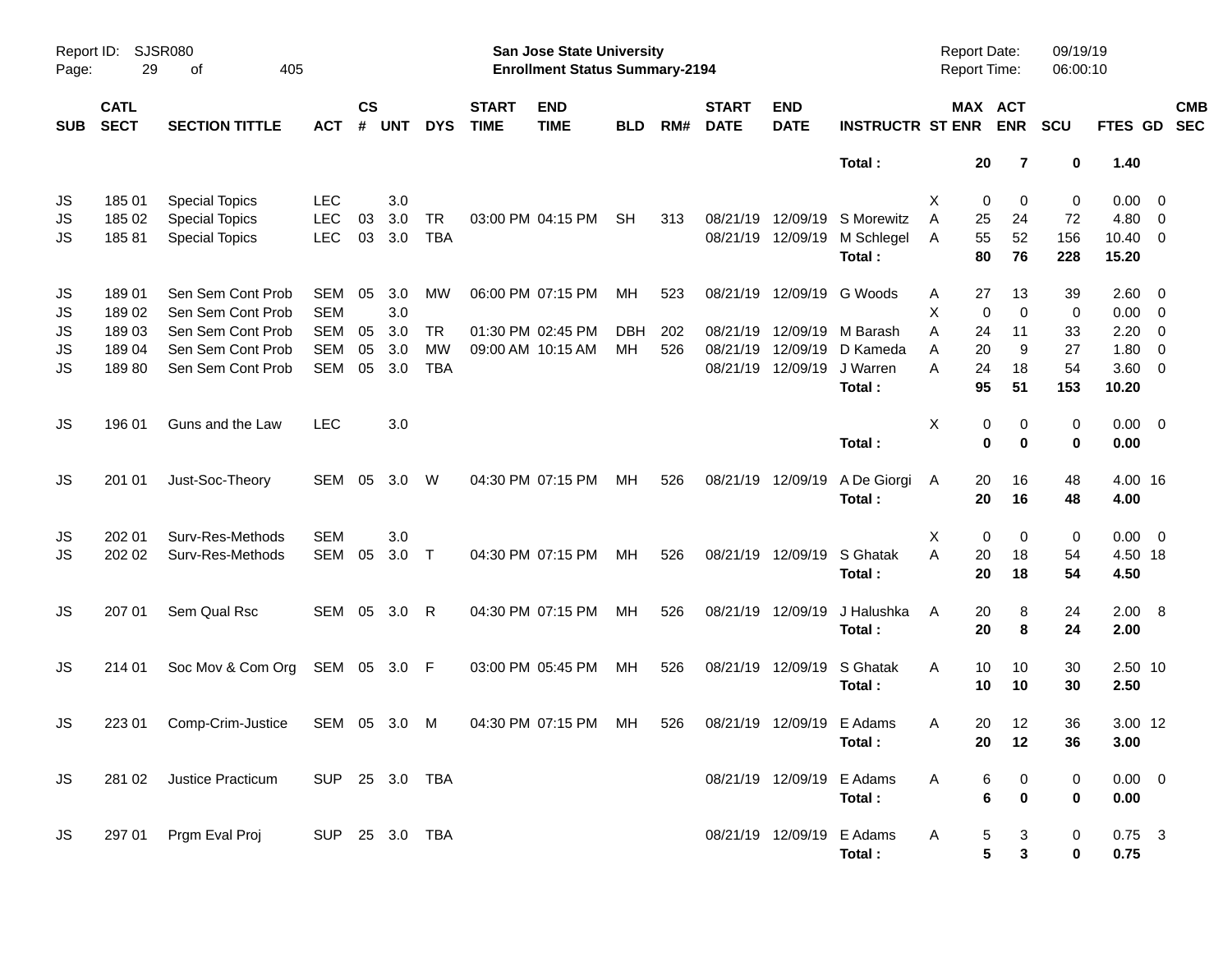|                     |                            |                                                                         |                                        |                    |                   |                   |                             |                                                                           | <b>Preliminary Census</b> |     |                                  |                                                  |                                                |             |                                            |                                 |                             |                                    |                                                             |                          |
|---------------------|----------------------------|-------------------------------------------------------------------------|----------------------------------------|--------------------|-------------------|-------------------|-----------------------------|---------------------------------------------------------------------------|---------------------------|-----|----------------------------------|--------------------------------------------------|------------------------------------------------|-------------|--------------------------------------------|---------------------------------|-----------------------------|------------------------------------|-------------------------------------------------------------|--------------------------|
| Report ID:<br>Page: | 30                         | SJSR080<br>405<br>οf                                                    |                                        |                    |                   |                   |                             | <b>San Jose State University</b><br><b>Enrollment Status Summary-2194</b> |                           |     |                                  |                                                  |                                                |             | <b>Report Date:</b><br><b>Report Time:</b> |                                 | 09/19/19<br>06:00:10        |                                    |                                                             |                          |
| <b>SUB</b>          | <b>CATL</b><br><b>SECT</b> | <b>SECTION TITTLE</b>                                                   | <b>ACT</b>                             | $\mathsf{cs}$<br># | <b>UNT</b>        | <b>DYS</b>        | <b>START</b><br><b>TIME</b> | <b>END</b><br><b>TIME</b>                                                 | <b>BLD</b>                | RM# | <b>START</b><br><b>DATE</b>      | <b>END</b><br><b>DATE</b>                        | <b>INSTRUCTR ST ENR</b>                        |             | <b>MAX</b>                                 | <b>ACT</b><br><b>ENR</b>        | <b>SCU</b>                  | <b>FTES GD</b>                     |                                                             | <b>CMB</b><br><b>SEC</b> |
| JS.                 | 298 01                     | <b>Special Study</b>                                                    | <b>SUP</b>                             | 25                 | 1.0               | <b>TBA</b>        |                             |                                                                           |                           |     | 08/21/19                         | 12/09/19                                         | E Adams<br>Total:                              | A           | 5 <sup>5</sup><br>5                        | 1                               | 0<br>0                      | 0.08<br>0.08                       | - 1                                                         |                          |
| JS<br>JS<br>JS      | 299 01<br>299 02<br>299 03 | <b>Masters Thesis</b><br><b>Masters Thesis</b><br><b>Masters Thesis</b> | <b>SUP</b><br><b>SUP</b><br><b>SUP</b> | 25<br>25<br>25     | 3.0<br>3.0<br>6.0 | TBA<br>TBA<br>TBA |                             |                                                                           |                           |     | 08/21/19<br>08/21/19<br>08/21/19 | 12/09/19<br>12/09/19<br>12/09/19                 | E Adams<br>E Adams<br>E Adams<br>Total:        | A<br>A<br>A | 5<br>5<br>5<br>15                          | $\mathbf 0$<br>$\mathbf 0$<br>1 | 0<br>0<br>0<br>$\bf{0}$     | 0.25<br>0.00<br>0.00<br>0.25       | $\overline{\phantom{1}}$<br>- 0<br>$\overline{\phantom{0}}$ |                          |
|                     | Department :               | <b>Justice Studies</b>                                                  |                                        |                    |                   |                   |                             |                                                                           |                           |     |                                  | <b>Lower Division:</b><br><b>Upper Division:</b> | Department Total:<br><b>Graduate Division:</b> |             | 3972<br>580<br>3271<br>121                 | 2915<br>489<br>2357<br>69       | 8244<br>1467<br>6585<br>192 | 566.43<br>97.80<br>451.55<br>17.08 |                                                             |                          |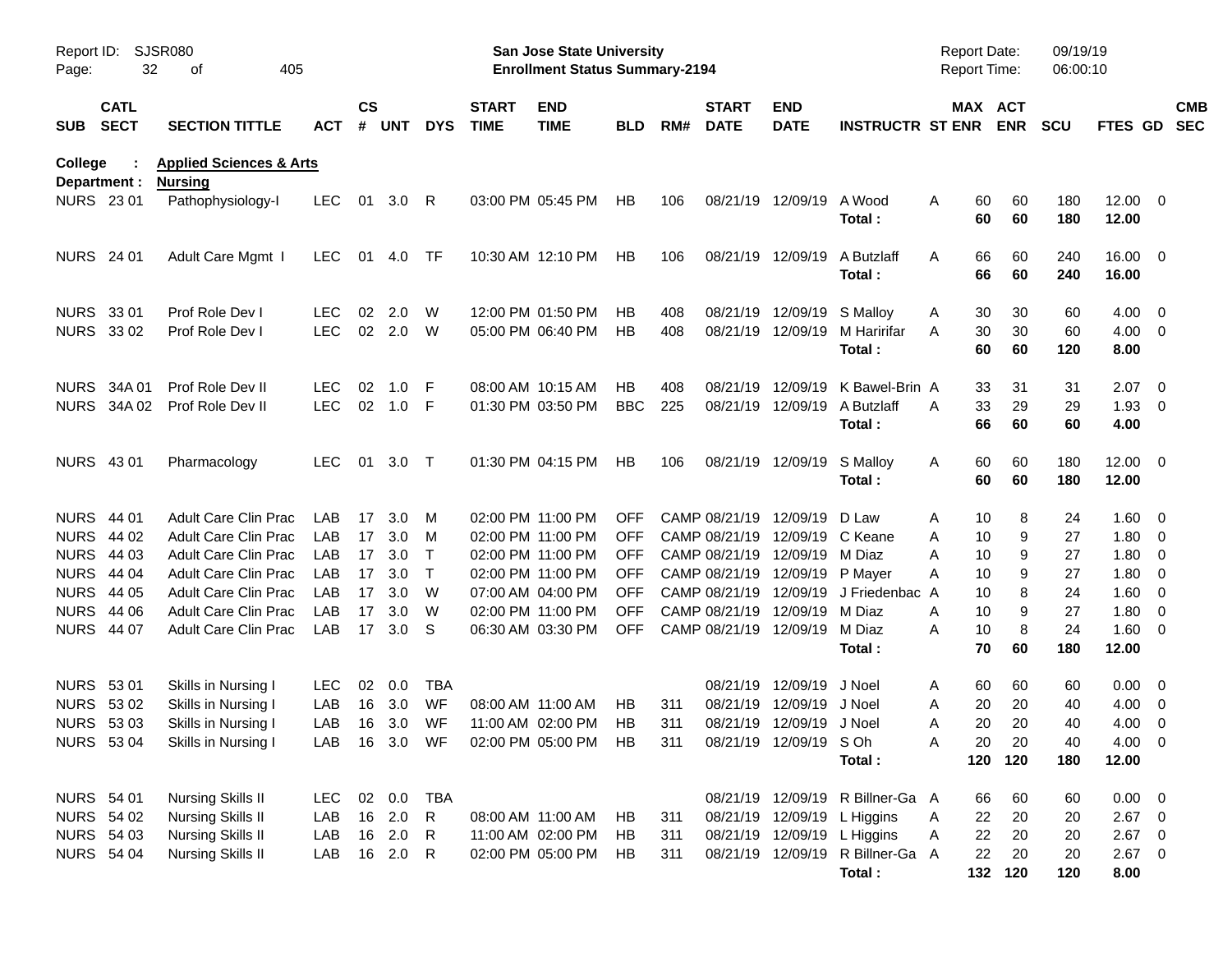|       |                                                                 |                                                                             |                                                |                          |                          |                  |                             | <b>Preliminary Census</b>                                                        |                              |                   |                                                            |                                  |                                                                                                  |                                            |                       |                        |                                                        |                          |
|-------|-----------------------------------------------------------------|-----------------------------------------------------------------------------|------------------------------------------------|--------------------------|--------------------------|------------------|-----------------------------|----------------------------------------------------------------------------------|------------------------------|-------------------|------------------------------------------------------------|----------------------------------|--------------------------------------------------------------------------------------------------|--------------------------------------------|-----------------------|------------------------|--------------------------------------------------------|--------------------------|
| Page: | Report ID: SJSR080<br>33                                        | of<br>405                                                                   |                                                |                          |                          |                  |                             | San Jose State University<br><b>Enrollment Status Summary-2194</b>               |                              |                   |                                                            |                                  |                                                                                                  | <b>Report Date:</b><br><b>Report Time:</b> |                       | 09/19/19<br>06:00:10   |                                                        |                          |
| SUB   | <b>CATL</b><br><b>SECT</b>                                      | <b>SECTION TITTLE</b>                                                       | <b>ACT</b>                                     | $\mathsf{cs}$<br>#       | <b>UNT</b>               | <b>DYS</b>       | <b>START</b><br><b>TIME</b> | <b>END</b><br><b>TIME</b>                                                        | <b>BLD</b>                   | RM#               | <b>START</b><br><b>DATE</b>                                | <b>END</b><br><b>DATE</b>        | <b>INSTRUCTR ST ENR</b>                                                                          |                                            | MAX ACT<br><b>ENR</b> | <b>SCU</b>             | FTES GD                                                | <b>CMB</b><br><b>SEC</b> |
|       | NURS 124 02                                                     | Nursing Theory II                                                           | <b>LEC</b>                                     | 01                       | 3.0                      | W                |                             | 12:00 PM 02:45 PM                                                                | <b>YUH 243</b>               |                   |                                                            | 08/21/19 12/09/19                | C Hill<br>Total:                                                                                 | A<br>40<br>40                              | 31<br>31              | 93<br>93               | $6.20 \quad 0$<br>6.20                                 |                          |
|       | NURS 125 01                                                     | Adult Care Mgmt II                                                          | <b>LEC</b>                                     | 01                       | 4.0                      | W                |                             | 10:30 AM 12:10 PM                                                                | <b>HB</b>                    | 106               |                                                            | 08/21/19 12/09/19                | D Moore<br>Total:                                                                                | 66<br>A<br>66                              | 67<br>67              | 268<br>268             | 17.87 0<br>17.87                                       |                          |
|       |                                                                 | NURS 126A 01 Pediatric Theory                                               | <b>LEC</b>                                     |                          | 01 2.0 R                 |                  |                             | 10:00 AM 11:40 AM                                                                | HB                           | 106               |                                                            | 08/21/19 12/09/19                | C Hill<br>Total:                                                                                 | 62<br>A<br>62                              | 58<br>58              | 232<br>232             | $7.73 \t 0$<br>7.73                                    |                          |
|       |                                                                 | NURS 126B 01 Mat/Newborn Theory LEC 01 2.0 R                                |                                                |                          |                          |                  |                             | 01:00 PM 02:40 PM                                                                | HB                           | 106               |                                                            | 08/21/19 12/09/19                | D Nelson<br>Total:                                                                               | 62<br>A<br>62                              | 58<br>58              | 116<br>116             | $7.73 \t 0$<br>7.73                                    |                          |
|       |                                                                 | NURS 127A 01 Psych / MH Theory                                              | <b>LEC</b>                                     |                          | 01 2.0 F                 |                  |                             | 08:00 AM 09:40 AM                                                                | <b>BBC</b>                   | 004               |                                                            | 08/21/19 12/09/19                | M Hampton<br>Total:                                                                              | 61<br>A<br>61                              | 60<br>60              | 120<br>120             | $8.00 \t 0$<br>8.00                                    |                          |
|       |                                                                 | NURS 127B 01 Community Theory                                               | <b>LEC</b>                                     |                          | 01 2.0 F                 |                  |                             | 10:00 AM 11:40 AM                                                                | <b>BBC</b>                   | 004               |                                                            | 08/21/19 12/09/19                | L Rauch<br>Total:                                                                                | 100<br>A<br>100                            | 99<br>99              | 198<br>198             | 13.27 2<br>13.27                                       |                          |
|       | NURS 128 01<br>NURS 128 02<br><b>NURS 128 06</b><br>NURS 128 07 | EBP in Nursing<br>EBP in Nursing<br>EBP in Nursing<br><b>EBP</b> in Nursing | LEC.<br><b>LEC</b><br><b>LEC</b><br><b>LEC</b> | 02<br>02<br>02<br>$02\,$ | 2.0<br>2.0<br>2.0<br>2.0 | R<br>R<br>W<br>S |                             | 12:00 PM 01:40 PM<br>02:00 PM 03:40 PM<br>03:00 PM 04:40 PM<br>09:00 AM 10:40 AM | НB<br>НB<br>НB<br><b>OFF</b> | 408<br>408<br>408 | 08/21/19<br>08/21/19<br>08/21/19<br>CAMP 08/21/19 12/09/19 | 12/09/19<br>12/09/19<br>12/09/19 | C Hill<br>M Hampton<br>D Johnson DaA<br>R Ballin                                                 | 33<br>A<br>33<br>A<br>40<br>25<br>А        | 31<br>30<br>18<br>23  | 62<br>60<br>36<br>46   | $4.17 \quad 1$<br>$4.00 \ 0$<br>$2.40 \ 0$<br>$3.07$ 0 |                          |
|       | NURS 133 01<br>NURS 133 02                                      | Prof Role Dev IV<br>Prof Role Dev IV                                        | LEC.<br><b>LEC</b>                             | 02<br>$02\,$             | 2.0<br>$2.0$ T           | $\top$           |                             | 10:30 AM 12:10 PM<br>01:00 PM 02:40 PM                                           | НB<br>HB                     | 408<br>408        | 08/21/19                                                   | 12/09/19<br>08/21/19 12/09/19    | Total:<br>K Abriam-Yag A<br>A Wood<br>Total:                                                     | 131<br>34<br>34<br>Α<br>68                 | 102<br>33<br>31<br>64 | 204<br>66<br>62<br>128 | 13.63<br>$4.40 \quad 0$<br>$4.13 \quad 0$<br>8.53      |                          |
|       | NURS 136 01<br>NURS 136 02                                      | Prof Role Dev III<br>Prof Role Dev III                                      | LEC.                                           |                          | 02 2.0 R<br>LEC 02 2.0 R |                  |                             | 08:00 AM 09:40 AM<br>04:00 PM 05:40 PM HB                                        | HB                           | 408<br>408        |                                                            | 08/21/19 12/09/19                | 08/21/19 12/09/19 S McKenna<br>D Nelson<br>Total:                                                | 31<br>A<br>Α<br>31<br>62                   | 29<br>29<br>58        | 58<br>58<br>116        | $3.87$ 0<br>3.87 0<br>7.73                             |                          |
|       | NURS 137 01<br>NURS 137 02<br><b>NURS 137 80</b>                | Prof Role Dev V<br>Prof Role Dev V<br>Prof Role Dev V                       | LEC<br>LEC<br>LEC 02 2.0 F                     |                          | 02 2.0 F<br>02 2.0 F     |                  |                             | 12:30 PM 02:10 PM<br>12:30 PM 02:10 PM<br>12:30 PM 02:20 PM                      | BBC 004<br>HB                | 408               |                                                            |                                  | 08/21/19 12/09/19 N Dudley<br>08/21/19 12/09/19 D Canham<br>08/21/19 12/09/19 D Canham<br>Total: | 50<br>A<br>30<br>A<br>A<br>20<br>100       | 50<br>29<br>20<br>99  | 100<br>58<br>40<br>198 | 6.70 1<br>$3.90$ 1<br>$2.67$ 0<br>13.27                |                          |
|       | NURS 138 01                                                     | Prof Role Dev VI                                                            | LEC 02 3.0 F                                   |                          |                          |                  |                             | 09:00 AM 11:45 AM                                                                | HB                           | 407               |                                                            |                                  | 08/21/19 12/09/19 K Abriam-Yag A                                                                 | 36                                         | 31                    | 93                     | $6.20\ 0$                                              |                          |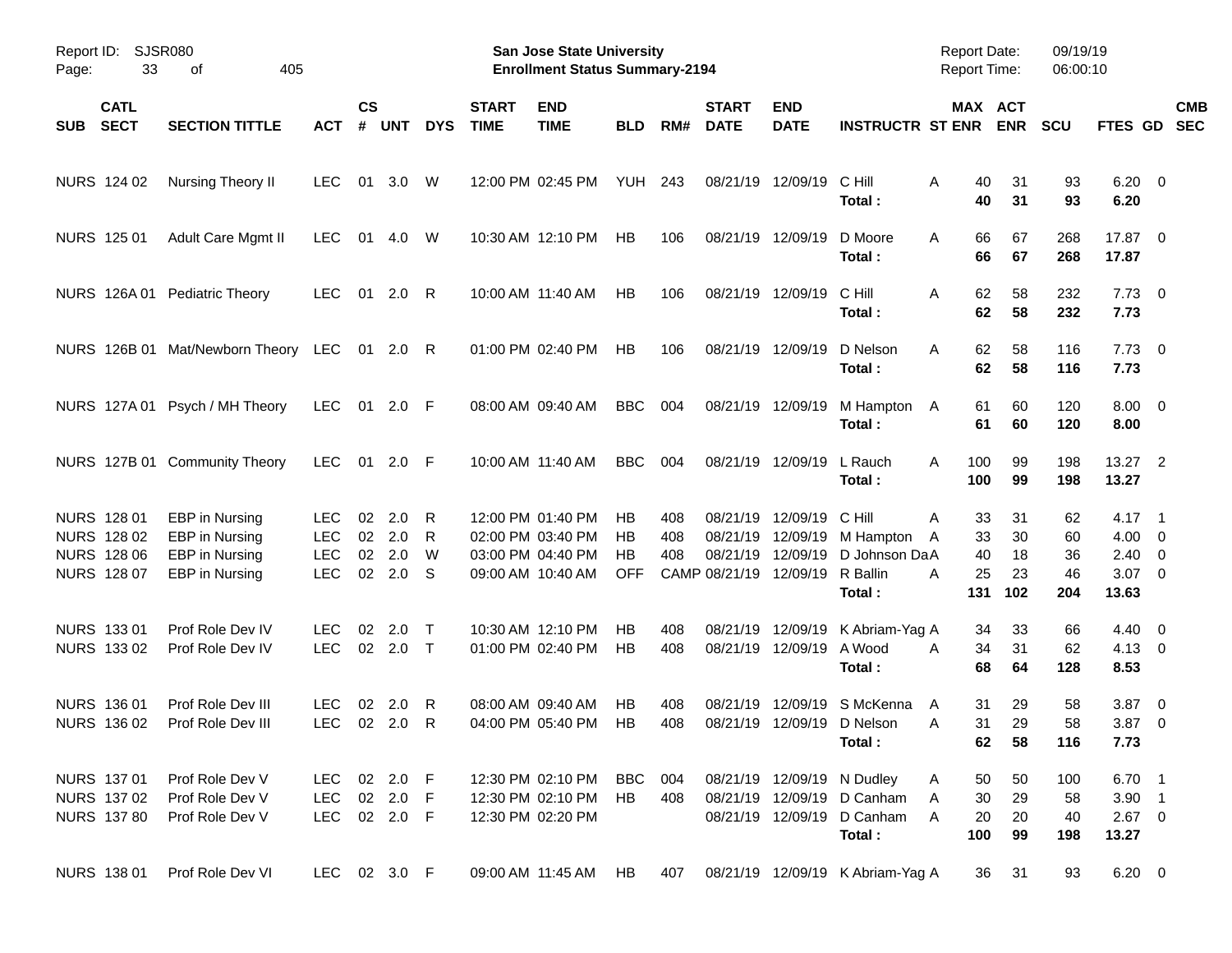|                     |                            |                                 |              |                    |            |              |                             | <b>Preliminary Census</b>                                          |            |     |                             |                                 |                                      |                                     |                       |                      |                |                         |                          |
|---------------------|----------------------------|---------------------------------|--------------|--------------------|------------|--------------|-----------------------------|--------------------------------------------------------------------|------------|-----|-----------------------------|---------------------------------|--------------------------------------|-------------------------------------|-----------------------|----------------------|----------------|-------------------------|--------------------------|
| Report ID:<br>Page: | 34                         | SJSR080<br>оf                   | 405          |                    |            |              |                             | San Jose State University<br><b>Enrollment Status Summary-2194</b> |            |     |                             |                                 |                                      | <b>Report Date:</b><br>Report Time: |                       | 09/19/19<br>06:00:10 |                |                         |                          |
| <b>SUB</b>          | <b>CATL</b><br><b>SECT</b> | <b>SECTION TITTLE</b>           | <b>ACT</b>   | $\mathsf{cs}$<br># | <b>UNT</b> | <b>DYS</b>   | <b>START</b><br><b>TIME</b> | <b>END</b><br><b>TIME</b>                                          | <b>BLD</b> | RM# | <b>START</b><br><b>DATE</b> | <b>END</b><br><b>DATE</b>       | <b>INSTRUCTR ST ENR</b>              |                                     | MAX ACT<br><b>ENR</b> | <b>SCU</b>           | <b>FTES GD</b> |                         | <b>CMB</b><br><b>SEC</b> |
|                     | NURS 138 02                | Prof Role Dev VI                | <b>LEC</b>   | 02                 | 3.0        | - F          |                             | 09:00 AM 11:45 AM                                                  | <b>BBC</b> | 225 | 08/21/19                    | 12/09/19                        | R Ballin                             | Α<br>37                             | 36                    | 108                  | 7.20           | $\overline{0}$          |                          |
|                     |                            |                                 |              |                    |            |              |                             |                                                                    |            |     |                             |                                 | Total:                               |                                     | 73<br>67              | 201                  | 13.40          |                         |                          |
|                     | NURS 144 01                | Clin Nurs Appl                  | <b>LEC</b>   | 02                 | 2.0        | W            |                             | 09:00 AM 10:40 AM                                                  | HB         | 408 |                             | 08/21/19 12/09/19               | D Nelson                             | Α                                   | 30<br>40              | 60                   | $4.00 \ 0$     |                         |                          |
|                     |                            |                                 |              |                    |            |              |                             |                                                                    |            |     |                             |                                 | Total:                               |                                     | 40<br>30              | 60                   | 4.00           |                         |                          |
|                     | NURS 145 01                | <b>Adult Care Clin II</b>       | LAB          | 17                 | 4.0        | <b>RF</b>    |                             | 07:00 AM 01:00 PM                                                  | <b>OFF</b> |     | CAMP 08/21/19               | 12/09/19                        | M Diaz                               | A                                   | 10<br>9               | 36                   | 2.40           | 0                       |                          |
|                     | NURS 145 02                | <b>Adult Care Clin II</b>       | LAB          | 17                 | 4.0        | R            |                             | 07:00 AM 07:00 PM                                                  | <b>OFF</b> |     | CAMP 08/21/19               | 12/09/19 C Pham                 |                                      | A                                   | 10<br>10              | 40                   | 2.67           | 0                       |                          |
|                     | NURS 145 03                | Adult Care Clin II              | LAB          | 17                 | 4.0        | <b>RF</b>    |                             | 07:00 AM 01:00 PM                                                  | OFF        |     | CAMP 08/21/19               |                                 | 12/09/19 C Ralston                   | A                                   | 10<br>10              | 40                   | 2.67           | 0                       |                          |
|                     | <b>NURS 145 04</b>         | <b>Adult Care Clin II</b>       | LAB          | 17                 | 4.0        | <b>RF</b>    |                             | 02:00 PM 08:00 PM                                                  | OFF        |     | CAMP 08/21/19               | 12/09/19                        | L Pascual                            | 11<br>A                             | 10                    | 40                   | 2.67           | 0                       |                          |
|                     | <b>NURS 145 05</b>         | Adult Care Clin II              | LAB          | 17                 | 4.0        | <b>WR</b>    |                             | 02:00 PM 08:00 PM                                                  | OFF        |     | CAMP 08/21/19               |                                 | 12/09/19 A Paulson                   | A                                   | 10<br>10              | 40                   | 2.67           | 0                       |                          |
|                     | <b>NURS 145 06</b>         | <b>Adult Care Clin II</b>       | LAB          | 17                 | 4.0        | <b>WR</b>    |                             | 02:00 PM 08:00 PM                                                  | <b>OFF</b> |     |                             | CAMP 08/21/19 12/09/19 P Mayer  |                                      | Α<br>11                             | 10                    | 40                   | 2.67           | 0                       |                          |
|                     | <b>NURS 145 07</b>         | <b>Adult Care Clin II</b>       | LAB          |                    | 4.0        |              |                             |                                                                    |            |     |                             |                                 |                                      | X                                   | 0<br>$\Omega$         | 0                    | 0.00           | 0                       |                          |
|                     | <b>NURS 145 08</b>         | <b>Adult Care Clin II</b>       | LAB          | 17                 | 4.0        | <b>RF</b>    |                             | 02:00 PM 08:00 PM                                                  | <b>OFF</b> |     |                             | CAMP 08/21/19 12/09/19          | S Wood                               | Α                                   | 10<br>5               | 20                   | 1.33           | 0                       |                          |
|                     |                            |                                 |              |                    |            |              |                             |                                                                    |            |     |                             |                                 | Total:                               |                                     | 72<br>64              | 256                  | 17.07          |                         |                          |
|                     | NURS 146A 01               | <b>Peds Clinical</b>            | LAB          | 17                 | 2.0        | Т            |                             | 07:00 AM 01:00 PM                                                  | <b>OFF</b> |     | CAMP 08/21/19               | 12/09/19                        | J Youssef                            | A                                   | 10<br>9               | 18                   | 1.20           | 0                       |                          |
|                     |                            | NURS 146A 02 Peds Clinical      | LAB          | 17                 | 2.0        | $\mathsf{T}$ |                             | 03:00 PM 09:00 PM                                                  | <b>OFF</b> |     | CAMP 08/21/19               | 12/09/19                        | C Weng                               | Α                                   | 9<br>10               | 18                   | 1.20           | 0                       |                          |
|                     |                            | NURS 146A 03 Peds Clinical      | LAB          | 17                 | 2.0        | W            |                             | 07:00 AM 01:00 PM                                                  | <b>OFF</b> |     | CAMP 08/21/19               | 12/09/19                        | J Barreto                            | A                                   | 8<br>9                | 16                   | 1.07           | 0                       |                          |
|                     |                            | NURS 146A 04 Peds Clinical      | LAB          | 17                 | 2.0        | W            |                             | 07:00 AM 01:00 PM                                                  | <b>OFF</b> |     | CAMP 08/21/19               | 12/09/19                        | E Carroll                            | A                                   | 8<br>10               | 16                   | 1.07           | 0                       |                          |
|                     |                            | NURS 146A 05 Peds Clinical      | LAB          | 17                 | 2.0        | W            |                             | 03:00 PM 09:00 PM                                                  | <b>OFF</b> |     | CAMP 08/21/19               | 12/09/19                        | C Weng                               | A                                   | 8<br>10               | 16                   | 1.07           | 0                       |                          |
|                     |                            | NURS 146A 06 Peds Clinical      | LAB          | 17                 | 2.0        | F            |                             | 07:00 AM 01:00 PM                                                  | OFF        |     | CAMP 08/21/19               | 12/09/19                        | M Schmidt                            | Α                                   | 8<br>10               | 16                   | 1.07           | 0                       |                          |
|                     |                            | NURS 146A 07 Peds Clinical      | LAB          | 17                 | 2.0        | -F           |                             | 03:00 PM 09:00 PM                                                  | <b>OFF</b> |     |                             | CAMP 08/21/19 12/09/19          | S McKenna                            | A                                   | 10<br>9               | 18                   | 1.20           | 0                       |                          |
|                     |                            |                                 |              |                    |            |              |                             |                                                                    |            |     |                             |                                 | Total:                               |                                     | 69<br>59              | 118                  | 7.87           |                         |                          |
|                     | <b>NURS 146B 01</b>        | Mat Hith Clinical               | LAB          | 17                 | 2.0        | Т            |                             | 07:00 AM 01:00 PM                                                  | OFF        |     | CAMP 08/21/19               | 12/09/19                        | A Puck                               | Α                                   | 10<br>8               | 16                   | 1.07           | $\overline{\mathbf{0}}$ |                          |
|                     | NURS 146B 02               | <b>Mat Hith Clinical</b>        | LAB          | 17                 | 2.0        | $\mathsf{T}$ |                             | 07:00 AM 01:00 PM                                                  | OFF        |     | CAMP 08/21/19               | 12/09/19                        | N Stevens                            | A                                   | 8<br>10               | 16                   | 1.07           | 0                       |                          |
|                     |                            | NURS 146B 03 Mat Hlth Clinical  | LAB          | 17                 | 2.0        | $\mathsf{T}$ |                             | 03:00 PM 09:00 PM                                                  | OFF        |     | CAMP 08/21/19               | 12/09/19                        | J Barnby                             | Α                                   | 10<br>9               | 18                   | 1.20           | 0                       |                          |
|                     | <b>NURS 146B 04</b>        | Mat Hlth Clinical               | LAB          | 17                 | 2.0        | W            |                             | 07:00 AM 01:00 PM                                                  | OFF        |     | CAMP 08/21/19               | 12/09/19 A Puck                 |                                      | A                                   | 10<br>9               | 18                   | 1.20           | 0                       |                          |
|                     |                            | NURS 146B 05 Mat Hith Clinical  | LAB          |                    | 17 2.0     | W            |                             | 03:00 PM 09:00 PM                                                  | <b>OFF</b> |     |                             |                                 | CAMP 08/21/19 12/09/19 S Lim-Kyo     | A                                   | 10<br>8               | 16                   | 1.07           | $\overline{0}$          |                          |
|                     |                            | NURS 146B 06 Mat Hlth Clinical  | LAB          |                    | 17 2.0 F   |              |                             | 07:00 AM 01:00 PM OFF CAMP 08/21/19 12/09/19 M Agroia              |            |     |                             |                                 |                                      | Α                                   | 8<br>10               | 16                   | $1.07 \t 0$    |                         |                          |
|                     |                            | NURS 146B 07 Mat Hith Clinical  | LAB 17 2.0 F |                    |            |              |                             | 07:00 AM 01:00 PM                                                  |            |     |                             |                                 | OFF CAMP 08/21/19 12/09/19 J Youssef | 10<br>A                             | 8                     | 16                   | $1.07 \t 0$    |                         |                          |
|                     |                            |                                 |              |                    |            |              |                             |                                                                    |            |     |                             |                                 | Total:                               |                                     | 70<br>58              | 116                  | 7.73           |                         |                          |
|                     |                            | NURS 147A 01 Mental Health Clin | LAB          |                    |            |              |                             | 08:00 AM 02:00 PM                                                  | <b>OFF</b> |     |                             | CAMP 08/21/19 12/09/19 P Prasad |                                      | A                                   | 10<br>10              | 20                   | $1.33 \ 0$     |                         |                          |
|                     |                            | NURS 147A 02 Mental Health Clin | LAB          |                    | 17 2.0 M   |              |                             | 03:00 PM 09:00 PM                                                  | <b>OFF</b> |     |                             | CAMP 08/21/19 12/09/19 R Khalsa |                                      | 10<br>A                             | 10                    | 20                   | $1.33 \ 0$     |                         |                          |
|                     |                            | NURS 147A 03 Mental Health Clin | LAB          |                    | 17 2.0 R   |              |                             | 08:00 AM 02:00 PM                                                  | <b>OFF</b> |     |                             | CAMP 08/21/19 12/09/19 C Mao    |                                      | 10<br>A                             | 10                    | 20                   | $1.33 \ 0$     |                         |                          |
|                     |                            | NURS 147A 04 Mental Health Clin | LAB          |                    | 17 2.0 R   |              |                             | 03:00 PM 09:00 PM                                                  | <b>OFF</b> |     |                             | CAMP 08/21/19 12/09/19 R Khalsa |                                      | 10<br>Α                             | 10                    | 20                   | $1.33 \ 0$     |                         |                          |
|                     |                            | NURS 147A 05 Mental Health Clin | LAB 17 2.0 W |                    |            |              |                             | 08:00 AM 02:00 PM                                                  | OFF        |     |                             | CAMP 08/21/19 12/09/19 C Mao    |                                      | A                                   | 10<br>10              | 20                   | $1.33 \ 0$     |                         |                          |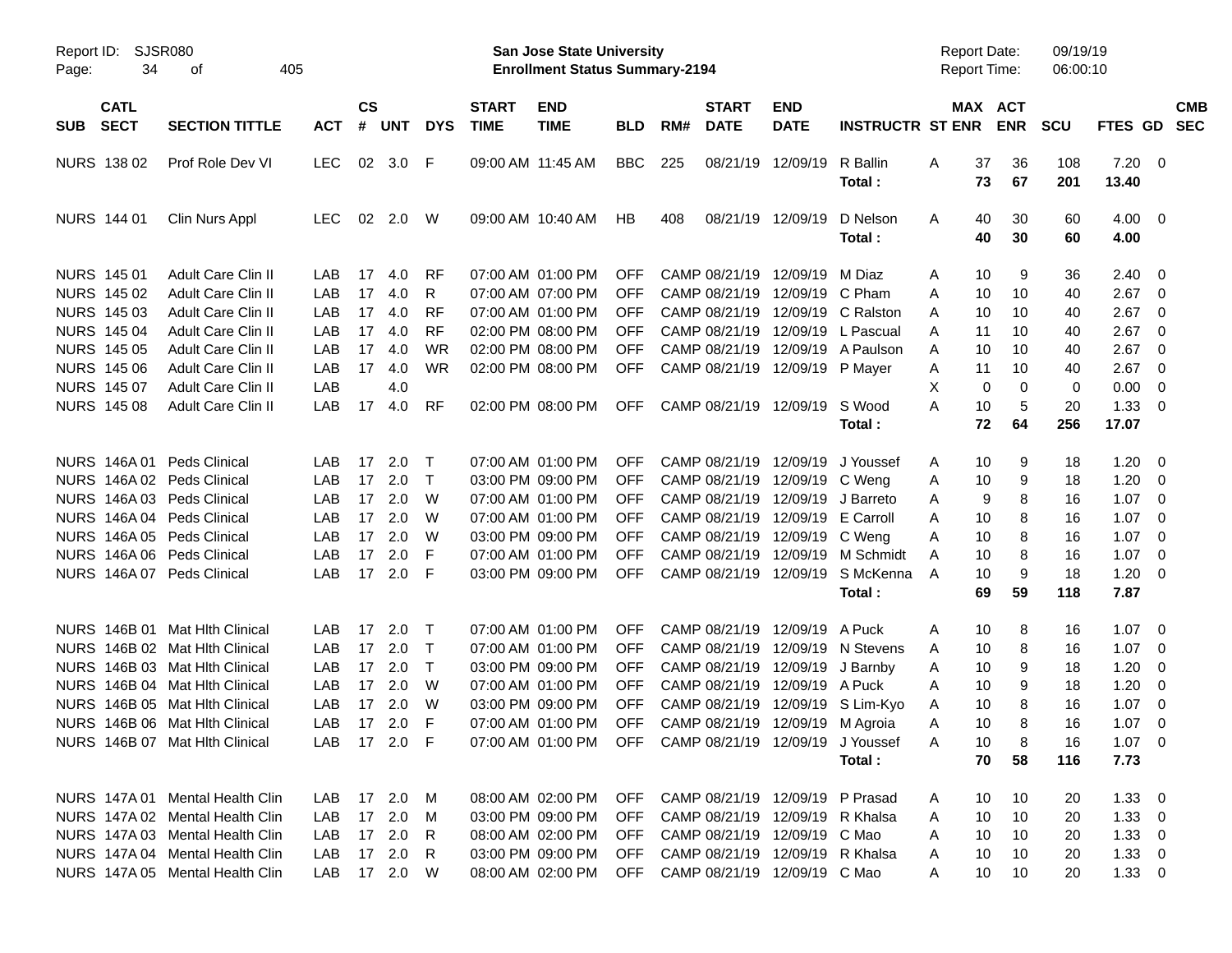|                                   |                                 |               |                    |            |                |                             |                                                                    | <b>Preliminary Census</b> |     |                             |                           |                                  |                                            |                       |                |                      |                |                          |            |
|-----------------------------------|---------------------------------|---------------|--------------------|------------|----------------|-----------------------------|--------------------------------------------------------------------|---------------------------|-----|-----------------------------|---------------------------|----------------------------------|--------------------------------------------|-----------------------|----------------|----------------------|----------------|--------------------------|------------|
| Report ID: SJSR080<br>35<br>Page: | 405<br>оf                       |               |                    |            |                |                             | San Jose State University<br><b>Enrollment Status Summary-2194</b> |                           |     |                             |                           |                                  | <b>Report Date:</b><br><b>Report Time:</b> |                       |                | 09/19/19<br>06:00:10 |                |                          |            |
| <b>CATL</b><br><b>SECT</b><br>SUB | <b>SECTION TITTLE</b>           | <b>ACT</b>    | $\mathsf{cs}$<br># | UNT        | <b>DYS</b>     | <b>START</b><br><b>TIME</b> | <b>END</b><br><b>TIME</b>                                          | <b>BLD</b>                | RM# | <b>START</b><br><b>DATE</b> | <b>END</b><br><b>DATE</b> | <b>INSTRUCTR ST ENR</b>          |                                            | MAX ACT<br><b>ENR</b> | <b>SCU</b>     |                      | FTES GD SEC    |                          | <b>CMB</b> |
| NURS 147A 06                      | Mental Health Clin              | LAB           |                    | 17 2.0     | W              |                             | 08:00 AM 02:00 PM                                                  | <b>OFF</b>                |     | CAMP 08/21/19               | 12/09/19                  | J Njie                           | A                                          | 10                    | 10             | 20                   | $1.33 \ 0$     |                          |            |
|                                   | NURS 147A 07 Mental Health Clin | <b>LAB</b>    |                    | 17 2.0 W   |                |                             | 08:00 AM 02:00 PM                                                  | <b>OFF</b>                |     | CAMP 08/21/19 12/09/19      |                           |                                  | A                                          | 9                     | $\mathbf 0$    | 0                    | $0.00 \t 0$    |                          |            |
|                                   |                                 |               |                    |            |                |                             |                                                                    |                           |     |                             |                           | Total:                           |                                            | 69                    | 60             | 120                  | 8.00           |                          |            |
| NURS 147B 01 Com Hith Clin        |                                 | LAB           | 17                 | 3.0        | $\top$         |                             | 08:00 AM 05:00 PM                                                  | <b>OFF</b>                |     | CAMP 08/21/19 12/09/19      |                           | M Agroia                         | A                                          | 10                    | 9              | 27                   | 1.80 0         |                          |            |
| NURS 147B 02 Com Hith Clin        |                                 | LAB           | 17                 | 3.0        | $\mathsf{T}$   |                             | 08:00 AM 05:00 PM                                                  | <b>OFF</b>                |     | CAMP 08/21/19               | 12/09/19                  | N Dudley                         | Α                                          | 12                    | 12             | 36                   | $2.40 \quad 0$ |                          |            |
| NURS 147B 03 Com Hith Clin        |                                 | LAB           | 17                 | 3.0        | $\top$         |                             | 08:00 AM 05:00 PM                                                  | OFF                       |     | CAMP 08/21/19               | 12/09/19                  | C Finkbeiner A                   |                                            | 10                    | 10             | 30                   | $2.00 \t 0$    |                          |            |
| NURS 147B 05 Com Hith Clin        |                                 | LAB           | 17                 | 3.0        | $\mathsf{T}$   |                             | 08:00 AM 05:00 PM                                                  | OFF                       |     | CAMP 08/21/19               | 12/09/19                  | P Edwards                        | A                                          | 11                    | 10             | 30                   | $2.00 \t 0$    |                          |            |
| NURS 147B 06 Com Hith Clin        |                                 | LAB           | 17                 | 3.0        | W              |                             | 08:00 AM 05:00 PM                                                  | OFF                       |     | CAMP 08/21/19               | 12/09/19                  | C Williams                       | A                                          | 12                    | 10             | 30                   | $2.00 \t 0$    |                          |            |
| NURS 147B 07 Com Hith Clin        |                                 | LAB           | 17                 | 3.0        | W              |                             | 08:00 AM 05:00 PM                                                  | <b>OFF</b>                |     | CAMP 08/21/19               | 12/09/19                  | D Canham                         | A                                          | 12                    | 12             | 36                   | 2.40           | $\overline{\phantom{0}}$ |            |
| NURS 147B 08 Com Hith Clin        |                                 | LAB           | 17                 | 3.0        | <b>TBA</b>     |                             |                                                                    |                           |     | 08/21/19                    | 12/09/19                  |                                  | Α                                          | 12                    | 12             | 36                   | 2.40           | $\overline{\phantom{0}}$ |            |
| NURS 147B 10 Com Hith Clin        |                                 | LAB           | 17                 | 3.0        | R              |                             | 08:00 AM 05:00 PM                                                  | <b>OFF</b>                |     | CAMP 08/21/19               | 12/09/19                  | P Edwards                        | A                                          | 12                    | 11             | 33                   | 2.20           | $\overline{\mathbf{0}}$  |            |
| NURS 147B 12 Com Hith Clin        |                                 | LAB           |                    | 17 3.0     | R              |                             | 10:30 AM 07:30 PM                                                  | <b>OFF</b>                |     | CAMP 08/21/19 12/09/19      |                           | D Teaford                        | A                                          | 15                    | 11             | 33                   | $2.20 \t 0$    |                          |            |
|                                   |                                 |               |                    |            |                |                             |                                                                    |                           |     |                             |                           | Total:                           | 106                                        |                       | 97             | 291                  | 19.40          |                          |            |
|                                   |                                 |               |                    |            |                |                             |                                                                    |                           |     |                             | 08/21/19 12/09/19         |                                  |                                            |                       |                |                      |                |                          |            |
| NURS 148A 01 Sen Precept          |                                 | <b>PRA</b> 17 |                    | -4.0       | TBA            |                             |                                                                    |                           |     |                             |                           | C Mao                            | A                                          | 73                    | 6              | 24                   | $1.60 \t 0$    |                          |            |
| NURS 148A 02 Sen Precept          |                                 | <b>PRA</b>    | 17                 | 4.0        | <b>TBA</b>     |                             |                                                                    |                           |     | 08/21/19                    | 12/09/19                  |                                  | Α                                          | 13                    | 9              | 36                   | $2.40 \quad 0$ |                          |            |
| NURS 148A 03 Sen Precept          |                                 | <b>PRA</b>    | 17                 | 4.0        | <b>TBA</b>     |                             |                                                                    |                           |     | 08/21/19                    | 12/09/19                  |                                  | Α                                          | 12                    | 6              | 24                   | $1.60 \t 0$    |                          |            |
| NURS 148A 04 Sen Precept          |                                 | <b>PRA</b>    |                    | 17 4.0     | TBA            |                             |                                                                    |                           |     | 08/21/19                    | 12/09/19                  |                                  | Α                                          | 16                    | 3              | 12                   | $0.80 \ 0$     |                          |            |
| NURS 148A 05 Sen Precept          |                                 | <b>PRA</b>    |                    | 17 4.0     | <b>TBA</b>     |                             |                                                                    |                           |     | 08/21/19                    | 12/09/19                  |                                  | Α                                          | 12                    | 6              | 24                   | $1.60 \t 0$    |                          |            |
| NURS 148A 06 Sen Precept          |                                 | <b>PRA</b>    | 17                 | -4.0       | <b>TBA</b>     |                             |                                                                    |                           |     | 08/21/19                    | 12/09/19                  |                                  | Α                                          | 16                    | 12             | 48                   | 3.20           | $\overline{\phantom{0}}$ |            |
| NURS 148A 07 Sen Precept          |                                 | <b>PRA</b>    |                    | 17 4.0     | TBA            |                             |                                                                    |                           |     |                             | 08/21/19 12/09/19         |                                  | Α                                          | 9                     | 3              | 12                   | $0.80 \ 0$     |                          |            |
| NURS 148A 08 Sen Precept          |                                 | <b>PRA</b>    |                    | 17 4.0     | <b>TBA</b>     |                             |                                                                    |                           |     |                             | 08/21/19 12/09/19         |                                  | Α                                          | 12                    | 3              | 12                   | $0.80 \ 0$     |                          |            |
| NURS 148A 09 Sen Precept          |                                 | <b>PRA</b>    | 17                 | 4.0        | TBA            |                             |                                                                    |                           |     |                             | 08/21/19 12/09/19         |                                  | Α                                          | 12                    | 15             | 60                   | $4.00 \ 0$     |                          |            |
| NURS 148A 10 Sen Precept          |                                 | <b>PRA</b>    |                    | 17 4.0     | TBA            |                             |                                                                    |                           |     |                             | 08/21/19 12/09/19         |                                  | A                                          | 16                    | 3              | 12                   | $0.80 \ 0$     |                          |            |
| NURS 148A 11 Sen Precept          |                                 | <b>PRA</b>    |                    | 17 4.0     | TBA            |                             |                                                                    |                           |     |                             | 08/21/19 12/09/19         |                                  | А                                          | 16                    | $\overline{2}$ | 8                    | 0.53 0         |                          |            |
|                                   |                                 |               |                    |            |                |                             |                                                                    |                           |     |                             |                           | Total:                           | 207                                        |                       | 68             | 272                  | 18.13          |                          |            |
| NURS 180 01                       | <b>Indivi Stdies</b>            | <b>SUP</b>    | 36                 | 1.0        | TBA            |                             |                                                                    |                           |     | 08/21/19                    |                           | 12/09/19 C O'Leary-Ke A          |                                            | 40                    | 5              | 0                    | 0.33 0         |                          |            |
| NURS 180 02                       | <b>Indivi Stdies</b>            | <b>SUP</b>    | 36                 | 2.0        | TBA            |                             |                                                                    |                           |     |                             |                           | 08/21/19 12/09/19 C O'Leary-Ke A |                                            | 40                    | 12             | 0                    | 1.60 0         |                          |            |
| NURS 180 03                       | <b>Indivi Stdies</b>            | SUP           |                    | 36 3.0 TBA |                |                             |                                                                    |                           |     |                             |                           | 08/21/19 12/09/19 C O'Leary-Ke A |                                            | 40                    | 0              | 0                    | $0.00 \t 0$    |                          |            |
| <b>NURS 180 04</b>                | <b>Indivi Stdies</b>            |               |                    |            | SUP 36 4.0 TBA |                             |                                                                    |                           |     |                             |                           | 08/21/19 12/09/19 C O'Leary-Ke A |                                            | 40                    | 3              | 0                    | 0.80 0         |                          |            |
|                                   |                                 |               |                    |            |                |                             |                                                                    |                           |     |                             |                           | Total:                           | 160                                        |                       | 20             | 0                    | 2.73           |                          |            |
| NURS 200 50                       | <b>Health Systems</b>           | SEM 05 3.0 W  |                    |            |                |                             | 03:30 PM 06:20 PM                                                  | DBH 202                   |     |                             | 08/21/19 12/09/19         | R Whitney                        | A                                          | 24                    | 10             | 30                   | 2.50 10        |                          |            |
|                                   |                                 |               |                    |            |                |                             |                                                                    |                           |     |                             |                           | Total:                           |                                            | 24                    | 10             | 30                   | 2.50           |                          |            |
| NURS 202 51                       | <b>Theoretical Found</b>        | SEM 05 2.0 W  |                    |            |                |                             | 06:30 PM 08:20 PM                                                  | DBH 202                   |     |                             | 08/21/19 12/09/19         | D Johnson DaA                    |                                            | 20                    | 10             | 20                   | 1.67 10        |                          |            |
|                                   |                                 |               |                    |            |                |                             |                                                                    |                           |     |                             |                           | Total:                           |                                            | 20                    | 10             | 20                   | 1.67           |                          |            |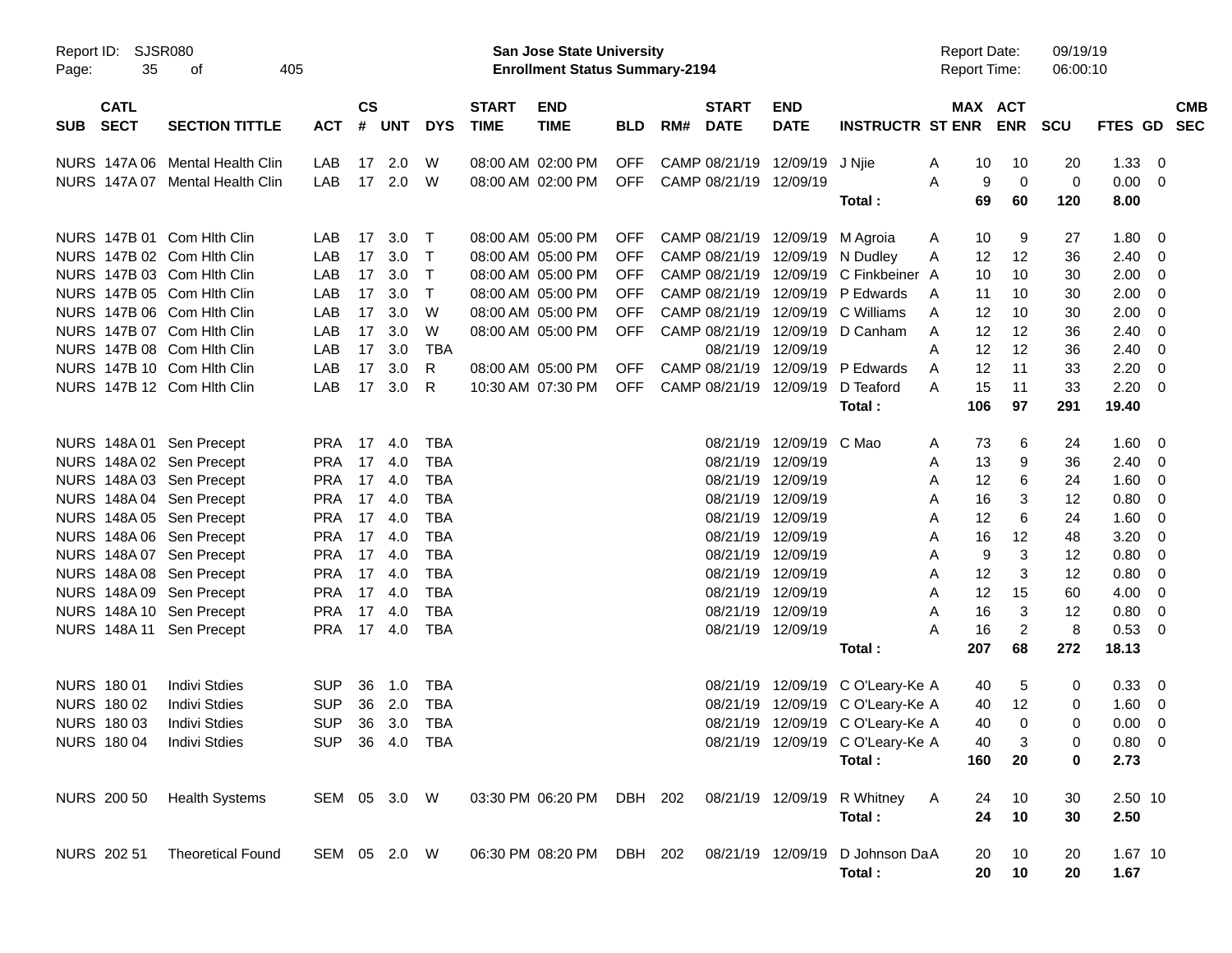| Page:                                   | Report ID: SJSR080<br>36   | 405<br>of                       |                          |                    |            |                 |                             | <b>Preliminary Census</b><br><b>San Jose State University</b><br><b>Enrollment Status Summary-2194</b> |            |     |                             |                                                  |                                                       | <b>Report Date:</b><br>Report Time: |                            | 09/19/19<br>06:00:10        |                                    |                          |
|-----------------------------------------|----------------------------|---------------------------------|--------------------------|--------------------|------------|-----------------|-----------------------------|--------------------------------------------------------------------------------------------------------|------------|-----|-----------------------------|--------------------------------------------------|-------------------------------------------------------|-------------------------------------|----------------------------|-----------------------------|------------------------------------|--------------------------|
| <b>SUB</b>                              | <b>CATL</b><br><b>SECT</b> | <b>SECTION TITTLE</b>           | <b>ACT</b>               | $\mathsf{cs}$<br># | <b>UNT</b> | <b>DYS</b>      | <b>START</b><br><b>TIME</b> | <b>END</b><br><b>TIME</b>                                                                              | <b>BLD</b> | RM# | <b>START</b><br><b>DATE</b> | <b>END</b><br><b>DATE</b>                        | <b>INSTRUCTR ST ENR</b>                               | MAX ACT                             | <b>ENR</b>                 | <b>SCU</b>                  | <b>FTES GD</b>                     | <b>CMB</b><br><b>SEC</b> |
| <b>NURS 212 50</b>                      |                            | <b>Curriculum Develop</b>       | SEM 05 3.0 W             |                    |            |                 |                             | 03:30 PM 06:20 PM                                                                                      | MH         | 322 |                             | 08/21/19 12/09/19                                | L Rauch<br>Total:                                     | A<br>20<br>20                       | 12<br>12                   | 36<br>36                    | 3.00 12<br>3.00                    |                          |
| <b>NURS 21451</b><br><b>NURS 214 52</b> |                            | NursEd I<br>NursEd I            | <b>SUP</b><br><b>SEM</b> | 25<br>05           | 4.0<br>0.0 | W<br><b>TBA</b> |                             | 06:30 PM 08:20 PM                                                                                      | МH         | 322 | 08/21/19<br>08/21/19        | 12/09/19<br>12/09/19                             | P Edwards<br>P Edwards<br>Total:                      | 20<br>A<br>A<br>20<br>40            | 12<br>12<br>24             | 6<br>24<br>30               | 4.00 12<br>$0.00$ 12<br>4.00       |                          |
| <b>NURS 248 52</b>                      |                            | Adv Hlth Assess                 | SEM 06                   |                    | 3.0        | W               |                             | 08:30 PM 11:20 PM                                                                                      | DBH 202    |     |                             | 08/21/19 12/09/19                                | S Rickman PaA<br>Total:                               | 20<br>20                            | 10<br>10                   | 30<br>30                    | 2.50 10<br>2.50                    |                          |
| <b>NURS 297 52</b>                      |                            | Master's Project                | <b>SUP</b>               | 25                 | 1.0        | W               |                             | 08:30 PM 09:20 PM                                                                                      |            |     |                             | 08/21/19 12/09/19                                | D Goyal<br>Total:                                     | 24<br>A<br>24                       | 12<br>12                   | $\mathbf 0$<br>$\bf{0}$     | $1.00$ 12<br>1.00                  |                          |
| <b>NURS 574 80</b>                      |                            | Div & Social Issues             | SEM                      |                    | 05 2.0     | <b>TBA</b>      |                             |                                                                                                        |            |     | 08/21/19                    | 12/09/19                                         | D Johnson DaA<br>Total:                               | 20<br>20                            | 14<br>14                   | 28<br>28                    | $1.87 \t 0$<br>1.87                |                          |
| <b>NURS 575 80</b>                      |                            | Theories-Adv Nursing SEM 05 2.0 |                          |                    |            | TBA             |                             |                                                                                                        |            |     |                             | 08/21/19 12/09/19                                | R Whitney<br>Total:                                   | Α<br>20<br>20                       | 14<br>14                   | 28<br>28                    | $1.87 \ 0$<br>1.87                 |                          |
| <b>NURS 583 80</b>                      |                            | Prof Resp HC Systems SEM 05 2.0 |                          |                    |            | TBA             |                             |                                                                                                        |            |     |                             | 08/21/19 12/09/19                                | A Spilker<br>Total:                                   | 20<br>A<br>20                       | 14<br>14                   | 28<br>28                    | $1.87 \t 0$<br>1.87                |                          |
| Department :                            |                            | <b>Nursing</b>                  |                          |                    |            |                 |                             |                                                                                                        |            |     |                             | <b>Lower Division:</b><br><b>Upper Division:</b> | <b>Department Total:</b><br><b>Graduate Division:</b> | 2460<br>634<br>1642<br>184          | 1939<br>600<br>1229<br>110 | 4597<br>1260<br>3137<br>200 | 306.57<br>84.00<br>204.80<br>17.77 |                          |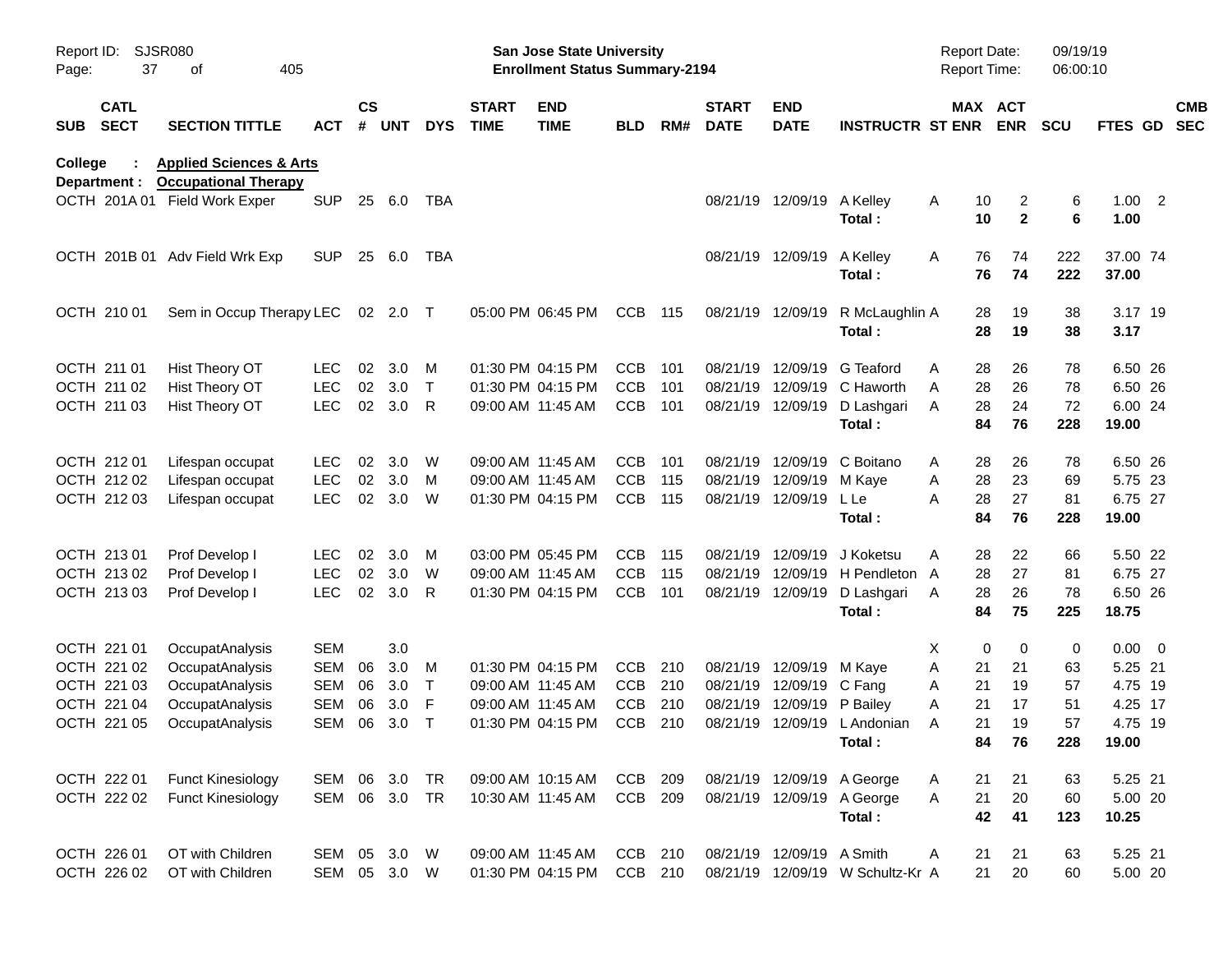|                     |                            |                             |            |                    |            |              |                             |                                                                           | <b>Preliminary Census</b> |     |                             |                             |                                  |                                            |                       |                      |           |                          |
|---------------------|----------------------------|-----------------------------|------------|--------------------|------------|--------------|-----------------------------|---------------------------------------------------------------------------|---------------------------|-----|-----------------------------|-----------------------------|----------------------------------|--------------------------------------------|-----------------------|----------------------|-----------|--------------------------|
| Report ID:<br>Page: | 38                         | <b>SJSR080</b><br>of<br>405 |            |                    |            |              |                             | <b>San Jose State University</b><br><b>Enrollment Status Summary-2194</b> |                           |     |                             |                             |                                  | <b>Report Date:</b><br><b>Report Time:</b> |                       | 09/19/19<br>06:00:10 |           |                          |
| <b>SUB</b>          | <b>CATL</b><br><b>SECT</b> | <b>SECTION TITTLE</b>       | <b>ACT</b> | $\mathsf{cs}$<br># | <b>UNT</b> | <b>DYS</b>   | <b>START</b><br><b>TIME</b> | <b>END</b><br><b>TIME</b>                                                 | <b>BLD</b>                | RM# | <b>START</b><br><b>DATE</b> | <b>END</b><br><b>DATE</b>   | <b>INSTRUCTR ST ENR</b>          |                                            | MAX ACT<br><b>ENR</b> | <b>SCU</b>           | FTES GD   | <b>CMB</b><br><b>SEC</b> |
|                     |                            |                             |            |                    |            |              |                             |                                                                           |                           |     |                             |                             | Total:                           | 42                                         | 41                    | 123                  | 10.25     |                          |
|                     | OCTH 233 01                | Prof Develop II             | LEC        | 02                 | 3.0        | M            |                             | 09:00 AM 11:45 AM                                                         | CCB                       | 101 |                             | 08/21/19 12/09/19           | L Arabit                         | 28<br>Α                                    | 27                    | 81                   | 6.75 27   |                          |
|                     | OCTH 233 02                | Prof Develop II             | <b>LEC</b> | 02                 | 3.0        | $\mathsf{T}$ |                             | 09:00 AM 11:45 AM                                                         | <b>CCB</b>                | 101 | 08/21/19                    | 12/09/19                    | L Arabit                         | 28<br>A                                    | 25                    | 75                   | 6.25 25   |                          |
|                     | OCTH 233 03                | Prof Develop II             | <b>LEC</b> | 02                 | 3.0        | W            |                             | 01:30 PM 04:15 PM                                                         | <b>CCB</b>                | 101 |                             | 08/21/19 12/09/19           | J Smith                          | 28<br>A                                    | 28                    | 84                   | 7.00 28   |                          |
|                     |                            |                             |            |                    |            |              |                             |                                                                           |                           |     |                             |                             | Total:                           | 84                                         | 80                    | 240                  | 20.00     |                          |
|                     | OCTH 234 01                | OT in Community II          | SEM        | 05                 | 3.0        | M            |                             | 09:00 AM 11:45 AM                                                         | <b>CCB</b>                | 209 | 08/21/19                    | 12/09/19                    | L Andonian                       | 21<br>A                                    | 21                    | 63                   | 5.25 21   |                          |
|                     | OCTH 234 02                | OT in Community II          | <b>SEM</b> | 05                 | 3.0        | M            |                             | 01:30 PM 04:15 PM                                                         | <b>CCB</b>                | 209 |                             | 08/21/19 12/09/19           | L Andonian                       | 21<br>A                                    | 19                    | 57                   | 4.75 19   |                          |
|                     |                            |                             |            |                    |            |              |                             |                                                                           |                           |     |                             |                             | Total:                           | 42                                         | 40                    | 120                  | 10.00     |                          |
|                     | OCTH 236 01                | OT with Youth               | SEM        | 05                 | 3.0        | Т            |                             | 01:30 PM 04:15 PM                                                         | <b>CCB</b>                | 209 |                             | 08/21/19 12/09/19           | A George                         | 21<br>A                                    | 19                    | 57                   | 4.75 19   |                          |
|                     | OCTH 236 02                | OT with Youth               | <b>SEM</b> | 05                 | 3.0        | R            |                             | 01:30 PM 04:15 PM                                                         | <b>CCB</b>                | 209 |                             | 08/21/19 12/09/19           | A George                         | 21<br>A                                    | 20                    | 60                   | 5.00 20   |                          |
|                     |                            |                             |            |                    |            |              |                             |                                                                           |                           |     |                             |                             | Total:                           | 42                                         | 39                    | 117                  | 9.75      |                          |
|                     | OCTH 246 01                | OT w Young Adults           | SEM        | 05                 | 3.0        | W            |                             | 09:00 AM 11:45 AM                                                         | <b>CCB</b>                | 209 | 08/21/19                    | 12/09/19                    | D Bolding                        | 21<br>A                                    | 19                    | 57                   | 4.75 19   |                          |
|                     | OCTH 246 02                | OT w Young Adults           | SEM        | 05                 | 3.0        | W            |                             | 01:30 PM 04:15 PM                                                         | <b>CCB</b>                | 209 |                             | 08/21/19 12/09/19           | A George                         | 21<br>A                                    | 20                    | 60                   | 5.00 20   |                          |
|                     |                            |                             |            |                    |            |              |                             |                                                                           |                           |     |                             |                             | Total:                           | 42                                         | 39                    | 117                  | 9.75      |                          |
|                     | OCTH 256 01                | OT Mid Age Adults           | SEM        | 05                 | 3.0        | R            |                             | 09:00 AM 11:45 AM                                                         | <b>CCB</b>                | 210 | 08/21/19                    | 12/09/19                    | J Smith                          | 21<br>A                                    | 21                    | 63                   | 5.25 21   |                          |
|                     | OCTH 256 02                | OT Mid Age Adults           | SEM        | 05                 | 3.0        | R            |                             | 01:30 PM 04:15 PM                                                         | <b>CCB</b>                | 210 |                             | 08/21/19 12/09/19           | L Arabit                         | 21<br>A                                    | 19                    | 57                   | 4.75 19   |                          |
|                     |                            |                             |            |                    |            |              |                             |                                                                           |                           |     |                             |                             | Total:                           | 42                                         | 40                    | 120                  | 10.00     |                          |
|                     | OCTH 275 01                | EBP in OT                   | <b>SEM</b> | 05                 | 3.0        | M            |                             | 09:00 AM 11:45 AM                                                         | НB                        | 206 | 08/21/19                    | 12/09/19                    | D Bolding                        | 21<br>A                                    | 19                    | 57                   | 4.75 19   |                          |
|                     | OCTH 275 02                | EBP in OT                   | SEM        | 05                 | 3.0        | $\mathsf{T}$ |                             | 01:30 PM 04:15 PM                                                         | НB                        | 206 | 08/21/19                    | 12/09/19                    | C Fang                           | 21<br>Α                                    | 20                    | 60                   | 5.00 20   |                          |
|                     | OCTH 275 03                | EBP in OT                   | <b>SEM</b> | 05                 | 3.0        | W            |                             | 09:00 AM 11:45 AM                                                         | НB                        | 206 | 08/21/19                    | 12/09/19 C Fang             |                                  | 21<br>A                                    | 19                    | 57                   | 4.75 19   |                          |
|                     | OCTH 275 04                | EBP in OT                   | <b>SEM</b> | 05                 | 3.0        | M            |                             | 01:30 PM 04:15 PM                                                         | НB                        | 206 |                             | 08/21/19 12/09/19           | D Bolding                        | 21<br>А                                    | 20                    | 60                   | 5.00 20   |                          |
|                     |                            |                             |            |                    |            |              |                             |                                                                           |                           |     |                             |                             | Total:                           | 84                                         | 78                    | 234                  | 19.50     |                          |
|                     | OCTH 276 03                | Pract & Seminar 1A          | SEM 05     |                    | 0.0        | M            |                             | 05:00 PM 07:05 PM                                                         | CCB                       | 210 |                             |                             | 08/21/19 12/09/19 G Teaford      | 21<br>Α                                    | 20                    | 50                   | 0.0020    |                          |
|                     | OCTH 276 04                | Pract & Seminar 1A          | LAB        |                    | 17 3.0     | TBA          |                             |                                                                           |                           |     |                             |                             | 08/21/19 12/09/19 G Teaford      | 21<br>A                                    | 20                    | 10                   | 5.00 20   |                          |
|                     | OCTH 276 05                | Pract & Seminar 1A          | SEM        |                    | 05 0.0     | T            |                             | 09:00 AM 11:05 AM HB                                                      |                           | 206 |                             |                             | 08/21/19 12/09/19 M Tipton-Bur A | 21                                         | 17                    | 43                   | $0.00$ 17 |                          |
|                     | OCTH 276 06                | Pract & Seminar 1A          | LAB        |                    |            | 17 3.0 TBA   |                             |                                                                           |                           |     |                             |                             | 08/21/19 12/09/19 M Tipton-Bur A | 21                                         | 17                    | 9                    | 4.25 17   |                          |
|                     |                            |                             |            |                    |            |              |                             |                                                                           |                           |     |                             |                             | Total:                           | 84                                         | 74                    | 111                  | 9.25      |                          |
|                     | OCTH 286 01                | Seminar & Pract IB          | SEM        |                    | 05 4.0     | TR           |                             | 09:00 AM 10:15 AM                                                         | CCB 115                   |     |                             | 08/21/19 12/09/19 K Pickett |                                  | 11<br>Α                                    | 10                    | 30                   | 3.33 10   |                          |
|                     | OCTH 286 02                | Seminar & Pract IB          | <b>SUP</b> |                    | 23 0.0     | TR           |                             | 10:30 AM 11:45 AM                                                         | CCB                       | 115 |                             | 08/21/19 12/09/19 K Pickett |                                  | 11<br>A                                    | 10                    | 10                   | $0.00$ 10 |                          |
|                     | OCTH 286 03                | Seminar & Pract IB          | SEM        |                    | 05 4.0     | TR           |                             | 01:30 PM 02:45 PM                                                         | CCB 115                   |     |                             |                             | 08/21/19 12/09/19 M Tipton-Bur A | 11                                         | 10                    | 30                   | 3.33 10   |                          |
|                     | OCTH 286 04                | Seminar & Pract IB          | SUP        |                    | 23 0.0 TR  |              |                             | 03:00 PM 04:15 PM                                                         | CCB 222                   |     |                             |                             | 08/21/19 12/09/19 M Tipton-Bur A | 11                                         | 10                    | 10                   | $0.00$ 10 |                          |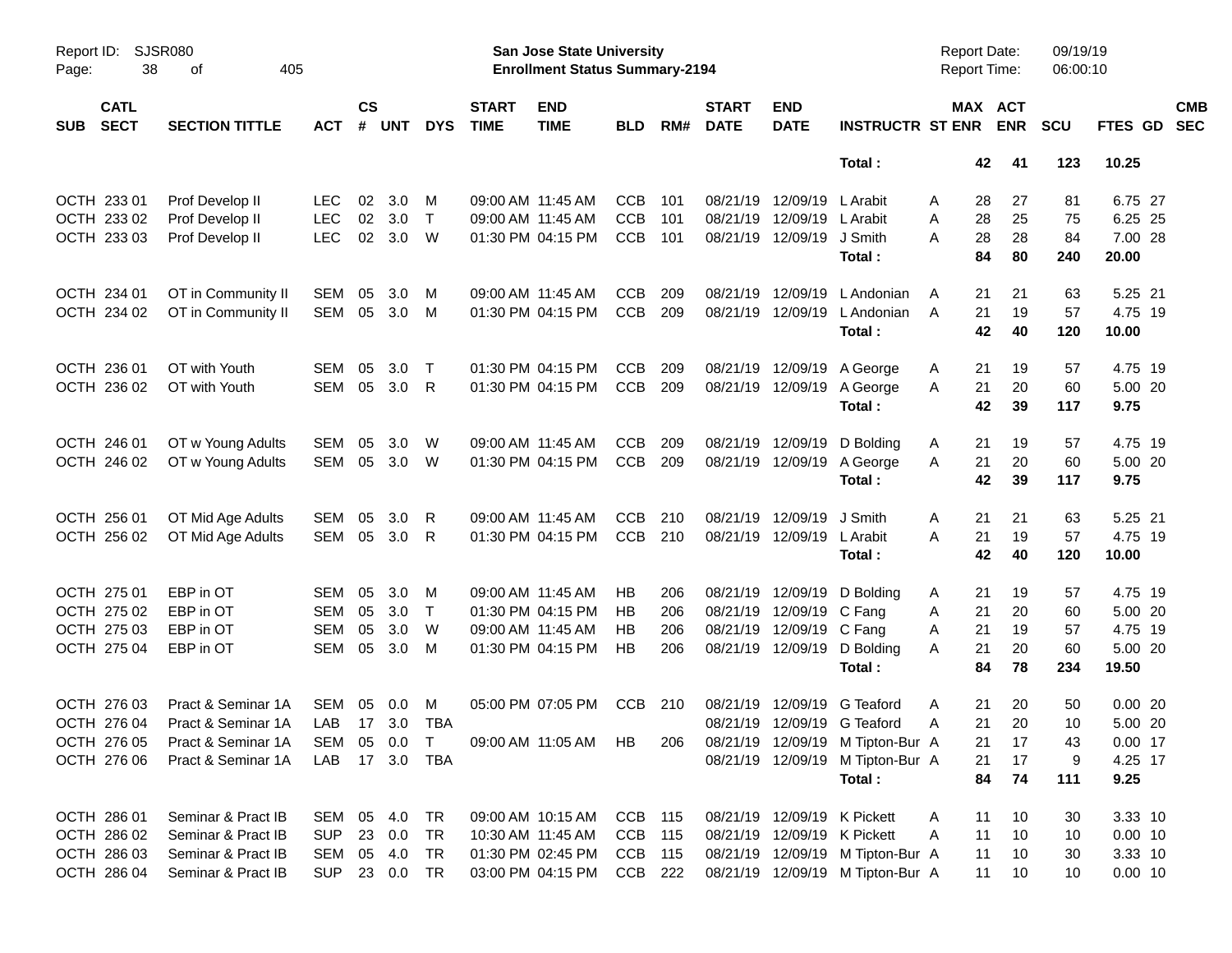|                                           |                                              |                                        |                    |                   |                        |                             | <b>Preliminary Census</b>                                                 |                          |            |                                  |                                                  |                                                |                                     |                        |                          |                        |                                  |                                           |            |
|-------------------------------------------|----------------------------------------------|----------------------------------------|--------------------|-------------------|------------------------|-----------------------------|---------------------------------------------------------------------------|--------------------------|------------|----------------------------------|--------------------------------------------------|------------------------------------------------|-------------------------------------|------------------------|--------------------------|------------------------|----------------------------------|-------------------------------------------|------------|
| Report ID:<br>39<br>Page:                 | <b>SJSR080</b><br>405<br>оf                  |                                        |                    |                   |                        |                             | <b>San Jose State University</b><br><b>Enrollment Status Summary-2194</b> |                          |            |                                  |                                                  |                                                | <b>Report Date:</b><br>Report Time: |                        |                          | 09/19/19<br>06:00:10   |                                  |                                           |            |
| <b>CATL</b><br><b>SECT</b><br><b>SUB</b>  | <b>SECTION TITTLE</b>                        | <b>ACT</b>                             | $\mathsf{cs}$<br># | <b>UNT</b>        | <b>DYS</b>             | <b>START</b><br><b>TIME</b> | <b>END</b><br><b>TIME</b>                                                 | <b>BLD</b>               | RM#        | <b>START</b><br><b>DATE</b>      | <b>END</b><br><b>DATE</b>                        | <b>INSTRUCTR ST ENR</b>                        | <b>MAX</b>                          |                        | <b>ACT</b><br><b>ENR</b> | <b>SCU</b>             | FTES GD                          | <b>SEC</b>                                | <b>CMB</b> |
| OCTH 286 05<br>OCTH 286 06                | Seminar & Pract IB<br>Seminar & Pract IB     | <b>SEM</b><br><b>SUP</b>               | 05<br>23           | 4.0<br>0.0        | <b>TR</b><br><b>TR</b> |                             | 03:00 PM 04:15 PM<br>04:30 PM 05:45 PM                                    | <b>CCB</b><br><b>CCB</b> | 115<br>209 | 08/21/19<br>08/21/19             | 12/09/19<br>12/09/19                             | M Sullivan<br>M Sullivan                       | A<br>A                              | 11<br>11               | 10<br>10                 | 30<br>10               | 3.33 10<br>$0.00$ 10             |                                           |            |
| OCTH 286 09<br>OCTH 286 10                | Seminar & Pract IB<br>Seminar & Pract IB     | <b>SEM</b><br><b>SUP</b>               | 05<br>23           | 4.0<br>0.0        | R.<br>-F               |                             | 12:30 PM 03:15 PM<br>09:00 AM 11:45 AM                                    | <b>HB</b><br>HB          | 206<br>206 | 08/21/19<br>08/21/19             | 12/09/19<br>12/09/19                             | J Smith<br>J Smith<br>Total:                   | A<br>A                              | 11<br>11<br>88         | 9<br>9<br>78             | 27<br>9<br>156         | $3.00$ 9<br>0.00<br>13.00        | - 9                                       |            |
| OCTH 298 01<br>OCTH 298 02<br>OCTH 298 03 | Sup Study OT<br>Sup Study OT<br>Sup Study OT | <b>SUP</b><br><b>SUP</b><br><b>SUP</b> | 25<br>25<br>25     | 1.0<br>2.0<br>3.0 | TBA<br>TBA<br>TBA      |                             |                                                                           |                          |            | 08/21/19<br>08/21/19<br>08/21/19 | 12/09/19<br>12/09/19<br>12/09/19                 | G Teaford                                      | A<br>A<br>A                         | 80<br>16<br>16         | 0<br>2<br>0              | 0<br>0<br>0            | $0.00 \t 0$<br>0.33<br>0.00      | $\overline{2}$<br>$\overline{\mathbf{0}}$ |            |
| <b>OCTH</b><br>298 04                     | Sup Study OT                                 | <b>SUP</b>                             | 25                 | 1.0               | TBA                    |                             |                                                                           |                          |            | 08/21/19                         | 12/09/19                                         | Total:                                         | A                                   | 60<br>172              | 0<br>$\mathbf{2}$        | 0<br>$\bf{0}$          | $0.00 \t 0$<br>0.33              |                                           |            |
| Department :                              | <b>Occupational Therapy</b>                  |                                        |                    |                   |                        |                             |                                                                           |                          |            |                                  | <b>Lower Division:</b><br><b>Upper Division:</b> | Department Total:<br><b>Graduate Division:</b> |                                     | 1214<br>0<br>0<br>1214 | 950<br>0<br>0<br>950     | 2636<br>0<br>0<br>2636 | 239.00<br>0.00<br>0.00<br>239.00 |                                           |            |

**Graduate Division : 1214 950 2636 239.00**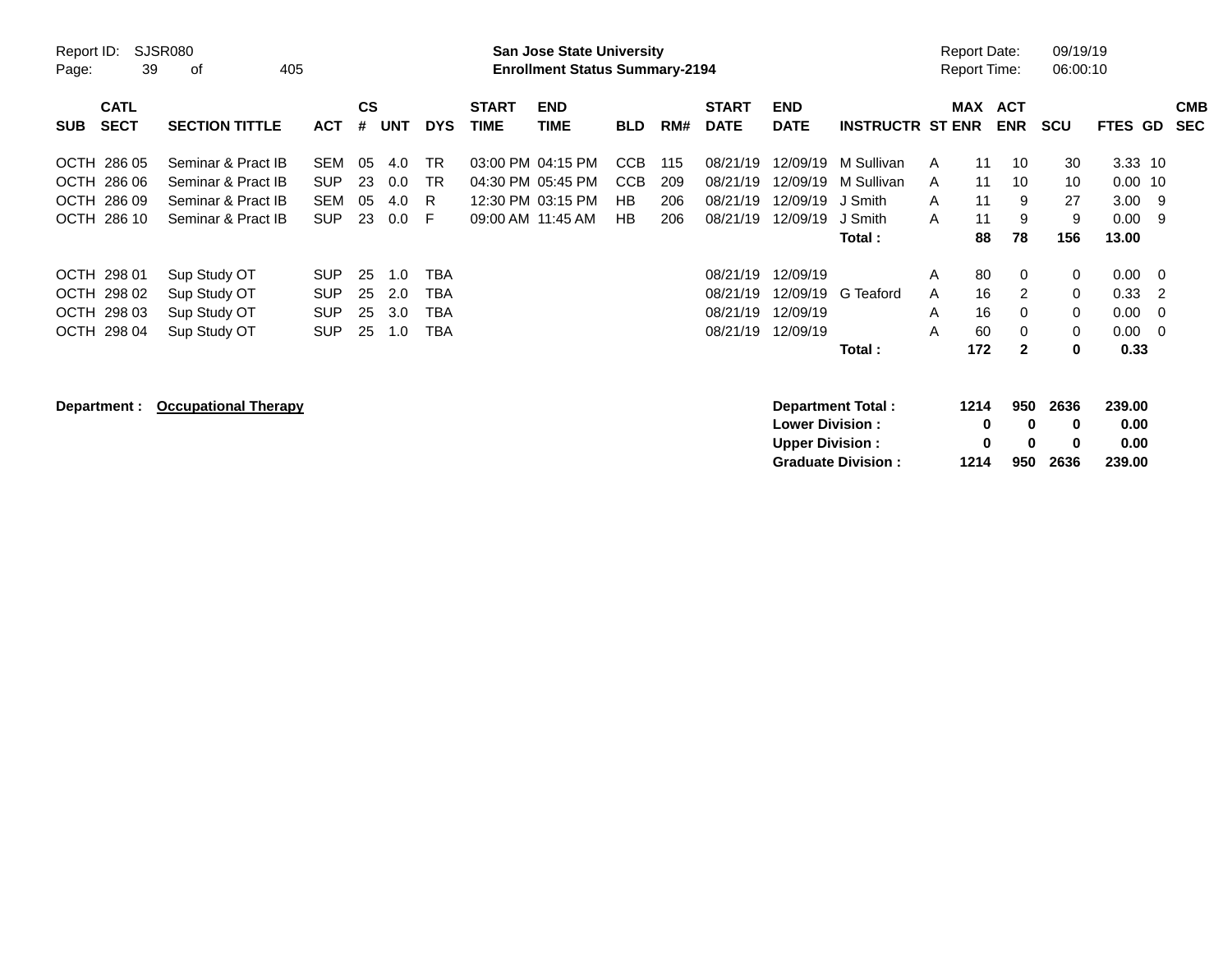|                     |                            |                                                |                           |                    |               |            |                             |                                                                           | <b>Preliminary Census</b> |     |                             |                           |                         |   |                                            |                       |                      |                |                          |                          |
|---------------------|----------------------------|------------------------------------------------|---------------------------|--------------------|---------------|------------|-----------------------------|---------------------------------------------------------------------------|---------------------------|-----|-----------------------------|---------------------------|-------------------------|---|--------------------------------------------|-----------------------|----------------------|----------------|--------------------------|--------------------------|
| Report ID:<br>Page: | 40                         | <b>SJSR080</b><br>of<br>405                    |                           |                    |               |            |                             | <b>San Jose State University</b><br><b>Enrollment Status Summary-2194</b> |                           |     |                             |                           |                         |   | <b>Report Date:</b><br><b>Report Time:</b> |                       | 09/19/19<br>06:00:10 |                |                          |                          |
| <b>SUB</b>          | <b>CATL</b><br><b>SECT</b> | <b>SECTION TITTLE</b>                          | <b>ACT</b>                | $\mathsf{cs}$<br># | UNT           | <b>DYS</b> | <b>START</b><br><b>TIME</b> | <b>END</b><br><b>TIME</b>                                                 | <b>BLD</b>                | RM# | <b>START</b><br><b>DATE</b> | <b>END</b><br><b>DATE</b> | <b>INSTRUCTR ST ENR</b> |   |                                            | MAX ACT<br><b>ENR</b> | <b>SCU</b>           | <b>FTES GD</b> |                          | <b>CMB</b><br><b>SEC</b> |
| College             |                            | +HDOWK                                         | + X P D Q 6 F L H Q F H V |                    |               |            |                             |                                                                           |                           |     |                             |                           |                         |   |                                            |                       |                      |                |                          |                          |
|                     | Department :<br>1 0 1      | <b>Kinesiology</b><br>Adapted Phys Activit ACT |                           |                    | 1.0           |            |                             |                                                                           |                           |     |                             |                           |                         | Χ |                                            |                       | 0                    | $0.00 \t 0$    |                          |                          |
| KIN.                |                            |                                                |                           |                    |               |            |                             |                                                                           |                           |     |                             |                           | Total:                  |   | 0<br>$\bf{0}$                              | 0<br>$\bf{0}$         | 0                    | 0.00           |                          |                          |
| KIN                 | 2A 01                      | Begin Swimming                                 | ACT                       | -11                | 1.0           | МW         |                             | 08:30 AM 09:20 AM                                                         | <b>SPXE 180</b>           |     | 08/21/19                    | 12/09/19                  | C May                   | Α | 25                                         | 23                    | 23                   | 1.53           | $\overline{\phantom{0}}$ |                          |
| KIN                 | 2A 02                      | Begin Swimming                                 | ACT                       | 11                 | 1.0           | MW         |                             | 09:30 AM 10:20 AM                                                         | <b>SPXE 180</b>           |     | 08/21/19                    | 12/09/19                  | C May                   | Α | 25                                         | 22                    | 22                   | 1.47           | $\overline{\phantom{0}}$ |                          |
| KIN                 | 2A 03                      | Begin Swimming                                 | <b>ACT</b>                | 11                 | 1.0           | <b>TR</b>  |                             | 08:30 AM 09:20 AM                                                         | <b>SPXE 180</b>           |     | 08/21/19                    | 12/09/19                  | C May                   | A | 25                                         | 23                    | 23                   | 1.53           | - 0                      |                          |
| KIN                 | 2A 04                      | Begin Swimming                                 | <b>ACT</b>                | 11                 | 1.0           | <b>TR</b>  |                             | 09:30 AM 10:20 AM                                                         | <b>SPXE 180</b>           |     |                             | 08/21/19 12/09/19         | K Bruga                 | A | 25                                         | 24                    | 24                   | $1.60 \t 0$    |                          |                          |
| KIN                 | 2A 05                      | Begin Swimming                                 | <b>ACT</b>                | 11                 | 1.0           | <b>TR</b>  |                             | 10:30 AM 11:20 AM                                                         | <b>SPXE 180</b>           |     |                             | 08/21/19 12/09/19         | K Bruga                 | A | 25                                         | 25                    | 25                   | 1.67           | $\overline{\phantom{0}}$ |                          |
| KIN                 | 2A 06                      | Begin Swimming                                 | <b>ACT</b>                | 11                 | 1.0           | <b>MW</b>  |                             | 04:30 PM 05:20 PM                                                         | <b>SPXE 180</b>           |     |                             | 08/21/19 12/09/19         | K Thompson              | A | 25                                         | 23                    | 23                   | $1.53 \t 0$    |                          |                          |
|                     |                            |                                                |                           |                    |               |            |                             |                                                                           |                           |     |                             |                           | Total:                  |   | 150                                        | 140                   | 140                  | 9.33           |                          |                          |
| <b>KIN</b>          | 2B 01                      | Inter Swimming                                 | ACT                       | -11                | 1.0           | MW         |                             | 10:30 AM 11:20 AM                                                         | <b>SPXE 180</b>           |     |                             | 08/21/19 12/09/19         | C May                   | Α | 15                                         | 17                    | 17                   | $1.13 \ 0$     |                          |                          |
| KIN                 | 2B 02                      | Inter Swimming                                 | <b>ACT</b>                | 11                 | 1.0           | MW         |                             | 12:30 PM 01:20 PM                                                         | <b>SPXE 180</b>           |     |                             | 08/21/19 12/09/19         | C May                   | A | 25                                         | 22                    | 22                   | $1.47 \quad 0$ |                          |                          |
|                     |                            |                                                |                           |                    |               |            |                             |                                                                           |                           |     |                             |                           | Total:                  |   | 40                                         | 39                    | 39                   | 2.60           |                          |                          |
| <b>KIN</b>          | 2C 01                      | Adv Swim                                       | ACT                       | -11                | 1.0           | МW         |                             | 10:30 AM 11:20 AM                                                         | <b>SPXE 180</b>           |     |                             | 08/21/19 12/09/19         | C May                   | Α | 10                                         | 11                    | 11                   | $0.73 \quad 0$ |                          |                          |
|                     |                            |                                                |                           |                    |               |            |                             |                                                                           |                           |     |                             |                           | Total:                  |   | 10                                         | 11                    | 11                   | 0.73           |                          |                          |
| KIN                 | 301                        | <b>Water Polo</b>                              | ACT                       | -11                | 1.0           | Т          |                             | 12:30 PM 02:20 PM                                                         | SPXE 180                  |     |                             | 08/21/19 12/09/19         | K Paradi                | Α | 25                                         | 19                    | 19                   | 1.27           | $\overline{\phantom{0}}$ |                          |
| KIN                 | 302                        | <b>Water Polo</b>                              | <b>ACT</b>                | 11                 | 1.0           | R          |                             | 12:30 PM 02:20 PM                                                         | <b>SPXE 180</b>           |     |                             | 08/21/19 12/09/19         | K Paradi                | A | 25                                         | 16                    | 16                   | $1.07 \t 0$    |                          |                          |
|                     |                            |                                                |                           |                    |               |            |                             |                                                                           |                           |     |                             |                           | Total:                  |   | 50                                         | 35                    | 35                   | 2.33           |                          |                          |
| KIN                 | 801                        | Scuba Diving                                   | LEC.                      | 02                 | 2.0           | W          |                             | 06:00 PM 08:30 PM                                                         | <b>SPXE 163</b>           |     | 08/21/19                    | 12/09/19                  | F Barry                 | Α | 25                                         | 23                    | 23                   | $3.07$ 0       |                          |                          |
| KIN                 | 802                        | Scuba Diving                                   | LAB                       | 16                 | 0.0           | <b>TBA</b> |                             |                                                                           | <b>SPXE 180</b>           |     | 08/21/19                    | 12/09/19                  | F Barry                 | Α | 25                                         | 23                    | 23                   | 0.00           | $\overline{\phantom{0}}$ |                          |
| KIN                 | 803                        | Scuba Diving                                   | <b>LEC</b>                | 02                 | 2.0           | R          |                             | 06:00 PM 08:30 PM                                                         | <b>SPXE 163</b>           |     |                             | 08/21/19 12/09/19 F Barry |                         | Α | 25                                         | 24                    | 24                   | 3.20           | $\overline{\mathbf{0}}$  |                          |
| KIN                 | 804                        | Scuba Diving                                   | LAB                       | 16                 | 0.0           | <b>TBA</b> |                             |                                                                           | SPXE 180                  |     |                             | 08/21/19 12/09/19         | F Barry                 | A | 25                                         | 24                    | 24                   | $0.00 \t 0$    |                          |                          |
|                     |                            |                                                |                           |                    |               |            |                             |                                                                           |                           |     |                             |                           | Total:                  |   | 100                                        | 94                    | 94                   | 6.27           |                          |                          |
| KIN                 | 9A 01                      | <b>Begin Sailing</b>                           |                           |                    | ACT 11 1.0 W  |            |                             | 12:30 PM 03:20 PM SPXE 180 08/21/19 12/09/19 S Reekie                     |                           |     |                             |                           |                         | Α | 16                                         | 11                    | 11                   | $0.73 \ 0$     |                          |                          |
|                     |                            |                                                |                           |                    |               |            |                             |                                                                           |                           |     |                             |                           | Total:                  |   | 16                                         | 11                    | 11                   | 0.73           |                          |                          |
| KIN                 | 11A 01                     | <b>Begin Rowing</b>                            |                           |                    | ACT 11 1.0 TR |            |                             | 12:00 PM 01:30 PM SPXE 180                                                |                           |     |                             | 08/21/19 12/09/19         | S Reekie                | Α | 16                                         | 4                     | 4                    | $0.27$ 0       |                          |                          |
|                     |                            |                                                |                           |                    |               |            |                             |                                                                           |                           |     |                             |                           | Total:                  |   | 16                                         | 4                     | 4                    | 0.27           |                          |                          |
| <b>KIN</b>          | 13A 01                     | Begin Rugby                                    |                           |                    | ACT 11 1.0 M  |            |                             | 09:30 AM 11:20 AM YUH 106                                                 |                           |     | 08/21/19 12/09/19           |                           | J Fonda                 | Α | 35                                         | 30                    | 30                   | $2.02$ 1       |                          |                          |
|                     |                            |                                                |                           |                    |               |            |                             |                                                                           |                           |     |                             |                           | Total:                  |   | 35                                         | 30                    | 30                   | 2.02           |                          |                          |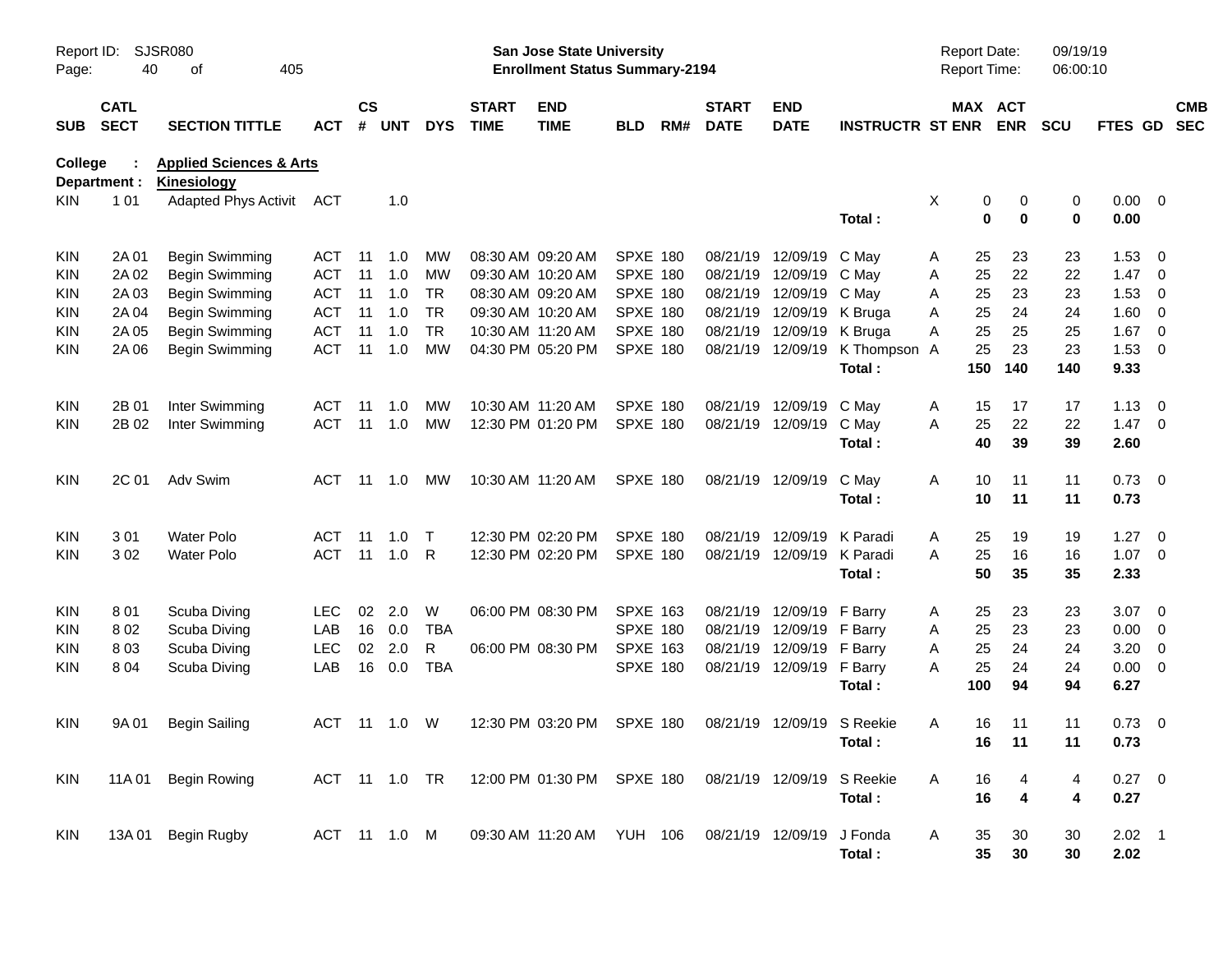|            |             |                       |            |               |                |            |              |                                       | <b>Preliminary Census</b> |           |                             |                                   |                         |                     |            |          |                |                          |            |
|------------|-------------|-----------------------|------------|---------------|----------------|------------|--------------|---------------------------------------|---------------------------|-----------|-----------------------------|-----------------------------------|-------------------------|---------------------|------------|----------|----------------|--------------------------|------------|
| Report ID: |             | <b>SJSR080</b>        |            |               |                |            |              | <b>San Jose State University</b>      |                           |           |                             |                                   |                         | <b>Report Date:</b> |            | 09/19/19 |                |                          |            |
| Page:      | 41          | 405<br>оf             |            |               |                |            |              | <b>Enrollment Status Summary-2194</b> |                           |           |                             |                                   |                         | <b>Report Time:</b> |            | 06:00:10 |                |                          |            |
|            | <b>CATL</b> |                       |            | $\mathsf{cs}$ |                |            | <b>START</b> | <b>END</b>                            |                           |           | <b>START</b>                | <b>END</b>                        |                         |                     | MAX ACT    |          |                |                          | <b>CMB</b> |
| <b>SUB</b> | <b>SECT</b> | <b>SECTION TITTLE</b> | <b>ACT</b> | #             | <b>UNT</b>     | <b>DYS</b> | <b>TIME</b>  | <b>TIME</b>                           | <b>BLD</b>                | RM#       | <b>DATE</b>                 | <b>DATE</b>                       | <b>INSTRUCTR ST ENR</b> |                     | <b>ENR</b> | SCU      | <b>FTES GD</b> |                          | <b>SEC</b> |
| <b>KIN</b> | 14A 01      | Begin Volleyball      | <b>ACT</b> | -11           | 1.0            | МW         |              | 12:30 PM 01:20 PM                     |                           | SPXC 107B | 08/21/19                    |                                   | 12/09/19 O Crespo       | 40<br>A             | 41         | 41       | 2.73           | - 0                      |            |
| <b>KIN</b> | 14A 02      | Begin Volleyball      | <b>ACT</b> | 11            | 1.0            | <b>TR</b>  |              | 10:30 AM 11:20 AM                     |                           |           | SPXC 107A 08/21/19          | 12/09/19 C Mav                    |                         | Α<br>40             | 42         | 42       | 2.80           | - 0                      |            |
| <b>KIN</b> | 14A 03      | Begin Volleyball      | <b>ACT</b> | 11            | 1.0            | <b>TR</b>  |              | 01:30 PM 02:20 PM                     |                           |           | SPXC 107A 08/21/19          |                                   | 12/09/19 O Crespo       | 40<br>A             | 41         | 41       | 2.73           | $\overline{\mathbf{0}}$  |            |
| <b>KIN</b> | 14A 04      | Begin Volleyball      | <b>ACT</b> | 11            | 1.0            | <b>MW</b>  |              | 01:30 PM 02:20 PM                     |                           | SPXC 107B | 08/21/19                    |                                   | 12/09/19 O Crespo       | A<br>40             | -41        | 41       | 2.73           | $\overline{\mathbf{0}}$  |            |
| <b>KIN</b> | 14A 05      | Begin Volleyball      | <b>ACT</b> | 11            | 1.0            | <b>TR</b>  |              | 11:30 AM 12:20 PM                     |                           |           | SPXC 107A 08/21/19          | 12/09/19 C May                    |                         | A<br>40             | 41         | 41       | 2.73           | $\overline{\mathbf{0}}$  |            |
| <b>KIN</b> | 14A 06      | Begin Volleyball      | <b>ACT</b> | 11            | 1.0            | F          |              | 12:30 PM 02:20 PM                     |                           |           |                             | SPXC 107A 08/21/19 12/09/19       | M Pascal-GonA           | 40                  | 44         | 44       | 2.95           | - 1                      |            |
|            |             |                       |            |               |                |            |              |                                       |                           |           |                             |                                   | Total :                 | 240                 | 250        | 250      | 16.68          |                          |            |
| <b>KIN</b> | 14B 01      | Inter Volleyball      | ACT        | -11           | 1.0            | TR         |              | 12:30 PM 01:20 PM                     |                           |           |                             | SPXC 107A 08/21/19 12/09/19       | O Crespo                | 40<br>A             | 40         | 40       | 2.67           | $\overline{\phantom{0}}$ |            |
|            |             |                       | <b>ACT</b> | 11            |                |            |              |                                       |                           |           | SPXC 107A 08/21/19 12/09/19 |                                   | M Pascal-GonA           |                     |            |          |                |                          |            |
| <b>KIN</b> | 14B 02      | Inter Volleyball      |            |               | 1.0            | F          |              | 10:30 AM 12:20 PM                     |                           |           |                             |                                   | Total:                  | 40<br>80            | 42<br>82   | 42<br>82 | 2.80<br>5.47   | $\overline{\phantom{0}}$ |            |
|            |             |                       |            |               |                |            |              |                                       |                           |           |                             |                                   |                         |                     |            |          |                |                          |            |
| <b>KIN</b> | 14C 01      | Adv Volleyball        | ACT        | -11           | 1.0            | МW         |              | 02:30 PM 03:20 PM                     |                           |           | SPXC 107B 08/21/19 12/09/19 |                                   | O Crespo                | Α<br>40             | 34         | 34       | $2.27 \t 0$    |                          |            |
|            |             |                       |            |               |                |            |              |                                       |                           |           |                             |                                   | Total:                  | 40                  | 34         | 34       | 2.27           |                          |            |
| <b>KIN</b> | 15A 01      | <b>Beg Basketball</b> | ACT        | -11           | 1.0            | МW         |              | 08:30 AM 09:20 AM                     | <b>YUH</b>                | 106       | 08/21/19                    | 12/09/19 S Butler                 |                         | 24<br>A             | 22         | 22       | $1.47 \ 0$     |                          |            |
| <b>KIN</b> | 15A 02      | Beg Basketball        | <b>ACT</b> | 11            | 1.0            | <b>TR</b>  |              | 08:30 AM 09:20 AM                     | <b>YUH</b>                | 106       | 08/21/19                    |                                   | 12/09/19 A Lucero       | 24<br>A             | 28         | 28       | 1.87           | $\overline{\mathbf{0}}$  |            |
| <b>KIN</b> | 15A 03      | Beg Basketball        | <b>ACT</b> | -11           | 1.0            | <b>TR</b>  |              | 09:30 AM 10:20 AM                     | <b>YUH</b>                | 106       | 08/21/19                    | 12/09/19 S Butler                 |                         | A<br>24             | 17         | 17       | 1.13           | $\overline{\mathbf{0}}$  |            |
| <b>KIN</b> | 15A 04      | <b>Beg Basketball</b> | <b>ACT</b> | 11            | 1.0            | <b>TR</b>  |              | 10:30 AM 11:20 AM                     | <b>YUH</b>                | 106       | 08/21/19                    |                                   | 12/09/19 A Lucero       | 24<br>A             | 28         | 28       | 1.87           | $\overline{\mathbf{0}}$  |            |
| <b>KIN</b> | 15A 05      | <b>Beg Basketball</b> | <b>ACT</b> | 11            | 1.0            | <b>MW</b>  |              | 10:30 AM 11:20 AM                     | <b>YUH</b>                | 106       |                             | 08/21/19 12/09/19 S Butler        |                         | 24<br>A             | 21         | 21       | $1.40 \ 0$     |                          |            |
|            |             |                       |            |               |                |            |              |                                       |                           |           |                             |                                   | Total :                 | 120                 | 116        | 116      | 7.73           |                          |            |
| <b>KIN</b> | 15B 01      | Int Basketball        | ACT        | -11           | 1.0            | МW         |              | 09:30 AM 10:20 AM                     | YUH                       | - 106     |                             | 08/21/19 12/09/19                 | S Butler                | Α<br>24             | 19         | 19       | $1.27 \t 0$    |                          |            |
|            |             |                       |            |               |                |            |              |                                       |                           |           |                             |                                   | Total:                  | 24                  | 19         | 19       | 1.27           |                          |            |
|            |             |                       |            |               |                |            |              |                                       |                           |           |                             |                                   |                         |                     |            |          |                |                          |            |
| <b>KIN</b> | 18A01       | <b>Beg Handball</b>   | <b>ACT</b> | 11            | 1.0            | W          |              | 06:00 PM 07:50 PM                     | <b>SPXE 160</b>           |           |                             | 08/21/19 12/09/19                 | T Urquhart              | 23<br>A             | 22         | 22       | $1.47 \quad 0$ |                          |            |
|            |             |                       |            |               |                |            |              |                                       |                           |           |                             |                                   | Total:                  | 23                  | 22         | 22       | 1.47           |                          |            |
| <b>KIN</b> | 19A 01      | <b>Begin Soccer</b>   | ACT        | -11           | 1.0            | W          |              | 09:30 AM 11:20 AM                     | <b>YUH</b>                | 106       | 08/21/19                    | 12/09/19                          | M Behler                | 30<br>A             | 33         | 33       | $2.20 \t 0$    |                          |            |
| <b>KIN</b> | 19A 02      | <b>Begin Soccer</b>   | <b>ACT</b> | 11            | 1.0            | $\top$     |              | 08:30 AM 10:20 AM                     | <b>YUH</b>                | 106       | 08/21/19                    | 12/09/19 M Behler                 |                         | 30<br>A             | 31         | 31       | 2.07           | $\overline{\phantom{0}}$ |            |
|            |             |                       |            |               |                |            |              |                                       |                           |           |                             |                                   | Total :                 | 60                  | 64         | 64       | 4.27           |                          |            |
| KIN        | 19B 01      | Int Soccer            |            |               | ACT 11 1.0 T   |            |              | 10:30 AM 12:20 PM                     | <b>YUH 106</b>            |           |                             | 08/21/19 12/09/19 M Behler        |                         | 30<br>A             | 26         | 26       | $1.73 \t 0$    |                          |            |
| KIN        | 19B 02      | Int Soccer            | <b>ACT</b> |               | 11  1.0  F     |            |              | 08:30 AM 10:20 AM                     | <b>YUH 106</b>            |           |                             | 08/21/19 12/09/19 M Behler        |                         | 30<br>A             | 14         | 14       | $0.95$ 1       |                          |            |
|            |             |                       |            |               |                |            |              |                                       |                           |           |                             |                                   |                         | 60                  | 40         | 40       | 2.68           |                          |            |
|            |             |                       |            |               |                |            |              |                                       |                           |           |                             |                                   | Total:                  |                     |            |          |                |                          |            |
| KIN        | 20A 01      | Begin Badminton       | ACT        |               | $11 \quad 1.0$ | MW         |              | 09:30 AM 10:20 AM                     |                           |           |                             | SPXC 107B 08/21/19 12/09/19 L Cai |                         | 24<br>A             | 29         | 29       | $1.93 \ 0$     |                          |            |
| KIN        | 20A 02      | Begin Badminton       | <b>ACT</b> |               | $11 \quad 1.0$ | <b>MW</b>  |              | 08:30 AM 09:20 AM                     |                           |           |                             | SPXC 107B 08/21/19 12/09/19 L Cai |                         | 24<br>A             | 26         | 26       | $1.73 \t 0$    |                          |            |
| KIN        | 20A 03      | Begin Badminton       | ACT        |               | 11 1.0         | TR         |              | 08:30 AM 09:20 AM                     |                           |           |                             | SPXC 107B 08/21/19 12/09/19 L Cai |                         | 24<br>Α             | 27         | 27       | $1.80 \t 0$    |                          |            |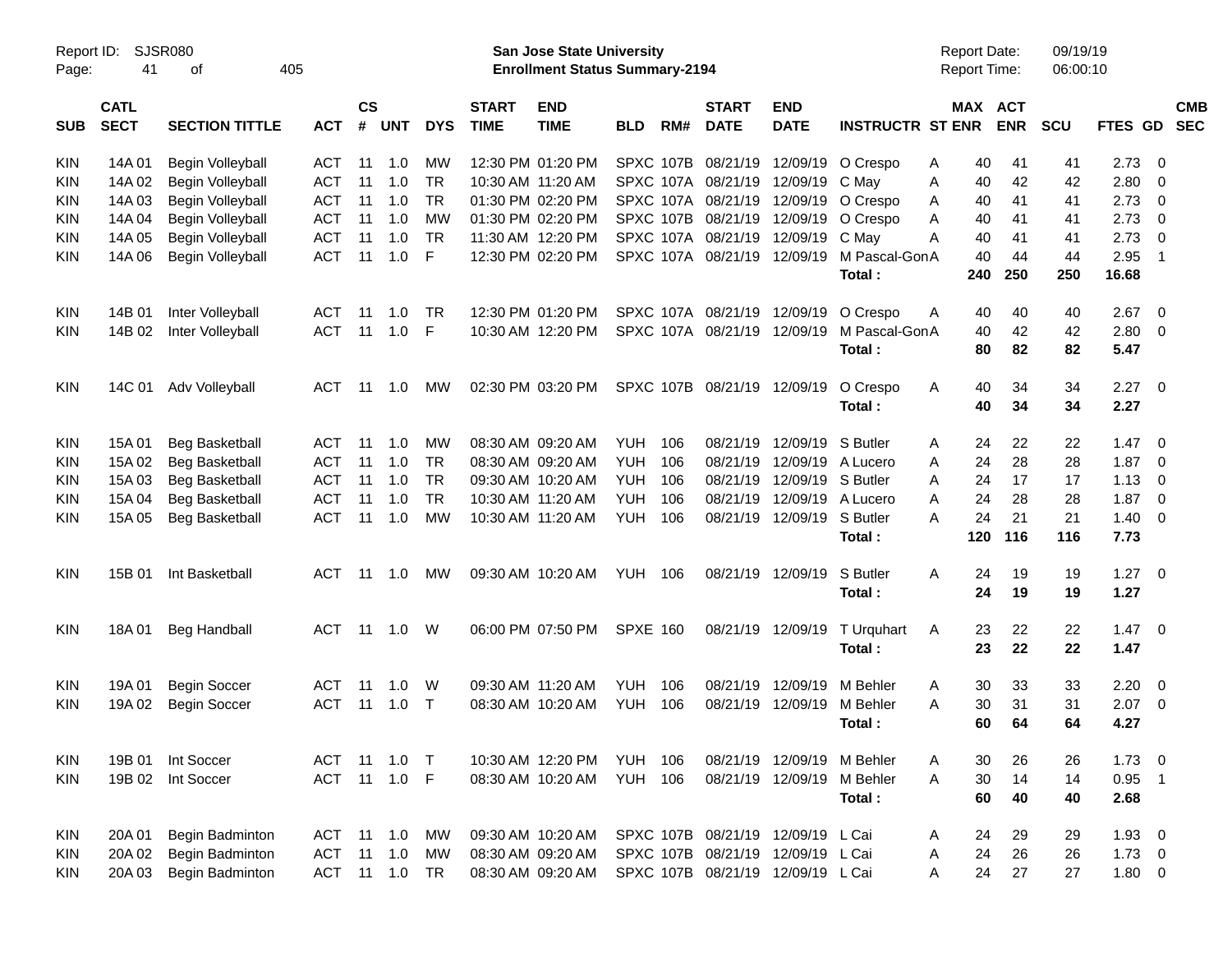| Report ID:<br>Page:             | 42                                            | <b>SJSR080</b><br>οf                                                                                                 | 405                                                         |                            |                                 |                                   |                             | <b>San Jose State University</b><br><b>Enrollment Status Summary-2194</b>                             |                                                    |            |                                                             |                                                                                      |                                                                                            | <b>Report Date:</b><br><b>Report Time:</b> |                            | 09/19/19<br>06:00:10           |                                                              |                                                      |            |
|---------------------------------|-----------------------------------------------|----------------------------------------------------------------------------------------------------------------------|-------------------------------------------------------------|----------------------------|---------------------------------|-----------------------------------|-----------------------------|-------------------------------------------------------------------------------------------------------|----------------------------------------------------|------------|-------------------------------------------------------------|--------------------------------------------------------------------------------------|--------------------------------------------------------------------------------------------|--------------------------------------------|----------------------------|--------------------------------|--------------------------------------------------------------|------------------------------------------------------|------------|
| <b>SUB</b>                      | <b>CATL</b><br><b>SECT</b>                    | <b>SECTION TITTLE</b>                                                                                                | <b>ACT</b>                                                  | <b>CS</b><br>$\pmb{\#}$    | <b>UNT</b>                      | <b>DYS</b>                        | <b>START</b><br><b>TIME</b> | <b>END</b><br><b>TIME</b>                                                                             | <b>BLD</b>                                         | RM#        | <b>START</b><br><b>DATE</b>                                 | <b>END</b><br><b>DATE</b>                                                            | <b>INSTRUCTR ST ENR</b>                                                                    | MAX ACT                                    | <b>ENR</b>                 | <b>SCU</b>                     | FTES GD SEC                                                  |                                                      | <b>CMB</b> |
| KIN                             | 20A 04                                        | Begin Badminton                                                                                                      | ACT                                                         |                            | 11 1.0                          | TR                                |                             | 09:30 AM 10:20 AM                                                                                     |                                                    |            | SPXC 107B 08/21/19                                          | 12/09/19                                                                             | L Cai<br>Total:                                                                            | 24<br>Α<br>96                              | 26<br>108                  | 26<br>108                      | $1.73 \ 0$<br>7.20                                           |                                                      |            |
| KIN                             | 20B 01                                        | Inter Badminton                                                                                                      |                                                             |                            | ACT 11 1.0 F                    |                                   |                             | 10:30 AM 12:20 PM                                                                                     |                                                    |            |                                                             | SPXC 107B 08/21/19 12/09/19                                                          | L Cai<br>Total:                                                                            | 12<br>Α<br>12                              | 14<br>14                   | 14<br>14                       | $0.93$ 0<br>0.93                                             |                                                      |            |
| KIN                             | 20C 01                                        | Adv Badminton                                                                                                        | ACT                                                         |                            | 11  1.0  F                      |                                   |                             | 10:30 AM 12:20 PM                                                                                     |                                                    |            |                                                             | SPXC 107B 08/21/19 12/09/19                                                          | L Cai<br>Total:                                                                            | 12<br>Α<br>12                              | 16<br>16                   | 16<br>16                       | $1.07 \t 0$<br>1.07                                          |                                                      |            |
| KIN<br>KIN                      | 21A 01<br>21A 02                              | <b>Begin Tennis</b><br><b>Begin Tennis</b>                                                                           | ACT.<br><b>ACT</b>                                          | 11<br>11                   | 1.0<br>1.0                      | M<br>$\top$                       |                             | 01:30 PM 03:20 PM<br>01:30 PM 03:20 PM                                                                | YUH.<br><b>YUH</b>                                 | 106<br>106 | 08/21/19                                                    | 08/21/19 12/09/19                                                                    | 12/09/19 K Hollander<br>K Hollander<br>Total:                                              | 25<br>A<br>25<br>A<br>50                   | 24<br>21<br>45             | 24<br>21<br>45                 | $1.60 \t 0$<br>$1.40 \ 0$<br>3.00                            |                                                      |            |
| KIN                             | 21B 01                                        | Inter Tennis                                                                                                         | ACT                                                         |                            | 11 1.0                          | W                                 |                             | 01:30 PM 03:20 PM                                                                                     | <b>YUH 106</b>                                     |            |                                                             | 08/21/19 12/09/19                                                                    | K Hollander A<br>Total:                                                                    | 25<br>25                                   | 21<br>21                   | 21<br>21                       | $1.40 \ 0$<br>1.40                                           |                                                      |            |
| KIN<br>KIN                      | 23A 01<br>23A 02                              | <b>Begin Archery</b><br><b>Begin Archery</b>                                                                         | ACT<br><b>ACT</b>                                           | 11<br>11                   | 1.0<br>1.0                      | $\top$<br>R                       |                             | 12:30 PM 02:20 PM<br>12:30 PM 02:20 PM                                                                | <b>YUH</b><br><b>YUH</b>                           | 106<br>106 | 08/21/19                                                    | 12/09/19 N Fraire<br>08/21/19 12/09/19                                               | N Fraire<br>Total:                                                                         | 25<br>A<br>20<br>A<br>45                   | 31<br>24<br>55             | 31<br>24<br>55                 | $2.07$ 0<br>$1.60 \t 0$<br>3.67                              |                                                      |            |
| KIN                             | 23B 01                                        | Inter Archery                                                                                                        | ACT                                                         |                            | 11 1.0                          | R                                 |                             | 12:30 PM 02:20 PM                                                                                     | <b>YUH 106</b>                                     |            |                                                             | 08/21/19 12/09/19                                                                    | N Fraire<br>Total:                                                                         | Α<br>5<br>5                                | 2<br>$\mathbf{2}$          | $\overline{2}$<br>$\mathbf{2}$ | $0.13 \quad 0$<br>0.13                                       |                                                      |            |
| KIN<br>KIN<br>KIN<br>KIN<br>KIN | 24A 01<br>24A 02<br>24A03<br>24A 04<br>24A 05 | <b>Begin Bowling</b><br><b>Begin Bowling</b><br><b>Begin Bowling</b><br><b>Begin Bowling</b><br><b>Begin Bowling</b> | ACT<br><b>ACT</b><br><b>ACT</b><br><b>ACT</b><br><b>ACT</b> | 11<br>11<br>11<br>11<br>11 | 1.0<br>1.0<br>1.0<br>1.0<br>1.0 | МW<br>МW<br>МW<br><b>TR</b><br>TR |                             | 08:30 AM 09:20 AM<br>09:30 AM 10:20 AM<br>10:30 AM 11:20 AM<br>08:30 AM 09:20 AM<br>09:30 AM 10:20 AM | SU<br>SU<br>SU<br>SU<br><b>SU</b>                  | ALLE       | ALLE 08/21/19<br>08/21/19<br>ALLE 08/21/19<br>ALLE 08/21/19 | 12/09/19<br>12/09/19<br>12/09/19<br>ALLE 08/21/19 12/09/19                           | 12/09/19 M Pascal-GonA<br>M Pascal-GonA<br>M Pascal-GonA<br>M Pascal-GonA<br>M Pascal-GonA | 30<br>30<br>30<br>30<br>30                 | 37<br>43<br>47<br>37<br>44 | 37<br>43<br>47<br>37<br>44     | $2.47 \quad 0$<br>2.87<br>3.13<br>$2.47 \quad 0$<br>$2.93$ 0 | $\overline{\phantom{0}}$<br>$\overline{\phantom{0}}$ |            |
| KIN                             | 24B 01                                        | Inter Bowling                                                                                                        | ACT 11 1.0                                                  |                            |                                 | TR                                |                             | 10:30 AM 11:20 AM                                                                                     | SU                                                 |            |                                                             |                                                                                      | Total :<br>ALLE 08/21/19 12/09/19 M Pascal-GonA<br>Total :                                 | 150<br>30<br>30                            | 208<br>38<br>38            | 208<br>38<br>38                | 13.87<br>$2.53 \t 0$<br>2.53                                 |                                                      |            |
| KIN<br>KIN<br>KIN               | 25A 01<br>25A 02<br>25A 03                    | Begin Golf<br>Begin Golf<br><b>Begin Golf</b>                                                                        | ACT 11 1.0 TR<br>ACT                                        |                            | $11 \quad 1.0$<br>ACT 11 1.0 M  | <b>TR</b>                         |                             | 09:30 AM 10:20 AM<br>11:30 AM 12:20 PM<br>09:30 AM 11:20 AM                                           | <b>YUH 106</b><br><b>YUH 106</b><br><b>YUH 106</b> |            |                                                             | 08/21/19 12/09/19 D Allio<br>08/21/19 12/09/19 D Allio<br>08/21/19 12/09/19 M Behler | Total:                                                                                     | 25<br>A<br>25<br>A<br>25<br>A<br>75        | 25<br>23<br>25<br>73       | 25<br>23<br>25<br>73           | $1.67$ 0<br>$1.53 \t 0$<br>$1.67$ 0<br>4.87                  |                                                      |            |
| KIN                             | 25B 01                                        | Intermediate Golf                                                                                                    | ACT 11 1.0 TR                                               |                            |                                 |                                   |                             | 10:30 AM 11:20 AM YUH 106                                                                             |                                                    |            |                                                             | 08/21/19 12/09/19 D Allio                                                            |                                                                                            | 25<br>A                                    | 24                         | 24                             | $1.60 \t 0$                                                  |                                                      |            |

Preliminary Census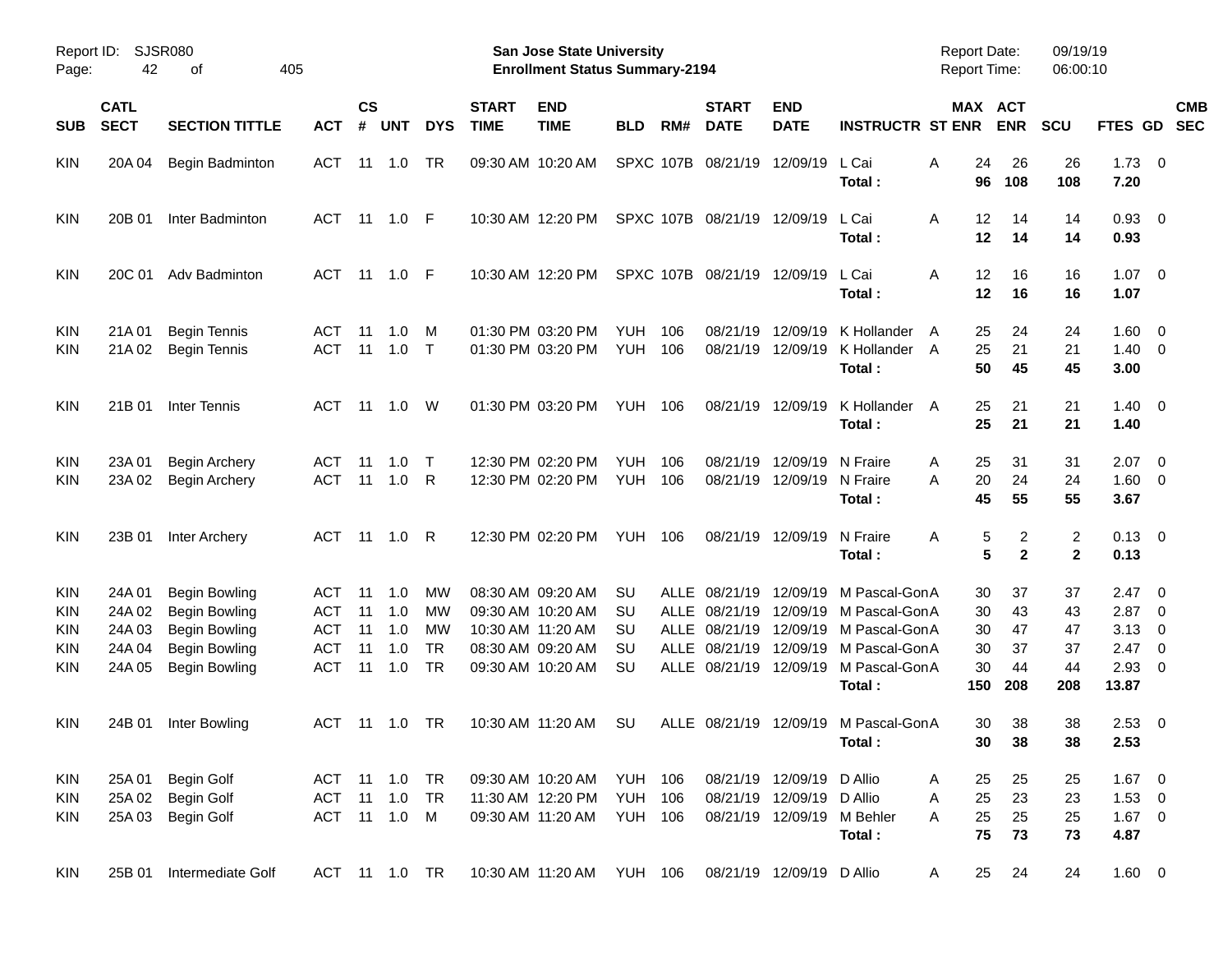|                     |                            |                             |               |                    |            |            |                             |                                                                    | <b>Preliminary Census</b> |           |                             |                                    |                                           |                                     |          |                       |                      |                |                            |                          |
|---------------------|----------------------------|-----------------------------|---------------|--------------------|------------|------------|-----------------------------|--------------------------------------------------------------------|---------------------------|-----------|-----------------------------|------------------------------------|-------------------------------------------|-------------------------------------|----------|-----------------------|----------------------|----------------|----------------------------|--------------------------|
| Report ID:<br>Page: | 43                         | <b>SJSR080</b><br>405<br>оf |               |                    |            |            |                             | San Jose State University<br><b>Enrollment Status Summary-2194</b> |                           |           |                             |                                    |                                           | <b>Report Date:</b><br>Report Time: |          |                       | 09/19/19<br>06:00:10 |                |                            |                          |
| <b>SUB</b>          | <b>CATL</b><br><b>SECT</b> | <b>SECTION TITTLE</b>       | <b>ACT</b>    | $\mathsf{cs}$<br># | <b>UNT</b> | <b>DYS</b> | <b>START</b><br><b>TIME</b> | <b>END</b><br><b>TIME</b>                                          | <b>BLD</b>                | RM#       | <b>START</b><br><b>DATE</b> | <b>END</b><br><b>DATE</b>          | <b>INSTRUCTR ST ENR</b>                   |                                     |          | MAX ACT<br><b>ENR</b> | <b>SCU</b>           | FTES GD        |                            | <b>CMB</b><br><b>SEC</b> |
|                     |                            |                             |               |                    |            |            |                             |                                                                    |                           |           |                             |                                    | Total:                                    |                                     | 25       | 24                    | 24                   | 1.60           |                            |                          |
| <b>KIN</b>          | 27A 01                     | <b>Begin Table Tennis</b>   | ACT           | 11                 | 1.0        | МW         |                             | 08:30 AM 09:20 AM                                                  |                           | SPXC 107A | 08/21/19                    | 12/09/19                           | G Chen                                    | Α                                   | 40       | 42                    | 42                   | 2.80 0         |                            |                          |
| <b>KIN</b>          | 27A 02                     | <b>Begin Table Tennis</b>   | <b>ACT</b>    | 11                 | 1.0        | МW         |                             | 09:30 AM 10:20 AM                                                  |                           | SPXC 107A | 08/21/19                    | 12/09/19                           | G Chen                                    | Α                                   | 40       | 50                    | 50                   | 3.33           | $\overline{\phantom{0}}$   |                          |
| KIN                 | 27A 03                     | <b>Begin Table Tennis</b>   | <b>ACT</b>    | 11                 | 1.0        | МW         |                             | 10:30 AM 11:20 AM                                                  |                           | SPXC 107A | 08/21/19                    | 12/09/19                           | L Cai                                     | Α                                   | 40       | 49                    | 49                   | 3.27           | $\overline{\phantom{0}}$   |                          |
| KIN                 | 27A 04                     | <b>Begin Table Tennis</b>   | <b>ACT</b>    | 11                 | 1.0        | F          |                             | 08:30 AM 10:20 AM                                                  |                           |           | SPXC 107A 08/21/19          | 12/09/19                           | L Cai                                     | А                                   | 40       | 40                    | 40                   | 2.67           | $\overline{\phantom{0}}$   |                          |
|                     |                            |                             |               |                    |            |            |                             |                                                                    |                           |           |                             |                                    | Total:                                    |                                     | 160      | 181                   | 181                  | 12.07          |                            |                          |
| <b>KIN</b>          | 28A01                      | <b>Beg Gymnastics</b>       | ACT           | 11                 | 1.0        | МW         |                             | 08:30 AM 09:20 AM                                                  | <b>SPXC 231</b>           |           | 08/21/19                    | 12/09/19                           | S Relova                                  | A                                   | 30       | 29                    | 29                   | 1.93           | $\overline{\phantom{0}}$   |                          |
| <b>KIN</b>          | 28A02                      | <b>Beg Gymnastics</b>       | ACT           | 11                 | 1.0        | MW         |                             | 09:30 AM 10:20 AM                                                  | <b>SPXC 231</b>           |           | 08/21/19                    | 12/09/19                           | S Relova                                  | A                                   | 30       | 29                    | 29                   | 1.93           | $\overline{\phantom{0}}$   |                          |
|                     |                            |                             |               |                    |            |            |                             |                                                                    |                           |           |                             |                                    | Total:                                    |                                     | 60       | 58                    | 58                   | 3.87           |                            |                          |
| <b>KIN</b>          | 29 01                      | Cardio Kickboxing           | ACT           | 11                 | 1.0        | TR         |                             | 01:30 PM 02:20 PM                                                  |                           |           | SRAC STDB 08/21/19          | 12/09/19                           | F Ghiasvand A                             |                                     | 30       | 35                    | 35                   | 2.33           | $\overline{\phantom{0}}$   |                          |
|                     | 29 02                      | Cardio Kickboxing           | <b>ACT</b>    | 11                 | 1.0        | МW         |                             | 03:30 PM 04:20 PM                                                  |                           | SRAC MAC  | 08/21/19                    | 12/09/19                           |                                           |                                     | 30       | 30                    | 30                   | 2.00           | $\overline{\phantom{0}}$   |                          |
| <b>KIN</b>          |                            |                             |               |                    |            |            |                             |                                                                    |                           |           |                             |                                    | A Ayers                                   | A                                   |          |                       |                      |                |                            |                          |
| KIN                 | 29 03                      | Cardio Kickboxing           | <b>ACT</b>    | 11                 | 1.0        | TR         |                             | 10:30 AM 11:20 AM                                                  |                           |           | SRAC STDB 08/21/19 12/09/19 |                                    | A Batt<br>Total:                          | A                                   | 30<br>90 | 39<br>104             | 39<br>104            | 2.60 0<br>6.93 |                            |                          |
|                     |                            |                             |               |                    |            |            |                             |                                                                    |                           |           |                             |                                    |                                           |                                     |          |                       |                      |                |                            |                          |
| <b>KIN</b>          | 30 01                      | Pilates                     | ACT           | 11                 | 1.0        | MW         |                             | 07:30 AM 08:20 AM                                                  |                           |           | SRAC STDB 08/21/19          | 12/09/19                           | J Linafelter                              | Α                                   | 30       | 30                    | 30                   | $2.00 \t 0$    |                            |                          |
| <b>KIN</b>          | 30 02                      | Pilates                     | ACT           | 11                 | 1.0        | F          |                             | 09:30 AM 11:20 AM                                                  | <b>SPXE 178</b>           |           | 08/21/19                    | 12/09/19                           | J Linafelter                              | A                                   | 30       | 33                    | 33                   | 2.20           | $\overline{\mathbf{0}}$    |                          |
| KIN                 | 30 03                      | Pilates                     | ACT           | 11                 | 1.0        | МW         |                             | 08:30 AM 09:20 AM                                                  |                           |           | SRAC STDB 08/21/19          | 12/09/19                           | J Linafelter                              | A                                   | 30       | 32                    | 32                   | 2.13           | $\overline{\phantom{0}}$   |                          |
| KIN                 | 30 04                      | Pilates                     | ACT           | 11                 | 1.0        | МW         |                             | 11:30 AM 12:20 PM                                                  | <b>SPXE 178</b>           |           | 08/21/19                    | 12/09/19                           | J Linafelter                              | A                                   | 30       | 32                    | 32                   | 2.13           | $\overline{\mathbf{0}}$    |                          |
| <b>KIN</b>          | 30 05                      | Pilates                     | ACT           | 11                 | 1.0        | F          |                             | 07:30 AM 09:20 AM                                                  | <b>SPXE 178</b>           |           | 08/21/19                    | 12/09/19                           | J Linafelter                              | A                                   | 30       | 31                    | 31                   | 2.07           | $\overline{\mathbf{0}}$    |                          |
| KIN                 | 30 06                      | Pilates                     | <b>ACT</b>    | 11                 | 1.0        | <b>TR</b>  |                             | 02:30 PM 03:20 PM                                                  |                           |           | SRAC STDB 08/21/19          | 12/09/19                           | A Batt                                    | Α                                   | 30       | 24                    | 24                   | 1.60           | $\overline{\mathbf{0}}$    |                          |
| KIN                 | 30 07                      | Pilates                     | ACT           | 11                 | 1.0        | <b>TR</b>  |                             | 03:30 PM 04:20 PM                                                  |                           |           | SRAC STDB 08/21/19 12/09/19 |                                    | A Batt                                    | Α                                   | 30       | 29                    | 29                   | 1.93           | $\overline{\mathbf{0}}$    |                          |
|                     |                            |                             |               |                    |            |            |                             |                                                                    |                           |           |                             |                                    | Total:                                    |                                     | 210      | 211                   | 211                  | 14.07          |                            |                          |
| <b>KIN</b>          | 31 01                      | <b>Body Sculpting</b>       | ACT           | 11                 | 1.0        | TR         |                             | 12:30 PM 01:20 PM                                                  | SRAC MAC                  |           | 08/21/19                    | 12/09/19                           | C Carrillo                                | Α                                   | 50       | 52                    | 52                   | 3.47           | $\overline{\phantom{0}}$   |                          |
| <b>KIN</b>          | 31 02                      | <b>Body Sculpting</b>       | <b>ACT</b>    | 11                 | 1.0        | TR         |                             | 11:30 AM 12:20 PM                                                  | <b>SRAC MAC</b>           |           | 08/21/19                    | 12/09/19                           | A Batt                                    | Α                                   | 50       | 49                    | 49                   | 3.27           | $\overline{\mathbf{0}}$    |                          |
| KIN                 | 31 03                      | <b>Body Sculpting</b>       | ACT           | 11                 | 1.0        | <b>TR</b>  |                             | 08:30 AM 09:20 AM                                                  |                           |           | SRAC STDB 08/21/19          | 12/09/19                           | A Dietrich                                | A                                   | 50       | 44                    | 44                   | 2.93           | 0                          |                          |
| KIN                 | 31 04                      | <b>Body Sculpting</b>       | ACT           | 11                 | 1.0        | MW         |                             | 04:30 PM 05:20 PM                                                  |                           |           |                             | SPXC 107A 08/21/19 12/09/19 A Batt |                                           | Α                                   | 50       | 52                    | 52                   | 3.47           | $\overline{\phantom{0}}$   |                          |
| <b>KIN</b>          | 31 05                      | <b>Body Sculpting</b>       | ACT 11 1.0 TR |                    |            |            |                             | 07:30 AM 08:20 AM SRAC MAC 08/21/19 12/09/19 A Dietrich            |                           |           |                             |                                    |                                           | A                                   | 50       | 51                    | 51                   | 3.42           | $\overline{\phantom{0}}$ 1 |                          |
| KIN                 | 31 06                      | <b>Body Sculpting</b>       | ACT 11 1.0 TR |                    |            |            |                             | 04:30 PM 05:20 PM                                                  |                           |           |                             | SRAC STDB 08/21/19 12/09/19 A Batt |                                           | A                                   | 50       | 46                    | 46                   | $3.07$ 0       |                            |                          |
|                     |                            |                             |               |                    |            |            |                             |                                                                    |                           |           |                             |                                    | Total:                                    |                                     |          | 300 294               | 294                  | 19.62          |                            |                          |
|                     |                            |                             |               |                    |            |            |                             |                                                                    |                           |           |                             |                                    |                                           |                                     |          |                       |                      |                |                            |                          |
| KIN                 | 32 01                      | Aerobics                    | ACT 11 1.0    |                    |            | MW         |                             | 12:30 PM 01:20 PM                                                  |                           |           |                             |                                    | SRAC STDB 08/21/19 12/09/19 F Ghiasvand A |                                     | 50       | 53                    | 53                   | $3.53$ 0       |                            |                          |
| <b>KIN</b>          | 32 02                      | Aerobics                    | ACT           |                    | 11  1.0    | МW         |                             | 01:30 PM 02:20 PM                                                  |                           |           |                             |                                    | SRAC STDB 08/21/19 12/09/19 F Ghiasvand A |                                     | 50       | 43                    | 43                   | $2.87$ 0       |                            |                          |
| <b>KIN</b>          | 32 03                      | Aerobics                    | <b>ACT</b>    |                    | 1.0        |            |                             |                                                                    |                           |           |                             |                                    |                                           | Х                                   | 0        | 0                     | 0                    | $0.00 \t 0$    |                            |                          |
| <b>KIN</b>          | 32 04                      | Aerobics                    | <b>ACT</b>    |                    | 1.0        |            |                             |                                                                    |                           |           |                             |                                    |                                           | X                                   | 0        | 0                     | 0                    | $0.00 \t 0$    |                            |                          |
| <b>KIN</b>          | 32 05                      | Aerobics                    | ACT 11 1.0 TR |                    |            |            |                             | 09:30 AM 10:20 AM SRAC STDB 08/21/19 12/09/19 A Batt               |                           |           |                             |                                    |                                           | A                                   | 50       | 43                    | 43                   | $2.87$ 0       |                            |                          |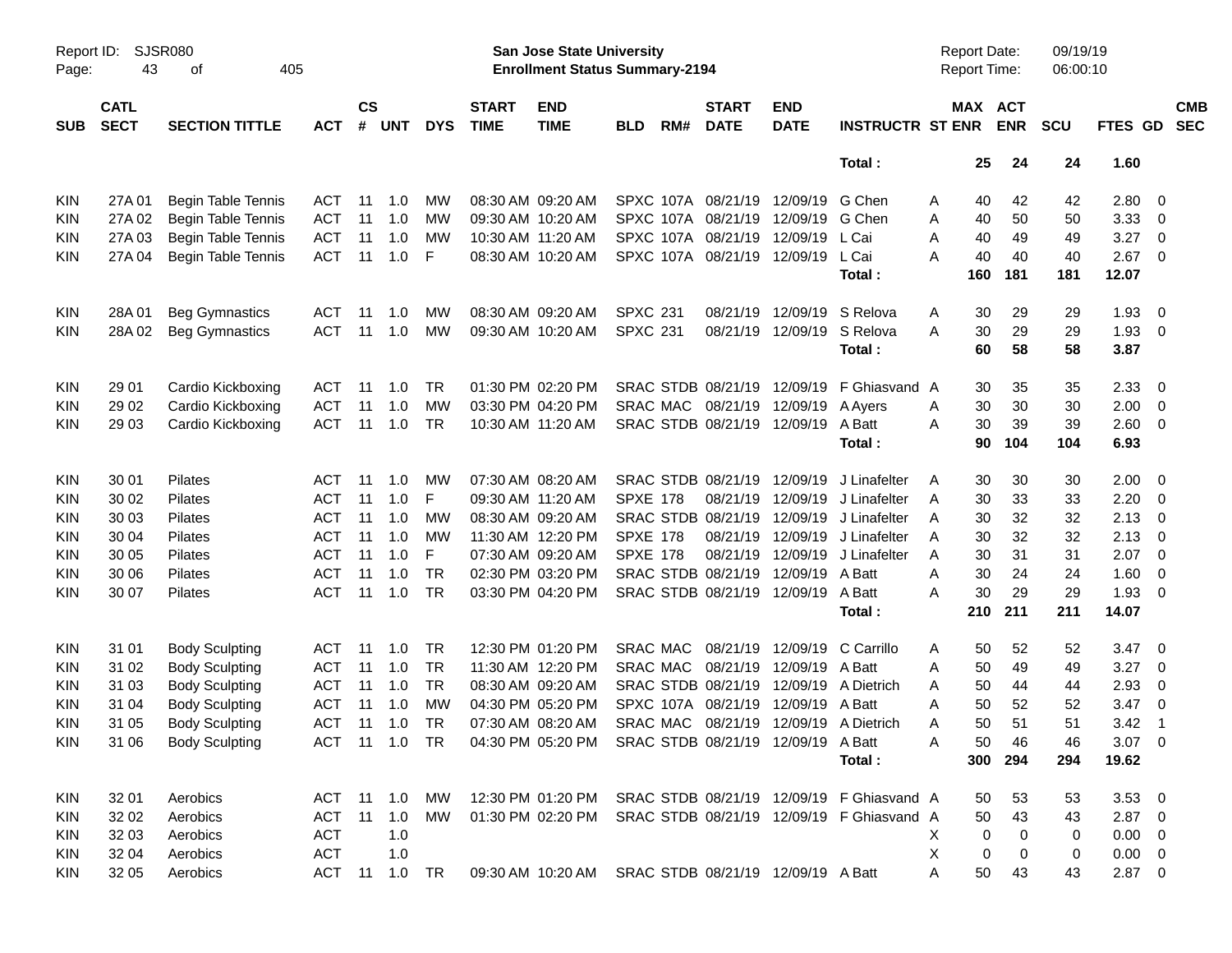|            |                                                 |                        |            |                    |                |            |                             |                                                                    | <b>Preliminary Census</b> |           |                                       |                            |                         |                                            |            |                      |            |                            |                          |
|------------|-------------------------------------------------|------------------------|------------|--------------------|----------------|------------|-----------------------------|--------------------------------------------------------------------|---------------------------|-----------|---------------------------------------|----------------------------|-------------------------|--------------------------------------------|------------|----------------------|------------|----------------------------|--------------------------|
| Page:      | <b>SJSR080</b><br>Report ID:<br>44<br>405<br>оf |                        |            |                    |                |            |                             | San Jose State University<br><b>Enrollment Status Summary-2194</b> |                           |           |                                       |                            |                         | <b>Report Date:</b><br><b>Report Time:</b> |            | 09/19/19<br>06:00:10 |            |                            |                          |
| <b>SUB</b> | <b>CATL</b><br><b>SECT</b>                      | <b>SECTION TITTLE</b>  | <b>ACT</b> | $\mathsf{cs}$<br># | <b>UNT</b>     | <b>DYS</b> | <b>START</b><br><b>TIME</b> | <b>END</b><br><b>TIME</b>                                          | <b>BLD</b>                | RM#       | <b>START</b><br><b>DATE</b>           | <b>END</b><br><b>DATE</b>  | <b>INSTRUCTR ST ENR</b> | MAX ACT                                    | <b>ENR</b> | <b>SCU</b>           | FTES GD    |                            | <b>CMB</b><br><b>SEC</b> |
|            |                                                 |                        |            |                    |                |            |                             |                                                                    |                           |           |                                       |                            | Total:                  |                                            | 150 139    | 139                  | 9.27       |                            |                          |
| KIN        | 34 01                                           | <b>Step Training</b>   | ACT        | 11                 | 1.0            | MW         |                             | 02:30 PM 03:20 PM                                                  |                           |           | SPXC 107A 08/21/19 12/09/19 A Batt    |                            |                         | 50<br>Α                                    | 46         | 46                   | 3.07       | 0                          |                          |
| KIN        | 34 02                                           | <b>Step Training</b>   | <b>ACT</b> |                    | 1.0            |            |                             |                                                                    |                           |           |                                       |                            |                         | X<br>$\mathbf 0$                           | 0          | 0                    | 0.00       | 0                          |                          |
| KIN        | 34 03                                           | <b>Step Training</b>   | <b>ACT</b> | 11                 | 1.0            | MW         |                             | 03:30 PM 04:20 PM                                                  |                           |           | SPXC 107A 08/21/19 12/09/19           |                            | A Batt                  | А<br>50                                    | 32         | 32                   | 2.13       | $\mathbf{0}$               |                          |
|            |                                                 |                        |            |                    |                |            |                             |                                                                    |                           |           |                                       |                            | Total:                  | 100                                        | 78         | 78                   | 5.20       |                            |                          |
| KIN        | 35A01                                           | Begin Wt Training      | ACT        | 11                 | 1.0            | МW         |                             | 08:30 AM 09:20 AM                                                  | YUH.                      | 126       |                                       | 08/21/19 12/09/19          | R MontgomeryA           | 32                                         | 29         | 29                   | 1.93       | 0                          |                          |
| KIN        | 35A 02                                          | Begin Wt Training      | ACT        | 11                 | 1.0            | <b>TR</b>  |                             | 07:30 AM 08:20 AM                                                  | <b>YUH</b>                | 126       | 08/21/19                              | 12/09/19                   | S Butler                | 32<br>Α                                    | 32         | 32                   | 2.13       | 0                          |                          |
| KIN        | 35A03                                           | Begin Wt Training      | ACT        | 11                 | 1.0            | <b>TR</b>  |                             | 08:30 AM 09:20 AM                                                  | <b>YUH</b>                | 126       |                                       | 08/21/19 12/09/19 S Butler |                         | 32<br>Α                                    | 23         | 23                   | 1.53       | 0                          |                          |
| KIN        | 35A 04                                          | Begin Wt Training      | <b>ACT</b> | 11                 | 1.0            | <b>TR</b>  |                             | 10:30 AM 11:20 AM                                                  | <b>YUH</b>                | 126       |                                       | 08/21/19 12/09/19 S Butler |                         | 32<br>Α                                    | 31         | 31                   | 2.07       | $\overline{0}$             |                          |
| KIN        | 35A 05                                          | Begin Wt Training      | <b>ACT</b> | 11                 | 1.0            | <b>TR</b>  |                             | 03:30 PM 04:20 PM                                                  | <b>YUH</b>                | 126       |                                       | 08/21/19 12/09/19          | L Pate                  | 32<br>Α                                    | 32         | 32                   | 2.13       | 0                          |                          |
| KIN        | 35A 06                                          | Begin Wt Training      | <b>ACT</b> | 11                 | 1.0            | <b>MW</b>  |                             | 01:30 PM 02:20 PM                                                  | <b>YUH</b>                | 126       |                                       | 08/21/19 12/09/19          | D Bobb                  | 32<br>Α                                    | 33         | 33                   | 2.20       | 0                          |                          |
| KIN        | 35A 07                                          | Begin Wt Training      | <b>ACT</b> | 11                 | 1.0            | МW         |                             | 03:30 PM 04:20 PM                                                  | <b>YUH</b>                | 126       |                                       | 08/21/19 12/09/19          | J Fonda                 | 32<br>Α                                    | 34         | 34                   | 2.27       | 0                          |                          |
| KIN        | 35A08                                           | Begin Wt Training      | <b>ACT</b> | 11                 | 1.0            | <b>TR</b>  |                             | 02:30 PM 03:20 PM                                                  | <b>YUH</b>                | 126       |                                       | 08/21/19 12/09/19          | L Pate                  | 32<br>Α                                    | 32         | 32                   | 2.13       | 0                          |                          |
| KIN        | 35A09                                           | Begin Wt Training      | <b>ACT</b> | 11                 | 1.0            | <b>MW</b>  |                             | 02:30 PM 03:20 PM                                                  | <b>YUH</b>                | 126       |                                       | 08/21/19 12/09/19          | D Bobb                  | 32<br>Α                                    | 33         | 33                   | 2.20       | 0                          |                          |
| KIN        | 35A 10                                          | Begin Wt Training      | <b>ACT</b> | 11                 | 1.0            | МW         |                             | 12:30 PM 01:20 PM                                                  | <b>YUH</b>                | 126       |                                       | 08/21/19 12/09/19          | A Lucero                | 32<br>Α                                    | 35         | 35                   | 2.33       | 0                          |                          |
| KIN        | 35A 11                                          | Begin Wt Training      | <b>ACT</b> | 11                 | 1.0            | <b>TR</b>  |                             | 12:30 PM 01:20 PM                                                  | <b>YUH</b>                | 126       |                                       | 08/21/19 12/09/19          | L Pate                  | 32<br>А                                    | 36         | 36                   | 2.40       | 0                          |                          |
| KIN        | 35A 12                                          | Begin Wt Training      | <b>ACT</b> | 11                 | 1.0            | <b>MW</b>  |                             | 10:30 AM 11:20 AM                                                  | <b>YUH</b>                | 126       |                                       | 08/21/19 12/09/19          | R MontgomeryA           | 32                                         | 36         | 36                   | 2.40       | 0                          |                          |
| KIN        | 35A 13                                          | Begin Wt Training      | <b>ACT</b> | 11                 | 1.0            | <b>TR</b>  |                             | 04:30 PM 05:20 PM                                                  | <b>YUH</b>                | 126       |                                       | 08/21/19 12/09/19          | L Pate                  | 32<br>A                                    | 35         | 35                   | 2.33       | 0                          |                          |
| KIN        | 35A 14                                          | Begin Wt Training      | <b>ACT</b> | 11                 | 1.0            | <b>TR</b>  |                             | 05:30 PM 06:20 PM                                                  | <b>YUH</b>                | 126       |                                       | 08/21/19 12/09/19          | L Pate                  | 32<br>Α                                    | 34         | 34                   | 2.27       | 0                          |                          |
| KIN        | 35A 15                                          | Begin Wt Training      | <b>ACT</b> | 11                 | 1.0            | <b>TR</b>  |                             | 09:30 AM 10:20 AM                                                  | YUH                       | 126       |                                       | 08/21/19 12/09/19          | A Tomimbang A           | 32                                         | 15         | 15                   | 1.02       | $\overline{\phantom{0}}$ 1 |                          |
|            |                                                 |                        |            |                    |                |            |                             |                                                                    |                           |           |                                       |                            | Total:                  | 480                                        | 470        | 470                  | 31.35      |                            |                          |
| KIN        | 35B 01                                          | Inter Wt Training      | ACT        | 11                 | 1.0            | МW         |                             | 09:30 AM 10:20 AM                                                  | YUH.                      | 126       |                                       | 08/21/19 12/09/19          | R MontgomeryA           | 32                                         | 32         | 32                   | 2.13       | $\overline{0}$             |                          |
| KIN        | 35B 02                                          | Inter Wt Training      | <b>ACT</b> | 11                 | 1.0            | МW         |                             | 07:30 AM 08:20 AM                                                  | YUH                       | 126       |                                       | 08/21/19 12/09/19          | R MontgomeryA           | 32                                         | 30         | 30                   | 2.00       | $\overline{0}$             |                          |
|            |                                                 |                        |            |                    |                |            |                             |                                                                    |                           |           |                                       |                            | Total:                  | 64                                         | 62         | 62                   | 4.13       |                            |                          |
| KIN        | 37 01                                           | <b>Fitness Walking</b> | ACT        | 11                 | 1.0            | TR         |                             | 02:30 PM 03:20 PM                                                  | <b>SPXE 178</b>           |           | 08/21/19                              | 12/09/19                   | J Fonda                 | 30<br>Α                                    | 28         | 28                   | 1.87       | $\overline{\mathbf{0}}$    |                          |
| KIN        | 37 02                                           | <b>Fitness Walking</b> | ACT        | 11                 | 1.0            | <b>TR</b>  |                             | 10:30 AM 11:20 AM                                                  |                           | SPXC 107B |                                       | 08/21/19 12/09/19 C Cisar  |                         | 30<br>Α                                    | 30         | 30                   | 2.00       | $\overline{0}$             |                          |
|            |                                                 |                        |            |                    |                |            |                             |                                                                    |                           |           |                                       |                            | Total:                  | 60                                         | 58         | 58                   | 3.87       |                            |                          |
| <b>KIN</b> | 38 01                                           | Begin Jogging          | ACT        |                    | $11 \quad 1.0$ | TR         |                             | 10:30 AM 11:20 AM                                                  | <b>YUH 106</b>            |           |                                       | 08/21/19 12/09/19 J Fonda  |                         | 30<br>A                                    | 29         | 29                   | $1.93 \ 0$ |                            |                          |
| KIN        | 38 02                                           | Begin Jogging          | <b>ACT</b> |                    | $11 \quad 1.0$ | TR         |                             | 01:30 PM 02:20 PM                                                  | <b>SPXE 178</b>           |           |                                       | 08/21/19 12/09/19 J Fonda  |                         | 30<br>A                                    | 25         | 25                   | $1.67$ 0   |                            |                          |
| KIN        | 38 03                                           | Begin Jogging          | <b>ACT</b> |                    | $11 \quad 1.0$ | MW         |                             | 10:30 AM 11:20 AM                                                  |                           |           | SPXC 107B 08/21/19 12/09/19 M Ruban   |                            |                         | 30<br>A                                    | 31         | 31                   | $2.07$ 0   |                            |                          |
| KIN        | 38 04                                           | Begin Jogging          | <b>ACT</b> |                    | $11 \quad 1.0$ | MW         |                             | 12:30 PM 01:20 PM                                                  |                           |           | SPXC 107A 08/21/19 12/09/19 R Pacitto |                            |                         | 30<br>A                                    | 29         | 29                   | 1.93       | $\overline{0}$             |                          |
| KIN        | 38 05                                           | Begin Jogging          | <b>ACT</b> |                    | $11 \quad 1.0$ | MW         |                             | 01:30 PM 02:20 PM                                                  |                           |           | SPXC 107A 08/21/19 12/09/19 R Pacitto |                            |                         | 30<br>Α                                    | 32         | 32                   | $2.15$ 1   |                            |                          |
| KIN.       | 38 06                                           | Begin Jogging          | <b>ACT</b> |                    | $11 \t 1.0$    | TR         |                             | 09:30 AM 10:20 AM                                                  | <b>YUH 106</b>            |           |                                       | 08/21/19 12/09/19          | C Carrillo              | $30\,$<br>Α                                | 29         | 29                   | $1.93 \ 0$ |                            |                          |
|            |                                                 |                        |            |                    |                |            |                             |                                                                    |                           |           |                                       |                            | Total:                  | 180                                        | 175        | 175                  | 11.68      |                            |                          |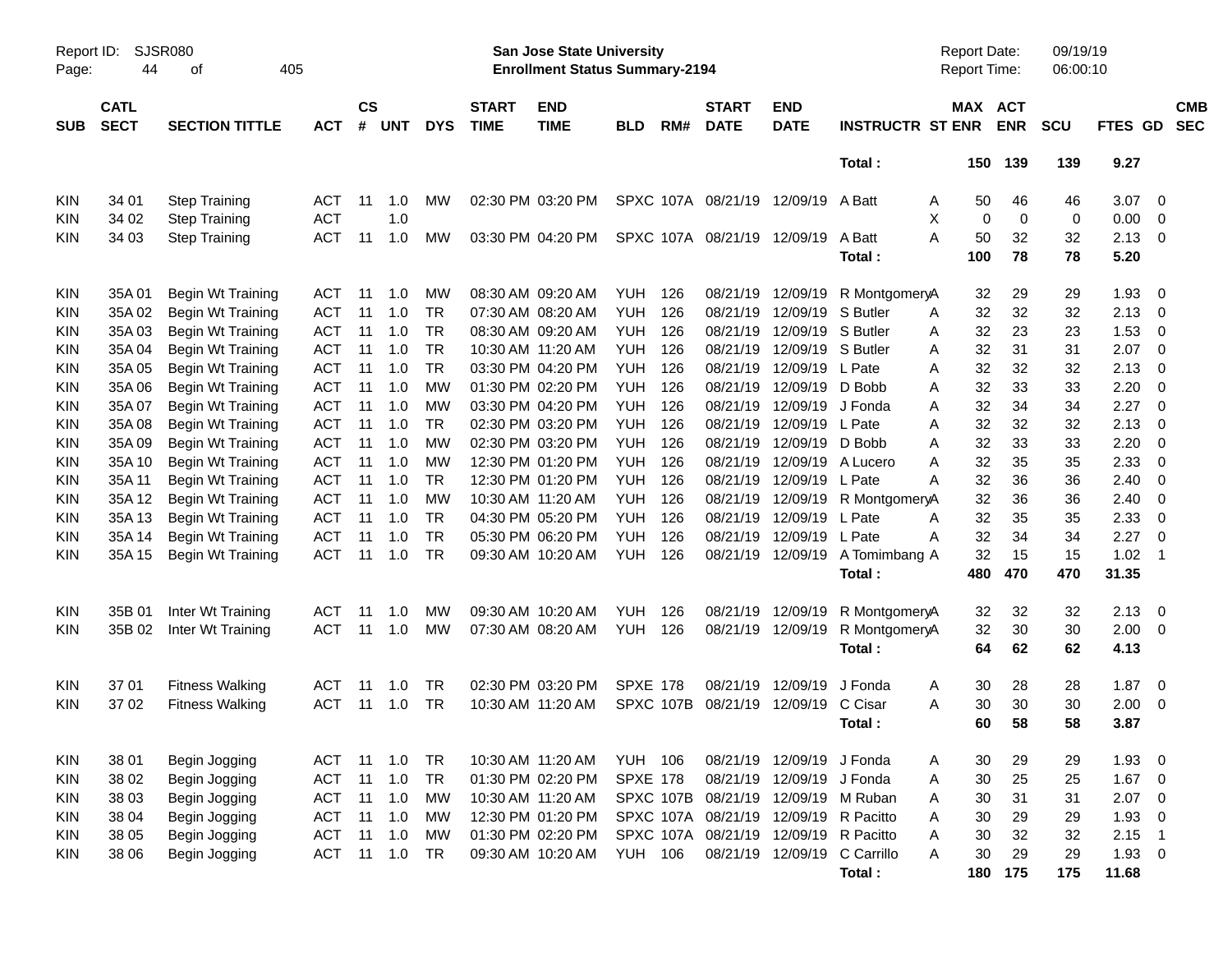|                     |                            |                                                    |                          |                    |                |            |                                                                    |                                         | <b>Preliminary Census</b>          |           |                             |                           |                                            |                  |                          |                |                |                           |                          |
|---------------------|----------------------------|----------------------------------------------------|--------------------------|--------------------|----------------|------------|--------------------------------------------------------------------|-----------------------------------------|------------------------------------|-----------|-----------------------------|---------------------------|--------------------------------------------|------------------|--------------------------|----------------|----------------|---------------------------|--------------------------|
| Report ID:<br>Page: | <b>SJSR080</b><br>45       | 405                                                |                          |                    |                |            | San Jose State University<br><b>Enrollment Status Summary-2194</b> |                                         |                                    |           |                             |                           | <b>Report Date:</b><br><b>Report Time:</b> |                  | 09/19/19<br>06:00:10     |                |                |                           |                          |
| <b>SUB</b>          | <b>CATL</b><br><b>SECT</b> | <b>SECTION TITTLE</b>                              | <b>ACT</b>               | $\mathsf{cs}$<br># | <b>UNT</b>     | <b>DYS</b> | <b>START</b><br><b>TIME</b>                                        | <b>END</b><br><b>TIME</b>               | <b>BLD</b>                         | RM#       | <b>START</b><br><b>DATE</b> | <b>END</b><br><b>DATE</b> | <b>INSTRUCTR ST ENR</b>                    |                  | MAX ACT<br><b>ENR</b>    | <b>SCU</b>     | FTES GD        |                           | <b>CMB</b><br><b>SEC</b> |
| KIN                 | 45A 01                     | Beg Lindy & Swing                                  | ACT                      | 11                 | 1.0            | МW         |                                                                    | 08:30 AM 09:20 AM                       | <b>SPXE 178</b>                    |           |                             | 08/21/19 12/09/19 A Ayers |                                            | 30<br>A          | 6                        | 6              | 0.40           | 0 C                       |                          |
| <b>DANC</b>         | 45A 01                     | Beg Lindy & Swing                                  | <b>ACT</b>               | 11                 | 1.0            | MW         |                                                                    | 08:30 AM 09:20 AM                       | <b>SPXE 178</b>                    |           |                             | 08/21/19 12/09/19         | A Ayers<br>Total:                          | A<br>30          | 0<br>$\overline{c}$<br>8 | 2<br>8         | 0.13<br>0.53   | 0 <sup>o</sup>            |                          |
| KIN                 | 46A 01                     | <b>Beg Social Dance</b>                            | ACT                      | 11                 | 1.0            | МW         |                                                                    | 09:30 AM 10:20 AM                       | <b>SPXE 178</b>                    |           |                             | 08/21/19 12/09/19 A Ayers |                                            | 40<br>A          | 29                       | 29             | 1.93           | 0 C                       |                          |
| <b>DANC</b>         | 46A 01                     | <b>Beg Social Dance</b>                            | <b>ACT</b>               | 11                 | 1.0            | МW         |                                                                    | 09:30 AM 10:20 AM                       | <b>SPXE 178</b>                    |           | 08/21/19                    | 12/09/19 A Ayers          |                                            | A                | 0<br>$\overline{4}$      | 4              | 0.27           | $0\,C$                    |                          |
| KIN                 | 46A 02                     | <b>Beg Social Dance</b>                            | <b>ACT</b>               | 11                 | 1.0            | МW         |                                                                    | 10:30 AM 11:20 AM                       | <b>SPXE 178</b>                    |           | 08/21/19                    | 12/09/19 A Ayers          |                                            | 40<br>A          | 32                       | 32             | 2.13           | 0 C                       |                          |
| <b>DANC</b>         | 46A 02                     | <b>Beg Social Dance</b>                            | <b>ACT</b>               | 11                 | 1.0            | МW         |                                                                    | 10:30 AM 11:20 AM                       | <b>SPXE 178</b>                    |           |                             | 08/21/19 12/09/19 A Ayers |                                            | A                | 0<br>6                   | 6              | 0.40           | 0 C                       |                          |
| KIN<br><b>DANC</b>  | 46A03                      | <b>Beg Social Dance</b><br><b>Beg Social Dance</b> | <b>ACT</b><br><b>ACT</b> | 11<br>11           | 1.0<br>1.0     | МW<br>MW   |                                                                    | 12:30 PM 01:20 PM<br>12:30 PM 01:20 PM  | <b>SPXE 178</b><br><b>SPXE 178</b> |           |                             | 08/21/19 12/09/19 A Ayers |                                            | 40<br>A<br>A     | 43<br>0<br>5             | 43<br>5        | 2.87<br>0.33   | $0\,$ C<br>0 <sup>o</sup> |                          |
|                     | 46A 03                     |                                                    |                          |                    |                |            |                                                                    |                                         |                                    |           |                             | 08/21/19 12/09/19 A Ayers | Total:                                     | 120              | 119                      | 119            | 7.93           |                           |                          |
| KIN                 | 47A 01                     | Beg W Coast Swing                                  | ACT                      |                    | 11 1.0         | TR.        |                                                                    | 12:30 PM 01:20 PM                       | <b>SPXE 178</b>                    |           |                             |                           | 08/21/19 12/09/19 H Schmitt                | Α<br>40          | 23                       | 23             | $1.53 \t 0$    |                           |                          |
|                     |                            |                                                    |                          |                    |                |            |                                                                    |                                         |                                    |           |                             |                           | Total:                                     | 40               | 23                       | 23             | 1.53           |                           |                          |
| KIN                 | 48A01                      | Beg Latin Dance                                    | ACT                      | 11                 | 1.0            | TR         |                                                                    | 08:30 AM 09:20 AM                       | <b>SPXE 178</b>                    |           | 08/21/19                    | 12/09/19 O David          |                                            | 40<br>A          | 35                       | 35             | 2.33           | 0 <sup>o</sup>            |                          |
| <b>DANC</b>         | 48A01                      | Beg Latin Dance                                    | <b>ACT</b>               | 11                 | 1.0            | TR         |                                                                    | 08:30 AM 09:20 AM                       | <b>SPXE 178</b>                    |           | 08/21/19                    | 12/09/19 O David          |                                            | A                | 0<br>5                   | 5              | 0.33           | $0\,C$                    |                          |
| KIN.                | 48A02                      | Beg Latin Dance                                    | <b>ACT</b>               | 11                 | 1.0            | МW         |                                                                    | 02:30 PM 03:20 PM                       | <b>SPXE 178</b>                    |           | 08/21/19                    | 12/09/19 A Ayers          |                                            | 40<br>A          | 31                       | 31             | 2.07           | 0 C                       |                          |
| <b>DANC</b>         | 48A 02                     | Beg Latin Dance                                    | <b>ACT</b>               | 11                 | 1.0            | МW         |                                                                    | 02:30 PM 03:20 PM                       | <b>SPXE 178</b>                    |           | 08/21/19                    | 12/09/19 A Ayers          |                                            | A                | 0<br>5                   | 5              | 0.33           | 0 C                       |                          |
| KIN                 | 48A03                      | Beg Latin Dance                                    | <b>ACT</b>               | 11                 | 1.0            | <b>TR</b>  |                                                                    | 09:30 AM 10:20 AM                       | <b>SPXE 178</b>                    |           | 08/21/19                    | 12/09/19 O David          |                                            | 40<br>A          | 38                       | 38             | 2.53           | $0\,C$                    |                          |
| <b>DANC</b>         | 48A 03                     | Beg Latin Dance                                    | <b>ACT</b>               | 11                 | 1.0            | TR         |                                                                    | 09:30 AM 10:20 AM                       | <b>SPXE 178</b>                    |           | 08/21/19                    | 12/09/19 O David          |                                            | $\mathbf 0$<br>A | 3                        | 3              | 0.20           | 0 C                       |                          |
| KIN                 | 48A 04                     | Beg Latin Dance                                    | <b>ACT</b>               | 11                 | 1.0            | TR         |                                                                    | 10:30 AM 11:20 AM                       | <b>SPXE 178</b>                    |           | 08/21/19                    | 12/09/19 O David          |                                            | 40<br>A          | 33                       | 33             | 2.20           | 0 C                       |                          |
| <b>DANC</b>         | 48A 04                     | Beg Latin Dance                                    | <b>ACT</b>               | 11                 | 1.0            | TR         |                                                                    | 10:30 AM 11:20 AM                       | <b>SPXE 178</b>                    |           |                             | 08/21/19 12/09/19 O David |                                            | A                | 0<br>$\overline{7}$      | $\overline{7}$ | 0.47           | $0\,C$                    |                          |
|                     |                            |                                                    |                          |                    |                |            |                                                                    |                                         |                                    |           |                             |                           | Total:                                     | 160              | 157                      | 157            | 10.47          |                           |                          |
| KIN                 | 50 02                      | Tai Chi                                            | ACT                      | 11                 | 1.0            | МW         |                                                                    | 03:30 PM 04:20 PM                       | <b>SPXE 178</b>                    |           |                             | 08/21/19 12/09/19 C Weng  |                                            | 40<br>A          | 28                       | 28             | $1.87 \t 0$    |                           |                          |
| KIN                 | 50 03                      | Tai Chi                                            | <b>ACT</b>               | 11                 | 1.0            | MW         |                                                                    | 10:30 AM 11:20 AM                       |                                    | SPXC 107B |                             | 08/21/19 12/09/19         | G Chen                                     | 40<br>A          | 39                       | 39             | $2.60 \ 0$     |                           |                          |
|                     |                            |                                                    |                          |                    |                |            |                                                                    |                                         |                                    |           |                             |                           | Total:                                     | 80               | 67                       | 67             | 4.47           |                           |                          |
| KIN                 | 51A 01                     | Begin Aikido                                       | <b>ACT</b>               |                    | 1.0            |            |                                                                    |                                         |                                    |           |                             |                           |                                            | х                | 0<br>0                   | 0              | $0.00 \t 0$    |                           |                          |
| <b>KIN</b>          | 51A 02                     | Begin Aikido                                       | ACT                      |                    | $11 \quad 1.0$ | МW         |                                                                    | 09:30 AM 10:20 AM YUH 208               |                                    |           |                             | 08/21/19 12/09/19 J Wada  |                                            | 20<br>Α          | 20                       | 20             | $1.33 \ 0$     |                           |                          |
| KIN                 | 51A03                      | Begin Aikido                                       | ACT                      |                    | 11 1.0         | MW         |                                                                    | 08:30 AM 09:20 AM                       | <b>YUH 208</b>                     |           |                             | 08/21/19 12/09/19 J Wada  |                                            | 30<br>Α          | 28                       | 28             | $1.87$ 0       |                           |                          |
|                     |                            |                                                    |                          |                    |                |            |                                                                    |                                         |                                    |           |                             |                           | Total:                                     | 50               | 48                       | 48             | 3.20           |                           |                          |
| KIN                 |                            | 51B 01 Int Aikido                                  |                          |                    |                |            |                                                                    | ACT 11 1.0 MW 09:30 AM 10:20 AM YUH 208 |                                    |           |                             | 08/21/19 12/09/19         | J Wada                                     | 10<br>A          | 9                        | 9              | $0.60 \quad 0$ |                           |                          |
|                     |                            |                                                    |                          |                    |                |            |                                                                    |                                         |                                    |           |                             |                           | Total:                                     | 10               | 9                        | 9              | 0.60           |                           |                          |
| KIN                 |                            | 52A 01 Begin Judo                                  |                          |                    | ACT 11 1.0 TR  |            |                                                                    | 09:30 AM 10:20 AM YUH 208               |                                    |           |                             |                           | 08/21/19 12/09/19 D Williams               | A                | 30<br>27                 | 27             | $1.80 \t 0$    |                           |                          |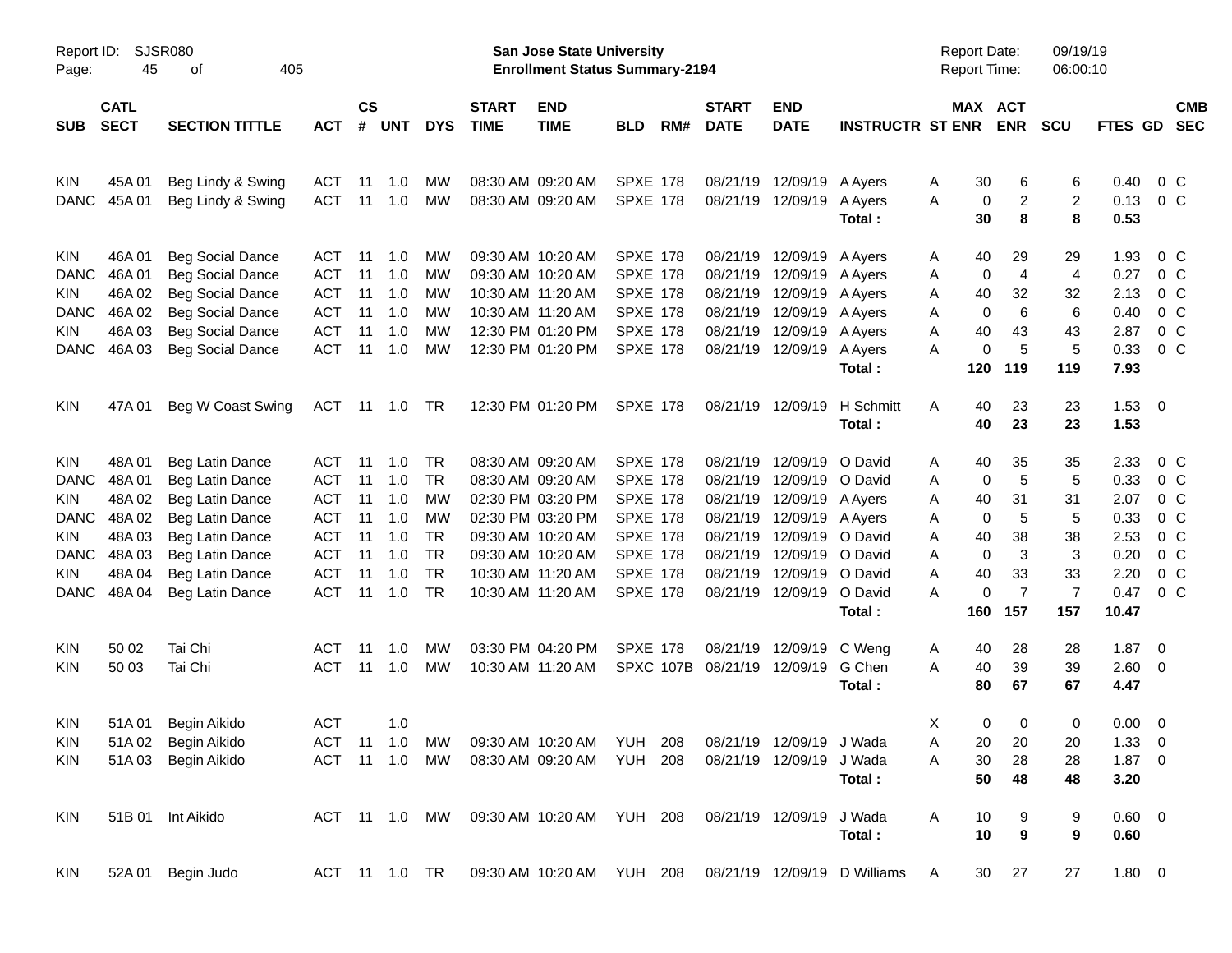| Report ID:<br>Page:                    | 46                                        | SJSR080<br>405<br>οf                                                                             |                                                      |                            |                                 |                                   |                             | <b>San Jose State University</b><br><b>Enrollment Status Summary-2194</b>                             |                                                      |                          |                                              |                                                                   |                                                                                                                                             | <b>Report Date:</b><br><b>Report Time:</b> |                             |                             | 09/19/19<br>06:00:10        |                                                         |                                                                                     |                          |
|----------------------------------------|-------------------------------------------|--------------------------------------------------------------------------------------------------|------------------------------------------------------|----------------------------|---------------------------------|-----------------------------------|-----------------------------|-------------------------------------------------------------------------------------------------------|------------------------------------------------------|--------------------------|----------------------------------------------|-------------------------------------------------------------------|---------------------------------------------------------------------------------------------------------------------------------------------|--------------------------------------------|-----------------------------|-----------------------------|-----------------------------|---------------------------------------------------------|-------------------------------------------------------------------------------------|--------------------------|
| <b>SUB</b>                             | <b>CATL</b><br><b>SECT</b>                | <b>SECTION TITTLE</b>                                                                            | <b>ACT</b>                                           | <b>CS</b><br>#             | <b>UNT</b>                      | <b>DYS</b>                        | <b>START</b><br><b>TIME</b> | <b>END</b><br><b>TIME</b>                                                                             | <b>BLD</b>                                           | RM#                      | <b>START</b><br><b>DATE</b>                  | <b>END</b><br><b>DATE</b>                                         | <b>INSTRUCTR ST ENR</b>                                                                                                                     |                                            | MAX ACT                     | <b>ENR</b>                  | SCU                         | FTES GD                                                 |                                                                                     | <b>CMB</b><br><b>SEC</b> |
| KIN                                    | 52A 02                                    | Begin Judo                                                                                       | ACT                                                  | -11                        | 1.0                             | TR                                |                             | 10:30 AM 11:20 AM                                                                                     | <b>YUH</b>                                           | 208                      | 08/21/19                                     | 12/09/19                                                          | D Williams<br>Total:                                                                                                                        | Α                                          | 30<br>60                    | 28<br>55                    | 28<br>55                    | $1.87 \t 0$<br>3.67                                     |                                                                                     |                          |
| KIN                                    | 52B 02                                    | Inter Judo                                                                                       | ACT                                                  | -11                        | 1.0                             | TR                                |                             | 11:30 AM 12:20 PM                                                                                     | YUH                                                  | 208                      |                                              | 08/21/19 12/09/19                                                 | D Williams<br>Total:                                                                                                                        | Α                                          | 20<br>20                    | 13<br>13                    | 13<br>13                    | $0.87$ 0<br>0.87                                        |                                                                                     |                          |
| <b>KIN</b>                             | 52C 01                                    | Competitive Judo                                                                                 | ACT                                                  |                            | 11 1.0                          | TBA                               |                             |                                                                                                       | <b>YUH</b>                                           | 208                      |                                              | 08/21/19 12/09/19                                                 | Y Uchida<br>Total:                                                                                                                          | Α                                          | 35<br>35                    | 8<br>8                      | 8<br>8                      | 0.55<br>0.55                                            | $\overline{\phantom{1}}$                                                            |                          |
| KIN<br><b>KIN</b>                      | 53A 01<br>53A 02                          | <b>Begin Karate</b><br><b>Begin Karate</b>                                                       | ACT<br><b>ACT</b>                                    | -11<br>11                  | 1.0<br>1.0                      | -F<br>-F                          |                             | 08:30 AM 10:20 AM<br>10:30 AM 12:20 PM                                                                | <b>YUH</b><br><b>YUH</b>                             | 106<br>106               | 08/21/19                                     | 08/21/19 12/09/19<br>12/09/19                                     | J Keeling<br>J Keeling<br>Total:                                                                                                            | A<br>A                                     | 20<br>20<br>40              | 24<br>16<br>40              | 24<br>16<br>40              | 1.60<br>1.07<br>2.67                                    | $\overline{\mathbf{0}}$<br>$\overline{\mathbf{0}}$                                  |                          |
| KIN<br><b>KIN</b>                      | 53B 01<br>53B 02                          | Inter Karate<br><b>Inter Karate</b>                                                              | ACT<br><b>ACT</b>                                    | -11<br>11                  | 1.0<br>1.0                      | -F<br>-F                          |                             | 08:30 AM 10:20 AM<br>10:30 AM 12:20 PM                                                                | <b>YUH</b><br><b>YUH</b>                             | 106<br>106               | 08/21/19                                     | 08/21/19 12/09/19<br>12/09/19                                     | J Keeling<br>J Keeling<br>Total:                                                                                                            | A<br>A                                     | 10<br>10<br>20              | -1<br>3<br>4                | 1<br>3<br>4                 | 0.07<br>0.20<br>0.27                                    | $\overline{\mathbf{0}}$<br>$\overline{\mathbf{0}}$                                  |                          |
| KIN<br>KIN                             | 54A 01<br>54A 02                          | Begin Tae Kwon Do<br>Begin Tae Kwon Do                                                           | ACT<br><b>ACT</b>                                    | -11<br>11                  | 1.0<br>1.0                      | TR<br><b>TR</b>                   |                             | 07:30 AM 08:20 AM<br>08:30 AM 09:20 AM                                                                | <b>YUH</b><br><b>YUH</b>                             | 208<br>208               | 08/21/19<br>08/21/19                         | 12/09/19<br>12/09/19                                              | J Schachner A<br>J Schachner A<br>Total:                                                                                                    |                                            | 30<br>30<br>60              | 31<br>31<br>62              | 31<br>31<br>62              | 2.07<br>2.07<br>4.13                                    | $\overline{\phantom{0}}$<br>$\overline{\phantom{0}}$                                |                          |
| <b>KIN</b>                             | 54B 01                                    | Int Tae Kwon Do                                                                                  | ACT                                                  | -11                        | 1.0                             | TR.                               |                             | 08:30 AM 09:20 AM                                                                                     | <b>YUH</b>                                           | 208                      |                                              | 08/21/19 12/09/19                                                 | J Schachner A<br>Total:                                                                                                                     |                                            | 10<br>10                    | 3<br>3                      | 3<br>3                      | $0.20 \ 0$<br>0.20                                      |                                                                                     |                          |
| KIN<br>KIN<br><b>KIN</b><br><b>KIN</b> | 55A 01<br>55A 02<br>55A03<br>55A 04       | Begin Self-Defense<br>Begin Self-Defense<br>Begin Self-Defense<br>Begin Self-Defense             | ACT<br><b>ACT</b><br><b>ACT</b><br><b>ACT</b>        | -11<br>11<br>11<br>11      | 1.0<br>1.0<br>1.0<br>1.0        | МW<br>МW<br>МW<br><b>TR</b>       |                             | 11:30 AM 12:20 PM<br>12:30 PM 01:20 PM<br>01:30 PM 02:20 PM<br>01:30 PM 02:20 PM                      | <b>YUH</b><br><b>YUH</b><br><b>YUH</b><br><b>YUH</b> | 208<br>208<br>208<br>208 | 08/21/19<br>08/21/19<br>08/21/19<br>08/21/19 | 12/09/19 G Chen<br>12/09/19 G Chen<br>12/09/19 G Chen<br>12/09/19 | G Chen<br>Total:                                                                                                                            | A<br>A<br>A<br>A                           | 30<br>30<br>30<br>30<br>120 | 33<br>34<br>35<br>28<br>130 | 33<br>34<br>35<br>28<br>130 | 2.20<br>2.27<br>2.33<br>1.87<br>8.67                    | $\overline{\phantom{0}}$<br>$\overline{\mathbf{0}}$<br>0<br>$\overline{\mathbf{0}}$ |                          |
| <b>KIN</b><br>KIN                      | 58A 01<br>58A02                           | Brazil Jiu-Jitsu<br>Brazil Jiu-Jitsu                                                             | <b>ACT</b><br><b>ACT</b>                             |                            | 1.0<br>1.0                      |                                   |                             |                                                                                                       |                                                      |                          |                                              |                                                                   | Total:                                                                                                                                      | Χ<br>Х                                     | 0<br>0<br>0                 | 0<br>0<br>0                 | 0<br>0<br>0                 | $0.00 \t 0$<br>$0.00 \t 0$<br>0.00                      |                                                                                     |                          |
| KIN<br>KIN<br>KIN<br>KIN<br>KIN        | 61A02<br>61A03<br>61A04<br>61A05<br>61A06 | Begin Hatha Yoga<br>Begin Hatha Yoga<br>Begin Hatha Yoga<br>Begin Hatha Yoga<br>Begin Hatha Yoga | ACT<br><b>ACT</b><br><b>ACT</b><br><b>ACT</b><br>ACT | 11<br>11<br>11<br>11<br>11 | 1.0<br>1.0<br>1.0<br>1.0<br>1.0 | M<br>F<br>W<br>$\mathsf{F}$<br>TR |                             | 09:30 AM 11:20 AM<br>07:30 AM 09:20 AM<br>09:30 AM 11:20 AM<br>11:30 AM 01:20 PM<br>05:30 PM 06:20 PM | <b>YUH 208</b><br><b>YUH 208</b><br><b>SPXE 178</b>  |                          | 08/21/19                                     | 08/21/19 12/09/19 A Batt                                          | SRAC STDB 08/21/19 12/09/19 J Linafelter<br>12/09/19 S Caughlan<br>SRAC STDB 08/21/19 12/09/19 J Linafelter<br>08/21/19 12/09/19 S Caughlan | A<br>A<br>Α<br>A<br>Α                      | 50<br>50<br>50<br>50<br>50  | 51<br>50<br>52<br>49<br>58  | 51<br>50<br>52<br>49<br>58  | $3.40 \ 0$<br>3.3300<br>$3.47 \ 0$<br>3.28<br>$3.87\ 0$ | $\overline{\phantom{1}}$                                                            |                          |

Preliminary Census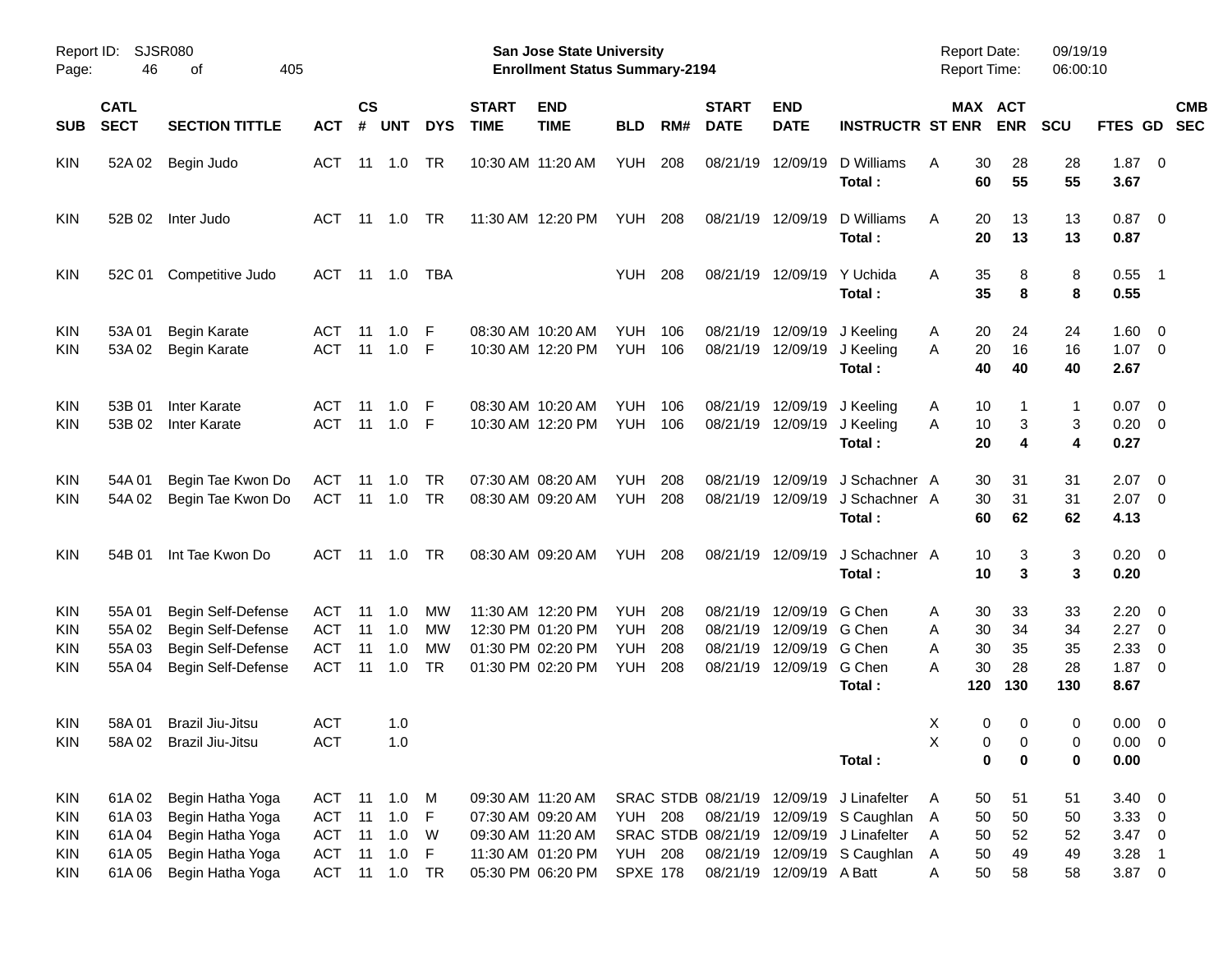|            |                                                 |                                                      |                          |                    |            |                |                             |                                                                           | <b>Preliminary Census</b> |            |                             |                           |                                           |                                     |                       |                |                      |                      |                                                      |
|------------|-------------------------------------------------|------------------------------------------------------|--------------------------|--------------------|------------|----------------|-----------------------------|---------------------------------------------------------------------------|---------------------------|------------|-----------------------------|---------------------------|-------------------------------------------|-------------------------------------|-----------------------|----------------|----------------------|----------------------|------------------------------------------------------|
| Page:      | <b>SJSR080</b><br>Report ID:<br>47<br>405<br>оf |                                                      |                          |                    |            |                |                             | <b>San Jose State University</b><br><b>Enrollment Status Summary-2194</b> |                           |            |                             |                           |                                           | <b>Report Date:</b><br>Report Time: |                       |                | 09/19/19<br>06:00:10 |                      |                                                      |
| <b>SUB</b> | <b>CATL</b><br><b>SECT</b>                      | <b>SECTION TITTLE</b>                                | <b>ACT</b>               | $\mathsf{cs}$<br># | <b>UNT</b> | <b>DYS</b>     | <b>START</b><br><b>TIME</b> | <b>END</b><br><b>TIME</b>                                                 | <b>BLD</b>                | RM#        | <b>START</b><br><b>DATE</b> | <b>END</b><br><b>DATE</b> | <b>INSTRUCTR ST ENR</b>                   |                                     | MAX ACT<br><b>ENR</b> |                | <b>SCU</b>           | <b>FTES GD</b>       | <b>CMB</b><br><b>SEC</b>                             |
|            |                                                 |                                                      |                          |                    |            |                |                             |                                                                           |                           |            |                             |                           | Total:                                    |                                     | 250                   | 260            | 260                  | 17.35                |                                                      |
| KIN        | 61B 01                                          | Int Hatha Yoga                                       | <b>ACT</b>               | $-11$              | 1.0        | F              |                             | 09:30 AM 11:20 AM                                                         | YUH                       | 208        |                             | 08/21/19 12/09/19         | S Caughlan A<br>Total:                    |                                     | 50<br>50              | 44<br>44       | 44<br>44             | $2.93$ 0<br>2.93     |                                                      |
| KIN<br>KIN | 62A 01<br>62A 02                                | Begin Ice Skating<br>Begin Ice Skating               | ACT<br><b>ACT</b>        | -11<br>11          | 1.0<br>1.0 | F<br>$\top$    |                             | 08:20 AM 10:00 AM<br>09:30 AM 11:10 AM                                    | <b>YUH</b><br>YUH         | 106<br>106 | 08/21/19<br>08/21/19        | 12/09/19<br>12/09/19      | G Chen<br>G Chen<br>Total:                | Α<br>A<br>100                       | 50<br>50              | 47<br>40<br>87 | 47<br>40<br>87       | 3.13<br>2.67<br>5.80 | $\overline{\phantom{0}}$<br>$\overline{\phantom{0}}$ |
| KIN        | 63A01                                           | <b>Beg Hiking</b>                                    | ACT                      |                    | 11  1.0    | F              |                             | 01:00 PM 03:50 PM                                                         | <b>SPXE 163</b>           |            |                             | 08/21/19 12/09/19         | K Kirkendall A<br>Total:                  |                                     | 20<br>20              | 27<br>27       | 27<br>27             | $1.80 \ 0$<br>1.80   |                                                      |
| KIN        | 65A01                                           | Begin Ice Hockey                                     | <b>ACT</b>               | 11                 | 1.0        | F              |                             | 09:50 AM 11:30 AM                                                         | YUH 106                   |            |                             | 08/21/19 12/09/19         | G Chen<br>Total:                          | Α                                   | 50<br>50              | 23<br>23       | 23<br>23             | $1.55$ 1<br>1.55     |                                                      |
| <b>KIN</b> | 68 01                                           | Visl Rep Sprt Cult                                   | <b>LEC</b>               | 02                 | 3.0        | TR             |                             | 12:00 PM 01:15 PM                                                         | <b>SPXC 151</b>           |            |                             | 08/21/19 12/09/19         | D Murphy<br>Total:                        | Α                                   | 40<br>40              | 40<br>40       | 120<br>120           | $8.00 \t 0$<br>8.00  |                                                      |
| <b>KIN</b> | 69 01                                           | <b>Stress Management</b>                             | <b>LEC</b>               | 02                 | 3.0        | МW             |                             | 07:30 AM 08:45 AM                                                         | YUH                       | 236        | 08/21/19                    | 12/09/19                  | L Atkinson                                | Α                                   | 30                    | 28             | 84                   | 5.60 0               |                                                      |
| KIN        | 69 02                                           | <b>Stress Management</b>                             | <b>LEC</b>               | 02                 | 3.0        | MW             |                             | 09:00 AM 10:15 AM                                                         | <b>YUH</b>                | 236        | 08/21/19                    | 12/09/19                  | L Atkinson                                | A                                   | 30                    | 29             | 87                   | 5.80                 | $\overline{\phantom{0}}$                             |
| KIN        | 6903                                            | <b>Stress Management</b>                             | <b>LEC</b>               | 02                 | 3.0<br>3.0 | MW             |                             | 03:00 PM 04:15 PM                                                         | YUH.                      | 236        | 08/21/19                    |                           | 12/09/19 K Jeffery<br>12/09/19 C Carrillo | A                                   | 30<br>30              | 29<br>30       | 87                   | 5.80                 | $\overline{\mathbf{0}}$                              |
| KIN<br>KIN | 69 04<br>69 05                                  | <b>Stress Management</b><br><b>Stress Management</b> | <b>LEC</b><br><b>LEC</b> | 02<br>02           | 3.0        | МW<br>TR.      |                             | 04:30 PM 05:45 PM<br>07:30 AM 08:45 AM                                    | YUH.<br>YUH.              | 236<br>236 | 08/21/19<br>08/21/19        | 12/09/19                  | L Atkinson                                | Α<br>Α                              | 30                    | 25             | 90<br>75             | 6.00<br>5.00         | $\overline{\mathbf{0}}$<br>- 0                       |
| KIN        | 69 06                                           | <b>Stress Management</b>                             | <b>LEC</b>               | 02                 | 3.0        | <b>TR</b>      |                             | 10:30 AM 11:45 AM                                                         | YUH.                      | 236        | 08/21/19                    |                           | 12/09/19 K Russell                        | Α                                   | 30                    | 24             | 72                   | 4.80                 | 0                                                    |
| KIN        | 69 07                                           | <b>Stress Management</b>                             | <b>LEC</b>               | 02                 | 3.0        | <b>TR</b>      |                             | 03:00 PM 04:15 PM                                                         | <b>YUH</b>                | 236        | 08/21/19                    |                           | 12/09/19 K Moreno                         | Α                                   | 30                    | 25             | 75                   | 5.00                 | $\overline{\phantom{0}}$                             |
| KIN        | 69 08                                           | <b>Stress Management</b>                             | <b>LEC</b>               | 02                 | 3.0        | <b>TR</b>      |                             | 05:30 PM 06:45 PM                                                         | YUH.                      | 236        | 08/21/19                    | 12/09/19                  | T Beggs                                   | Α                                   | 30                    | 38             | 114                  | 7.60                 | $\overline{\mathbf{0}}$                              |
| KIN        | 69 09                                           | <b>Stress Management</b>                             | <b>LEC</b>               | 02                 | 3.0        | <b>TR</b>      |                             | 07:00 PM 08:15 PM                                                         | YUH.                      | 236        | 08/21/19                    | 12/09/19                  | T Beggs                                   | Α                                   | 30                    | 37             | 111                  | 7.40                 | $\overline{\mathbf{0}}$                              |
| KIN        | 69 10                                           | <b>Stress Management</b>                             | <b>LEC</b>               | 02                 | 3.0        | F              |                             | 09:00 AM 11:45 AM                                                         | <b>YUH</b>                | 236        |                             | 08/21/19 12/09/19         | L Atkinson                                | A                                   | 30                    | 23             | 69                   | $4.60$ 0             |                                                      |
|            |                                                 |                                                      |                          |                    |            |                |                             |                                                                           |                           |            |                             |                           | Total:                                    |                                     | 300                   | 288            | 864                  | 57.60                |                                                      |
| KIN        | 70 01                                           | Intro to Kinesiology                                 | LEC                      | 02                 | 3.0        | TR             |                             | 12:00 PM 12:50 PM                                                         | <b>YUH 124</b>            |            |                             |                           | 08/21/19 12/09/19 F Ghiasvand             | $\mathsf{A}$                        | 100                   | 103            | 206                  | 20.60                | $\overline{\phantom{0}}$                             |
| <b>KIN</b> | 70 02                                           | Intro to Kinesiology                                 | <b>ACT</b>               | 11                 | 0.0        | M              |                             | 11:30 AM 01:20 PM                                                         | <b>SPXC 153</b>           |            |                             | 08/21/19 12/09/19 M Ruban |                                           | Α                                   | 20                    | 22             | 22                   | $0.00 \t 0$          |                                                      |
| KIN        | 70 03                                           | Intro to Kinesiology                                 | <b>ACT</b>               | 11                 | 0.0        | M              |                             | 01:30 PM 03:20 PM                                                         | DBH 202                   |            |                             |                           | 08/21/19 12/09/19 C Carrillo              | Α                                   | 20                    | 21             | 21                   | $0.00 \t 0$          |                                                      |
| KIN        | 70 04                                           | Intro to Kinesiology                                 | ACT                      | 11                 | 0.0        | W              |                             | 11:30 AM 01:20 PM                                                         | <b>SPXC 153</b>           |            |                             |                           | 08/21/19 12/09/19 M Ruban                 | Α                                   | 20                    | 20             | 20                   | $0.00 \t 0$          |                                                      |
| <b>KIN</b> | 70 05                                           | Intro to Kinesiology                                 | ACT                      | 11                 | 0.0        | W              |                             | 01:30 PM 03:20 PM                                                         | DBH 202                   |            |                             |                           | 08/21/19 12/09/19 C Carrillo              | Α                                   | 20                    | 20             | 20                   | $0.00 \t 0$          |                                                      |
| KIN        | 70 06                                           | Intro to Kinesiology                                 | ACT 11                   |                    | 0.0        | M              |                             | 01:30 PM 03:20 PM                                                         | <b>SPXC 153</b>           |            |                             |                           | 08/21/19 12/09/19 A Dietrich              | A                                   | 20                    | 20             | 20                   | $0.00 \t 0$          |                                                      |
|            |                                                 |                                                      |                          |                    |            |                |                             |                                                                           |                           |            |                             |                           | Total:                                    |                                     | 200                   | 206            | 309                  | 20.60                |                                                      |
| <b>KIN</b> | 80 01                                           | <b>Indivdl Movement</b>                              |                          |                    |            | ACT 11 1.0 TBA |                             |                                                                           |                           |            |                             | 08/21/19 12/09/19 G Chen  |                                           | A                                   | 10                    | 0              | 0                    | $0.00 \t 0$          |                                                      |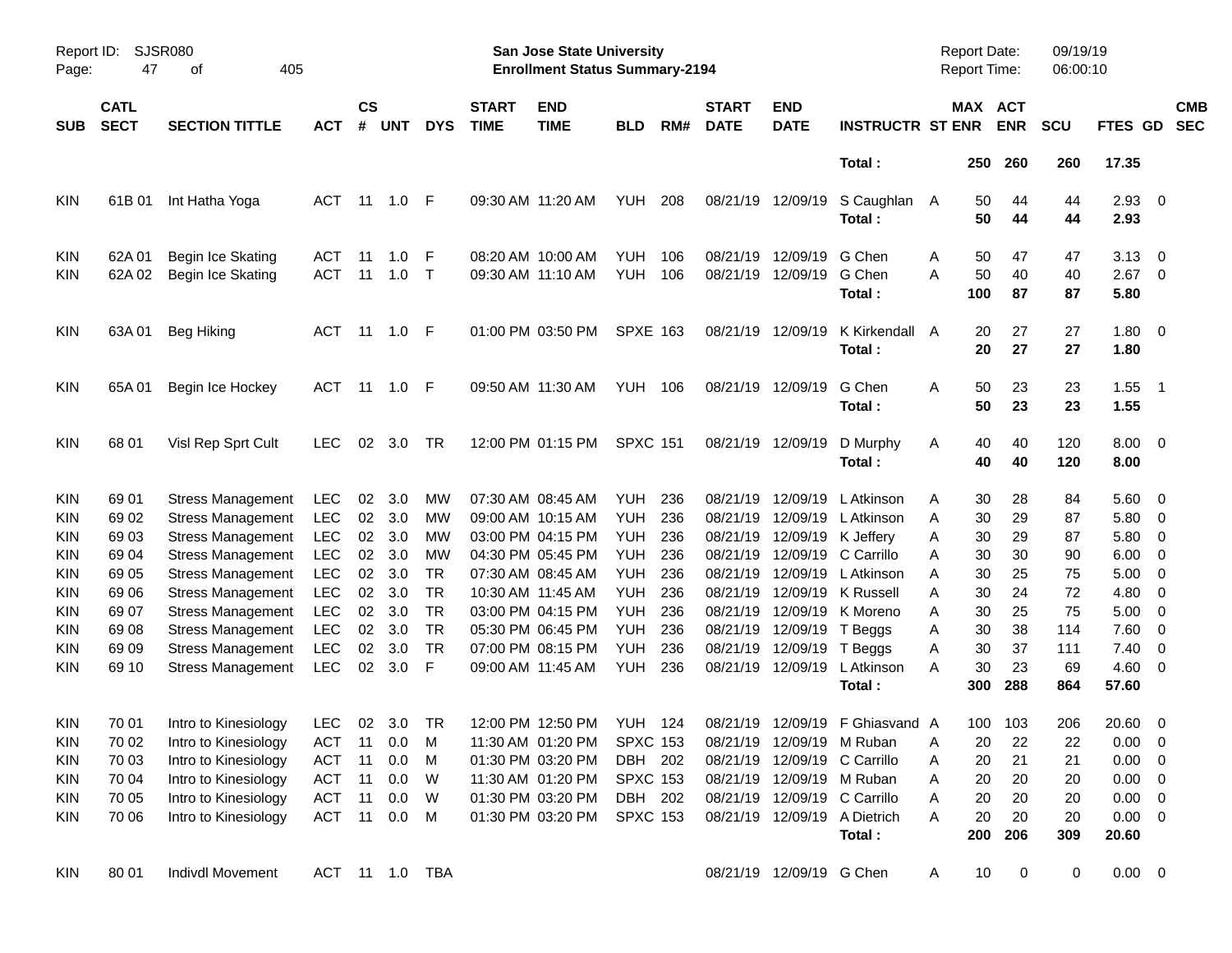|                     |                            |                             |               |                    |            |            |                             |                                                                           | <b>Preliminary Census</b> |     |                             |                           |                                 |                                     |       |            |                      |                |                         |                          |
|---------------------|----------------------------|-----------------------------|---------------|--------------------|------------|------------|-----------------------------|---------------------------------------------------------------------------|---------------------------|-----|-----------------------------|---------------------------|---------------------------------|-------------------------------------|-------|------------|----------------------|----------------|-------------------------|--------------------------|
| Report ID:<br>Page: | 48                         | <b>SJSR080</b><br>405<br>οf |               |                    |            |            |                             | <b>San Jose State University</b><br><b>Enrollment Status Summary-2194</b> |                           |     |                             |                           |                                 | <b>Report Date:</b><br>Report Time: |       |            | 09/19/19<br>06:00:10 |                |                         |                          |
| <b>SUB</b>          | <b>CATL</b><br><b>SECT</b> | <b>SECTION TITTLE</b>       | <b>ACT</b>    | $\mathsf{cs}$<br># | <b>UNT</b> | <b>DYS</b> | <b>START</b><br><b>TIME</b> | <b>END</b><br><b>TIME</b>                                                 | <b>BLD</b>                | RM# | <b>START</b><br><b>DATE</b> | <b>END</b><br><b>DATE</b> | <b>INSTRUCTR ST ENR</b>         | MAX ACT                             |       | <b>ENR</b> | <b>SCU</b>           | <b>FTES GD</b> |                         | <b>CMB</b><br><b>SEC</b> |
| KIN                 | 80 02                      | Indivdl Movement            | ACT           | 11                 | 1.0        | TBA        |                             |                                                                           |                           |     | 08/21/19                    | 12/09/19                  | J Keeling                       | Α                                   | 10    |            | -1                   | 0.07           | - 0                     |                          |
| <b>KIN</b>          | 80 03                      | <b>Indivdl Movement</b>     | <b>ACT</b>    | 11                 | 1.0        | <b>TBA</b> |                             |                                                                           |                           |     | 08/21/19                    | 12/09/19                  | A Batt                          | Α                                   | 10    | 4          | 4                    | 0.27           | 0                       |                          |
| KIN                 | 80 04                      | <b>Indivdl Movement</b>     | <b>ACT</b>    | 11                 | 1.0        | <b>TBA</b> |                             |                                                                           |                           |     | 08/21/19                    | 12/09/19                  | D Williams                      | Α                                   | 10    | 4          | 4                    | 0.27           | 0                       |                          |
| <b>KIN</b>          | 80 05                      | Indivdl Movement            | <b>ACT</b>    | 11                 | 1.0        | <b>TBA</b> |                             |                                                                           |                           |     | 08/21/19                    | 12/09/19                  | L Pate                          | А                                   | 10    |            | $\mathbf{1}$         | 0.07           | 0                       |                          |
| KIN                 | 80 06                      | <b>Indivdl Movement</b>     | <b>ACT</b>    | 11                 | 1.0        | <b>TBA</b> |                             |                                                                           |                           |     | 08/21/19                    | 12/09/19                  | J Schachner                     | A                                   | 5     |            | $\mathbf{1}$         | 0.07           | 0                       |                          |
| <b>KIN</b>          | 80 07                      | <b>Indivdl Movement</b>     | <b>ACT</b>    | 11                 | 1.0        | <b>TBA</b> |                             |                                                                           |                           |     | 08/21/19                    | 12/09/19                  | M Behler                        | Α                                   | 5     |            | $\mathbf{1}$         | 0.07           | $\mathbf 0$             |                          |
| <b>KIN</b>          | 80 08                      | <b>Indivdl Movement</b>     | <b>ACT</b>    | 11                 | 1.0        | <b>TBA</b> |                             |                                                                           |                           |     |                             | 08/21/19 12/09/19         |                                 | Α                                   | 5     | 0          | 0                    | 0.00           | $\overline{0}$          |                          |
|                     |                            |                             |               |                    |            |            |                             |                                                                           |                           |     |                             |                           | Total:                          |                                     | 65    | 12         | 12                   | 0.80           |                         |                          |
| KIN                 |                            | 100W 01 Writing Workshop    | SEM           | 04                 | 3.0        | МW         |                             | 10:30 AM 11:45 AM                                                         | <b>SH</b>                 | 242 | 08/21/19                    | 12/09/19                  | D Bohigian                      | A                                   | 25    | 27         | 81                   | 5.40           | 0                       |                          |
| <b>KIN</b>          |                            | 100W 02 Writing Workshop    | <b>SEM</b>    | 04                 | 3.0        | <b>TR</b>  |                             | 12:00 PM 01:15 PM                                                         | <b>SH</b>                 | 242 | 08/21/19                    | 12/09/19                  | A Medina                        | Α                                   | 25    | 25         | 75                   | 5.00           | 0                       |                          |
| <b>KIN</b>          |                            | 100W 03 Writing Workshop    | <b>SEM</b>    |                    | 3.0        |            |                             |                                                                           |                           |     |                             |                           |                                 | X                                   | 0     | 0          | 0                    | 0.00           | 0                       |                          |
| KIN                 |                            | 100W 04 Writing Workshop    | <b>SEM</b>    | 04                 | 3.0        | <b>TR</b>  |                             | 09:00 AM 10:15 AM                                                         | <b>SH</b>                 | 242 | 08/21/19                    | 12/09/19                  | A Medina                        | A                                   | 25    | 25         | 75                   | 5.00           | 0                       |                          |
| KIN                 |                            | 100W 05 Writing Workshop    | <b>SEM</b>    | 04                 | 3.0        | <b>TR</b>  |                             | 01:30 PM 02:45 PM                                                         | MH                        | 322 | 08/21/19                    | 12/09/19                  | <b>M</b> Crockett               | A                                   | 25    | 25         | 75                   | 5.00           | 0                       |                          |
| <b>KIN</b>          |                            | 100W 06 Writing Workshop    | <b>SEM</b>    | 04                 | 3.0        | МW         |                             | 09:00 AM 10:15 AM                                                         | <b>SH</b>                 | 242 |                             | 08/21/19 12/09/19         | D Bohigian                      | Α                                   | 25    | 25         | 75                   | 5.00           | 0                       |                          |
| <b>KIN</b>          |                            | 100W 07 Writing Workshop    | <b>SEM</b>    |                    | 3.0        |            |                             |                                                                           |                           |     |                             |                           |                                 | х                                   | 0     | 0          | 0                    | 0.00           | 0                       |                          |
| <b>KIN</b>          |                            | 100W 08 Writing Workshop    | SEM           | 04                 | 3.0        | <b>TR</b>  |                             | 07:30 AM 08:45 AM                                                         | <b>SPXE 163</b>           |     |                             | 08/21/19 12/09/19         | C Jones                         | Α                                   | 25    | 25         | 75                   | 5.00           | $\mathbf 0$             |                          |
|                     |                            |                             |               |                    |            |            |                             |                                                                           |                           |     |                             |                           | Total:                          |                                     | 150   | 152        | 456                  | 30.40          |                         |                          |
| KIN                 | 101 01                     | Sport in America            | <b>LEC</b>    | 02                 | 3.0        | МW         |                             | 09:00 AM 10:15 AM                                                         | <b>SPXE 163</b>           |     | 08/21/19                    | 12/09/19                  | <b>M Crockett</b>               | Α                                   | 40    | 42         | 126                  | 8.40           | 0                       |                          |
| <b>KIN</b>          | 101 02                     | Sport in America            | <b>LEC</b>    | 02                 | 3.0        | <b>TR</b>  |                             | 12:00 PM 01:15 PM                                                         | CL.                       | 310 | 08/21/19                    | 12/09/19                  | M Crockett                      | A                                   | 40    | 42         | 126                  | 8.45           | $\overline{1}$          |                          |
|                     |                            |                             |               |                    |            |            |                             |                                                                           |                           |     |                             |                           | Total:                          |                                     | 80    | 84         | 252                  | 16.85          |                         |                          |
| KIN                 | 107 01                     | <b>Adapted Aquatics</b>     | <b>ACT</b>    |                    | 1.0        |            |                             |                                                                           |                           |     |                             |                           |                                 | X                                   | 0     | 0          | 0                    | 0.00           | $\overline{\mathbf{0}}$ |                          |
| <b>KIN</b>          | 107 02                     | <b>Adapted Aquatics</b>     | <b>ACT</b>    | 11                 | 1.0        | S          |                             | 09:00 AM 09:50 AM                                                         | <b>OFF</b>                |     | CAMP 08/21/19 12/09/19      |                           |                                 | A                                   | 25    | 27         | 27                   | 1.80           | 0                       |                          |
|                     |                            |                             |               |                    |            |            |                             |                                                                           |                           |     |                             |                           | Total:                          |                                     | 25    | 27         | 27                   | 1.80           |                         |                          |
| KIN                 | 111 01                     | <b>Global Sport</b>         | LEC           | 02                 | 3.0        | МW         |                             | 10:30 AM 11:45 AM                                                         | <b>SPXC 151</b>           |     | 08/21/19                    | 12/09/19                  | D Murphy                        | A                                   | 40    | 40         | 120                  | 8.00           | 0                       |                          |
| KIN                 | 111 02                     | <b>Global Sport</b>         | <b>LEC</b>    | 02                 | 3.0        | МW         |                             | 12:00 PM 01:15 PM                                                         | <b>SPXC 151</b>           |     | 08/21/19                    | 12/09/19                  | D Murphy                        | Α                                   | 40    | 40         | 120                  | 8.00           | 0                       |                          |
| <b>KIN</b>          | 111 03                     | <b>Global Sport</b>         | <b>LEC</b>    | 02                 | 3.0        | TR         |                             | 01:30 PM 02:45 PM                                                         | <b>SH</b>                 | 346 |                             | 08/21/19 12/09/19         | M Dao                           | Α                                   | 40    | 40         | 120                  | 8.00           | 0                       |                          |
|                     |                            |                             |               |                    |            |            |                             |                                                                           |                           |     |                             |                           | Total:                          |                                     |       | 120 120    | 360                  | 24.00          |                         |                          |
| KIN                 | 147 01                     | Biomechanical Asmt o LEC    |               |                    | 02 3.0     | M          |                             | 08:00 AM 08:50 AM                                                         | <b>SPXE 160</b>           |     |                             | 08/21/19 12/09/19         | J Hannigan                      | A                                   | 60    | 72         | 72                   | 14.40 0        |                         |                          |
| KIN                 | 147 02                     | Biomechanical Asmt o LAB    |               |                    | 15 0.0     | МW         |                             | 09:00 AM 10:50 AM                                                         | <b>SPXC 234</b>           |     |                             | 08/21/19 12/09/19         | J Hannigan                      | A                                   | 20    | 25         | 50                   | $0.00 \t 0$    |                         |                          |
| KIN                 | 147 03                     | Biomechanical Asmt o LAB    |               |                    | 15 0.0     | MW         |                             | 02:00 PM 03:50 PM                                                         | <b>SPXC 234</b>           |     |                             | 08/21/19 12/09/19         | M Ruban                         | A                                   | 20    | 22         | 44                   | $0.00 \t 0$    |                         |                          |
| KIN                 | 147 04                     | Biomechanical Asmt o LAB    |               |                    | 15 0.0     | МW         |                             | 04:00 PM 05:50 PM                                                         | <b>SPXC 234</b>           |     |                             | 08/21/19 12/09/19         | J Hannigan                      | Α                                   | 20    | 25         | 50                   | $0.00 \t 0$    |                         |                          |
|                     |                            |                             |               |                    |            |            |                             |                                                                           |                           |     |                             |                           | Total:                          |                                     |       | 120 144    | 216                  | 14.40          |                         |                          |
| KIN                 | 151 01                     | Sprts&FitnessMark           | LEC 02 3.0 TR |                    |            |            |                             | 01:30 PM 02:45 PM                                                         | <b>SPXC 151</b>           |     |                             |                           | 08/21/19 12/09/19 C Armstrong A |                                     | 40 41 |            | 123                  | 8.30 2         |                         |                          |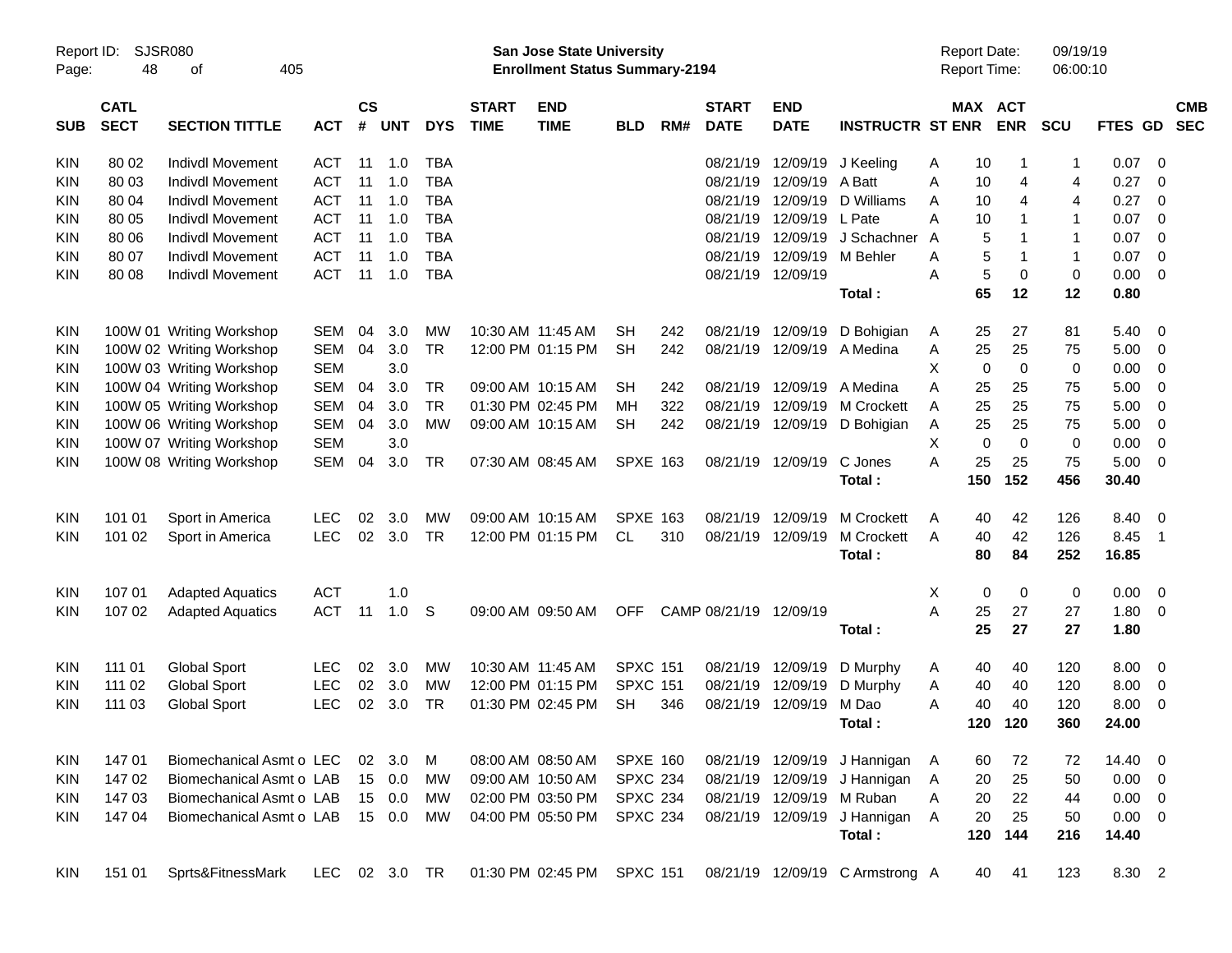|            |                                                 |                              |               |                    |            |              |                             |                                                                           | <b>Preliminary Census</b> |     |                             |                            |                             |                                     |          |            |                      |                  |                            |                          |
|------------|-------------------------------------------------|------------------------------|---------------|--------------------|------------|--------------|-----------------------------|---------------------------------------------------------------------------|---------------------------|-----|-----------------------------|----------------------------|-----------------------------|-------------------------------------|----------|------------|----------------------|------------------|----------------------------|--------------------------|
| Page:      | <b>SJSR080</b><br>Report ID:<br>49<br>of<br>405 |                              |               |                    |            |              |                             | <b>San Jose State University</b><br><b>Enrollment Status Summary-2194</b> |                           |     |                             |                            |                             | <b>Report Date:</b><br>Report Time: |          |            | 09/19/19<br>06:00:10 |                  |                            |                          |
| <b>SUB</b> | <b>CATL</b><br><b>SECT</b>                      | <b>SECTION TITTLE</b>        | <b>ACT</b>    | $\mathsf{cs}$<br># | <b>UNT</b> | <b>DYS</b>   | <b>START</b><br><b>TIME</b> | <b>END</b><br><b>TIME</b>                                                 | <b>BLD</b>                | RM# | <b>START</b><br><b>DATE</b> | <b>END</b><br><b>DATE</b>  | <b>INSTRUCTR ST ENR</b>     | MAX ACT                             |          | <b>ENR</b> | <b>SCU</b>           | FTES GD          |                            | <b>CMB</b><br><b>SEC</b> |
|            |                                                 |                              |               |                    |            |              |                             |                                                                           |                           |     |                             |                            | Total:                      |                                     | 40       | 41         | 123                  | 8.30             |                            |                          |
| KIN        | 152 01                                          | Theory Spt/Fit Mgt           | <b>LEC</b>    | 02                 | 3.0        | TR           |                             | 10:30 AM 11:45 AM                                                         | <b>SH</b>                 | 242 | 08/21/19 12/09/19           |                            | A Medina<br>Total:          | Α                                   | 40<br>40 | 39<br>39   | 117<br>117           | $7.85$ 1<br>7.85 |                            |                          |
| KIN        | 154B 01                                         | <b>ECG Interp &amp; Test</b> | <b>LEC</b>    | 02                 | 3.0        | MW           |                             | 09:30 AM 10:20 AM                                                         | <b>YUH</b>                | 233 | 08/21/19                    | 12/09/19                   | P Plato                     | Α                                   | 20       | 26         | 52                   | 5.35             | -3                         |                          |
| KIN        |                                                 | 154B 02 ECG Interp & Test    | <b>ACT</b>    | 13                 | 0.0        | MW           |                             | 10:30 AM 11:20 AM                                                         | YUH                       | 233 | 08/21/19                    | 12/09/19                   | P Plato                     | A                                   | 20       | 26         | 26                   | 0.00             | -3                         |                          |
|            |                                                 |                              |               |                    |            |              |                             |                                                                           |                           |     |                             |                            | Total:                      |                                     | 40       | 52         | 78                   | 5.35             |                            |                          |
| KIN        | 155 01                                          | <b>Exercise Physiology</b>   | <b>LEC</b>    | 02                 | 3.0        | MW           |                             | 09:30 AM 10:20 AM                                                         | YUH                       | 124 | 08/21/19                    | 12/09/19                   | C Cisar                     | Α                                   | 90       | 107        | 214                  | 21.40 0          |                            |                          |
| KIN        | 155 02                                          | <b>Exercise Physiology</b>   | <b>ACT</b>    | 07                 | 0.0        | M            |                             | 07:30 AM 09:20 AM                                                         | <b>YUH</b>                | 233 | 08/21/19                    | 12/09/19                   | C Cisar                     | Α                                   | 20       | 28         | 28                   | 0.00             | $\overline{\phantom{0}}$   |                          |
| KIN        | 155 03                                          | <b>Exercise Physiology</b>   | ACT           | 07                 | 0.0        | W            |                             | 07:30 AM 09:20 AM                                                         | <b>YUH</b>                | 233 | 08/21/19                    | 12/09/19 C Cisar           |                             | A                                   | 20       | 26         | 26                   | 0.00             | $\overline{\phantom{0}}$   |                          |
| KIN        | 155 04                                          | <b>Exercise Physiology</b>   | ACT           | 07                 | 0.0        | т            |                             | 07:30 AM 09:20 AM                                                         | <b>YUH</b>                | 233 | 08/21/19                    | 12/09/19 C Cisar           |                             | A                                   | 20       | 26         | 26                   | 0.00             | $\overline{\mathbf{0}}$    |                          |
| KIN        | 155 05                                          | <b>Exercise Physiology</b>   | <b>ACT</b>    | 07                 | 0.0        | R            |                             | 07:30 AM 09:20 AM                                                         | YUH                       | 233 |                             | 08/21/19 12/09/19          | C Cisar                     | A                                   | 20       | 27         | 27                   | 0.00             | $\overline{\phantom{0}}$   |                          |
|            |                                                 |                              |               |                    |            |              |                             |                                                                           |                           |     |                             |                            | Total:                      |                                     | 170      | 214        | 321                  | 21.40            |                            |                          |
| KIN        | 156 01                                          | Intro Adapted Act            | <b>LEC</b>    | 02                 | 3.0        | R            |                             | 04:00 PM 06:45 PM                                                         | <b>SPXC 151</b>           |     |                             | 08/21/19 12/09/19          | J Lee                       | Α                                   | 30       | 31         | 93                   | $6.20 \quad 0$   |                            |                          |
|            |                                                 |                              |               |                    |            |              |                             |                                                                           |                           |     |                             |                            | Total:                      |                                     | 30       | 31         | 93                   | 6.20             |                            |                          |
| KIN        | 15701                                           | Physiological Assess         | LEC           | 02                 | 3.0        | Т            |                             | 09:30 AM 10:20 AM                                                         | <b>SPXE 160</b>           |     | 08/21/19                    | 12/09/19                   | A Jensen                    | Α                                   | 60       | 67         | 67                   | 13.40 0          |                            |                          |
| KIN        | 157 02                                          | <b>Physiological Assess</b>  | LAB           | 15                 | 0.0        | <b>TR</b>    |                             | 10:30 AM 12:20 PM                                                         | YUH                       | 233 | 08/21/19                    | 12/09/19                   | A Dietrich                  | Α                                   | 20       | 23         | 46                   | 0.00             | $\overline{\phantom{0}}$   |                          |
| KIN        | 157 03                                          | Physiological Assess         | LAB           | 15                 | 0.0        | МW           |                             | 12:30 PM 02:20 PM                                                         | <b>YUH</b>                | 233 | 08/21/19                    | 12/09/19                   | S Rosales                   | A                                   | 20       | 21         | 42                   | 0.00             | $\overline{\mathbf{0}}$    |                          |
| KIN        | 15704                                           | Physiological Assess         | LAB           | 15                 | 0.0        | <b>TR</b>    |                             | 02:30 PM 04:20 PM                                                         | YUH                       | 233 |                             | 08/21/19 12/09/19          | C Carrillo                  | А                                   | 20       | 23         | 46                   | 0.00             | $\overline{\phantom{0}}$   |                          |
|            |                                                 |                              |               |                    |            |              |                             |                                                                           |                           |     |                             |                            | Total:                      |                                     | 120      | 134        | 201                  | 13.40            |                            |                          |
| KIN        | 158 01                                          | <b>Biomechanics</b>          | <b>LEC</b>    | 02                 | 3.0        | TR           |                             | 08:00 AM 08:50 AM                                                         | <b>YUH 124</b>            |     | 08/21/19                    | 12/09/19                   | L Jin                       | Α                                   | 100      | 100        | 200                  | 20.05            | - 1                        |                          |
| KIN        | 158 02                                          | <b>Biomechanics</b>          | ACT           | 07                 | 0.0        | т            |                             | 02:00 PM 03:50 PM                                                         | <b>SPXC 234</b>           |     | 08/21/19                    | 12/09/19                   | A Tomimbang A               |                                     | 20       | 19         | 19                   | 0.00             | $\overline{\phantom{0}}$   |                          |
| KIN        | 158 03                                          | <b>Biomechanics</b>          | ACT           | 07                 | 0.0        | R            |                             | 02:00 PM 03:50 PM                                                         | <b>SPXC 234</b>           |     | 08/21/19                    | 12/09/19                   | A Tomimbang A               |                                     | 20       | 14         | 14                   | 0.00             | $\overline{\mathbf{0}}$    |                          |
| KIN        | 158 04                                          | <b>Biomechanics</b>          | <b>ACT</b>    | 07                 | 0.0        | $\mathsf{T}$ |                             | 12:00 PM 01:50 PM                                                         | <b>SPXC 234</b>           |     | 08/21/19                    | 12/09/19                   | L Jin                       | Α                                   | 20       | 17         | 17                   | 0.00             | $\overline{\mathbf{0}}$    |                          |
| KIN        | 158 05                                          | <b>Biomechanics</b>          | <b>ACT</b>    | 07                 | 0.0        | R            |                             | 12:00 PM 01:50 PM                                                         | <b>SPXC 234</b>           |     |                             | 08/21/19 12/09/19          | L Jin                       | Α                                   | 20       | 12         | 12                   | 0.00             | $\overline{\phantom{0}}$   |                          |
| <b>KIN</b> | 158 08                                          | Biomechanics                 | <b>ACT</b>    |                    | 07 0.0     | $\top$       |                             | 10:00 AM 11:50 AM                                                         | <b>SPXC 234</b>           |     |                             | 08/21/19 12/09/19 L Jin    |                             | Α                                   | 20       | 21         | 21                   | 0.00             | $\overline{\phantom{0}}$ 1 |                          |
| KIN.       | 158 09                                          | <b>Biomechanics</b>          | <b>ACT</b>    |                    | 07 0.0     | R            |                             | 10:00 AM 11:50 AM                                                         | <b>SPXC 234</b>           |     |                             | 08/21/19 12/09/19 L Jin    |                             | Α                                   | 20       | 17         | 17                   | $0.00 \t 0$      |                            |                          |
|            |                                                 |                              |               |                    |            |              |                             |                                                                           |                           |     |                             |                            | Total:                      |                                     | 220      | 200        | 300                  | 20.05            |                            |                          |
| <b>KIN</b> | 159 01                                          | Sport Adapt Activ            | LEC 02 3.0 W  |                    |            |              |                             | 04:00 PM 05:50 PM                                                         | <b>SPXC 151</b>           |     |                             |                            | 08/21/19 12/09/19 E Siebert | A                                   | 30       | 43         | 86                   | $8.60$ 0         |                            |                          |
| KIN        | 159 02                                          | Sport Adapt Activ            | ACT 11 0.0 W  |                    |            |              |                             | 06:00 PM 07:50 PM                                                         | <b>SPXC 151</b>           |     |                             |                            | 08/21/19 12/09/19 E Siebert | A                                   | 30       | 43         | 43                   | $0.00 \t 0$      |                            |                          |
|            |                                                 |                              |               |                    |            |              |                             |                                                                           |                           |     |                             |                            | Total:                      |                                     | 60       | 86         | 129                  | 8.60             |                            |                          |
| <b>KIN</b> | 160 01                                          | Hist of Sport & PE           | LEC 02 3.0 TR |                    |            |              |                             | 09:00 AM 10:15 AM                                                         | <b>SPXE 163</b>           |     |                             | 08/21/19 12/09/19 S Reekie |                             | A                                   | 40       | 39         | 117                  | 7.80 0           |                            |                          |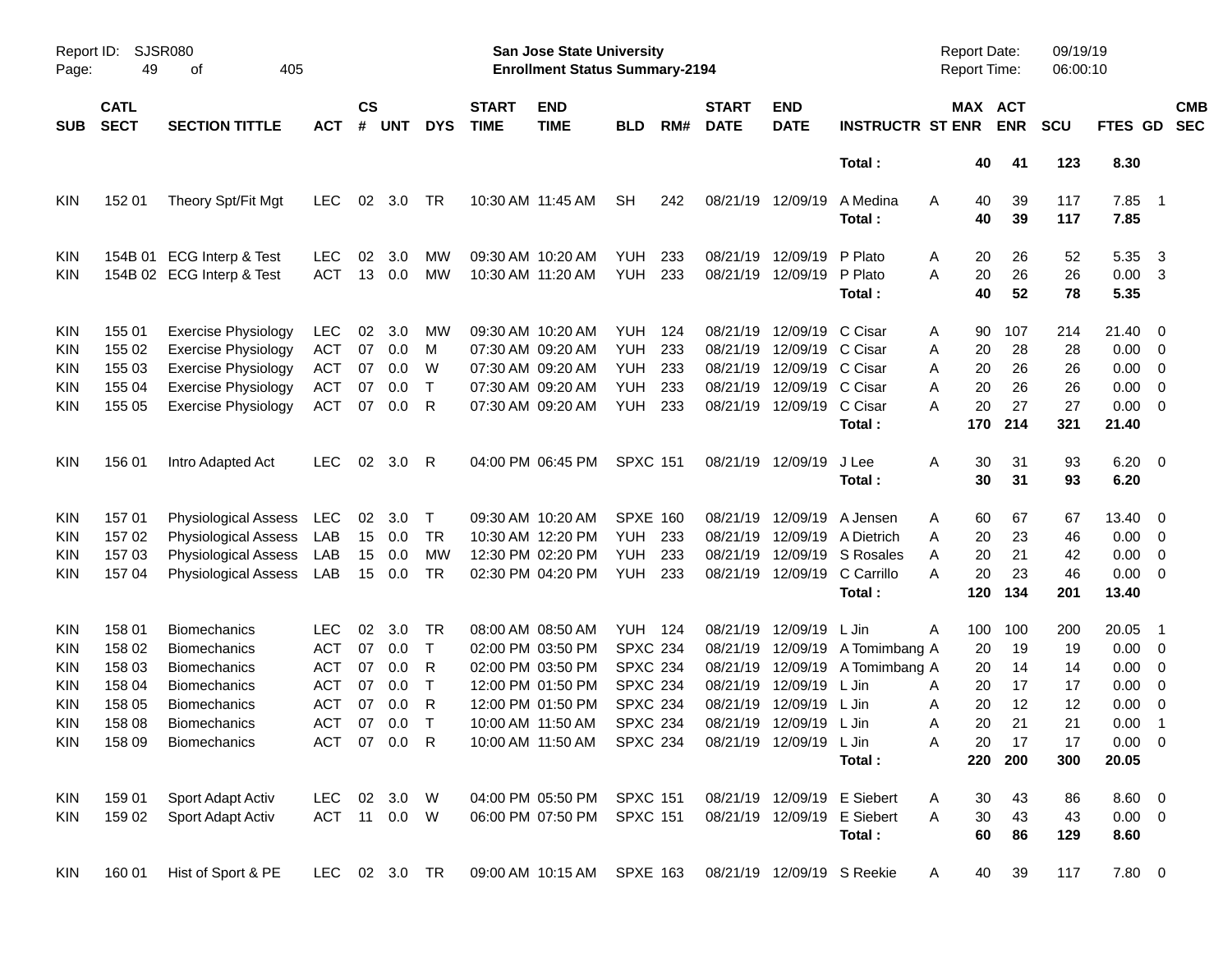|                                                             |                                                |                                                                                        |                                                                    |                            |                                 |                             |                             |                                                                                                       | <b>Preliminary Census</b>                                                           |            |                                  |                                                |                                                                                                                               |                                            |                                          |                                    |                                                                |                                                      |                          |
|-------------------------------------------------------------|------------------------------------------------|----------------------------------------------------------------------------------------|--------------------------------------------------------------------|----------------------------|---------------------------------|-----------------------------|-----------------------------|-------------------------------------------------------------------------------------------------------|-------------------------------------------------------------------------------------|------------|----------------------------------|------------------------------------------------|-------------------------------------------------------------------------------------------------------------------------------|--------------------------------------------|------------------------------------------|------------------------------------|----------------------------------------------------------------|------------------------------------------------------|--------------------------|
| Report ID:<br>Page:                                         | 50                                             | <b>SJSR080</b><br>405<br>оf                                                            |                                                                    |                            |                                 |                             |                             | <b>San Jose State University</b><br><b>Enrollment Status Summary-2194</b>                             |                                                                                     |            |                                  |                                                |                                                                                                                               | <b>Report Date:</b><br><b>Report Time:</b> |                                          | 09/19/19<br>06:00:10               |                                                                |                                                      |                          |
| <b>SUB</b>                                                  | <b>CATL</b><br><b>SECT</b>                     | <b>SECTION TITTLE</b>                                                                  | <b>ACT</b>                                                         | <b>CS</b><br>#             | <b>UNT</b>                      | <b>DYS</b>                  | <b>START</b><br><b>TIME</b> | <b>END</b><br><b>TIME</b>                                                                             | <b>BLD</b>                                                                          | RM#        | <b>START</b><br><b>DATE</b>      | <b>END</b><br><b>DATE</b>                      | <b>INSTRUCTR ST ENR</b>                                                                                                       |                                            | MAX ACT<br><b>ENR</b>                    | <b>SCU</b>                         | <b>FTES GD</b>                                                 |                                                      | <b>CMB</b><br><b>SEC</b> |
| <b>KIN</b>                                                  | 160 02                                         | Hist of Sport & PE                                                                     | <b>LEC</b>                                                         | 02                         | 3.0                             | TR                          |                             | 03:00 PM 04:15 PM                                                                                     | <b>SH</b>                                                                           | 242        | 08/21/19                         | 12/09/19                                       | M Dao<br>Total:                                                                                                               | 40<br>Α<br>80                              | 38<br>77                                 | 114<br>231                         | 7.60 0<br>15.40                                                |                                                      |                          |
| <b>KIN</b><br><b>KIN</b>                                    | 161 01<br>161 02                               | Philos of Sport<br>Philos of Sport                                                     | <b>LEC</b><br><b>LEC</b>                                           | 02<br>02                   | 3.0<br>3.0                      | МW<br><b>MW</b>             |                             | 01:30 PM 02:45 PM<br>12:00 PM 01:15 PM                                                                | <b>SH</b><br><b>SH</b>                                                              | 242<br>242 |                                  | 08/21/19 12/09/19<br>08/21/19 12/09/19         | D Bohigian<br>D Bohigian<br>Total:                                                                                            | A<br>40<br>40<br>A<br>80                   | 41<br>43<br>84                           | 123<br>129<br>252                  | $8.20 \ 0$<br>8.60 0<br>16.80                                  |                                                      |                          |
| KIN<br><b>KIN</b>                                           | 162 01<br>162 02                               | Adv Fit Asse Ex RX<br>Adv Fit Asse Ex RX                                               | <b>LEC</b><br><b>ACT</b>                                           | 02<br>11                   | 3.0<br>0.0                      | TR<br><b>TR</b>             |                             | 12:30 PM 01:20 PM<br>01:30 PM 02:20 PM                                                                | <b>YUH</b><br><b>YUH</b>                                                            | 233<br>233 | 08/21/19<br>08/21/19             | 12/09/19 C Cisar<br>12/09/19                   | C Cisar<br>Total:                                                                                                             | 40<br>A<br>40<br>A<br>80                   | 35<br>35<br>70                           | 70<br>35<br>105                    | $7.10$ 2<br>0.00<br>7.10                                       | $\overline{\phantom{0}}$                             |                          |
| KIN<br><b>KIN</b>                                           | 164 02<br>164 03                               | Soc-cult Perspectv<br>Soc-cult Perspectv                                               | <b>LEC</b><br><b>LEC</b>                                           | 02<br>02                   | 3.0<br>3.0                      | TR<br><b>TR</b>             |                             | 12:00 PM 01:15 PM<br>10:30 AM 11:45 AM                                                                | <b>CCB</b><br>CL                                                                    | 101<br>310 | 08/21/19                         | 12/09/19 M Dao<br>08/21/19 12/09/19            | J Chin<br>Total:                                                                                                              | 40<br>A<br>40<br>A<br>80                   | 38<br>39<br>77                           | 114<br>117<br>231                  | 7.65<br>7.80 0<br>15.45                                        | $\overline{\phantom{0}}$                             |                          |
| KIN<br>KIN<br><b>KIN</b>                                    | 165 01<br>165 02<br>165 03                     | Motor Development<br>Motor Development<br>Motor Development                            | <b>LEC</b><br><b>LEC</b><br><b>LEC</b>                             | 02<br>02<br>02             | 3.0<br>3.0<br>3.0               | MW<br><b>TR</b><br>MW       |                             | 09:00 AM 10:15 AM<br>09:00 AM 10:15 AM<br>01:30 PM 02:45 PM                                           | <b>SPXC 151</b><br><b>SPXC 151</b><br><b>SPXC 151</b>                               |            | 08/21/19                         | 08/21/19 12/09/19 S Chang<br>08/21/19 12/09/19 | 12/09/19 F Ghiasvand<br>S Chang<br>Total:                                                                                     | 40<br>A<br>40<br>A<br>40<br>A<br>120       | 40<br>43<br>40<br>123                    | 120<br>129<br>120<br>369           | $8.00 \t 0$<br>8.60<br>8.05<br>24.65                           | $\overline{\phantom{0}}$<br>$\overline{\phantom{1}}$ |                          |
| KIN<br><b>KIN</b><br><b>KIN</b><br><b>KIN</b><br><b>KIN</b> | 166 01<br>166 02<br>166 03<br>166 04<br>166 05 | Motor Learning<br>Motor Learning<br>Motor Learning<br>Motor Learning<br>Motor Learning | <b>LEC</b><br><b>ACT</b><br><b>ACT</b><br><b>ACT</b><br><b>ACT</b> | 02<br>07<br>07<br>07<br>07 | 3.0<br>0.0<br>0.0<br>0.0<br>0.0 | TR<br>$\top$<br>R<br>M<br>W |                             | 12:00 PM 12:50 PM<br>01:00 PM 02:50 PM<br>01:00 PM 02:50 PM<br>02:00 PM 03:50 PM<br>02:00 PM 03:50 PM | WSQ 109<br><b>SPXE 172</b><br><b>SPXE 172</b><br><b>SPXE 172</b><br><b>SPXE 172</b> |            | 08/21/19<br>08/21/19<br>08/21/19 | 08/21/19 12/09/19<br>12/09/19                  | E Wughalter A<br>E Wughalter A<br>12/09/19 E Wughalter A<br>12/09/19 K Thompson A<br>08/21/19 12/09/19 K Thompson A<br>Total: | 80<br>20<br>20<br>20<br>20<br>160          | 99<br>25<br>27<br>24<br>23<br>198        | 198<br>25<br>27<br>24<br>23<br>297 | 19.80 0<br>$0.00 \t 0$<br>0.00<br>0.00<br>$0.00 \t 0$<br>19.80 | $\overline{\phantom{0}}$<br>$\overline{\phantom{0}}$ |                          |
| <b>KIN</b><br><b>PSYC</b><br><b>KIN</b>                     | 167 01<br>16701<br>167 02<br>PSYC 16702        | Sports Psychology<br>Sports Psychology<br>Sports Psychology<br>Sports Psychology       | <b>LEC</b><br>LEC<br>LEC<br>LEC 02 3.0 TR                          | 02<br>02<br>02             | 3.0<br>3.0<br>3.0               | TR<br>TR<br>TR              |                             | 10:30 AM 11:45 AM<br>10:30 AM 11:45 AM<br>07:30 AM 08:45 AM<br>07:30 AM 08:45 AM SPXE 160             | <b>SPXE 160</b><br><b>SPXE 160</b><br><b>SPXE 160</b>                               |            | 08/21/19<br>08/21/19             | 12/09/19<br>12/09/19                           | M Gerson<br>M Gerson<br>08/21/19 12/09/19 M Gerson<br>08/21/19 12/09/19 M Gerson<br>Total:                                    | 40<br>A<br>A<br>40<br>A<br>A               | 54<br>0<br>13<br>24<br>0<br>23<br>80 114 | 162<br>39<br>72<br>69<br>342       | 10.80<br>2.60<br>4.80<br>4.60 0 C<br>22.80                     | 0 C<br>0 <sup>o</sup><br>0 <sup>o</sup>              |                          |
| KIN                                                         | 168 01                                         | Psych of Coaching                                                                      | LEC 02 3.0 MW                                                      |                            |                                 |                             |                             | 01:30 PM 02:45 PM SPXE 163                                                                            |                                                                                     |            |                                  | 08/21/19 12/09/19 T Butryn                     | Total:                                                                                                                        | Α<br>40<br>40                              | 40<br>40                                 | 120<br>120                         | 8.10 2<br>8.10                                                 |                                                      |                          |
| KIN<br>HS<br>KIN                                            | 169 01<br>16901<br>169 02                      | Divrsty/Stress/Hlth<br>Divrsty/Stress/Hlth<br>Divrsty/Stress/Hlth                      | SEM<br>SEM                                                         |                            | 05 3.0<br>05 3.0<br>SEM 05 3.0  | МW<br>МW<br>MW              |                             | 10:30 AM 11:45 AM<br>10:30 AM 11:45 AM<br>12:00 PM 01:15 PM                                           | <b>YUH 236</b><br>YUH<br><b>YUH 236</b>                                             | 236        |                                  |                                                | 08/21/19 12/09/19 M Crockett<br>08/21/19 12/09/19 M Crockett<br>08/21/19 12/09/19 S Morales                                   | 30<br>A<br>A<br>30<br>A                    | 23<br>0<br>8<br>35                       | 69<br>24<br>105                    | 4.60 0 C<br>1.60 0 C<br>7.00 0 C                               |                                                      |                          |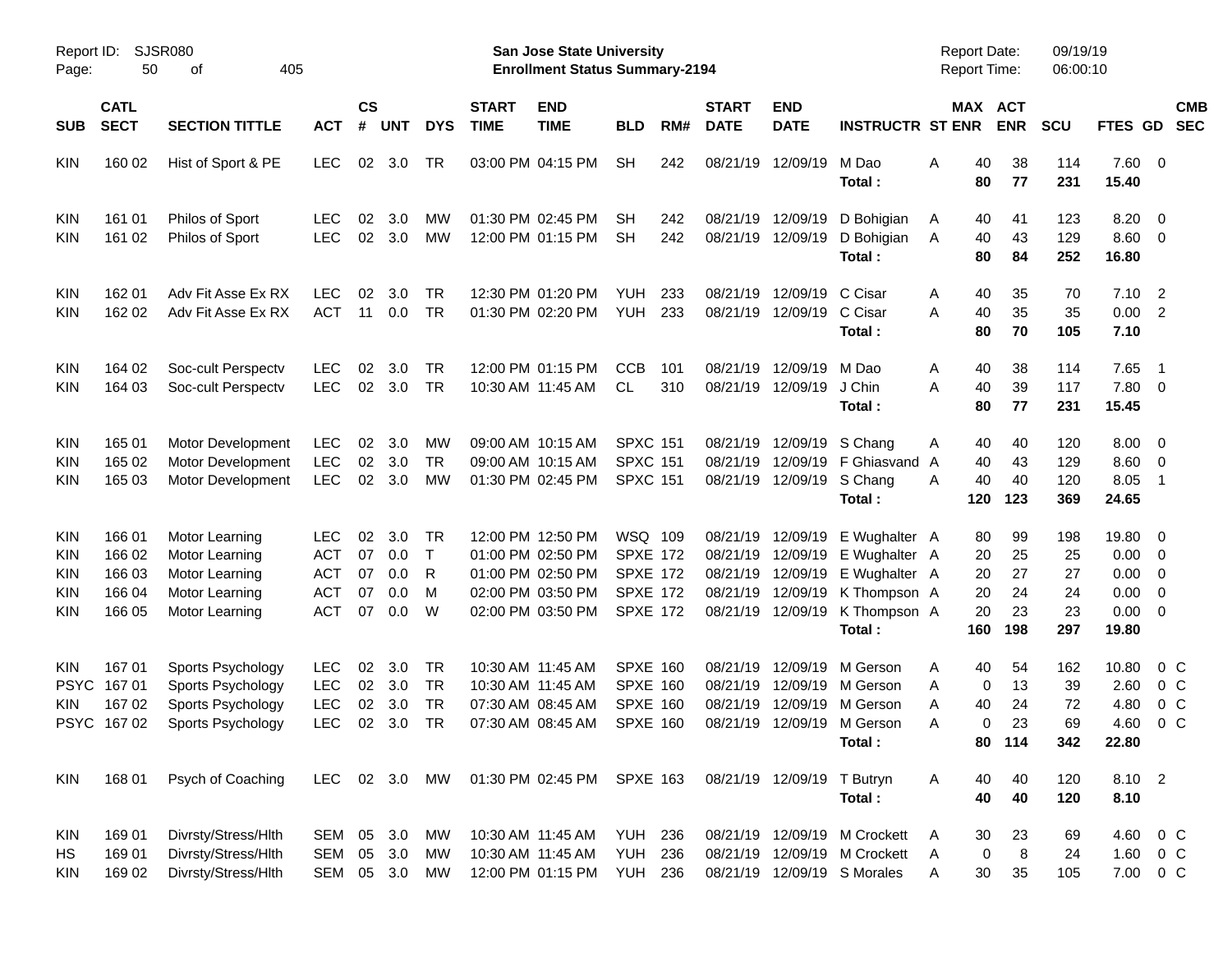|            |                                          |                                   |               |                    |            |            |                             |                                                                       | Preliminary Census |     |                             |                           |                                 |                                     |                       |                      |                 |                          |
|------------|------------------------------------------|-----------------------------------|---------------|--------------------|------------|------------|-----------------------------|-----------------------------------------------------------------------|--------------------|-----|-----------------------------|---------------------------|---------------------------------|-------------------------------------|-----------------------|----------------------|-----------------|--------------------------|
| Page:      | SJSR080<br>Report ID:<br>51<br>οf<br>405 |                                   |               |                    |            |            |                             | San Jose State University<br><b>Enrollment Status Summary-2194</b>    |                    |     |                             |                           |                                 | <b>Report Date:</b><br>Report Time: |                       | 09/19/19<br>06:00:10 |                 |                          |
| <b>SUB</b> | <b>CATL</b><br><b>SECT</b>               | <b>SECTION TITTLE</b>             | <b>ACT</b>    | $\mathsf{cs}$<br># | <b>UNT</b> | <b>DYS</b> | <b>START</b><br><b>TIME</b> | <b>END</b><br><b>TIME</b>                                             | <b>BLD</b>         | RM# | <b>START</b><br><b>DATE</b> | <b>END</b><br><b>DATE</b> | <b>INSTRUCTR ST ENR</b>         |                                     | MAX ACT<br><b>ENR</b> | <b>SCU</b>           | <b>FTES GD</b>  | <b>CMB</b><br><b>SEC</b> |
| HS         | 169 02                                   | Divrsty/Stress/Hlth               | <b>SEM</b>    | 05                 | 3.0        | <b>MW</b>  |                             | 12:00 PM 01:15 PM                                                     | <b>YUH</b>         | 236 | 08/21/19                    | 12/09/19                  | S Morales                       | A                                   | 0<br>3                | 9                    | 0.60            | 0 <sup>o</sup>           |
| KIN        | 169 03                                   | Divrsty/Stress/Hlth               | <b>SEM</b>    | 05                 | 3.0        | <b>MW</b>  |                             | 01:30 PM 02:45 PM                                                     | <b>YUH</b>         | 236 |                             | 08/21/19 12/09/19         | K Jeffery                       | 30<br>Α                             | 34                    | 102                  | 6.80            | 0 <sup>o</sup>           |
| НS         | 169 03                                   | Divrsty/Stress/Hlth               | <b>SEM</b>    | 05                 | 3.0        | <b>MW</b>  |                             | 01:30 PM 02:45 PM                                                     | <b>YUH</b>         | 236 | 08/21/19                    | 12/09/19                  | K Jeffery                       | Α                                   | 8<br>0                | 24                   | 1.60            | $0\,C$                   |
| <b>KIN</b> | 169 04                                   | Divrsty/Stress/Hlth               | <b>SEM</b>    | 05                 | 3.0        | <b>TR</b>  |                             | 09:00 AM 10:15 AM                                                     | <b>YUH</b>         | 236 |                             | 08/21/19 12/09/19         | M Crockett                      | 30<br>Α                             | 24                    | 72                   | 4.80            | 0 <sup>o</sup>           |
| HS         | 169 04                                   | Divrsty/Stress/Hlth               | <b>SEM</b>    | 05                 | 3.0        | <b>TR</b>  |                             | 09:00 AM 10:15 AM                                                     | <b>YUH</b>         | 236 | 08/21/19                    | 12/09/19                  | <b>M Crockett</b>               | Α                                   | 6<br>0                | 18                   | 1.20            | 0 <sup>o</sup>           |
| <b>KIN</b> | 169 05                                   | Divrsty/Stress/Hlth               | <b>SEM</b>    | 05                 | 3.0        | <b>TR</b>  |                             | 12:00 PM 01:15 PM                                                     | YUH                | 236 | 08/21/19                    | 12/09/19                  | K Russell                       | 30<br>Α                             | 25                    | 75                   | 5.00            | $0\,C$                   |
| HS         | 169 05                                   | Divrsty/Stress/Hlth               | <b>SEM</b>    | 05                 | 3.0        | <b>TR</b>  |                             | 12:00 PM 01:15 PM                                                     | YUH                | 236 | 08/21/19                    | 12/09/19                  | <b>K</b> Russell                | Α                                   | 6<br>0                | 18                   | 1.20            | 0 <sup>o</sup>           |
| <b>KIN</b> | 169 06                                   | Divrsty/Stress/Hlth               | <b>SEM</b>    | 05                 | 3.0        | <b>TR</b>  |                             | 01:30 PM 02:45 PM                                                     | <b>YUH</b>         | 236 | 08/21/19                    | 12/09/19                  | N Williams                      | 30<br>Α                             | 27                    | 81                   | 5.40            | $0\,C$                   |
| HS         | 169 06                                   | Divrsty/Stress/Hlth               | <b>SEM</b>    | 05                 | 3.0        | <b>TR</b>  |                             | 01:30 PM 02:45 PM                                                     | <b>YUH</b>         | 236 | 08/21/19                    | 12/09/19                  | N Williams                      | Α                                   | 3<br>$\mathbf 0$      | 9                    | 0.60            | $0\,C$                   |
| <b>KIN</b> | 169 07                                   | Divrsty/Stress/Hlth               | <b>SEM</b>    | 05                 | 3.0        | F          |                             | 12:00 PM 02:45 PM                                                     | <b>YUH</b>         | 236 | 08/21/19                    | 12/09/19                  | K Moreno                        | Α<br>30                             | 23                    | 69                   | 4.65            | 1 C                      |
| HS         | 169 07                                   | Divrsty/Stress/Hlth               | <b>SEM</b>    | 05                 | 3.0        | F          |                             | 12:00 PM 02:45 PM                                                     | YUH                | 236 |                             | 08/21/19 12/09/19         | K Moreno                        | A                                   | $\mathbf 0$<br>5      | 15                   | 1.00            | 0 <sup>o</sup>           |
|            |                                          |                                   |               |                    |            |            |                             |                                                                       |                    |     |                             |                           | Total:                          | 210                                 | 230                   | 690                  | 46.05           |                          |
| <b>KIN</b> |                                          | 170B 01 Fld Exp Teach             | <b>SUP</b>    | 36                 | 1.0        | <b>TBA</b> |                             |                                                                       |                    |     | 08/21/19                    | 12/09/19                  | D Daum                          | 15<br>Α                             | 0                     | 0                    | 0.00            | $\overline{\phantom{0}}$ |
| <b>KIN</b> |                                          | 170B 02 Fld Exp Teach             | <b>SUP</b>    | 36                 | 1.0        | <b>TBA</b> |                             |                                                                       |                    |     |                             | 08/21/19 12/09/19         | D Daum                          | 15<br>A                             | 0                     | 0                    | 0.00            | $\overline{0}$           |
|            |                                          |                                   |               |                    |            |            |                             |                                                                       |                    |     |                             |                           | Total:                          | 30                                  | 0                     | 0                    | 0.00            |                          |
| <b>KIN</b> |                                          | 170C 01 Fieldwork-Adapted         | <b>SUP</b>    |                    | 1.0        |            |                             |                                                                       |                    |     |                             |                           |                                 | X                                   | 0<br>0                | 0                    | 0.00            | $\overline{\phantom{0}}$ |
| KIN        |                                          | 170C 02 Fieldwork-Adapted         | <b>SUP</b>    |                    | 2.0        |            |                             |                                                                       |                    |     |                             |                           |                                 | Χ                                   | 0<br>0                | 0                    | 0.00            | $\overline{0}$           |
| KIN        |                                          | 170C 03 Fieldwork-Adapted         | <b>SUP</b>    |                    | 3.0        |            |                             |                                                                       |                    |     |                             |                           |                                 | X                                   | 0<br>0                | 0                    | 0.00            | $\overline{0}$           |
| <b>KIN</b> |                                          | 170C 04 Fieldwork-Adapted         | <b>SUP</b>    | 36                 | 1.0        | F          |                             | 10:00 AM 11:50 AM                                                     |                    |     |                             | 08/21/19 12/09/19         | J Lee                           | A                                   | 5<br>0                | 0                    | 0.00            | $\mathbf 0$              |
| <b>KIN</b> |                                          | 170C 05 Fieldwork-Adapted         | <b>SUP</b>    | 36                 | 2.0        | W          |                             | 09:30 AM 11:15 AM                                                     |                    |     |                             | 08/21/19 12/09/19         | J Lee                           | Α                                   | 5<br>$\mathbf 0$      | 0                    | 0.00            | $\mathbf 0$              |
| <b>KIN</b> |                                          | 170C 06 Fieldwork-Adapted         | <b>SUP</b>    | 36                 | 3.0        | W          |                             | 09:30 AM 11:15 AM                                                     |                    |     |                             | 08/21/19 12/09/19         | J Lee                           | Α                                   | 5<br>10               | 10                   | 2.00            | $\overline{0}$           |
|            |                                          |                                   |               |                    |            |            |                             |                                                                       |                    |     |                             |                           | Total:                          | 15                                  | 10                    | 10                   | 2.00            |                          |
| <b>KIN</b> |                                          | 170D 01 Fldwrk Sport Mngmt        | <b>SUP</b>    | 36                 | 1.0        | <b>TBA</b> |                             |                                                                       |                    |     | 08/21/19                    | 12/09/19                  | <b>B</b> Shifflett              | A                                   | 5<br>0                | 0                    | 0.00            | $\overline{\phantom{0}}$ |
| KIN        |                                          | 170D 02 Fldwrk Sport Mngmt        | <b>SUP</b>    | 36                 | 2.0        | <b>TBA</b> |                             |                                                                       |                    |     | 08/21/19                    | 12/09/19                  | <b>B</b> Shifflett              | Α                                   | 5<br>0                | 0                    | 0.00            | 0                        |
| <b>KIN</b> |                                          | 170D 03 Fldwrk Sport Mngmt        | <b>SUP</b>    | 36                 | 3.0        | <b>TBA</b> |                             |                                                                       |                    |     |                             | 08/21/19 12/09/19         | <b>B</b> Shifflett              | A                                   | 5<br>0                | 0                    | 0.00            | $\overline{0}$           |
|            |                                          |                                   |               |                    |            |            |                             |                                                                       |                    |     |                             |                           | Total:                          | 15                                  | 0                     | 0                    | 0.00            |                          |
| <b>KIN</b> |                                          | 173 01 Intro Teach PE             | LEC           |                    |            |            |                             | 02 3.0 TR  02:00 PM  02:50 PM  SPXE  163  08/21/19  12/09/19  D  Daum |                    |     |                             |                           |                                 | Α                                   | 22<br>17              | 34                   | $3.40 \ 0$      |                          |
| <b>KIN</b> | 17302                                    | Intro Teach PE                    | ACT 11 0.0 TR |                    |            |            |                             | 03:00 PM 03:50 PM                                                     | <b>SPXE 163</b>    |     |                             | 08/21/19 12/09/19 D Daum  |                                 | Α<br>22                             | 17                    | 17                   | $0.00 \t 0$     |                          |
|            |                                          |                                   |               |                    |            |            |                             |                                                                       |                    |     |                             |                           | Total:                          | 44                                  | 34                    | 51                   | 3.40            |                          |
| <b>KIN</b> | 174 01                                   | Assess Psychomotor LEC 02 3.0 T   |               |                    |            |            |                             | 04:00 PM 06:45 PM SPXC 151                                            |                    |     |                             | 08/21/19 12/09/19         | J Lee                           | A<br>30                             | 33                    | 99                   | 6.65 1          |                          |
|            |                                          |                                   |               |                    |            |            |                             |                                                                       |                    |     |                             |                           | Total:                          | 30                                  | 33                    | 99                   | 6.65            |                          |
| KIN        | 175 01                                   | Meas & Eval in Kines LEC 02 3.0 T |               |                    |            |            |                             | 04:00 PM 05:50 PM SPXE 160                                            |                    |     |                             |                           | 08/21/19 12/09/19 F Ghiasvand A | 60                                  | 72                    | 144                  | 14.40 0         |                          |
| KIN        | 175 02                                   | Meas & Eval in Kines ACT 13 0.0 F |               |                    |            |            |                             | 10:00 AM 11:50 AM                                                     | CL                 | 111 |                             |                           | 08/21/19 12/09/19 K Thompson A  |                                     | 20<br>22              | 22                   | $0.00\quad$ $0$ |                          |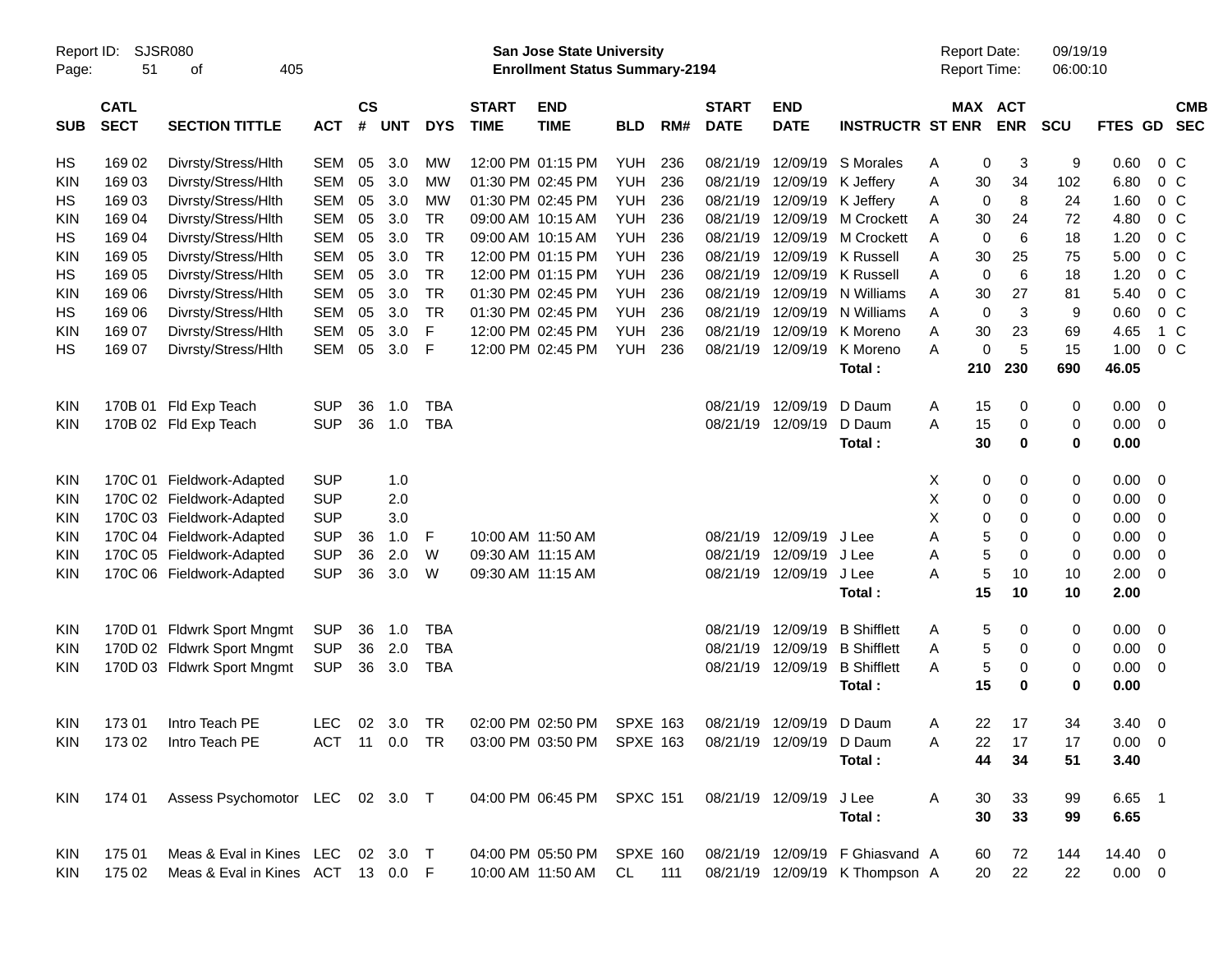|                     |                                                                                                         |                             |            |    |                             |            |                             |                                                                           | <b>Preliminary Census</b> |           |                             |                            |                         |   |                                            |                |                      |         |                |                          |
|---------------------|---------------------------------------------------------------------------------------------------------|-----------------------------|------------|----|-----------------------------|------------|-----------------------------|---------------------------------------------------------------------------|---------------------------|-----------|-----------------------------|----------------------------|-------------------------|---|--------------------------------------------|----------------|----------------------|---------|----------------|--------------------------|
| Report ID:<br>Page: | 52                                                                                                      | <b>SJSR080</b><br>405<br>οf |            |    |                             |            |                             | <b>San Jose State University</b><br><b>Enrollment Status Summary-2194</b> |                           |           |                             |                            |                         |   | <b>Report Date:</b><br><b>Report Time:</b> |                | 09/19/19<br>06:00:10 |         |                |                          |
| <b>SUB</b>          | <b>CATL</b><br><b>SECT</b><br><b>SECTION TITTLE</b><br><b>ACT</b><br>175 03<br>Meas & Eval in Kines ACT |                             |            |    | $\mathsf{cs}$<br><b>UNT</b> | <b>DYS</b> | <b>START</b><br><b>TIME</b> | <b>END</b><br><b>TIME</b>                                                 | <b>BLD</b>                | RM#       | <b>START</b><br><b>DATE</b> | <b>END</b><br><b>DATE</b>  | <b>INSTRUCTR ST ENR</b> |   | <b>MAX ACT</b>                             | <b>ENR</b>     | <b>SCU</b>           | FTES GD |                | <b>CMB</b><br><b>SEC</b> |
| KIN                 |                                                                                                         |                             |            | 13 | 0.0                         | F          |                             | 12:00 PM 01:50 PM                                                         | CL                        | 111       | 08/21/19                    | 12/09/19                   | K Thompson A            |   | 20                                         | 28             | 28                   | 0.00    | 0              |                          |
| KIN                 | 175 04                                                                                                  | Meas & Eval in Kines        | ACT        | 13 | 0.0                         | F          |                             | 02:00 PM 03:50 PM                                                         | <b>CL</b>                 | 111       | 08/21/19                    | 12/09/19                   | K Thompson A            |   | 20                                         | 22             | 22                   | 0.00    | $\mathbf 0$    |                          |
|                     |                                                                                                         |                             |            |    |                             |            |                             |                                                                           |                           |           |                             |                            | Total:                  |   | 120                                        | 144            | 216                  | 14.40   |                |                          |
| KIN                 | 176 01                                                                                                  | Exercise Psych              | <b>LEC</b> |    | 3.0                         |            |                             |                                                                           |                           |           |                             |                            |                         | Χ | 0                                          | 0              | 0                    | 0.00    | 0              |                          |
|                     | 176 02                                                                                                  |                             | <b>LEC</b> | 02 | 3.0                         | MW         |                             | 01:30 PM 02:45 PM                                                         | <b>SPXE 160</b>           |           |                             | 08/21/19 12/09/19          | D Murphy                | Α | 40                                         |                | 123                  | 8.45    | 5              |                          |
| KIN                 |                                                                                                         | Exercise Psych              |            |    |                             |            |                             |                                                                           |                           |           |                             |                            | Total:                  |   | 40                                         | 41<br>41       | 123                  | 8.45    |                |                          |
|                     |                                                                                                         |                             |            |    |                             |            |                             |                                                                           |                           |           |                             |                            |                         |   |                                            |                |                      |         |                |                          |
| KIN                 | 178 01                                                                                                  | Mgt Practice TE             | LEC.       | 02 | 3.0                         | TR         |                             | 01:00 PM 01:50 PM                                                         | <b>SPXE 163</b>           |           | 08/21/19                    | 12/09/19                   | E Siebert               | A | 22                                         | 21             | 42                   | 4.20    | 0              |                          |
| KIN                 | 178 02                                                                                                  | Mgt Practice TE             | <b>ACT</b> | 13 | 0.0                         | R          |                             | 04:00 PM 05:50 PM                                                         |                           | SPXC 107B | 08/21/19                    | 12/09/19                   | E Siebert               | A | 22                                         | 21             | 21                   | 0.00    | $\mathbf 0$    |                          |
|                     |                                                                                                         |                             |            |    |                             |            |                             |                                                                           |                           |           |                             |                            | Total:                  |   | 44                                         | 42             | 63                   | 4.20    |                |                          |
| KIN                 | 180 01                                                                                                  | Independent Study           | <b>SUP</b> | 36 | 1.0                         | TBA        |                             |                                                                           |                           |           |                             | 08/21/19 12/09/19          |                         | A | 10                                         | 0              | 0                    | 0.00    | 0              |                          |
| KIN                 | 180 02                                                                                                  | Independent Study           | <b>SUP</b> | 36 | 2.0                         | <b>TBA</b> |                             |                                                                           |                           |           | 08/21/19                    | 12/09/19                   |                         | A | 10                                         | 0              | 0                    | 0.00    | $\mathbf 0$    |                          |
| KIN                 | 180 03                                                                                                  | Independent Study           | <b>SUP</b> | 36 | 3.0                         | TBA        |                             |                                                                           |                           |           | 08/21/19                    | 12/09/19                   |                         | A | 10                                         | 0              | 0                    | 0.00    | 0              |                          |
| KIN                 | 180 04                                                                                                  | Independent Study           | <b>SUP</b> | 36 | 4.0                         | <b>TBA</b> |                             |                                                                           |                           |           | 08/21/19                    | 12/09/19 K Han             |                         | A | 10                                         | 2              | 0                    | 0.53    | 0              |                          |
| KIN                 | 180 05                                                                                                  | Independent Study           | <b>SUP</b> | 36 | 1.0                         | <b>TBA</b> |                             |                                                                           |                           |           | 08/21/19                    | 12/09/19                   | E Siebert               | A | $\overline{2}$                             | $\Omega$       | 0                    | 0.00    | 0              |                          |
| KIN                 | 180 06                                                                                                  | Independent Study           | <b>SUP</b> | 36 | 1.0                         | <b>TBA</b> |                             |                                                                           |                           |           | 08/21/19                    | 12/09/19                   | J Lee                   | A | $\overline{2}$                             | -1             | 0                    | 0.07    | $\mathbf 0$    |                          |
| KIN                 | 180 07                                                                                                  | Independent Study           | <b>SUP</b> | 36 | 1.0                         | <b>TBA</b> |                             |                                                                           |                           |           | 08/21/19                    | 12/09/19                   | T Semerjian             | A | 2                                          | -1             | 0                    | 0.07    | $\mathbf 0$    |                          |
| KIN                 | 180 08                                                                                                  | Independent Study           | <b>SUP</b> | 36 | 1.0                         | <b>TBA</b> |                             |                                                                           |                           |           | 08/21/19                    | 12/09/19                   |                         | A | $\overline{c}$                             | 0              | 0                    | 0.00    | $\mathbf 0$    |                          |
| KIN                 | 180 09                                                                                                  | Independent Study           | <b>SUP</b> | 36 | 1.0                         | <b>TBA</b> |                             |                                                                           |                           |           | 08/21/19                    | 12/09/19                   |                         | Α | $\overline{c}$                             | 0              | 0                    | 0.00    | 0              |                          |
| KIN                 | 180 10                                                                                                  | Independent Study           | <b>SUP</b> | 36 | 1.0                         | <b>TBA</b> |                             |                                                                           |                           |           | 08/21/19                    | 12/09/19                   |                         | A | $\overline{c}$                             | 0              | 0                    | 0.00    | $\mathbf 0$    |                          |
| KIN                 | 180 11                                                                                                  | Independent Study           | <b>SUP</b> | 36 | 1.0                         | <b>TBA</b> |                             |                                                                           |                           |           | 08/21/19                    | 12/09/19                   |                         | A | $\overline{c}$                             | 0              | 0                    | 0.00    | $\mathbf 0$    |                          |
| KIN                 | 180 12                                                                                                  | Independent Study           | <b>SUP</b> | 36 | 2.0                         | <b>TBA</b> |                             |                                                                           |                           |           | 08/21/19                    | 12/09/19                   | A Jensen                | A | $\overline{2}$                             | -1             | 0                    | 0.13    | 0              |                          |
| KIN                 | 180 13                                                                                                  | Independent Study           | <b>SUP</b> | 36 | 2.0                         | <b>TBA</b> |                             |                                                                           |                           |           | 08/21/19                    | 12/09/19                   |                         | A | $\overline{c}$                             | 0              | 0                    | 0.00    | 0              |                          |
| KIN                 | 180 14                                                                                                  | Independent Study           | <b>SUP</b> | 36 | 2.0                         | <b>TBA</b> |                             |                                                                           |                           |           | 08/21/19                    | 12/09/19                   |                         | A | $\overline{c}$                             | 0              | 0                    | 0.00    | 0              |                          |
| KIN                 | 180 15                                                                                                  | Independent Study           | <b>SUP</b> | 36 | 2.0                         | <b>TBA</b> |                             |                                                                           |                           |           | 08/21/19                    | 12/09/19                   |                         | A | $\overline{c}$                             | 0              | 0                    | 0.00    | 0              |                          |
| KIN                 | 180 16                                                                                                  | Independent Study           | <b>SUP</b> | 36 | 2.0                         | <b>TBA</b> |                             |                                                                           |                           |           | 08/21/19                    | 12/09/19                   |                         | A | $\overline{2}$                             | 0              | 0                    | 0.00    | 0              |                          |
| KIN                 | 180 17                                                                                                  | Independent Study           | <b>SUP</b> | 36 | 3.0                         | <b>TBA</b> |                             |                                                                           |                           |           | 08/21/19                    | 12/09/19                   | K Han                   | A | $\overline{c}$                             | $\overline{c}$ | 0                    | 0.40    | 0              |                          |
| KIN                 | 180 18                                                                                                  | Independent Study           | <b>SUP</b> | 36 | 3.0                         | <b>TBA</b> |                             |                                                                           |                           |           |                             | 08/21/19 12/09/19 C Cisar  |                         | A | $\overline{2}$                             | 1              | $\mathbf 0$          | 0.20    | 0              |                          |
| <b>KIN</b>          | 180 19                                                                                                  | Independent Study           | <b>SUP</b> | 36 | $3.0\,$                     | <b>TBA</b> |                             |                                                                           |                           |           |                             | 08/21/19 12/09/19 A Jensen |                         | A | $\overline{\mathbf{c}}$                    | $\overline{c}$ | 0                    | 0.40    | $\overline{0}$ |                          |
| <b>KIN</b>          | 180 20                                                                                                  | Independent Study           | <b>SUP</b> | 36 | 3.0                         | <b>TBA</b> |                             |                                                                           |                           |           |                             | 08/21/19 12/09/19 S Chang  |                         | A | $\overline{c}$                             | 1              | 0                    | 0.20    | $\Omega$       |                          |
| <b>KIN</b>          | 180 21                                                                                                  | Independent Study           | <b>SUP</b> | 36 | 3.0                         | <b>TBA</b> |                             |                                                                           |                           |           |                             | 08/21/19 12/09/19          |                         | A | $\overline{c}$                             | 0              | 0                    | 0.00    | $\mathbf 0$    |                          |
| <b>KIN</b>          | 180 22                                                                                                  | Independent Study           | <b>SUP</b> | 36 | 3.0                         | <b>TBA</b> |                             |                                                                           |                           |           |                             | 08/21/19 12/09/19          |                         | Α | $\overline{c}$                             | 0              | 0                    | 0.00    | $\mathbf 0$    |                          |
| <b>KIN</b>          | 180 23                                                                                                  | Independent Study           | <b>SUP</b> | 36 | 3.0                         | <b>TBA</b> |                             |                                                                           |                           |           |                             | 08/21/19 12/09/19          |                         | Α | $\overline{c}$                             | 0              | 0                    | 0.00    | $\mathbf 0$    |                          |
| <b>KIN</b>          | 180 24                                                                                                  | Independent Study           | <b>SUP</b> | 36 | 3.0                         | <b>TBA</b> |                             |                                                                           |                           |           |                             | 08/21/19 12/09/19          |                         | Α | $\overline{c}$                             | 0              | 0                    | 0.00    | $\mathbf 0$    |                          |
| <b>KIN</b>          | 180 25                                                                                                  | Independent Study           | <b>SUP</b> | 36 | 3.0                         | <b>TBA</b> |                             |                                                                           |                           |           |                             | 08/21/19 12/09/19          |                         | Α | $\mathbf 2$                                | 0              | 0                    | 0.00    | $\mathbf 0$    |                          |
| <b>KIN</b>          | 180 26                                                                                                  | Independent Study           | <b>SUP</b> | 36 | 3.0                         | <b>TBA</b> |                             |                                                                           |                           |           |                             | 08/21/19 12/09/19          |                         | Α | $\overline{\mathbf{c}}$                    | 0              | 0                    | 0.00    | 0              |                          |
| <b>KIN</b>          | 180 27                                                                                                  | Independent Study           | <b>SUP</b> |    | 36 3.0                      | <b>TBA</b> |                             |                                                                           |                           |           |                             | 08/21/19 12/09/19          |                         | Α | $\overline{c}$                             | 0              | 0                    | 0.00    | $\overline{0}$ |                          |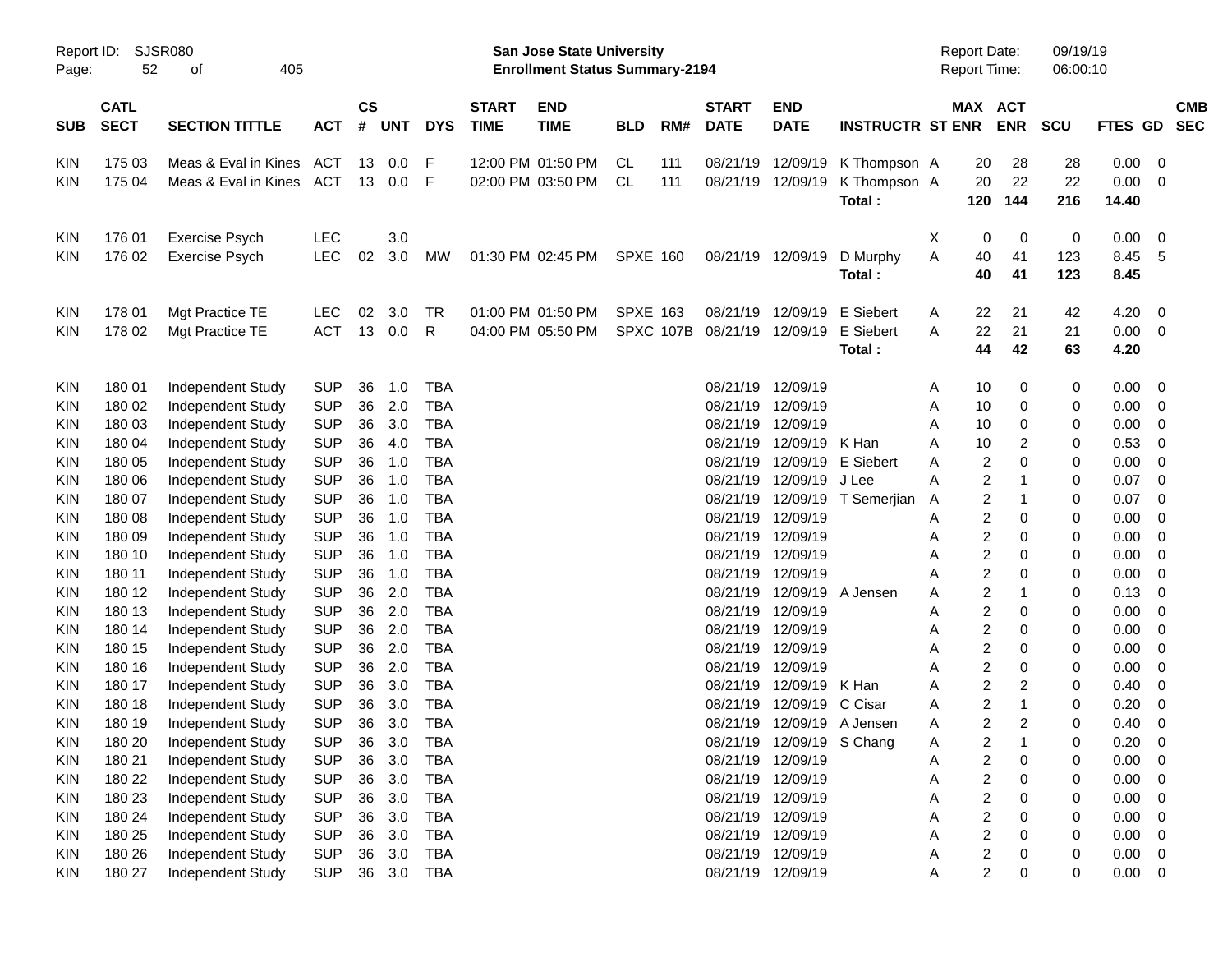|                     |                            |                                   |              |                    |            |              |                             |                                                                           | <b>Preliminary Census</b> |     |                             |                           |                         |                                     |                |                      |                |                          |                          |
|---------------------|----------------------------|-----------------------------------|--------------|--------------------|------------|--------------|-----------------------------|---------------------------------------------------------------------------|---------------------------|-----|-----------------------------|---------------------------|-------------------------|-------------------------------------|----------------|----------------------|----------------|--------------------------|--------------------------|
| Report ID:<br>Page: | 53                         | <b>SJSR080</b><br>405<br>оf       |              |                    |            |              |                             | <b>San Jose State University</b><br><b>Enrollment Status Summary-2194</b> |                           |     |                             |                           |                         | <b>Report Date:</b><br>Report Time: |                | 09/19/19<br>06:00:10 |                |                          |                          |
| <b>SUB</b>          | <b>CATL</b><br><b>SECT</b> | <b>SECTION TITTLE</b>             | <b>ACT</b>   | $\mathsf{cs}$<br># | <b>UNT</b> | <b>DYS</b>   | <b>START</b><br><b>TIME</b> | <b>END</b><br><b>TIME</b>                                                 | <b>BLD</b>                | RM# | <b>START</b><br><b>DATE</b> | <b>END</b><br><b>DATE</b> | <b>INSTRUCTR ST ENR</b> | MAX ACT                             | <b>ENR</b>     | <b>SCU</b>           | FTES GD        |                          | <b>CMB</b><br><b>SEC</b> |
| KIN                 | 180 28                     | Independent Study                 | <b>SUP</b>   |                    | 36 3.0     | TBA          |                             |                                                                           |                           |     |                             | 08/21/19 12/09/19         |                         | 2<br>Α                              | 0              | 0                    | $0.00 \t 0$    |                          |                          |
|                     |                            |                                   |              |                    |            |              |                             |                                                                           |                           |     |                             |                           | Total:                  | 88                                  | 11             | 0                    | 2.00           |                          |                          |
| KIN                 | 185 01                     | Senior Seminar                    | SEM          | 05                 | 1.0        | R            |                             | 10:30 AM 11:20 AM                                                         | <b>SPXC 153</b>           |     | 08/21/19                    | 12/09/19                  | L Wilkin                | 20<br>Α                             | 20             | 20                   | 1.33           | $\overline{\phantom{0}}$ |                          |
| KIN                 | 185 02                     | Senior Seminar                    | <b>SEM</b>   | 05                 | 1.0        | W            |                             | 01:30 PM 02:20 PM                                                         | <b>SPXC 153</b>           |     | 08/21/19                    |                           | 12/09/19 A Dietrich     | A<br>20                             | 19             | 19                   | 1.27           | $\overline{\phantom{0}}$ |                          |
| KIN                 | 185 03                     | <b>Senior Seminar</b>             | <b>SEM</b>   | 05                 | 1.0        | $\mathsf{T}$ |                             | 10:30 AM 11:20 AM                                                         | <b>SPXC 153</b>           |     | 08/21/19                    | 12/09/19                  | L Wilkin                | А<br>20                             | 21             | 21                   | 1.40           | $\overline{\mathbf{0}}$  |                          |
| KIN                 | 185 04                     | Senior Seminar                    | <b>SEM</b>   | 05                 | 1.0        | R            |                             | 12:00 PM 12:50 PM                                                         | <b>SPXC 153</b>           |     | 08/21/19                    | 12/09/19                  | A Tomimbang A           | 20                                  | 22             | 22                   | 1.47           | $\overline{\phantom{0}}$ |                          |
| KIN                 | 185 05                     | Senior Seminar                    | <b>SEM</b>   | 05                 | 1.0        | R            |                             | 09:30 AM 10:20 AM                                                         | <b>SPXC 153</b>           |     | 08/21/19                    | 12/09/19                  | L Wilkin                | 20<br>A                             | 26             | 26                   | 1.73           | - 0                      |                          |
| KIN                 | 185 06                     | <b>Senior Seminar</b>             | SEM          | 05                 | 1.0        | W            |                             | 02:30 PM 03:20 PM                                                         | <b>SPXC 153</b>           |     |                             | 08/21/19 12/09/19         | A Dietrich              | 20<br>А                             | 16             | 16                   | 1.07           | $\overline{\phantom{0}}$ |                          |
|                     |                            |                                   |              |                    |            |              |                             |                                                                           |                           |     |                             |                           | Total:                  | 120                                 | 124            | 124                  | 8.27           |                          |                          |
| KIN                 | 18701                      | Clin Ex Physiol                   | <b>LEC</b>   | 02                 | 3.0        | TR           |                             | 10:30 AM 11:45 AM                                                         | <b>SPXC 151</b>           |     | 08/21/19                    | 12/09/19                  | A Jensen                | 40<br>Α                             | 39             | 117                  | 7.85           | - 1                      |                          |
| KIN                 | 18702                      | Clin Ex Physiol                   | <b>LEC</b>   | 02                 | 3.0        | TR           |                             | 01:30 PM 02:45 PM                                                         | <b>SH</b>                 | 242 |                             | 08/21/19 12/09/19         | A Jensen                | A<br>40                             | 31             | 93                   | 6.35           | $\overline{\mathbf{3}}$  |                          |
|                     |                            |                                   |              |                    |            |              |                             |                                                                           |                           |     |                             |                           | Total:                  | 80                                  | 70             | 210                  | 14.20          |                          |                          |
| KIN                 | 18801                      | Prev Care Ath Inj                 | LEC          | 02                 | 2.0        | <b>TR</b>    |                             | 09:30 AM 10:20 AM                                                         | <b>YUH 128</b>            |     |                             | 08/21/19 12/09/19         | K Han                   | 30<br>Α                             | 26             | 52                   | $3.47 \quad 0$ |                          |                          |
|                     |                            |                                   |              |                    |            |              |                             |                                                                           |                           |     |                             |                           | Total:                  | 30                                  | 26             | 52                   | 3.47           |                          |                          |
| KIN                 | 189 01                     | Care & Prev Lab                   | LAB          | 15                 | 1.0        | Т            |                             | 01:30 PM 03:20 PM                                                         | <b>YUH 128</b>            |     |                             | 08/21/19 12/09/19         | K Han                   | 15<br>Α                             | 18             | 18                   | $1.20 \t 0$    |                          |                          |
| KIN                 | 18902                      | Care & Prev Lab                   | LAB          |                    | 1.0        |              |                             |                                                                           |                           |     |                             |                           |                         | X<br>$\mathbf 0$                    | $\mathbf 0$    | $\mathbf 0$          | $0.00 \t 0$    |                          |                          |
|                     |                            |                                   |              |                    |            |              |                             |                                                                           |                           |     |                             |                           | Total:                  | 15                                  | 18             | 18                   | 1.20           |                          |                          |
| KIN                 | 191A 01                    | Adv Assess Lower Ext LEC          |              | 02                 | 3.0        | <b>TR</b>    |                             | 10:30 AM 11:20 AM                                                         | YUH                       | 128 | 08/21/19                    | 12/09/19                  | K Han                   | 40<br>Α                             | 5              | 10                   | $1.00 \t 0$    |                          |                          |
| KIN                 |                            | 191A 02 Adv Assess Lower Ext LAB  |              | 15                 | 0.0        | $\mathsf{T}$ |                             | 11:30 AM 01:20 PM                                                         | <b>YUH</b>                | 128 | 08/21/19                    | 12/09/19                  | K Han                   | 20<br>Α                             | 5              | 5                    | $0.00 \t 0$    |                          |                          |
| KIN                 |                            | 191A 03 Adv Assess Lower Ext LAB  |              |                    | 15 0.0     | R            |                             | 11:30 AM 01:20 PM                                                         | YUH                       | 128 |                             | 08/21/19 12/09/19         |                         | А<br>20                             | $\Omega$       | $\mathbf 0$          | $0.00 \t 0$    |                          |                          |
|                     |                            |                                   |              |                    |            |              |                             |                                                                           |                           |     |                             |                           | Total:                  | 80                                  | 10             | 15                   | 1.00           |                          |                          |
| KIN                 | 19301                      | Org/Adm Ath Traing                | LEC          | 02                 | 2.0        | F            |                             | 08:30 AM 10:20 AM                                                         | <b>YUH 128</b>            |     |                             | 08/21/19 12/09/19         | H Pai                   | Α<br>30                             | 7              | 14                   | $0.93$ 0       |                          |                          |
|                     |                            |                                   |              |                    |            |              |                             |                                                                           |                           |     |                             |                           | Total:                  | 30                                  | $\overline{7}$ | 14                   | 0.93           |                          |                          |
| <b>KIN</b>          | 194 01                     | Therapeutic Exercise LEC          |              |                    | 02 3.0 MW  |              |                             | 08:30 AM 09:20 AM                                                         | <b>YUH 128</b>            |     |                             | 08/21/19 12/09/19 H Pai   |                         | 40<br>A                             | 12             | 24                   | $2.40 \ 0$     |                          |                          |
| <b>KIN</b>          | 194 02                     | <b>Therapeutic Exercise</b>       | ACT          |                    | 13 0.0     | M            |                             | 09:30 AM 11:20 AM                                                         | <b>YUH 128</b>            |     |                             | 08/21/19 12/09/19 H Pai   |                         | 20<br>Α                             | 12             | 12                   | $0.00 \t 0$    |                          |                          |
| <b>KIN</b>          | 194 03                     | Therapeutic Exercise ACT 13 0.0 W |              |                    |            |              |                             | 09:30 AM 11:20 AM                                                         | <b>YUH 128</b>            |     |                             | 08/21/19 12/09/19         |                         | 20<br>Α                             | 0              | 0                    | $0.00 \t 0$    |                          |                          |
|                     |                            |                                   |              |                    |            |              |                             |                                                                           |                           |     |                             |                           | Total:                  | 80                                  | 24             | 36                   | 2.40           |                          |                          |
| <b>KIN</b>          |                            | 197A 01 Practicum Ath Trn I       | SUP 36 1.0 R |                    |            |              |                             | 07:30 AM 08:20 AM YUH 128                                                 |                           |     |                             | 08/21/19 12/09/19         | K Han                   | 12<br>Α                             | 5              | 5                    | 0.33 0         |                          |                          |
|                     |                            |                                   |              |                    |            |              |                             |                                                                           |                           |     |                             |                           | Total:                  | 12                                  | 5              | 5                    | 0.33           |                          |                          |
| KIN                 |                            | 197C 01 Practicum Ath Trn II      | SUP 36 1.0 W |                    |            |              |                             | 07:30 AM 08:20 AM YUH 128                                                 |                           |     |                             | 08/21/19 12/09/19 H Pai   |                         | A                                   | 12 12          | 12                   | 0.80 0         |                          |                          |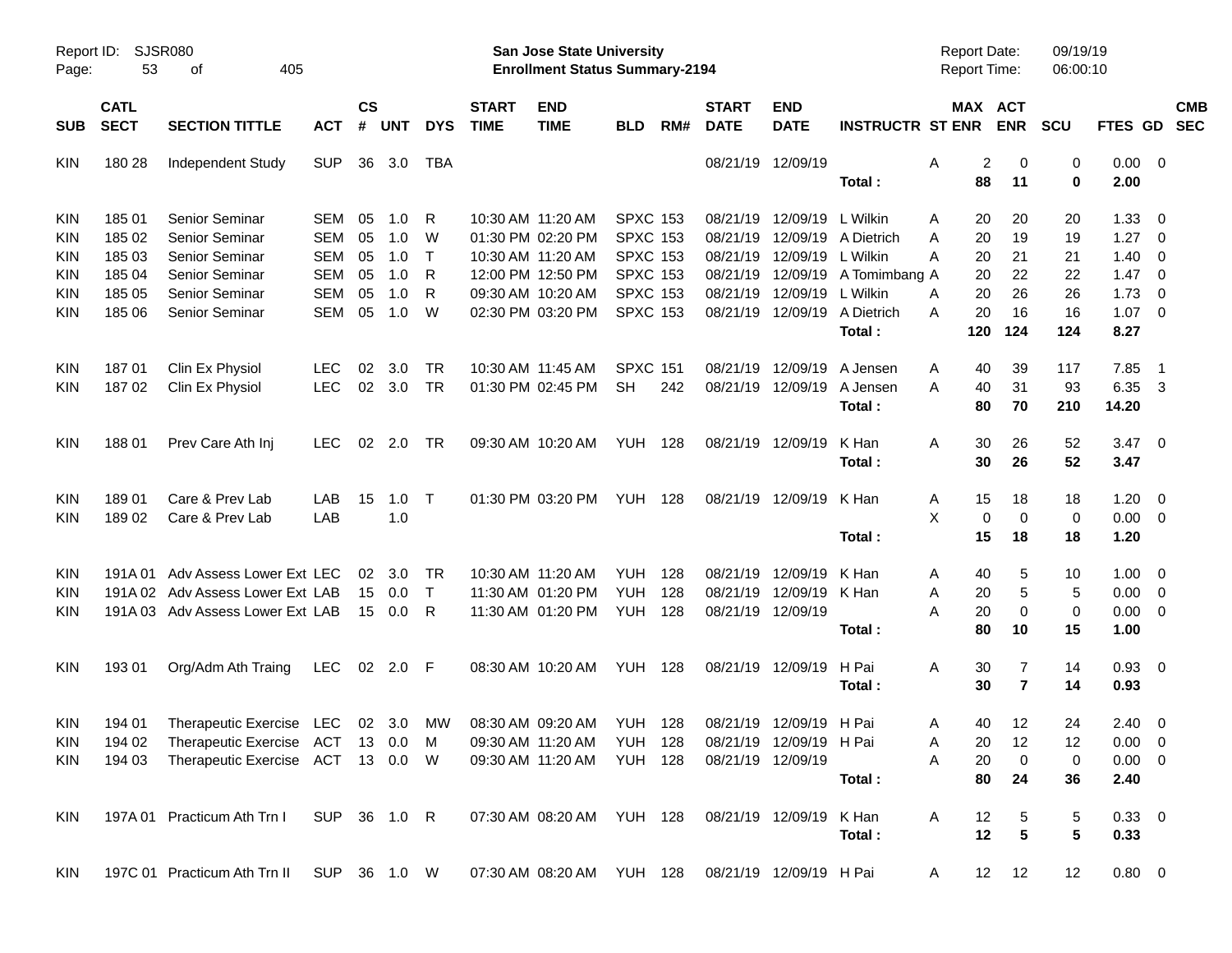|            |                            |                                 |            |                    |              |            |                             | <b>Preliminary Census</b>                                                 |                 |     |                             |                           |                               |                                            |                                  |                      |                  |            |
|------------|----------------------------|---------------------------------|------------|--------------------|--------------|------------|-----------------------------|---------------------------------------------------------------------------|-----------------|-----|-----------------------------|---------------------------|-------------------------------|--------------------------------------------|----------------------------------|----------------------|------------------|------------|
| Page:      | Report ID: SJSR080<br>54   | 405<br>оf                       |            |                    |              |            |                             | <b>San Jose State University</b><br><b>Enrollment Status Summary-2194</b> |                 |     |                             |                           |                               | <b>Report Date:</b><br><b>Report Time:</b> |                                  | 09/19/19<br>06:00:10 |                  |            |
| <b>SUB</b> | <b>CATL</b><br><b>SECT</b> | <b>SECTION TITTLE</b>           | <b>ACT</b> | $\mathsf{cs}$<br># | <b>UNT</b>   | <b>DYS</b> | <b>START</b><br><b>TIME</b> | <b>END</b><br><b>TIME</b>                                                 | <b>BLD</b>      | RM# | <b>START</b><br><b>DATE</b> | <b>END</b><br><b>DATE</b> | <b>INSTRUCTR ST ENR</b>       |                                            | MAX ACT<br><b>ENR</b>            | <b>SCU</b>           | FTES GD SEC      | <b>CMB</b> |
|            |                            |                                 |            |                    |              |            |                             |                                                                           |                 |     |                             |                           | Total:                        | 12                                         | 12                               | 12                   | 0.80             |            |
| <b>KIN</b> | 198 01                     | Internship                      | <b>SUP</b> | 36                 | 1.0          | <b>TBA</b> |                             |                                                                           |                 |     | 08/21/19                    | 12/09/19                  | <b>B</b> Shifflett            | 10<br>A                                    | 9                                | 0                    | $0.60 \quad 0$   |            |
| <b>KIN</b> | 198 02                     | Internship                      | <b>SUP</b> | 36                 | 2.0          | <b>TBA</b> |                             |                                                                           |                 |     | 08/21/19                    | 12/09/19                  | <b>B</b> Shifflett            | 10<br>A                                    | 45                               | 0                    | $6.00 \quad 0$   |            |
| <b>KIN</b> | 198 03                     | Internship                      | <b>SUP</b> | 36                 | 3.0          | <b>TBA</b> |                             |                                                                           |                 |     | 08/21/19                    | 12/09/19                  | <b>B</b> Shifflett            | Α<br>10                                    | 25                               | 0                    | $5.00 \t 0$      |            |
| <b>KIN</b> | 198 04                     | Internship                      | <b>SUP</b> | 36                 | 4.0          | <b>TBA</b> |                             |                                                                           |                 |     |                             | 08/21/19 12/09/19         | <b>B</b> Shifflett<br>Total:  | 10<br>А<br>40                              | 2<br>81                          | 0<br>0               | 0.53 0<br>12.13  |            |
| <b>KIN</b> | 250 01                     | <b>Fund Quant Resrch</b>        | SEM 05 3.0 |                    |              | M          |                             | 04:00 PM 06:45 PM                                                         | <b>SPXE 163</b> |     |                             | 08/21/19 12/09/19         | E Wughalter A<br>Total:       | 22<br>22                                   | 24<br>24                         | 72<br>72             | 6.00 24<br>6.00  |            |
| <b>KIN</b> | 251 01                     | Fund Qual Resrch                |            |                    | SEM 05 3.0 T |            |                             | 07:00 PM 09:45 PM                                                         | <b>SPXC 151</b> |     |                             | 08/21/19 12/09/19         | T Butryn                      | 22<br>Α                                    | 21                               | 63                   | 5.25 21          |            |
|            |                            |                                 |            |                    |              |            |                             |                                                                           |                 |     |                             |                           | Total:                        | 22                                         | 21                               | 63                   | 5.25             |            |
| <b>KIN</b> | 255 01                     | Adv Exercise Physiol SEM 05 3.0 |            |                    |              | W          |                             | 04:00 PM 06:45 PM                                                         | <b>YUH 233</b>  |     |                             | 08/21/19 12/09/19         | P Plato                       | 15<br>A                                    | 20                               | 60                   | 5.00 20          |            |
|            |                            |                                 |            |                    |              |            |                             |                                                                           |                 |     |                             |                           | Total:                        | 15                                         | 20                               | 60                   | 5.00             |            |
| <b>KIN</b> | 257 01                     | <b>Biomechanics</b>             | SEM 05     |                    | 3.0          | R          |                             | 04:00 PM 06:45 PM                                                         | <b>SPXC 153</b> |     | 08/21/19 12/09/19           |                           | J Hannigan                    | 15<br>A                                    | 11                               | 33                   | 2.75 11          |            |
|            |                            |                                 |            |                    |              |            |                             |                                                                           |                 |     |                             |                           | Total:                        | 15                                         | 11                               | 33                   | 2.75             |            |
| <b>KIN</b> | 259 01                     | Adv APA Internship              | <b>SUP</b> |                    | 25 3.0       | <b>TBA</b> |                             |                                                                           |                 |     |                             | 08/21/19 12/09/19         |                               | Α<br>10                                    | 0                                | 0                    | $0.00 \t 0$      |            |
|            |                            |                                 |            |                    |              |            |                             |                                                                           |                 |     |                             |                           | Total:                        | 10                                         | 0                                | 0                    | 0.00             |            |
| <b>KIN</b> | 264 01                     | Sport Sociology                 | SEM 05     |                    | 3.0          | W          |                             | 04:00 PM 06:45 PM                                                         | <b>SPXC 153</b> |     |                             | 08/21/19 12/09/19         | T Butryn<br>Total:            | 15<br>Α<br>15                              | $\overline{7}$<br>$\overline{7}$ | 21<br>21             | $1.75$ 7<br>1.75 |            |
|            |                            |                                 |            |                    |              |            |                             |                                                                           |                 |     |                             |                           |                               |                                            |                                  |                      |                  |            |
| <b>KIN</b> | 271 01                     | <b>ADV TOPICS AT</b>            | <b>LEC</b> | 03                 | $3.0$ T      |            |                             | 04:00 PM 06:45 PM                                                         | <b>YUH 128</b>  |     | 08/21/19 12/09/19           |                           | M Tsuruike                    | 15<br>A<br>15                              | 10<br>10                         | 30<br>30             | 2.50 10<br>2.50  |            |
|            |                            |                                 |            |                    |              |            |                             |                                                                           |                 |     |                             |                           | Total:                        |                                            |                                  |                      |                  |            |
| <b>KIN</b> | 272 01                     | Res/Prac Ther Exerci SEM 05 3.0 |            |                    |              | M          |                             | 07:00 PM 09:45 PM                                                         | <b>YUH 128</b>  |     |                             | 08/21/19 12/09/19         | M Tsuruike<br>Total:          | 15<br>A<br>15                              | 16<br>16                         | 48<br>48             | 4.00 16<br>4.00  |            |
|            |                            |                                 |            |                    |              |            |                             |                                                                           |                 |     |                             |                           |                               |                                            |                                  |                      |                  |            |
| KIN        | 280 01                     | Adv Fldwk Sprt Mgt              | <b>SUP</b> |                    | 25 1.0       | TBA        |                             |                                                                           |                 |     |                             |                           | 08/21/19 12/09/19 B Shifflett | A                                          | 5<br>0                           | 0                    | $0.00 \t 0$      |            |
| <b>KIN</b> | 280 02                     | Adv Fldwk Sprt Mgt              | <b>SUP</b> |                    | 25 2.0       | TBA        |                             |                                                                           |                 |     |                             | 08/21/19 12/09/19         | <b>B</b> Shifflett            | Α                                          | $\sqrt{5}$<br>$\pmb{0}$          | 0                    | $0.00 \t 0$      |            |
| KIN        | 280 03                     | Adv Fldwk Sprt Mgt              | <b>SUP</b> |                    | 25 3.0 TBA   |            |                             |                                                                           |                 |     |                             | 08/21/19 12/09/19         | <b>B</b> Shifflett<br>Total:  | Α<br>15                                    | 5<br>3<br>$\mathbf 3$            | 0<br>0               | $0.75$ 3<br>0.75 |            |
|            |                            |                                 |            |                    |              |            |                             |                                                                           |                 |     |                             |                           |                               |                                            |                                  |                      |                  |            |
| KIN        | 282 01                     | Marketing/Sport                 |            |                    | SEM 05 3.0 T |            |                             | 04:00 PM 06:45 PM SPXC 153                                                |                 |     |                             | 08/21/19 12/09/19         | C Armstrong A<br>Total:       | 15<br>15                                   | 8<br>8                           | 24<br>24             | 2.00 8<br>2.00   |            |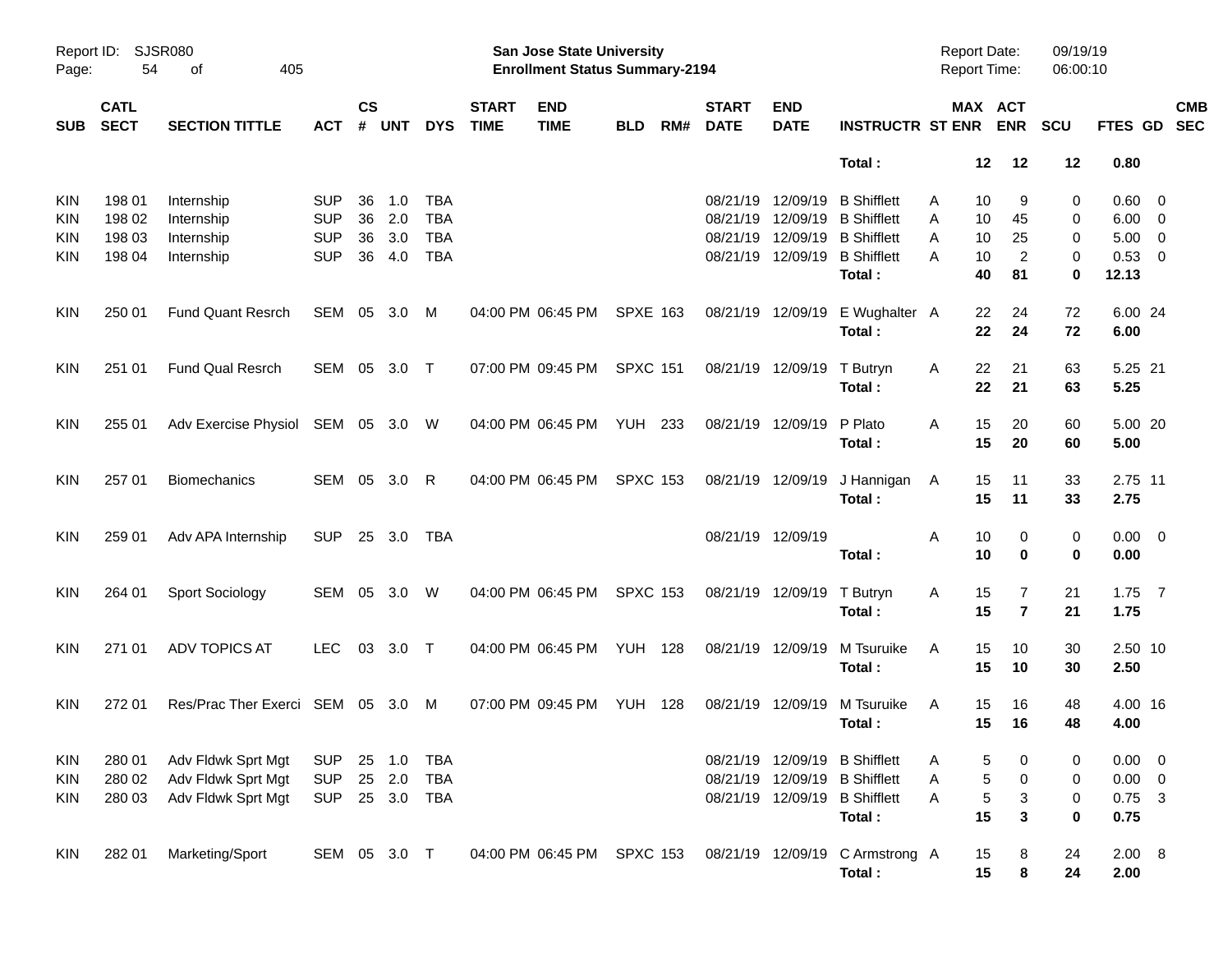|                     |                            |                             |                |                    |            |            |                             |                                                                           | <b>Preliminary Census</b> |     |                             |                            |                                 |   |                                            |                |                      |                 |                          |                          |
|---------------------|----------------------------|-----------------------------|----------------|--------------------|------------|------------|-----------------------------|---------------------------------------------------------------------------|---------------------------|-----|-----------------------------|----------------------------|---------------------------------|---|--------------------------------------------|----------------|----------------------|-----------------|--------------------------|--------------------------|
| Report ID:<br>Page: | 55                         | <b>SJSR080</b><br>405<br>οf |                |                    |            |            |                             | <b>San Jose State University</b><br><b>Enrollment Status Summary-2194</b> |                           |     |                             |                            |                                 |   | <b>Report Date:</b><br><b>Report Time:</b> |                | 09/19/19<br>06:00:10 |                 |                          |                          |
| <b>SUB</b>          | <b>CATL</b><br><b>SECT</b> | <b>SECTION TITTLE</b>       | <b>ACT</b>     | $\mathsf{cs}$<br># | <b>UNT</b> | <b>DYS</b> | <b>START</b><br><b>TIME</b> | <b>END</b><br><b>TIME</b>                                                 | <b>BLD</b>                | RM# | <b>START</b><br><b>DATE</b> | END<br><b>DATE</b>         | <b>INSTRUCTR ST ENR</b>         |   | MAX ACT                                    | <b>ENR</b>     | <b>SCU</b>           | <b>FTES GD</b>  |                          | <b>CMB</b><br><b>SEC</b> |
| <b>KIN</b>          | 28301                      | Mgt Lead Comm/Spt           | SEM 05         |                    | 3.0        | M          |                             | 07:00 PM 09:45 PM                                                         | <b>SPXC 153</b>           |     | 08/21/19                    | 12/09/19                   | A Medina<br>Total:              | Α | 15<br>15                                   | 10<br>10       | 30<br>30             | 2.50 10<br>2.50 |                          |                          |
| KIN                 | 285 01                     | Internship Kinesiolo        | <b>SUP</b>     | 25                 | 1.0        | <b>TBA</b> |                             |                                                                           |                           |     | 08/21/19                    | 12/09/19                   | <b>B</b> Shifflett              | Α | 5                                          | 2              | 0                    | 0.17            | $\overline{2}$           |                          |
| KIN                 | 285 02                     | Internship Kinesiolo        | <b>SUP</b>     | 25                 | 2.0        | <b>TBA</b> |                             |                                                                           |                           |     | 08/21/19                    | 12/09/19                   | <b>B</b> Shifflett              | Α | 5                                          | 0              | 0                    | 0.00            | 0                        |                          |
| KIN                 | 285 03                     | Internship Kinesiolo        | <b>SUP</b>     | 25                 | 3.0        | <b>TBA</b> |                             |                                                                           |                           |     | 08/21/19                    | 12/09/19                   | <b>B</b> Shifflett              | A | 5                                          | 5              | 0                    | 1.25            | 5                        |                          |
|                     |                            |                             |                |                    |            |            |                             |                                                                           |                           |     |                             |                            | Total:                          |   | 15                                         | $\overline{7}$ | 0                    | 1.42            |                          |                          |
| KIN                 | 286 01                     | Independent Study           | <b>SUP</b>     | 25                 | 1.0        | <b>TBA</b> |                             |                                                                           |                           |     | 08/21/19                    | 12/09/19                   |                                 | Α | 10                                         | 0              | 0                    | 0.00            | - 0                      |                          |
| KIN                 | 286 02                     | Independent Study           | <b>SUP</b>     | 25                 | 2.0        | <b>TBA</b> |                             |                                                                           |                           |     | 08/21/19                    | 12/09/19                   |                                 | Α | 10                                         | 0              | 0                    | 0.00            | 0                        |                          |
| KIN                 | 286 03                     | Independent Study           | <b>SUP</b>     | 25                 | 3.0        | TBA        |                             |                                                                           |                           |     | 08/21/19                    | 12/09/19                   |                                 | Α | 10                                         | 0              | 0                    | 0.00            | 0                        |                          |
| ΚIΝ                 | 286 04                     | Independent Study           | <b>SUP</b>     | 25                 | 1.0        | <b>TBA</b> |                             |                                                                           |                           |     | 08/21/19                    | 12/09/19                   |                                 | Α | 10                                         | 0              | 0                    | 0.00            | 0                        |                          |
| ΚIΝ                 | 286 05                     | Independent Study           | <b>SUP</b>     | 25                 | 1.0        | <b>TBA</b> |                             |                                                                           |                           |     | 08/21/19                    | 12/09/19                   |                                 | Α | 10                                         | 0              | 0                    | 0.00            | 0                        |                          |
| KIN                 | 286 06                     | Independent Study           | <b>SUP</b>     | 25                 | 2.0        | <b>TBA</b> |                             |                                                                           |                           |     | 08/21/19                    | 12/09/19                   |                                 | Α | 10                                         | 0              | 0                    | 0.00            | 0                        |                          |
| ΚIΝ                 | 286 07                     | Independent Study           | <b>SUP</b>     | 25                 | 2.0        | <b>TBA</b> |                             |                                                                           |                           |     | 08/21/19                    | 12/09/19                   |                                 | Α | 10                                         | 0              | 0                    | 0.00            | 0                        |                          |
| ΚIΝ                 | 286 08                     | Independent Study           | <b>SUP</b>     | 25                 | 3.0        | <b>TBA</b> |                             |                                                                           |                           |     | 08/21/19                    | 12/09/19                   | C Cisar                         | Α | 10                                         | 2              | 0                    | 0.50            | $\overline{2}$           |                          |
| KIN                 | 286 09                     | Independent Study           | <b>SUP</b>     | 25                 | 3.0        | <b>TBA</b> |                             |                                                                           |                           |     | 08/21/19                    | 12/09/19                   | K Jeffery                       | Α | 10                                         | -1             | 0                    | 0.25            | -1                       |                          |
| KIN                 | 286 10                     | Independent Study           | <b>SUP</b>     | 25                 | 3.0        | TBA        |                             |                                                                           |                           |     | 08/21/19                    | 12/09/19                   | M Tsuruike                      | Α | 10                                         | -1             | 0                    | 0.25            | -1                       |                          |
| KIN                 | 286 11                     | Independent Study           | <b>SUP</b>     | 25                 | 3.0        | <b>TBA</b> |                             |                                                                           |                           |     | 08/21/19                    | 12/09/19                   | E Wughalter                     | A | 5                                          | -1             | 0                    | 0.25            | -1                       |                          |
| KIN                 | 286 12                     | Independent Study           | <b>SUP</b>     | 25                 | 3.0        | <b>TBA</b> |                             |                                                                           |                           |     | 08/21/19                    | 12/09/19                   |                                 | Α | 5                                          | 0              | 0                    | 0.00            | 0                        |                          |
| KIN                 | 286 13                     | Independent Study           | <b>SUP</b>     | 25                 | 3.0        | TBA        |                             |                                                                           |                           |     | 08/21/19                    | 12/09/19                   |                                 | Α | 5                                          | 0              | 0                    | 0.00            | 0                        |                          |
| KIN                 | 286 14                     | Independent Study           | <b>SUP</b>     | 25                 | 3.0        | <b>TBA</b> |                             |                                                                           |                           |     | 08/21/19                    | 12/09/19                   |                                 | Α | 5                                          | 0              | 0                    | 0.00            | 0                        |                          |
|                     |                            |                             |                |                    |            |            |                             |                                                                           |                           |     |                             |                            | Total:                          |   | 120                                        | 5              | 0                    | 1.25            |                          |                          |
| KIN                 | 293A 01                    | Fieldwork AT I              | <b>SEM</b>     |                    | 2.0        |            |                             |                                                                           |                           |     |                             |                            |                                 | X | 0                                          | 0              | 0                    | 0.00            | - 0                      |                          |
| KIN                 |                            | 293A 02 Fieldwork AT I      | <b>SUP</b>     |                    | 0.0        |            |                             |                                                                           |                           |     |                             |                            |                                 | X | 0                                          | 0              | 0                    | 0.00            | 0                        |                          |
|                     |                            |                             |                |                    |            |            |                             |                                                                           |                           |     |                             |                            | Total:                          |   | 0                                          | 0              | 0                    | 0.00            |                          |                          |
| KIN.                |                            | 293C 01 Fieldwork AT III    | SEM            | 05                 | 2.0        | TBA        |                             |                                                                           |                           |     |                             | 08/21/19 12/09/19          | M Tsuruike                      | A | 15                                         | 8              | 8                    | 1.33            | -8                       |                          |
| KIN                 |                            | 293C 02 Fieldwork AT III    | SUP 25 0.0 TBA |                    |            |            |                             |                                                                           |                           |     |                             |                            | 08/21/19 12/09/19 M Tsuruike    | A | 15                                         | 8              | 0                    | 0.00 8          |                          |                          |
|                     |                            |                             |                |                    |            |            |                             |                                                                           |                           |     |                             |                            | Total:                          |   | 30                                         | 16             | 8                    | 1.33            |                          |                          |
| KIN                 | 298 01                     | Spec Studies P E            | <b>SUP</b>     |                    | 25 3.0     | <b>TBA</b> |                             |                                                                           |                           |     |                             | 08/21/19 12/09/19          |                                 | A | 5                                          | 0              | 0                    | $0.00 \t 0$     |                          |                          |
| <b>KIN</b>          | 298 02                     | Spec Studies P E            | <b>SUP</b>     |                    | 25 3.0     | <b>TBA</b> |                             |                                                                           |                           |     |                             |                            | 08/21/19 12/09/19 C Armstrong A |   | 5                                          | 4              | 0                    | 1.004           |                          |                          |
| KIN                 | 298 03                     | Spec Studies P E            | <b>SUP</b>     |                    | 25 3.0     | <b>TBA</b> |                             |                                                                           |                           |     |                             | 08/21/19 12/09/19 A Jensen |                                 | Α | 5                                          | $\mathbf{1}$   | 0                    | 0.25            | $\overline{\phantom{1}}$ |                          |
| <b>KIN</b>          | 298 04                     | Spec Studies P E            | <b>SUP</b>     |                    | 25 3.0     | <b>TBA</b> |                             |                                                                           |                           |     |                             | 08/21/19 12/09/19 T Butryn |                                 | Α | 5                                          | $\mathbf{1}$   | 0                    | 0.25            | $\overline{\phantom{1}}$ |                          |
| <b>KIN</b>          | 298 05                     | Spec Studies P E            | <b>SUP</b>     |                    | 25 3.0     | <b>TBA</b> |                             |                                                                           |                           |     |                             |                            | 08/21/19 12/09/19 E Wughalter A |   | 5                                          | 2              | 0                    | $0.50$ 2        |                          |                          |
| <b>KIN</b>          | 298 06                     | Spec Studies P E            | <b>SUP</b>     |                    |            | 25 3.0 TBA |                             |                                                                           |                           |     |                             | 08/21/19 12/09/19 P Plato  |                                 | A | 5                                          |                | 0                    | $0.25$ 1        |                          |                          |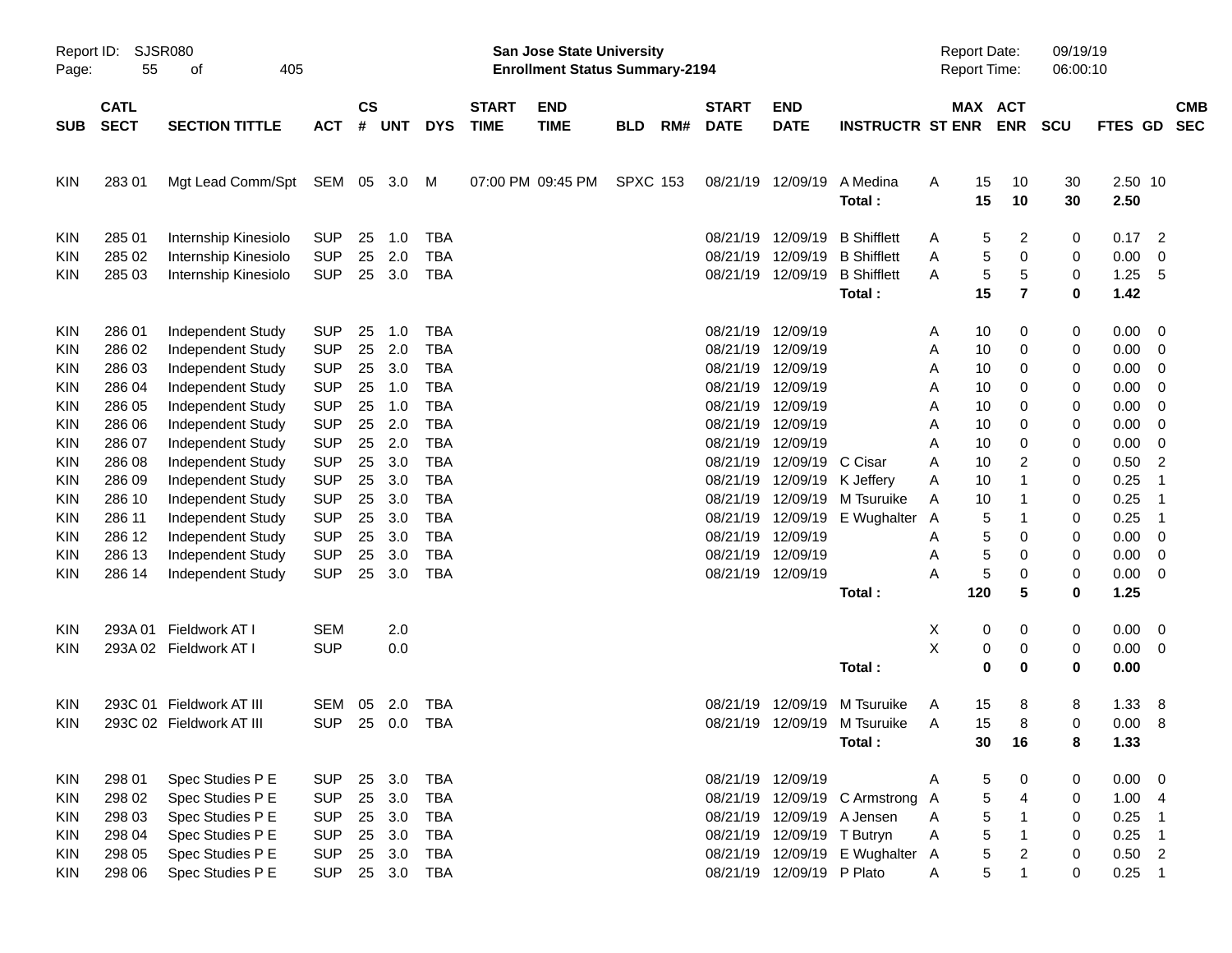|                                                                           |                                                                                                  |                                                                                                                                                                                                                                                        |                                                                                                                                          |                                                          |                                                                    |                                                                                                                                   |                             |                                                                           | <b>Preliminary Census</b>          |     |                                                                                              |                                                                                                                                        |                                                |                                                |                                                      |                                                                                                            |                                                               |                                                                                      |                                                                                                                                      |                          |
|---------------------------------------------------------------------------|--------------------------------------------------------------------------------------------------|--------------------------------------------------------------------------------------------------------------------------------------------------------------------------------------------------------------------------------------------------------|------------------------------------------------------------------------------------------------------------------------------------------|----------------------------------------------------------|--------------------------------------------------------------------|-----------------------------------------------------------------------------------------------------------------------------------|-----------------------------|---------------------------------------------------------------------------|------------------------------------|-----|----------------------------------------------------------------------------------------------|----------------------------------------------------------------------------------------------------------------------------------------|------------------------------------------------|------------------------------------------------|------------------------------------------------------|------------------------------------------------------------------------------------------------------------|---------------------------------------------------------------|--------------------------------------------------------------------------------------|--------------------------------------------------------------------------------------------------------------------------------------|--------------------------|
| Report ID:<br>Page:                                                       | 56                                                                                               | SJSR080<br>405<br>οf                                                                                                                                                                                                                                   |                                                                                                                                          |                                                          |                                                                    |                                                                                                                                   |                             | <b>San Jose State University</b><br><b>Enrollment Status Summary-2194</b> |                                    |     |                                                                                              |                                                                                                                                        |                                                |                                                | <b>Report Date:</b><br><b>Report Time:</b>           |                                                                                                            | 09/19/19<br>06:00:10                                          |                                                                                      |                                                                                                                                      |                          |
| <b>SUB</b>                                                                | <b>CATL</b><br><b>SECT</b>                                                                       | <b>SECTION TITTLE</b>                                                                                                                                                                                                                                  | <b>ACT</b>                                                                                                                               | <b>CS</b><br>#                                           | <b>UNT</b>                                                         | <b>DYS</b>                                                                                                                        | <b>START</b><br><b>TIME</b> | <b>END</b><br><b>TIME</b>                                                 | <b>BLD</b>                         | RM# | <b>START</b><br><b>DATE</b>                                                                  | <b>END</b><br><b>DATE</b>                                                                                                              | <b>INSTRUCTR ST ENR</b>                        |                                                | MAX ACT                                              | <b>ENR</b>                                                                                                 | <b>SCU</b>                                                    | <b>FTES GD</b>                                                                       |                                                                                                                                      | <b>CMB</b><br><b>SEC</b> |
| KIN<br><b>KIN</b><br>KIN<br>KIN                                           | 298 07<br>298 08<br>298 09<br>298 10                                                             | Spec Studies P E<br>Spec Studies P E<br>Spec Studies P E<br>Spec Studies P E                                                                                                                                                                           | <b>SUP</b><br><b>SUP</b><br><b>SUP</b><br><b>SUP</b>                                                                                     | 25<br>25<br>25<br>25                                     | 3.0<br>3.0<br>3.0<br>3.0                                           | <b>TBA</b><br><b>TBA</b><br><b>TBA</b><br><b>TBA</b>                                                                              |                             |                                                                           |                                    |     | 08/21/19<br>08/21/19<br>08/21/19<br>08/21/19 12/09/19                                        | 12/09/19<br>12/09/19<br>12/09/19                                                                                                       | Total:                                         | A<br>A<br>A<br>A                               | 5<br>5<br>5<br>5<br>50                               | 0<br>$\mathbf 0$<br>0<br>0<br>9                                                                            | 0<br>$\mathbf 0$<br>0<br>0<br>$\bf{0}$                        | 0.00<br>0.00<br>0.00<br>0.00<br>2.25                                                 | $\overline{0}$<br>0<br>$\overline{0}$<br>0                                                                                           |                          |
| KIN<br>KIN<br>KIN<br>KIN<br>KIN<br>KIN<br><b>KIN</b><br>KIN<br>KIN<br>KIN | 299 01<br>299 02<br>299 03<br>299 04<br>299 05<br>299 06<br>299 07<br>299 08<br>299 09<br>299 10 | <b>Masters Thesis</b><br><b>Masters Thesis</b><br><b>Masters Thesis</b><br><b>Masters Thesis</b><br><b>Masters Thesis</b><br><b>Masters Thesis</b><br><b>Masters Thesis</b><br><b>Masters Thesis</b><br><b>Masters Thesis</b><br><b>Masters Thesis</b> | <b>SUP</b><br><b>SUP</b><br><b>SUP</b><br><b>SUP</b><br><b>SUP</b><br><b>SUP</b><br><b>SUP</b><br><b>SUP</b><br><b>SUP</b><br><b>SUP</b> | 25<br>25<br>25<br>25<br>25<br>25<br>25<br>25<br>25<br>25 | 1.0<br>2.0<br>3.0<br>6.0<br>2.0<br>3.0<br>3.0<br>3.0<br>3.0<br>6.0 | TBA<br><b>TBA</b><br><b>TBA</b><br><b>TBA</b><br><b>TBA</b><br><b>TBA</b><br><b>TBA</b><br><b>TBA</b><br><b>TBA</b><br><b>TBA</b> |                             |                                                                           |                                    |     | 08/21/19<br>08/21/19<br>08/21/19<br>08/21/19<br>08/21/19<br>08/21/19<br>08/21/19<br>08/21/19 | 12/09/19<br>12/09/19<br>12/09/19<br>12/09/19<br>12/09/19<br>12/09/19<br>12/09/19<br>12/09/19<br>08/21/19 12/09/19<br>08/21/19 12/09/19 | T Butryn<br>C Armstrong<br>Total:              | A<br>A<br>A<br>A<br>Α<br>A<br>A<br>A<br>A<br>A | 5<br>5<br>5<br>5<br>5<br>5<br>5<br>5<br>5<br>5<br>50 | 0<br>0<br>0<br>0<br>0<br>$\overline{\mathbf{1}}$<br>$\overline{\mathbf{1}}$<br>0<br>0<br>0<br>$\mathbf{2}$ | 0<br>0<br>0<br>0<br>0<br>0<br>0<br>0<br>0<br>$\mathbf 0$<br>0 | 0.00<br>0.00<br>0.00<br>0.00<br>0.00<br>0.25<br>0.25<br>0.00<br>0.00<br>0.00<br>0.50 | - 0<br>$\overline{0}$<br>$\mathbf 0$<br>$\mathbf 0$<br>$\overline{0}$<br>$\overline{1}$<br>$\overline{1}$<br>$\mathbf 0$<br>0<br>- 0 |                          |
| KNED<br>KNED                                                              |                                                                                                  | 184Y 01 Stdt Tchg II<br>KNED 184Y 02 Stdt Tchg II<br>184Z 01 Stdt Tchg III<br>KNED 184Z 02 Stdt Tchg III                                                                                                                                               | <b>SUP</b><br><b>SUP</b><br><b>SUP</b><br><b>SUP</b>                                                                                     | 25<br>25<br>25<br>25                                     | 4.0<br>5.0<br>4.0<br>5.0                                           | <b>TBA</b><br><b>TBA</b><br><b>TBA</b><br><b>TBA</b>                                                                              |                             |                                                                           |                                    |     | 08/21/19<br>08/21/19<br>08/21/19                                                             | 12/09/19<br>08/21/19 12/09/19<br>12/09/19<br>12/09/19                                                                                  | D Daum<br>D Daum<br>Total:<br>D Daum<br>D Daum | Α<br>A<br>A<br>A                               | 10<br>10<br>20<br>10<br>10                           | 5<br>0<br>$5\phantom{1}$<br>$\overline{c}$<br>$\overline{c}$                                               | 0<br>0<br>$\bf{0}$<br>0<br>0                                  | 1.33<br>0.00<br>1.33<br>0.53<br>0.67                                                 | $\overline{0}$<br>$\overline{0}$<br>$\overline{0}$<br>$\overline{0}$                                                                 |                          |
|                                                                           | KNED 339 01<br>KNED 339 02                                                                       | Instr Matl & Proc PE<br>Instr Matl & Proc PE                                                                                                                                                                                                           | <b>LEC</b><br><b>ACT</b>                                                                                                                 | 02<br>08                                                 | 3.0<br>0.0                                                         | $\mathsf{T}$<br>$\mathsf{T}$                                                                                                      |                             | 04:00 PM 05:50 PM<br>06:00 PM 07:50 PM                                    | <b>SPXE 163</b><br><b>SPXE 163</b> |     | 08/21/19<br>08/21/19                                                                         | 12/09/19<br>12/09/19                                                                                                                   | Total:<br>W Jones<br>W Jones<br>Total:         | A<br>A                                         | 20<br>15<br>15<br>30                                 | 4<br>10<br>10<br>20                                                                                        | 0<br>20<br>10<br>30                                           | 1.20<br>2.00<br>0.00<br>2.00                                                         | $\overline{\mathbf{0}}$<br>- 0                                                                                                       |                          |
|                                                                           |                                                                                                  | Department: Kinesiology                                                                                                                                                                                                                                |                                                                                                                                          |                                                          |                                                                    |                                                                                                                                   |                             |                                                                           |                                    |     |                                                                                              |                                                                                                                                        | <b>Department Total:</b>                       |                                                |                                                      |                                                                                                            | 8952 8385 12694                                               | 878.98                                                                               |                                                                                                                                      |                          |

|                            |     |     |                | ------ |
|----------------------------|-----|-----|----------------|--------|
| <b>Lower Division :</b>    |     |     | 5373 5158 5917 | 394.62 |
| <b>Upper Division :</b>    |     |     | 3110 3038 6358 | 443.12 |
| <b>Graduate Division :</b> | 469 | 189 | 419            | 41.25  |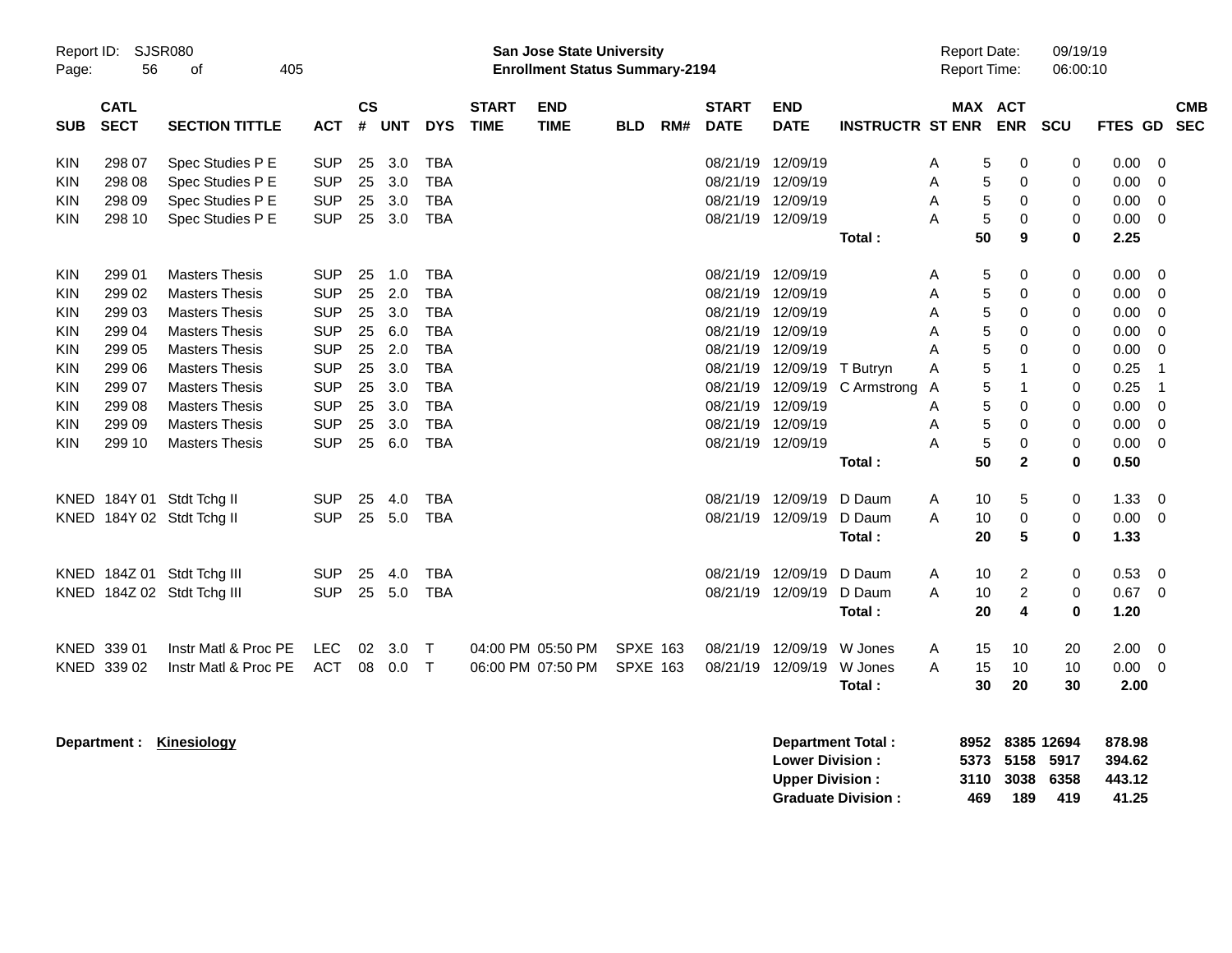|                |                            |                                         |               |               |       |              |                             |                                       | <b>Preliminary Census</b> |     |                             |                           |                                 |                     |                       |            |                      |                          |                          |
|----------------|----------------------------|-----------------------------------------|---------------|---------------|-------|--------------|-----------------------------|---------------------------------------|---------------------------|-----|-----------------------------|---------------------------|---------------------------------|---------------------|-----------------------|------------|----------------------|--------------------------|--------------------------|
| Report ID:     |                            | SJSR080                                 |               |               |       |              |                             | <b>San Jose State University</b>      |                           |     |                             |                           |                                 | <b>Report Date:</b> |                       | 09/19/19   |                      |                          |                          |
| Page:          | 57                         | 405<br>оf                               |               |               |       |              |                             | <b>Enrollment Status Summary-2194</b> |                           |     |                             |                           |                                 | Report Time:        |                       | 06:00:10   |                      |                          |                          |
| <b>SUB</b>     | <b>CATL</b><br><b>SECT</b> | <b>SECTION TITTLE</b>                   | <b>ACT</b>    | $\mathsf{cs}$ | # UNT | <b>DYS</b>   | <b>START</b><br><b>TIME</b> | <b>END</b><br><b>TIME</b>             | <b>BLD</b>                | RM# | <b>START</b><br><b>DATE</b> | <b>END</b><br><b>DATE</b> | <b>INSTRUCTR ST ENR</b>         |                     | MAX ACT<br><b>ENR</b> | <b>SCU</b> | <b>FTES GD</b>       |                          | <b>CMB</b><br><b>SEC</b> |
| <b>College</b> |                            | <b>Health &amp; Human Sciences</b>      |               |               |       |              |                             |                                       |                           |     |                             |                           |                                 |                     |                       |            |                      |                          |                          |
|                | Department :               | <b>Recreation &amp; Leisure Studies</b> |               |               |       |              |                             |                                       |                           |     |                             |                           |                                 |                     |                       |            |                      |                          |                          |
|                | RECL 10 01                 | <b>Creat Meaning Life</b>               | <b>LEC</b>    | 02            | 3.0   | MW           |                             | 10:30 AM 11:45 AM                     | YUH                       | 243 | 08/21/19                    | 12/09/19 P Toney          |                                 | 35<br>Α             | 35                    | 105        | $7.00 \t 0$          |                          |                          |
|                | RECL 10 03                 | <b>Creat Meaning Life</b>               | <b>LEC</b>    | 02            | 3.0   | MW           |                             | 12:00 PM 01:15 PM                     | <b>SH</b>                 | 346 | 08/21/19                    | 12/09/19                  | F Noonis                        | 35<br>A             | 35                    | 105        | 7.00                 | $\overline{\phantom{0}}$ |                          |
|                | <b>RECL 1004</b>           | <b>Creat Meaning Life</b>               | <b>LEC</b>    | 02            | 3.0   | <b>TR</b>    |                             | 01:30 PM 02:45 PM                     | DMH                       | 227 | 08/21/19                    | 12/09/19                  | M Duphily                       | 35<br>A             | 34                    | 102        | 6.80                 | $\overline{\phantom{0}}$ |                          |
|                | <b>RECL 1005</b>           | <b>Creat Meaning Life</b>               | <b>LEC</b>    | 02            | 3.0   | <b>TR</b>    |                             | 10:30 AM 11:45 AM                     | SН                        | 346 |                             | 08/21/19 12/09/19         | M Duphily                       | 35<br>A             | 35                    | 105        | $7.00 \t 0$          |                          |                          |
|                | RECL 10 06                 | <b>Creat Meaning Life</b>               | <b>LEC</b>    | 02            | 3.0   | <b>TR</b>    |                             | 10:30 AM 11:45 AM                     | YUH                       | 243 |                             | 08/21/19 12/09/19         | P Toney                         | 35<br>Α             | 36                    | 108        | 7.20                 | - 0                      |                          |
|                | RECL 1080                  | <b>Creat Meaning Life</b>               | <b>LEC</b>    | 02            | 3.0   | <b>TBA</b>   |                             |                                       |                           |     |                             | 08/21/19 12/09/19         | W Spain<br>Total:               | 35<br>A<br>210      | 35<br>210             | 105<br>630 | $7.00 \t 0$<br>42.00 |                          |                          |
|                | RECL 90 01                 | <b>Rec Parks Tourism</b>                | <b>LEC</b>    | 02            | 3.0   | TR           |                             | 09:00 AM 10:15 AM                     | <b>YUH 243</b>            |     | 08/21/19                    | 12/09/19                  | P Toney                         | 25<br>Α             | 24                    | 72         | $4.80\ 0$            |                          |                          |
|                | RECL 90 02                 | <b>Rec Parks Tourism</b>                | <b>LEC</b>    | 02            | 3.0   | <b>MW</b>    |                             | 12:00 PM 01:15 PM                     | <b>SPXC 152</b>           |     |                             | 08/21/19 12/09/19         | P Toney                         | 25<br>A             | 21                    | 63         | 4.20                 | $\overline{\phantom{0}}$ |                          |
|                |                            |                                         |               |               |       |              |                             |                                       |                           |     |                             |                           | Total:                          | 50                  | 45                    | 135        | 9.00                 |                          |                          |
|                | RECL 97 01                 |                                         | <b>LEC</b>    | 02            | 3.0   | TR           |                             | 12:00 PM 01:15 PM                     | DBH.                      | 225 | 08/21/19                    | 12/09/19                  | A Eilts                         | 30                  | 24                    | 48         | $4.80\ 0$            |                          |                          |
|                | RECL 97 02                 | <b>Event Planning</b>                   | <b>ACT</b>    | 11            | 0.0   | $\mathsf{T}$ |                             | 06:00 PM 08:45 PM                     | YUH                       | 243 |                             | 08/21/19 12/09/19         | A Eilts                         | Α<br>Α<br>30        | 24                    | 24         | $0.00 \t 0$          |                          |                          |
|                |                            | <b>Event Planning</b>                   |               |               |       |              |                             |                                       |                           |     |                             |                           | Total:                          | 60                  | 48                    | 72         | 4.80                 |                          |                          |
|                |                            |                                         |               |               |       |              |                             |                                       |                           |     |                             |                           |                                 |                     |                       |            |                      |                          |                          |
|                |                            | RECL 100W 01 Writing Workshop           | <b>SEM</b>    |               | 3.0   |              |                             |                                       |                           |     |                             |                           |                                 | $\mathbf 0$<br>X    | 0                     | 0          | $0.00 \t 0$          |                          |                          |
|                |                            | RECL 100W 80 Writing Workshop           | SEM           | 04            | 3.0   | TBA          |                             |                                       |                           |     |                             | 08/21/19 12/09/19         | M Duphily                       | A<br>25             | 22                    | 66         | $4.40 \ 0$           |                          |                          |
|                |                            |                                         |               |               |       |              |                             |                                       |                           |     |                             |                           | Total:                          | 25                  | 22                    | 66         | 4.40                 |                          |                          |
|                | RECL 110 02                | Leisure, Life                           | <b>LEC</b>    | 02            | 3.0   | MW           |                             | 09:00 AM 10:15 AM                     | MН                        | 322 |                             | 08/21/19 12/09/19         | <b>B</b> Grosvenor A            | 35                  | 35                    | 105        | $7.00 \t 0$          |                          |                          |
|                |                            |                                         |               |               |       |              |                             |                                       |                           |     |                             |                           | Total:                          | 35                  | 35                    | 105        | 7.00                 |                          |                          |
|                |                            |                                         |               |               |       |              |                             |                                       |                           |     |                             |                           |                                 |                     |                       |            |                      |                          |                          |
|                | RECL 111 01                | Leis Cult & Ident                       | <b>LEC</b>    | 02            | 3.0   | MW           |                             | 09:00 AM 10:15 AM                     | <b>YUH 243</b>            |     |                             | 08/21/19 12/09/19         | P Toney                         | 35<br>Α             | 35                    | 105        | $7.00 \t 0$          |                          |                          |
|                |                            |                                         |               |               |       |              |                             |                                       |                           |     |                             |                           | Total:                          | 35                  | 35                    | 105        | 7.00                 |                          |                          |
|                | RECL 112 01                | Intro to RT                             | LEC           | 02            | 3.0   | TR           |                             | 01:30 PM 02:45 PM                     | YUH                       | 243 | 08/21/19                    | 12/09/19                  | <b>B</b> Grosvenor A            | 25                  | 31                    | 93         | 6.20                 | $\overline{\phantom{0}}$ |                          |
|                | RECL 112 02                | Intro to RT                             | <b>LEC</b>    | 02            | 3.0   | TR           |                             | 07:30 AM 08:45 AM                     | YUH                       | 243 |                             |                           | 08/21/19 12/09/19 B Grosvenor A | 25                  | 27                    | 81         | 5.40                 | $\overline{\phantom{0}}$ |                          |
|                |                            |                                         |               |               |       |              |                             |                                       |                           |     |                             |                           | Total:                          |                     | 50<br>58              | 174        | 11.60                |                          |                          |
|                |                            |                                         |               |               |       |              |                             |                                       |                           |     |                             |                           |                                 |                     |                       |            |                      |                          |                          |
|                | RECL 132 01                | Rec Program Plan                        | LEC 01 3.0 M  |               |       |              |                             | 12:00 PM 02:45 PM YUH 243             |                           |     |                             | 08/21/19 12/09/19         | <b>B</b> Grosvenor A            | 35                  | 28                    | 84         | 5.65 1               |                          |                          |
|                |                            |                                         |               |               |       |              |                             |                                       |                           |     |                             |                           | Total:                          | 35                  | 28                    | 84         | 5.65                 |                          |                          |
|                | RECL 135 06                | Rec Areas & Facilit                     | LEC 01 3.0 F  |               |       |              |                             | 09:30 AM 12:15 PM MH                  |                           | 322 |                             | 08/21/19 12/09/19         | C Ghione                        | A<br>35             | 22                    | 66         | $4.40 \ 0$           |                          |                          |
|                |                            |                                         |               |               |       |              |                             |                                       |                           |     |                             |                           | Total:                          | 35                  | 22                    | 66         | 4.40                 |                          |                          |
|                |                            |                                         |               |               |       |              |                             |                                       |                           |     |                             |                           |                                 |                     |                       |            |                      |                          |                          |
|                | RECL 136 01                | Rec & Park Admin                        | LEC 01 3.0 TR |               |       |              |                             | 09:00 AM 10:15 AM MH                  |                           | 322 |                             |                           | 08/21/19 12/09/19 B Grosvenor A | 35                  | 19                    | 57         | 3.80 0               |                          |                          |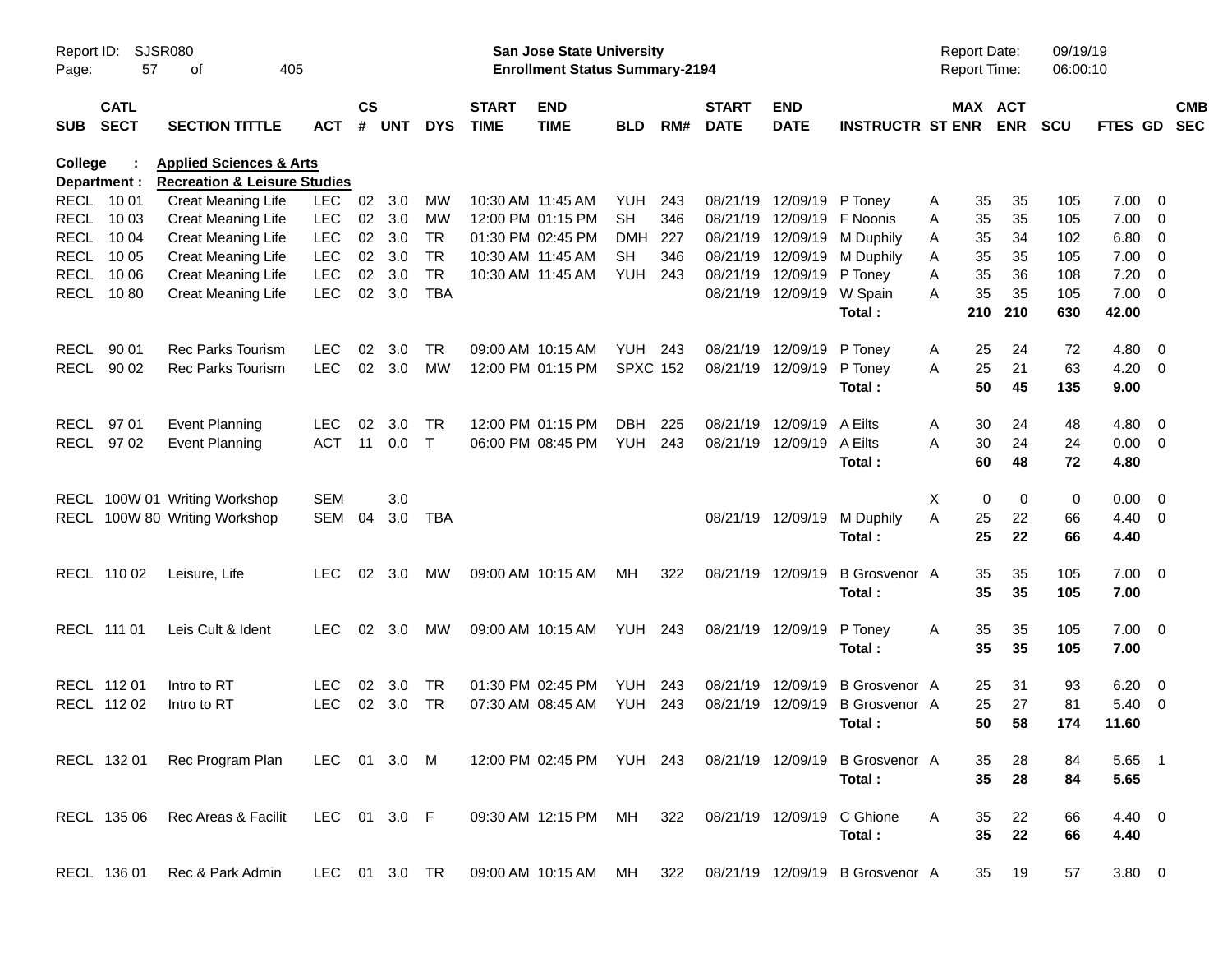|            |                            |                                                                                                                                        |                          |                    |               |            |                             | <b>Preliminary Census</b>                                          |            |     |                             |                                      |                             |                                            |                |                |                      |                                   |            |
|------------|----------------------------|----------------------------------------------------------------------------------------------------------------------------------------|--------------------------|--------------------|---------------|------------|-----------------------------|--------------------------------------------------------------------|------------|-----|-----------------------------|--------------------------------------|-----------------------------|--------------------------------------------|----------------|----------------|----------------------|-----------------------------------|------------|
| Page:      | Report ID: SJSR080<br>58   | 405<br>of                                                                                                                              |                          |                    |               |            |                             | San Jose State University<br><b>Enrollment Status Summary-2194</b> |            |     |                             |                                      |                             | <b>Report Date:</b><br><b>Report Time:</b> |                |                | 09/19/19<br>06:00:10 |                                   |            |
| <b>SUB</b> | <b>CATL</b><br><b>SECT</b> | <b>SECTION TITTLE</b>                                                                                                                  | <b>ACT</b>               | $\mathsf{cs}$<br># | <b>UNT</b>    | <b>DYS</b> | <b>START</b><br><b>TIME</b> | <b>END</b><br><b>TIME</b>                                          | <b>BLD</b> | RM# | <b>START</b><br><b>DATE</b> | <b>END</b><br><b>DATE</b>            | <b>INSTRUCTR ST ENR ENR</b> |                                            | MAX ACT        |                | <b>SCU</b>           | FTES GD SEC                       | <b>CMB</b> |
|            |                            |                                                                                                                                        |                          |                    |               |            |                             |                                                                    |            |     |                             |                                      | Total:                      |                                            | 35             | 19             | 57                   | 3.80                              |            |
|            | RECL 148 01                | BiofdbckPrinciples&P LEC 03 3.0 TR                                                                                                     |                          |                    |               |            |                             | 12:00 PM 01:15 PM YUH 243                                          |            |     | 08/21/19 12/09/19           |                                      | M Duphily<br>Total:         | Α                                          | 20<br>20       | 13<br>13       | 39<br>39             | $2.60 \t 0$<br>2.60               |            |
|            | RECL 153 01                | Youth Development                                                                                                                      | <b>LEC</b>               |                    | 02 3.0 T      |            |                             | 03:00 PM 05:45 PM                                                  | SH         | 444 | 08/21/19 12/09/19           |                                      | A Bielecki<br>Total:        | A                                          | 20<br>20       | 13<br>13       | 39<br>39             | $2.60 \t 0$<br>2.60               |            |
|            | RECL 155 02                | Outdoor Rec System LEC 02 3.0 M                                                                                                        |                          |                    |               |            |                             | 03:00 PM 05:45 PM                                                  | <b>SH</b>  | 411 | 08/21/19 12/09/19           |                                      | W Spain<br>Total:           | Α                                          | 20<br>20       | 20<br>20       | 60<br>60             | $4.00 \ 0$<br>4.00                |            |
|            | RECL 157 01                | Sus Rec & Eco Tour                                                                                                                     | <b>LEC</b>               |                    | 01 3.0 W      |            |                             | 03:00 PM 05:45 PM                                                  | <b>SH</b>  | 312 | 08/21/19 12/09/19           |                                      | H Duplaisir<br>Total:       | Α                                          | 20<br>20       | 19<br>19       | 57<br>57             | $3.80\ 0$<br>3.80                 |            |
|            | RECL 160 01                | Eval & Res in Rec                                                                                                                      | <b>LEC</b>               |                    | 03 3.0        | MW         |                             | 10:30 AM 11:45 AM                                                  | MН         | 322 | 08/21/19 12/09/19           |                                      | J Baur<br>Total:            | Α                                          | 35<br>35       | 27<br>27       | 81<br>81             | $5.40 \ 0$<br>5.40                |            |
|            |                            | RECL 169 080 Practicum in RT                                                                                                           | <b>SUP</b>               |                    | 36 1.0 TBA    |            |                             |                                                                    |            |     |                             | 08/21/19 12/09/19                    | S Ross<br>Total:            | Α                                          | 30<br>30       | 18<br>18       | 18<br>18             | $1.20 \t 0$<br>1.20               |            |
|            |                            | RECL 170A 80 Pre-Intern Workshp<br>RECL 170A 81 Pre-Intern Workshp                                                                     | <b>SUP</b><br><b>SUP</b> | 36                 | 1.0<br>36 1.0 | TBA<br>TBA |                             |                                                                    |            |     | 08/21/19                    | 12/09/19 S Ross<br>08/21/19 12/09/19 | S Ross<br>Total:            | A<br>A                                     | 15<br>15<br>30 | 14<br>18<br>32 | 0<br>0<br>0          | $0.93$ 0<br>$1.20 \t 0$<br>2.13   |            |
|            |                            | RECL 170B 80 Intern in Rec                                                                                                             | <b>SUP</b>               |                    | 48 10.0 TBA   |            |                             |                                                                    |            |     |                             | 08/21/19 12/09/19                    | S Ross<br>Total:            | Α                                          | 15<br>15       | 0<br>0         | 0<br>0               | $0.00 \t 0$<br>0.00               |            |
|            |                            | RECL 170C 80 Intern in TR                                                                                                              | <b>SUP</b>               |                    | 36 10.0       | TBA        |                             |                                                                    |            |     |                             | 08/21/19 12/09/19                    | S Ross<br>Total:            | Α                                          | 15<br>15       | 3<br>3         | 0<br>0               | $2.00 \t 0$<br>2.00               |            |
|            |                            | RECL 180 01 Indiv Study                                                                                                                | SUP 36 3.0 TBA           |                    |               |            |                             |                                                                    |            |     |                             | 08/21/19 12/09/19 J Baur             | Total:                      | Α                                          | 30<br>30       | 0              | 0<br>0               | $0.00 \t 0$<br>0.00               |            |
|            | RECL 184 01                | Directed Reading                                                                                                                       | SUP 36 3.0 TBA           |                    |               |            |                             |                                                                    |            |     |                             | 08/21/19 12/09/19 J Baur             | Total:                      | Α                                          | 30<br>30       | 0<br>0         | 0<br>0               | $0.00 \t 0$<br>0.00               |            |
|            | RECL 187 01                | Leisure Education RT LEC<br>RECL 187 02 Leisure Education RT LEC 02 3.0 MW 10:30 AM 11:45 AM SPXC 152 08/21/19 12/09/19 J Radmilovic A |                          |                    | 3.0           |            |                             |                                                                    |            |     |                             |                                      | Total:                      | X                                          | 0<br>25<br>25  | 0<br>17<br>17  | 0<br>51<br>51        | $0.00 \t 0$<br>$3.40 \ 0$<br>3.40 |            |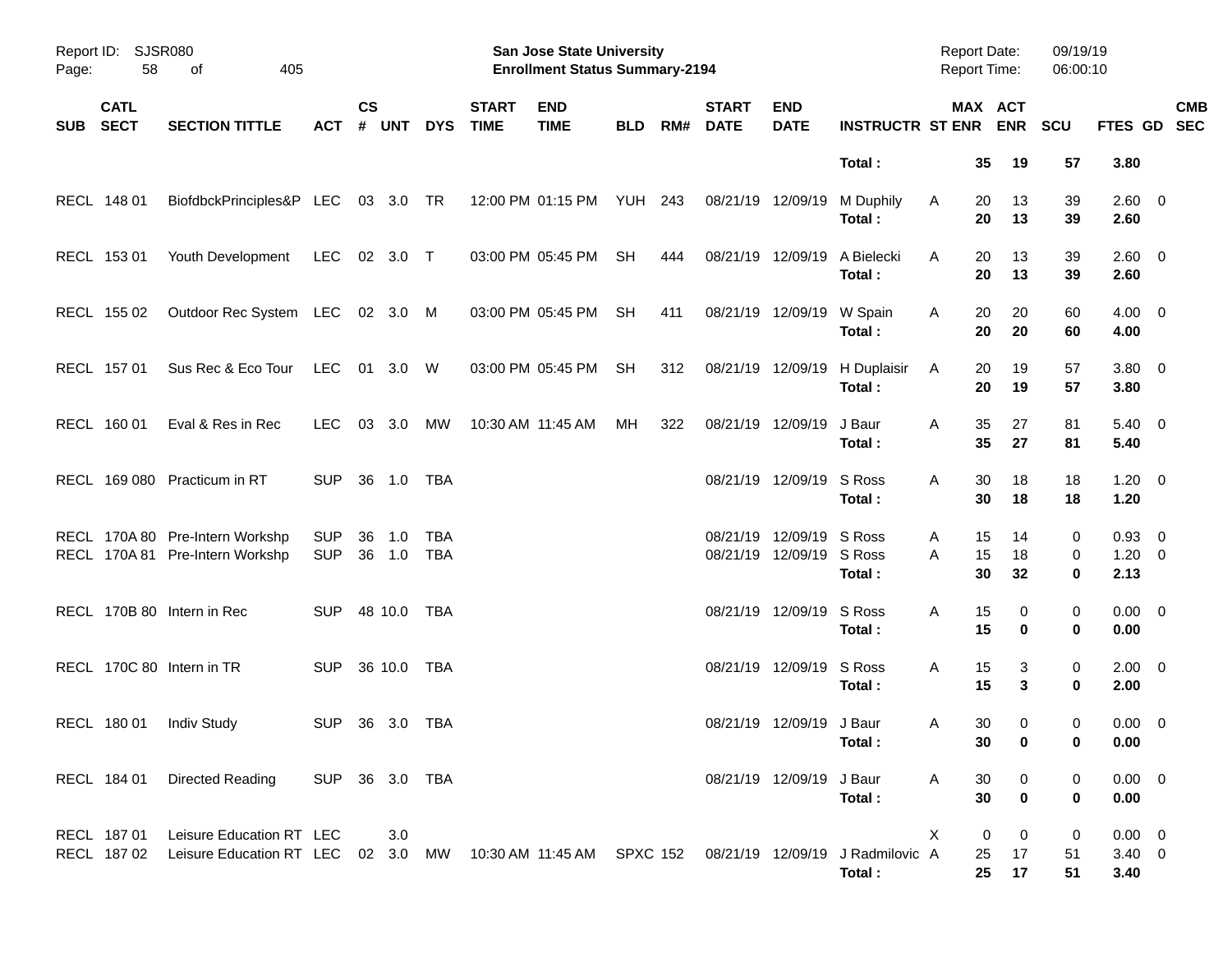|                     |                            |                                         |            |                |            |            |                             | <b>Preliminary Census</b>                                                 |            |     |                             |                                                  |                                                |                                            |                        |                          |                                    |                                  |                          |
|---------------------|----------------------------|-----------------------------------------|------------|----------------|------------|------------|-----------------------------|---------------------------------------------------------------------------|------------|-----|-----------------------------|--------------------------------------------------|------------------------------------------------|--------------------------------------------|------------------------|--------------------------|------------------------------------|----------------------------------|--------------------------|
| Report ID:<br>Page: | 59                         | SJSR080<br>οf<br>405                    |            |                |            |            |                             | <b>San Jose State University</b><br><b>Enrollment Status Summary-2194</b> |            |     |                             |                                                  |                                                | <b>Report Date:</b><br><b>Report Time:</b> |                        |                          | 09/19/19<br>06:00:10               |                                  |                          |
| <b>SUB</b>          | <b>CATL</b><br><b>SECT</b> | <b>SECTION TITTLE</b>                   | <b>ACT</b> | <b>CS</b><br># | <b>UNT</b> | <b>DYS</b> | <b>START</b><br><b>TIME</b> | <b>END</b><br><b>TIME</b>                                                 | <b>BLD</b> | RM# | <b>START</b><br><b>DATE</b> | <b>END</b><br><b>DATE</b>                        | <b>INSTRUCTR ST ENR</b>                        | <b>MAX</b>                                 |                        | <b>ACT</b><br><b>ENR</b> | <b>SCU</b>                         | <b>FTES GD</b>                   | <b>CMB</b><br><b>SEC</b> |
| RECL                | 193 01                     | RT for Phys Cond                        | LEC.       | 02             | 3.0        | W          |                             | 03:00 PM 05:45 PM                                                         | <b>YUH</b> | 243 | 08/21/19                    | 12/09/19                                         | R Tymn<br>Total :                              | $\mathsf{A}$                               | 20<br>20               | 22<br>22                 | 66<br>66                           | $4.40 \quad 0$<br>4.40           |                          |
| RECL                | 198 03                     | RT Assess and Doc                       | LEC        | 02             | 3.0        | M          | 03:00 PM 05:45 PM           |                                                                           | <b>YUH</b> | 243 | 08/21/19                    | 12/09/19                                         | A Nguyen<br>Total:                             | A                                          | 48<br>48               | 30<br>30                 | 90<br>90                           | $6.00 \t 0$<br>6.00              |                          |
|                     | Department :               | <b>Recreation &amp; Leisure Studies</b> |            |                |            |            |                             |                                                                           |            |     |                             | <b>Lower Division:</b><br><b>Upper Division:</b> | Department Total:<br><b>Graduate Division:</b> |                                            | 928<br>320<br>608<br>0 | 736<br>303<br>433<br>0   | 1995<br>837<br>1158<br>$\mathbf 0$ | 137.18<br>55.80<br>81.38<br>0.00 |                          |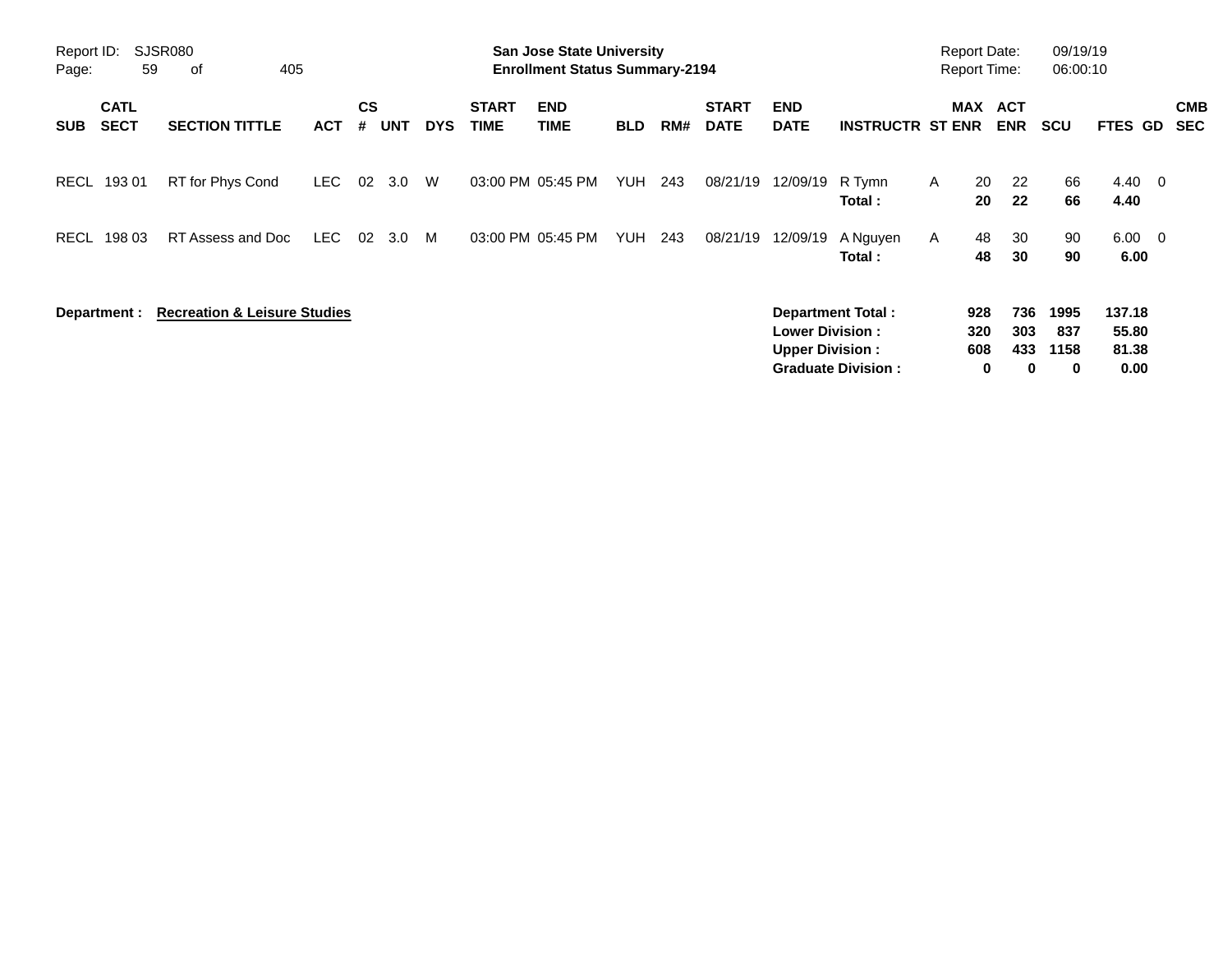|                     |                            |                                    |            |               |          |                        |                             |                                                                           | <b>Preliminary Census</b> |     |                             |                            |                             |                                     |                            |                      |               |                          |                          |
|---------------------|----------------------------|------------------------------------|------------|---------------|----------|------------------------|-----------------------------|---------------------------------------------------------------------------|---------------------------|-----|-----------------------------|----------------------------|-----------------------------|-------------------------------------|----------------------------|----------------------|---------------|--------------------------|--------------------------|
| Report ID:<br>Page: | 60                         | <b>SJSR080</b><br>405<br>of        |            |               |          |                        |                             | <b>San Jose State University</b><br><b>Enrollment Status Summary-2194</b> |                           |     |                             |                            |                             | <b>Report Date:</b><br>Report Time: |                            | 09/19/19<br>06:00:10 |               |                          |                          |
| <b>SUB</b>          | <b>CATL</b><br><b>SECT</b> | <b>SECTION TITTLE</b>              | ACT        | $\mathsf{cs}$ | # UNT    | <b>DYS</b>             | <b>START</b><br><b>TIME</b> | <b>END</b><br><b>TIME</b>                                                 | <b>BLD</b>                | RM# | <b>START</b><br><b>DATE</b> | <b>END</b><br><b>DATE</b>  | <b>INSTRUCTR ST ENR</b>     |                                     | MAX ACT<br><b>ENR</b>      | <b>SCU</b>           | FTES GD       |                          | <b>CMB</b><br><b>SEC</b> |
| College             |                            | <b>Health &amp; Human Sciences</b> |            |               |          |                        |                             |                                                                           |                           |     |                             |                            |                             |                                     |                            |                      |               |                          |                          |
| Department :        |                            | <b>Social Work</b>                 |            |               |          |                        |                             |                                                                           |                           |     |                             |                            |                             |                                     |                            |                      |               |                          |                          |
| GERO 107 01         |                            | Aging and Society                  | <b>LEC</b> | 02            | 3.0      | м                      |                             | 06:00 PM 08:45 PM                                                         | НB                        | 407 | 08/21/19                    | 12/09/19                   | V Silva                     | 30<br>Α                             | 12                         | 36                   | 2.40          | 0 <sup>o</sup>           |                          |
| <b>SCWK 107 01</b>  |                            | Aging and Society                  | <b>LEC</b> | 02            | 3.0      | M                      |                             | 06:00 PM 08:45 PM                                                         | НB                        | 407 | 08/21/19                    | 12/09/19                   | V Silva                     | Α                                   | 0<br>10                    | 30                   | 2.00          | 0 C                      |                          |
| HS.                 | 107 01                     | Aging and Society                  | <b>LEC</b> | 02            | 3.0      | M                      |                             | 06:00 PM 08:45 PM                                                         | НB                        | 407 | 08/21/19                    | 12/09/19                   | V Silva                     | Α                                   | 0<br>6                     | 18                   | 1.20          | $0\,C$                   |                          |
|                     | GERO 107 02                | Aging and Society                  | <b>LEC</b> | 02            | 3.0      | т                      |                             | 03:00 PM 05:45 PM                                                         | SН                        | 345 |                             | 08/21/19 12/09/19          | V Silva                     | A<br>30                             | 22                         | 66                   | 4.40          | 0 <sup>o</sup>           |                          |
|                     | SCWK 107 02                | Aging and Society                  | <b>LEC</b> | 02            | 3.0      | $\mathsf{T}$<br>$\top$ |                             | 03:00 PM 05:45 PM                                                         | SН                        | 345 |                             | 08/21/19 12/09/19 V Silva  | V Silva                     | Α                                   | 3<br>0<br>6<br>$\mathbf 0$ | 9                    | 0.60          | 0 <sup>o</sup><br>$0\,C$ |                          |
| HS                  | 107 02                     | Aging and Society                  | <b>LEC</b> | 02            | 3.0      |                        |                             | 03:00 PM 05:45 PM                                                         | <b>SH</b>                 | 345 |                             | 08/21/19 12/09/19          | Total:                      | Α<br>60                             | 59                         | 18<br>177            | 1.20<br>11.80 |                          |                          |
| GERO 117 01         |                            | Soc Pol Serv Aging                 | <b>LEC</b> |               | 3.0      |                        |                             |                                                                           |                           |     |                             |                            |                             | X                                   | 0<br>0                     | 0                    | $0.00 \t 0$   |                          |                          |
| HS                  | 117 01                     | Soc Pol Serv Aging                 | <b>LEC</b> |               | 3.0      |                        |                             |                                                                           |                           |     |                             |                            |                             | X                                   | 0<br>$\Omega$              | 0                    | 0.00          | $\overline{0}$           |                          |
|                     | GERO 117 02                | Soc Pol Serv Aging                 | <b>LEC</b> | 02            | 3.0      | Т                      |                             | 03:00 PM 05:45 PM                                                         | НB                        | 407 |                             | 08/21/19 12/09/19          | C Cherney                   | 40<br>Α                             | $\mathbf 0$                | 0                    | 0.00          | 0 <sup>o</sup>           |                          |
| HS                  | 117 02                     | Soc Pol Serv Aging                 | <b>LEC</b> | 02            | 3.0      | $\top$                 |                             | 03:00 PM 05:45 PM                                                         | HB                        | 407 |                             | 08/21/19 12/09/19          | C Cherney                   | Α                                   | 40<br>0                    | 120                  | 8.00          | 0 <sup>o</sup>           |                          |
|                     |                            |                                    |            |               |          |                        |                             |                                                                           |                           |     |                             |                            | Total:                      | 40                                  | 40                         | 120                  | 8.00          |                          |                          |
| <b>SCWK 11001</b>   |                            | <b>Fnd Sw Practice</b>             | SEM        | 04            | 3.0      | м                      |                             | 03:00 PM 05:45 PM                                                         | SН                        | 345 |                             | 08/21/19 12/09/19          | S Lee                       | 30<br>A                             | 24                         | 72                   | $4.80$ 0      |                          |                          |
|                     | <b>SCWK 110 02</b>         | <b>Fnd Sw Practice</b>             | <b>SEM</b> | 04            | 3.0      | $\mathsf{T}$           |                             | 09:00 AM 11:45 AM                                                         | <b>SH</b>                 | 312 | 08/21/19                    | 12/09/19                   | S Tajii                     | A<br>30                             | 28                         | 84                   | 5.60          | $\overline{\phantom{0}}$ |                          |
|                     | SCWK 110 03                | <b>Fnd Sw Practice</b>             | <b>SEM</b> | 04            | 3.0      | F                      |                             | 09:30 AM 12:15 PM                                                         | <b>BBC</b>                | 126 |                             | 08/21/19 12/09/19          | C Gil                       | 24<br>Α                             | 18                         | 54                   | 3.60 0        |                          |                          |
|                     |                            |                                    |            |               |          |                        |                             |                                                                           |                           |     |                             |                            | Total:                      | 84                                  | 70                         | 210                  | 14.00         |                          |                          |
| <b>SCWK 111 01</b>  |                            | <b>Gen SW Practice I</b>           | SEM        | 04            | 3.0      | W                      |                             | 12:00 PM 02:45 PM                                                         | SН                        | 312 |                             | 08/21/19 12/09/19          | L Moore-Guer A              | 30                                  | 27                         | 81                   | $5.40 \ 0$    |                          |                          |
| <b>SCWK 111 02</b>  |                            | Gen SW Practice I                  | <b>SEM</b> | 04            | 3.0      | W                      |                             | 12:00 PM 02:45 PM                                                         | SН                        | 345 | 08/21/19                    | 12/09/19                   | S House                     | 30<br>A                             | 29                         | 87                   | 5.80          | $\overline{\mathbf{0}}$  |                          |
| SCWK 111 03         |                            | Gen SW Practice I                  | SEM        | 04            | 3.0      | W                      |                             | 03:00 PM 05:45 PM                                                         | SН                        | 345 |                             | 08/21/19 12/09/19          | M Reyes                     | 30<br>A                             | 26                         | 78                   | 5.20          | $\overline{\phantom{0}}$ |                          |
|                     |                            |                                    |            |               |          |                        |                             |                                                                           |                           |     |                             |                            | Total:                      | 90                                  | 82                         | 246                  | 16.40         |                          |                          |
| <b>SCWK 120 01</b>  |                            | Soc SW Practice I                  | LEC        | 05            | 3.0      | м                      |                             | 12:00 PM 02:45 PM                                                         | SН                        | 312 |                             | 08/21/19 12/09/19          | E Bruce                     | 30<br>A                             | 31                         | 93                   | 6.20          | $\overline{\phantom{0}}$ |                          |
|                     | SCWK 120 02                | Soc SW Practice I                  | <b>LEC</b> | 05            | 3.0      | т                      |                             | 06:00 PM 08:45 PM                                                         | SН                        | 312 | 08/21/19                    | 12/09/19                   | E Bruce                     | 30<br>Α                             | 19                         | 57                   | 3.80          | $\overline{\mathbf{0}}$  |                          |
|                     | SCWK 120 03                | Soc SW Practice                    | <b>LEC</b> | 05            | 3.0      | R                      |                             | 12:00 PM 02:45 PM                                                         | <b>SH</b>                 | 345 |                             | 08/21/19 12/09/19          | C Burkett                   | 24<br>Α                             | 22                         | 66                   | 4.40          | - 0                      |                          |
|                     |                            |                                    |            |               |          |                        |                             |                                                                           |                           |     |                             |                            | Total:                      | 84                                  | 72                         | 216                  | 14.40         |                          |                          |
|                     | SCWK 130 01                | Hm Bhvr Soc Envt I                 | LEC.       |               | 02 3.0   | $\top$                 |                             | 12:00 PM 02:45 PM                                                         | SH                        | 312 |                             |                            | 08/21/19 12/09/19 Y Maxwell | 30<br>Α                             | 25                         | 75                   | $5.00 \t 0$   |                          |                          |
|                     | SCWK 130 02                | Hm Bhvr Soc Envt I                 | <b>LEC</b> | 02            | 3.0      | $\top$                 |                             | 03:00 PM 05:45 PM                                                         | <b>SH</b>                 | 312 |                             |                            | 08/21/19 12/09/19 Y Maxwell | 30<br>A                             | 26                         | 78                   | $5.20 \ 0$    |                          |                          |
|                     | SCWK 130 03                | Hm Bhvr Soc Envt I                 | <b>LEC</b> |               | 02 3.0   | -R                     |                             | 09:00 AM 11:45 AM                                                         | SH                        | 345 |                             | 08/21/19 12/09/19 S House  |                             | Α<br>24                             | 19                         | 57                   | $3.80\ 0$     |                          |                          |
|                     |                            |                                    |            |               |          |                        |                             |                                                                           |                           |     |                             |                            | Total:                      | 84                                  | 70                         | 210                  | 14.00         |                          |                          |
| <b>SCWK 140 01</b>  |                            | Intro to Field Prac                | <b>SUP</b> | 36            | 3.0      | M                      |                             | 09:00 AM 11:45 AM                                                         |                           |     |                             | 08/21/19 12/09/19 S Lee    |                             | 30<br>Α                             | 30                         | 0                    | $6.00 \t 0$   |                          |                          |
|                     | <b>SCWK 140 02</b>         | Intro to Field Prac                | <b>SUP</b> | 36            | 3.0      | $\top$                 |                             | 12:00 PM 02:45 PM                                                         | DMH 165                   |     |                             | 08/21/19 12/09/19 E Bruce  |                             | 30<br>A                             | 23                         | 0                    | $4.60$ 0      |                          |                          |
|                     | SCWK 140 03                | Intro to Field Prac                | <b>SUP</b> |               | 36 3.0 F |                        |                             | 12:30 PM 03:15 PM                                                         | CL                        | 308 |                             | 08/21/19 12/09/19 C Stiles |                             | 24<br>A                             | 16                         | 0                    | $3.20 \ 0$    |                          |                          |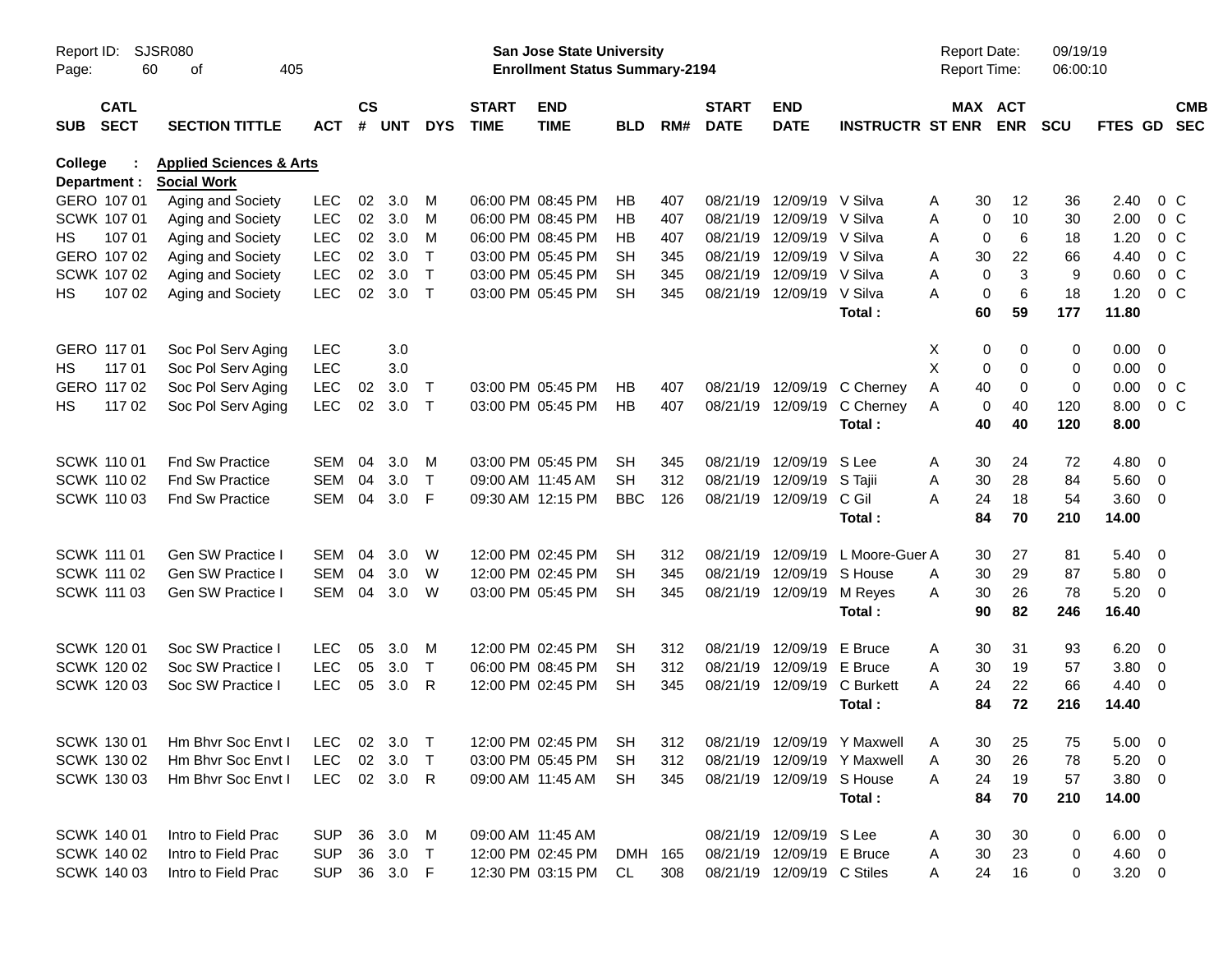|                     |                            |                             |              |                    |            |            |                             |                                                                           | <b>Preliminary Census</b> |     |                             |                           |                                  |   |     |                                     |                      |             |                          |                          |
|---------------------|----------------------------|-----------------------------|--------------|--------------------|------------|------------|-----------------------------|---------------------------------------------------------------------------|---------------------------|-----|-----------------------------|---------------------------|----------------------------------|---|-----|-------------------------------------|----------------------|-------------|--------------------------|--------------------------|
| Report ID:<br>Page: | 61                         | <b>SJSR080</b><br>405<br>οf |              |                    |            |            |                             | <b>San Jose State University</b><br><b>Enrollment Status Summary-2194</b> |                           |     |                             |                           |                                  |   |     | <b>Report Date:</b><br>Report Time: | 09/19/19<br>06:00:10 |             |                          |                          |
| <b>SUB</b>          | <b>CATL</b><br><b>SECT</b> | <b>SECTION TITTLE</b>       | <b>ACT</b>   | $\mathsf{cs}$<br># | <b>UNT</b> | <b>DYS</b> | <b>START</b><br><b>TIME</b> | <b>END</b><br><b>TIME</b>                                                 | <b>BLD</b>                | RM# | <b>START</b><br><b>DATE</b> | <b>END</b><br><b>DATE</b> | <b>INSTRUCTR ST ENR</b>          |   |     | MAX ACT<br><b>ENR</b>               | <b>SCU</b>           | FTES GD     |                          | <b>CMB</b><br><b>SEC</b> |
|                     |                            |                             |              |                    |            |            |                             |                                                                           |                           |     |                             |                           | Total:                           |   | 84  | 69                                  | 0                    | 13.80       |                          |                          |
|                     | SCWK 141 01                | <b>Field Practicum I</b>    | <b>SUP</b>   | 36                 | 4.0        | <b>TBA</b> |                             |                                                                           |                           |     |                             | 08/21/19 12/09/19         | J Barnum                         | A | 15  | 13                                  | 0                    | 3.47        | $\overline{\phantom{0}}$ |                          |
|                     | SCWK 141 02                | <b>Field Practicum I</b>    | <b>SUP</b>   | 36                 | 4.0        | <b>TBA</b> |                             |                                                                           |                           |     |                             | 08/21/19 12/09/19         | M Blandino                       | Α | 15  | 14                                  | 0                    | 3.73        | $\overline{\mathbf{0}}$  |                          |
|                     | <b>SCWK 141 03</b>         | <b>Field Practicum I</b>    | <b>SUP</b>   | 36                 | 4.0        | <b>TBA</b> |                             |                                                                           |                           |     |                             | 08/21/19 12/09/19         | L Chin                           | Α | 15  | 15                                  | 0                    | 4.00        | $\overline{\mathbf{0}}$  |                          |
|                     | SCWK 141 04                | <b>Field Practicum I</b>    | <b>SUP</b>   | 36                 | 4.0        | <b>TBA</b> |                             |                                                                           |                           |     |                             | 08/21/19 12/09/19         | M Curry                          | Α | 15  | 15                                  | 0                    | 4.00        | $\overline{0}$           |                          |
|                     | <b>SCWK 141 05</b>         | <b>Field Practicum I</b>    | <b>SUP</b>   | 36                 | 4.0        | <b>TBA</b> |                             |                                                                           |                           |     |                             | 08/21/19 12/09/19         | R Bhader                         | A | 15  | 13                                  | 0                    | 3.47        | $\overline{\mathbf{0}}$  |                          |
|                     | <b>SCWK 141 06</b>         | <b>Field Practicum I</b>    | <b>SUP</b>   | 36                 | 4.0        | <b>TBA</b> |                             |                                                                           |                           |     |                             | 08/21/19 12/09/19         | R Bhader                         | Α | 15  | 12                                  | 0                    | 3.20        | 0                        |                          |
|                     | SCWK 141 07                | <b>Field Practicum I</b>    | <b>SUP</b>   | 36                 | 4.0        | <b>TBA</b> |                             |                                                                           |                           |     |                             | 08/21/19 12/09/19         |                                  | Α | 15  | 0                                   | 0                    | 0.00        | $\overline{0}$           |                          |
|                     | <b>SCWK 141 08</b>         | <b>Field Practicum I</b>    | <b>SUP</b>   | 36                 | 4.0        | <b>TBA</b> |                             |                                                                           |                           |     |                             | 08/21/19 12/09/19         |                                  | Α | 15  | 0                                   | 0                    | 0.00        | $\overline{\mathbf{0}}$  |                          |
|                     | SCWK 141 09                | <b>Field Practicum I</b>    | <b>SUP</b>   | 36                 | 4.0        | <b>TBA</b> |                             |                                                                           |                           |     |                             | 08/21/19 12/09/19         |                                  | Α | 15  | 0                                   | 0                    | 0.00        | $\overline{0}$           |                          |
|                     | <b>SCWK 141 10</b>         | <b>Field Practicum I</b>    | <b>SUP</b>   | 36                 | 4.0        | <b>TBA</b> |                             |                                                                           |                           |     |                             | 08/21/19 12/09/19         | <b>B</b> Tavera                  | Α | 20  | 0                                   | 0                    | 0.00        | $\overline{\phantom{0}}$ |                          |
|                     |                            |                             |              |                    |            |            |                             |                                                                           |                           |     |                             |                           | Total:                           |   | 155 | 82                                  | 0                    | 21.87       |                          |                          |
|                     | SCWK 202 01                | Soc Policy and Servi        | SEM          | 05                 | 3.0        | F          |                             | 12:30 PM 03:15 PM                                                         | <b>SH</b>                 | 345 |                             | 08/21/19 12/09/19         | A D'Andrade A                    |   | 30  | 28                                  | 84                   | 7.00 28     |                          |                          |
|                     | <b>SCWK 202 02</b>         | Soc Policy and Servi        | SEM          | 05                 | 3.0        | F          |                             | 12:30 PM 03:15 PM                                                         | <b>BBC</b>                | 126 |                             | 08/21/19 12/09/19         | G Thomas                         | A | 30  | 26                                  | 78                   | 6.50 26     |                          |                          |
|                     | <b>SCWK 202 03</b>         | Soc Policy and Servi        | <b>SEM</b>   | 05                 | 3.0        | F          |                             | 09:30 AM 12:15 PM                                                         | <b>SH</b>                 | 345 |                             | 08/21/19 12/09/19         | E Gorman                         | Α | 30  | 26                                  | 78                   | 6.50 26     |                          |                          |
|                     | SCWK 202 04                | Soc Policy and Servi        | SEM          | 05                 | 3.0        | W          |                             | 06:00 PM 08:45 PM                                                         | <b>SH</b>                 | 345 |                             | 08/21/19 12/09/19         | E Gorman                         | A | 30  | 29                                  | 87                   | 7.25 29     |                          |                          |
|                     |                            |                             |              |                    |            |            |                             |                                                                           |                           |     |                             |                           | Total:                           |   | 120 | 109                                 | 327                  | 27.25       |                          |                          |
|                     | SCWK 212 01                | Human Behavior I            | <b>SEM</b>   | 05                 | 3.0        | M          |                             | 09:00 AM 11:45 AM                                                         | <b>SH</b>                 | 312 |                             | 08/21/19 12/09/19         | F Krebs                          | Α | 30  | 28                                  | 84                   | 7.00 28     |                          |                          |
|                     | <b>SCWK 212 02</b>         | Human Behavior I            | <b>SEM</b>   | 05                 | 3.0        | W          |                             | 12:00 PM 02:45 PM                                                         | <b>DBH</b>                | 133 | 08/21/19                    | 12/09/19                  | F Prochaska                      | A | 30  | 26                                  | 78                   | 6.50 26     |                          |                          |
|                     | <b>SCWK 212 03</b>         | Human Behavior I            | <b>SEM</b>   | 05                 | 3.0        | W          |                             | 09:00 AM 11:45 AM                                                         | <b>SH</b>                 | 345 |                             | 08/21/19 12/09/19         | F Krebs                          | Α | 30  | 26                                  | 78                   | 6.50 26     |                          |                          |
|                     | <b>SCWK 212 04</b>         | Human Behavior I            | <b>SEM</b>   | 05                 | 3.0        | М          |                             | 06:00 PM 08:45 PM                                                         | <b>SH</b>                 | 312 |                             |                           | 08/21/19 12/09/19 M McNay-Beil A |   | 30  | 29                                  | 87                   | 7.25 29     |                          |                          |
|                     |                            |                             |              |                    |            |            |                             |                                                                           |                           |     |                             |                           | Total:                           |   | 120 | 109                                 | 327                  | 27.25       |                          |                          |
|                     | SCWK 220 01                | Trans Gen Prac I            | <b>SEM</b>   | 05                 | 3.0        | M          |                             | 12:00 PM 02:45 PM                                                         | <b>SH</b>                 | 345 |                             | 08/21/19 12/09/19         | L Arieta Hay A                   |   | 30  | 28                                  | 84                   | 7.00 28     |                          |                          |
|                     | <b>SCWK 220 02</b>         | Trans Gen Prac I            | <b>SEM</b>   | 05                 | 3.0        | W          |                             | 09:00 AM 11:45 AM                                                         | <b>SH</b>                 | 312 | 08/21/19                    | 12/09/19                  | G Thomas                         | A | 30  | 26                                  | 78                   | 6.50 26     |                          |                          |
|                     | <b>SCWK 220 03</b>         | Trans Gen Prac I            | <b>SEM</b>   | 05                 | 3.0        | W          |                             | 12:00 PM 02:45 PM                                                         | МH                        | 321 | 08/21/19                    | 12/09/19                  | M Reyes                          | Α | 30  | 26                                  | 78                   | 6.50 26     |                          |                          |
|                     | <b>SCWK 220 04</b>         | Trans Gen Prac I            | <b>SEM</b>   | 05                 | 3.0        | M          |                             | 06:00 PM 08:45 PM                                                         | <b>SH</b>                 | 345 |                             | 08/21/19 12/09/19         | J Hubbs                          | A | 30  | 26                                  | 78                   | 6.50 26     |                          |                          |
|                     |                            |                             |              |                    |            |            |                             |                                                                           |                           |     |                             |                           | Total:                           |   |     | 120 106                             | 318                  | 26.50       |                          |                          |
|                     | <b>SCWK 222 01</b>         | Trans Adv Gen I             | SEM 05 3.0 T |                    |            |            |                             | 12:00 PM 02:45 PM SH                                                      |                           | 345 |                             | 08/21/19 12/09/19         | K Lemon OsteA                    |   | 30  | 29                                  | 87                   | 7.25 29     |                          |                          |
|                     |                            |                             |              |                    |            |            |                             |                                                                           |                           |     |                             |                           | Total:                           |   | 30  | 29                                  | 87                   | 7.25        |                          |                          |
|                     | SCWK 223 01                | Trans Adv Gen II            | <b>SEM</b>   |                    | 3.0        |            |                             |                                                                           |                           |     |                             |                           |                                  | Χ | 0   | 0                                   | $\pmb{0}$            | $0.00 \t 0$ |                          |                          |
|                     |                            |                             |              |                    |            |            |                             |                                                                           |                           |     |                             |                           | Total:                           |   | 0   | $\mathbf 0$                         | 0                    | 0.00        |                          |                          |
|                     | SCWK 224 01                | Pract with Sp Sp            | SEM 05 3.0 T |                    |            |            |                             | 06:00 PM 08:45 PM DBH 225                                                 |                           |     |                             | 08/21/19 12/09/19 M Reyes |                                  | A | 30  | 8                                   | 24                   | 2.00 8      |                          |                          |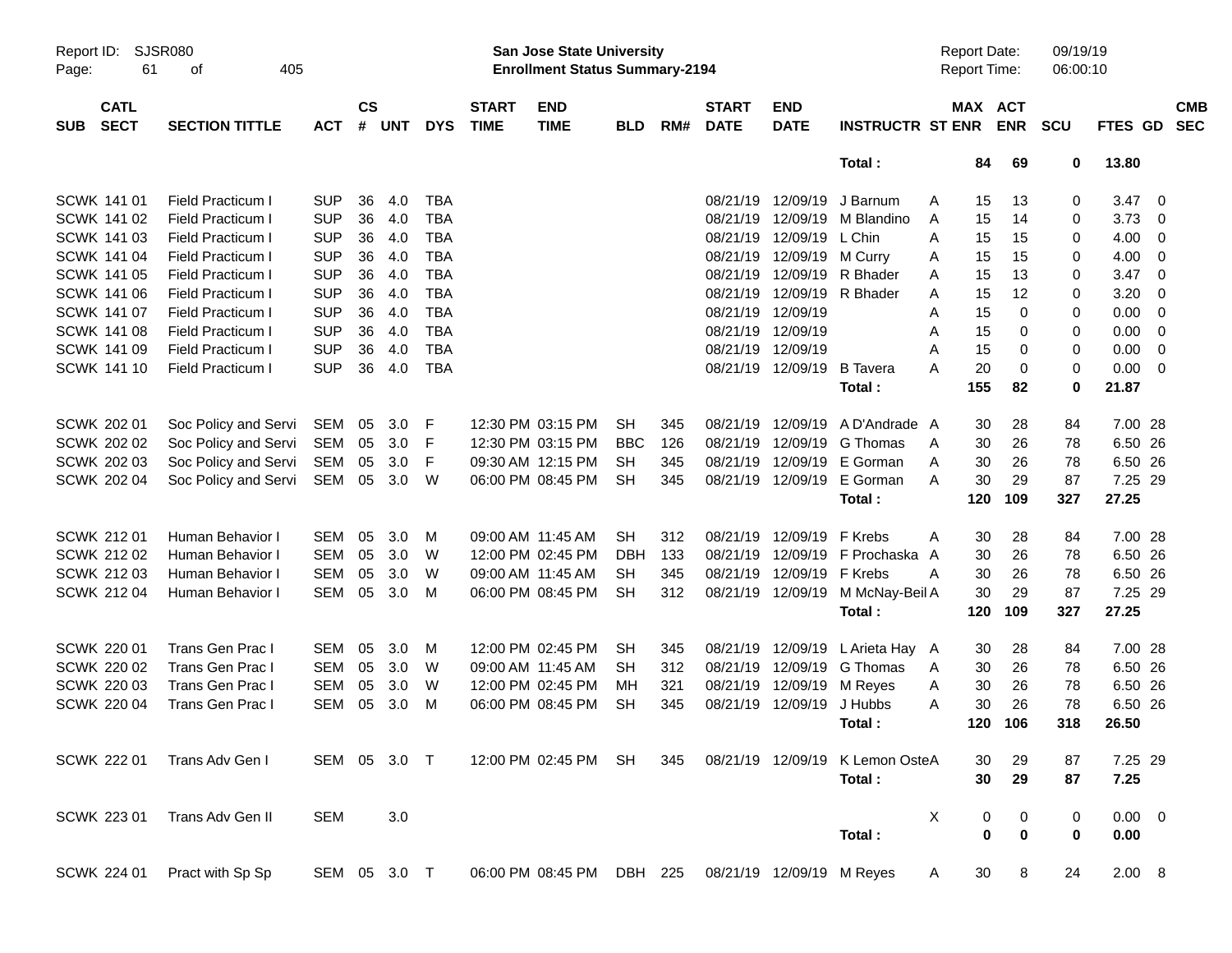|                     |                            |                                 |              |                    |            |            |                             | <b>Preliminary Census</b>                                                 |            |     |                             |                           |                            |                                     |             |                      |               |                          |
|---------------------|----------------------------|---------------------------------|--------------|--------------------|------------|------------|-----------------------------|---------------------------------------------------------------------------|------------|-----|-----------------------------|---------------------------|----------------------------|-------------------------------------|-------------|----------------------|---------------|--------------------------|
| Report ID:<br>Page: | 62                         | <b>SJSR080</b><br>405<br>0f     |              |                    |            |            |                             | <b>San Jose State University</b><br><b>Enrollment Status Summary-2194</b> |            |     |                             |                           |                            | <b>Report Date:</b><br>Report Time: |             | 09/19/19<br>06:00:10 |               |                          |
| <b>SUB</b>          | <b>CATL</b><br><b>SECT</b> | <b>SECTION TITTLE</b>           | <b>ACT</b>   | $\mathsf{cs}$<br># | <b>UNT</b> | <b>DYS</b> | <b>START</b><br><b>TIME</b> | <b>END</b><br><b>TIME</b>                                                 | <b>BLD</b> | RM# | <b>START</b><br><b>DATE</b> | <b>END</b><br><b>DATE</b> | <b>INSTRUCTR ST ENR</b>    | <b>MAX ACT</b>                      | <b>ENR</b>  | <b>SCU</b>           | FTES GD       | <b>CMB</b><br><b>SEC</b> |
|                     |                            |                                 |              |                    |            |            |                             |                                                                           |            |     |                             |                           | Total:                     | 30                                  | 8           | 24                   | 2.00          |                          |
|                     | SCWK 230 01                | Soc W Pract I                   | <b>SUP</b>   | 23                 | 4.0        | <b>TBA</b> |                             |                                                                           |            |     | 08/21/19                    | 12/09/19                  | A Fimbres-Wi A             | 18                                  | 14          | 0                    | 4.67 14       |                          |
|                     | SCWK 230 02                | Soc W Pract I                   | <b>SUP</b>   | 23                 | 4.0        | <b>TBA</b> |                             |                                                                           |            |     | 08/21/19                    | 12/09/19                  | <b>B</b> Watkins           | 18<br>A                             | 15          | 0                    | 5.00 15       |                          |
|                     | SCWK 230 03                | Soc W Pract I                   | <b>SUP</b>   | 23                 | 4.0        | <b>TBA</b> |                             |                                                                           |            |     | 08/21/19                    | 12/09/19                  | <b>B</b> Tavera            | 18<br>A                             | 8           | 0                    | 2.67          | 8                        |
|                     | SCWK 230 04                | Soc W Pract I                   | <b>SUP</b>   | 23                 | 4.0        | <b>TBA</b> |                             |                                                                           |            |     | 08/21/19                    | 12/09/19                  | <b>B</b> Tavera            | 18<br>A                             | 9           | 0                    | 3.00          | - 9                      |
|                     | <b>SCWK 230 05</b>         | Soc W Pract I                   | <b>SUP</b>   | 23                 | 4.0        | <b>TBA</b> |                             |                                                                           |            |     | 08/21/19                    | 12/09/19                  | J Jackson                  | 18<br>A                             | 14          | 0                    | 4.67 14       |                          |
|                     | <b>SCWK 230 06</b>         | Soc W Pract I                   | <b>SUP</b>   | 23                 | 4.0        | <b>TBA</b> |                             |                                                                           |            |     | 08/21/19                    | 12/09/19                  | J Rose                     | A<br>18                             | 10          | 0                    | 3.33 10       |                          |
|                     | SCWK 230 07                | Soc W Pract I                   | <b>SUP</b>   | 23                 | 4.0        | <b>TBA</b> |                             |                                                                           |            |     | 08/21/19                    | 12/09/19                  | M Blandino                 | 18<br>A                             | 11          | 0                    | 3.67 11       |                          |
|                     | <b>SCWK 230 08</b>         | Soc W Pract I                   | <b>SUP</b>   | 23                 | 4.0        | <b>TBA</b> |                             |                                                                           |            |     | 08/21/19                    | 12/09/19                  | M Curry                    | 18<br>A                             | 10          | 0                    | 3.33 10       |                          |
|                     | <b>SCWK 230 09</b>         | Soc W Pract I                   | <b>SUP</b>   | 23                 | 4.0        | <b>TBA</b> |                             |                                                                           |            |     | 08/21/19                    | 12/09/19                  | V Smith                    | 18<br>A                             | 15          | 0                    | 5.00 15       |                          |
|                     | <b>SCWK 230 10</b>         | Soc W Pract I                   | <b>SUP</b>   | 23                 | 3.0        | <b>TBA</b> |                             |                                                                           |            |     |                             | 08/21/19 12/09/19         | <b>B</b> Tavera            | 25<br>A                             | 0           | 0                    | 0.00          | $\overline{\phantom{0}}$ |
|                     |                            |                                 |              |                    |            |            |                             |                                                                           |            |     |                             |                           | Total:                     | 187                                 | 106         | 0                    | 35.33         |                          |
|                     | <b>SCWK 232 01</b>         | Soc W Pract III                 | <b>SUP</b>   | 23                 | 5.0        | <b>TBA</b> |                             |                                                                           |            |     | 08/21/19                    | 12/09/19                  | A Fimbres-Wi A             | 18                                  | 9           | 0                    | 3.75          | - 9                      |
|                     | SCWK 232 02                | Soc W Pract III                 | <b>SUP</b>   | 23                 | 5.0        | <b>TBA</b> |                             |                                                                           |            |     | 08/21/19                    | 12/09/19                  | <b>B</b> Watkins           | 18<br>A                             | 9           | 0                    | 3.75          | - 9                      |
|                     | SCWK 232 03                | Soc W Pract III                 | <b>SUP</b>   | 23                 | 5.0        | <b>TBA</b> |                             |                                                                           |            |     | 08/21/19                    | 12/09/19                  | <b>B</b> Tavera            | 18<br>A                             | 11          | 0                    | 4.58 11       |                          |
|                     | SCWK 232 04                | Soc W Pract III                 | <b>SUP</b>   | 23                 | 5.0        | <b>TBA</b> |                             |                                                                           |            |     | 08/21/19                    | 12/09/19                  | <b>B</b> Tavera            | 18<br>A                             | 12          | 0                    | 5.00 12       |                          |
|                     | <b>SCWK 232 05</b>         | Soc W Pract III                 | <b>SUP</b>   | 23                 | 5.0        | <b>TBA</b> |                             |                                                                           |            |     | 08/21/19                    | 12/09/19                  | J Jackson                  | 18<br>A                             | 10          | 0                    | 4.17 10       |                          |
|                     | SCWK 232 06                | Soc W Pract III                 | <b>SUP</b>   | 23                 | 5.0        | <b>TBA</b> |                             |                                                                           |            |     | 08/21/19                    | 12/09/19                  | J Rose                     | 18<br>A                             | 14          | 0                    | 5.83 14       |                          |
|                     | SCWK 232 07                | Soc W Pract III                 | <b>SUP</b>   | 23                 | 5.0        | <b>TBA</b> |                             |                                                                           |            |     | 08/21/19                    | 12/09/19                  | J Barnum                   | 18<br>A                             | 11          | 0                    | 4.58 11       |                          |
|                     | <b>SCWK 232 08</b>         | Soc W Pract III                 | <b>SUP</b>   | 23                 | 5.0        | <b>TBA</b> |                             |                                                                           |            |     | 08/21/19                    | 12/09/19                  | L Chin                     | 18<br>A                             | 11          | 0                    | 4.58 11       |                          |
|                     | SCWK 232 09                | Soc W Pract III                 | <b>SUP</b>   | 23                 | 5.0        | <b>TBA</b> |                             |                                                                           |            |     | 08/21/19                    | 12/09/19                  | R Ghezzi                   | 18<br>A                             | 8           | 0                    | 3.33          | 8                        |
|                     | SCWK 232 10                | Soc W Pract III                 | <b>SUP</b>   | 23                 | 5.0        | <b>TBA</b> |                             |                                                                           |            |     | 08/21/19                    | 12/09/19                  | V Smith                    | 18<br>A                             | 8           | 0                    | 3.33          | 8                        |
|                     | <b>SCWK 232 11</b>         | Soc W Pract III                 | <b>SUP</b>   | 23                 | 5.0        | <b>TBA</b> |                             |                                                                           |            |     |                             | 08/21/19 12/09/19         | <b>B</b> Tavera            | 18<br>A                             | 0           | 0                    | 0.00          | $\overline{\mathbf{0}}$  |
|                     |                            |                                 |              |                    |            |            |                             |                                                                           |            |     |                             |                           | Total:                     | 198                                 | 103         | 0                    | 42.92         |                          |
|                     | <b>SCWK 240 01</b>         | Res Method & Des                | SEM          | 05                 | 3.0        | F          |                             | 09:30 AM 12:15 PM                                                         | <b>BBC</b> | 124 | 08/21/19                    | 12/09/19                  | E Cohen                    | 30<br>A                             | 28          | 84                   | 7.00 28       |                          |
|                     | SCWK 240 02                | Res Method & Des                | <b>SEM</b>   | 05                 | 3.0        | F          |                             | 09:30 AM 12:15 PM                                                         | <b>SH</b>  | 312 | 08/21/19                    | 12/09/19                  | K Lemon OsteA              | 30                                  | 26          | 78                   | 6.50          | 26                       |
|                     | SCWK 240 03                | Res Method & Des                | SEM          | 05                 | 3.0        | F          |                             | 12:30 PM 03:15 PM                                                         | <b>SH</b>  | 312 |                             | 08/21/19 12/09/19         | K Lemon OsteA              | 30                                  | 26          | 78                   | 6.50 26       |                          |
|                     | SCWK 240 04                | Res Method & Des                | SEM 05 3.0 W |                    |            |            |                             | 06:00 PM 08:45 PM SH                                                      |            | 312 |                             | 08/21/19 12/09/19 H Song  |                            | 30<br>Α                             | 27          | 81                   | 6.75 27       |                          |
|                     |                            |                                 |              |                    |            |            |                             |                                                                           |            |     |                             |                           | Total:                     |                                     | 120 107     | 321                  | 26.75         |                          |
|                     | SCWK 251 01                | Soc Wk W Aging Pop SEM 05 3.0 M |              |                    |            |            |                             | 06:00 PM 08:45 PM CL                                                      |            | 324 |                             | 08/21/19 12/09/19 S Diwan |                            | 30<br>A                             | 13          | 39                   | 3.25 13 C     |                          |
|                     | GERO 251 01                | Soc Wk W Aging Pop SEM 05 3.0 M |              |                    |            |            |                             | 06:00 PM 08:45 PM CL                                                      |            | 324 |                             | 08/21/19 12/09/19 S Diwan |                            | 0<br>A                              | $\mathbf 0$ | 0                    | $0.00 \t 0 C$ |                          |
|                     |                            |                                 |              |                    |            |            |                             |                                                                           |            |     |                             |                           | Total:                     | 30                                  | 13          | 39                   | 3.25          |                          |
|                     | SCWK 261 01                | Dir Pract Children              | SEM 05 3.0 M |                    |            |            |                             | 09:00 AM 11:45 AM SH                                                      |            | 345 |                             |                           | 08/21/19 12/09/19 G Thomas | A<br>30                             | 20          | 60                   | 5.00 20       |                          |
|                     |                            |                                 |              |                    |            |            |                             |                                                                           |            |     |                             |                           | Total:                     | 30 <sub>o</sub>                     | 20          | 60                   | 5.00          |                          |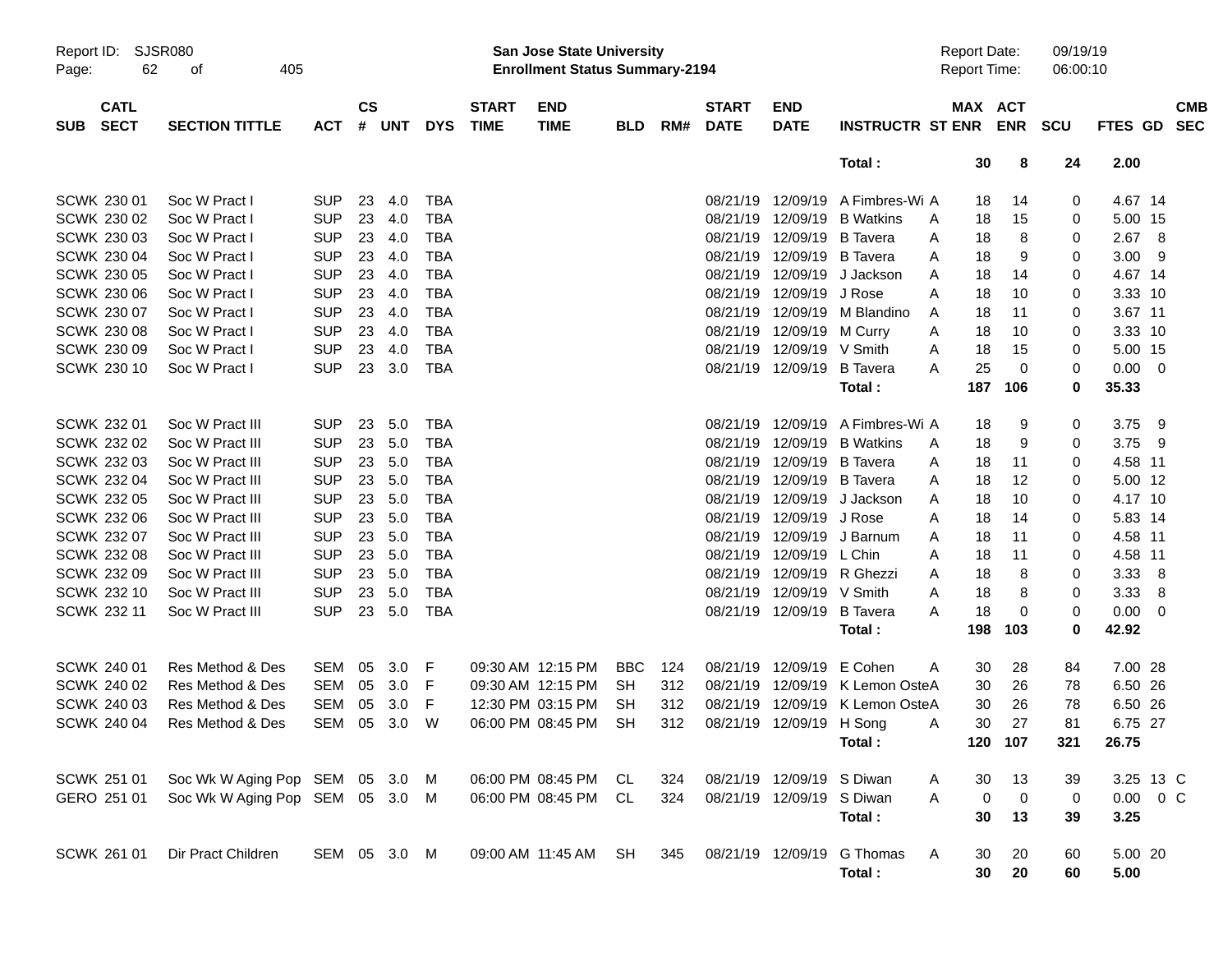|                                                                                                     |                                                                                                                                                                                             |                                                                                                              |                                              |                                                      |                                                |                             | <b>Preliminary Census</b>                                                                                                                                            |                                                                   |                                 |                                                                                              |                                                                                              |                                                                                                      |                                                                                        |                                                     |                                                                       |                                                                                                 |                          |
|-----------------------------------------------------------------------------------------------------|---------------------------------------------------------------------------------------------------------------------------------------------------------------------------------------------|--------------------------------------------------------------------------------------------------------------|----------------------------------------------|------------------------------------------------------|------------------------------------------------|-----------------------------|----------------------------------------------------------------------------------------------------------------------------------------------------------------------|-------------------------------------------------------------------|---------------------------------|----------------------------------------------------------------------------------------------|----------------------------------------------------------------------------------------------|------------------------------------------------------------------------------------------------------|----------------------------------------------------------------------------------------|-----------------------------------------------------|-----------------------------------------------------------------------|-------------------------------------------------------------------------------------------------|--------------------------|
| Report ID:<br>63<br>Page:                                                                           | <b>SJSR080</b><br>405<br>οf                                                                                                                                                                 |                                                                                                              |                                              |                                                      |                                                |                             | <b>San Jose State University</b><br><b>Enrollment Status Summary-2194</b>                                                                                            |                                                                   |                                 |                                                                                              |                                                                                              |                                                                                                      | <b>Report Date:</b><br><b>Report Time:</b>                                             |                                                     | 09/19/19<br>06:00:10                                                  |                                                                                                 |                          |
| <b>CATL</b><br><b>SECT</b><br><b>SUB</b>                                                            | <b>SECTION TITTLE</b>                                                                                                                                                                       | <b>ACT</b>                                                                                                   | <b>CS</b><br>#                               | <b>UNT</b>                                           | <b>DYS</b>                                     | <b>START</b><br><b>TIME</b> | <b>END</b><br><b>TIME</b>                                                                                                                                            | <b>BLD</b>                                                        | RM#                             | <b>START</b><br><b>DATE</b>                                                                  | <b>END</b><br><b>DATE</b>                                                                    | <b>INSTRUCTR ST ENR</b>                                                                              | <b>MAX ACT</b>                                                                         | <b>ENR</b>                                          | <b>SCU</b>                                                            | FTES GD                                                                                         | <b>CMB</b><br><b>SEC</b> |
| <b>SCWK 262 01</b>                                                                                  | Soc W Prac Addles                                                                                                                                                                           | <b>SEM</b>                                                                                                   | 05                                           | 3.0                                                  | м                                              |                             | 06:00 PM 08:45 PM                                                                                                                                                    | <b>SH</b>                                                         | 242                             | 08/21/19                                                                                     | 12/09/19                                                                                     | L Arieta Hay A<br>Total:                                                                             | 30<br>30                                                                               | 27<br>27                                            | 81<br>81                                                              | 6.75 27<br>6.75                                                                                 |                          |
| <b>SCWK 265 01</b>                                                                                  | <b>Child Welfare Practi</b>                                                                                                                                                                 | SEM                                                                                                          | 05                                           | 3.0                                                  | $\top$                                         | 09:00 AM 11:45 AM           |                                                                                                                                                                      | MН                                                                | 321                             | 08/21/19                                                                                     | 12/09/19                                                                                     | C Kohtz<br>Total:                                                                                    | 30<br>A<br>30                                                                          | 21<br>21                                            | 63<br>63                                                              | 5.25 21<br>5.25                                                                                 |                          |
| <b>SCWK 272 01</b>                                                                                  | <b>School Social Work</b>                                                                                                                                                                   | <b>LEC</b>                                                                                                   | 02                                           | 3.0                                                  | $\top$                                         |                             | 09:00 AM 11:45 AM                                                                                                                                                    | <b>SH</b>                                                         | 345                             | 08/21/19                                                                                     | 12/09/19                                                                                     | J Barnum<br>Total:                                                                                   | 30<br>A<br>30                                                                          | 30<br>30                                            | 90<br>90                                                              | 7.50 30<br>7.50                                                                                 |                          |
| SCWK 281 01<br><b>SCWK 281 02</b><br><b>SCWK 281 03</b>                                             | Soc W in H/MH<br>Soc W in H/MH<br>Soc W in H/MH                                                                                                                                             | <b>SEM</b><br><b>SEM</b><br><b>SEM</b>                                                                       | 05<br>05                                     | 3.0<br>3.0<br>3.0                                    | м<br>$\mathsf{T}$                              |                             | 12:00 PM 02:45 PM<br>06:00 PM 08:45 PM                                                                                                                               | <b>DBH</b><br><b>SH</b>                                           | 133<br>345                      | 08/21/19<br>08/21/19                                                                         | 12/09/19<br>12/09/19                                                                         | G Fogle<br>M Conroy<br>Total:                                                                        | 30<br>A<br>30<br>Α<br>X<br>$\mathbf 0$<br>60                                           | 33<br>26<br>0<br>59                                 | 99<br>78<br>$\mathbf 0$<br>177                                        | 8.25 33<br>6.50 26<br>0.00<br>$\overline{0}$<br>14.75                                           |                          |
| SCWK 298A01<br><b>SCWK 298A02</b><br><b>SCWK 298A04</b><br><b>SCWK 298A05</b><br><b>SCWK 298A08</b> | Special Study A<br>Special Study A<br>SCWK 298A 03 Special Study A<br>Special Study A<br>Special Study A<br>SCWK 298A 06 Special Study A<br>SCWK 298A 07 Special Study A<br>Special Study A | <b>SUP</b><br><b>SUP</b><br><b>SUP</b><br><b>SUP</b><br><b>SUP</b><br><b>SUP</b><br><b>SUP</b><br><b>SUP</b> | 23<br>23<br>23<br>23<br>23<br>23<br>23<br>23 | 3.0<br>3.0<br>3.0<br>3.0<br>3.0<br>3.0<br>3.0<br>3.0 | M<br>M<br>м<br>м<br>т<br>Т<br>Т<br>$\mathsf T$ |                             | 03:00 PM 05:45 PM<br>03:00 PM 05:45 PM<br>03:00 PM 05:45 PM<br>03:00 PM 05:45 PM<br>03:00 PM 05:45 PM<br>03:00 PM 05:45 PM<br>03:00 PM 05:45 PM<br>03:00 PM 05:45 PM | <b>HGH</b><br><b>BBC</b><br><b>DMH</b><br><b>DMH</b><br><b>MH</b> | 120<br>221<br>162<br>167<br>235 | 08/21/19<br>08/21/19<br>08/21/19<br>08/21/19<br>08/21/19<br>08/21/19<br>08/21/19<br>08/21/19 | 12/09/19<br>12/09/19<br>12/09/19<br>12/09/19<br>12/09/19<br>12/09/19<br>12/09/19<br>12/09/19 | S Diwan<br>N Dubus<br>E Cohen<br>E Bruce<br>S Lee<br>K Lemon OsteA<br>S Sen<br>A D'Andrade<br>Total: | 15<br>Α<br>15<br>A<br>15<br>A<br>15<br>Α<br>15<br>А<br>15<br>15<br>Α<br>15<br>A<br>120 | 13<br>14<br>14<br>12<br>13<br>13<br>12<br>13<br>104 | 0<br>0<br>$\Omega$<br>0<br>$\Omega$<br>$\Omega$<br>0<br>0<br>$\bf{0}$ | 3.25 13<br>3.50 14<br>3.50 14<br>3.00 12<br>3.25 13<br>$3.25$ 13<br>3.00 12<br>3.25 13<br>26.00 |                          |

| <b>Department:</b> | <b>Social Work</b> | Department Total:         | 1936 | 1495 | 3093 | 378.02 |
|--------------------|--------------------|---------------------------|------|------|------|--------|
|                    |                    | <b>Lower Division:</b>    |      | 0    |      | 0.00   |
|                    |                    | <b>Upper Division:</b>    | 681  | 544  | 1179 | 114.27 |
|                    |                    | <b>Graduate Division:</b> | 1255 | 951  | 1914 | 263.75 |